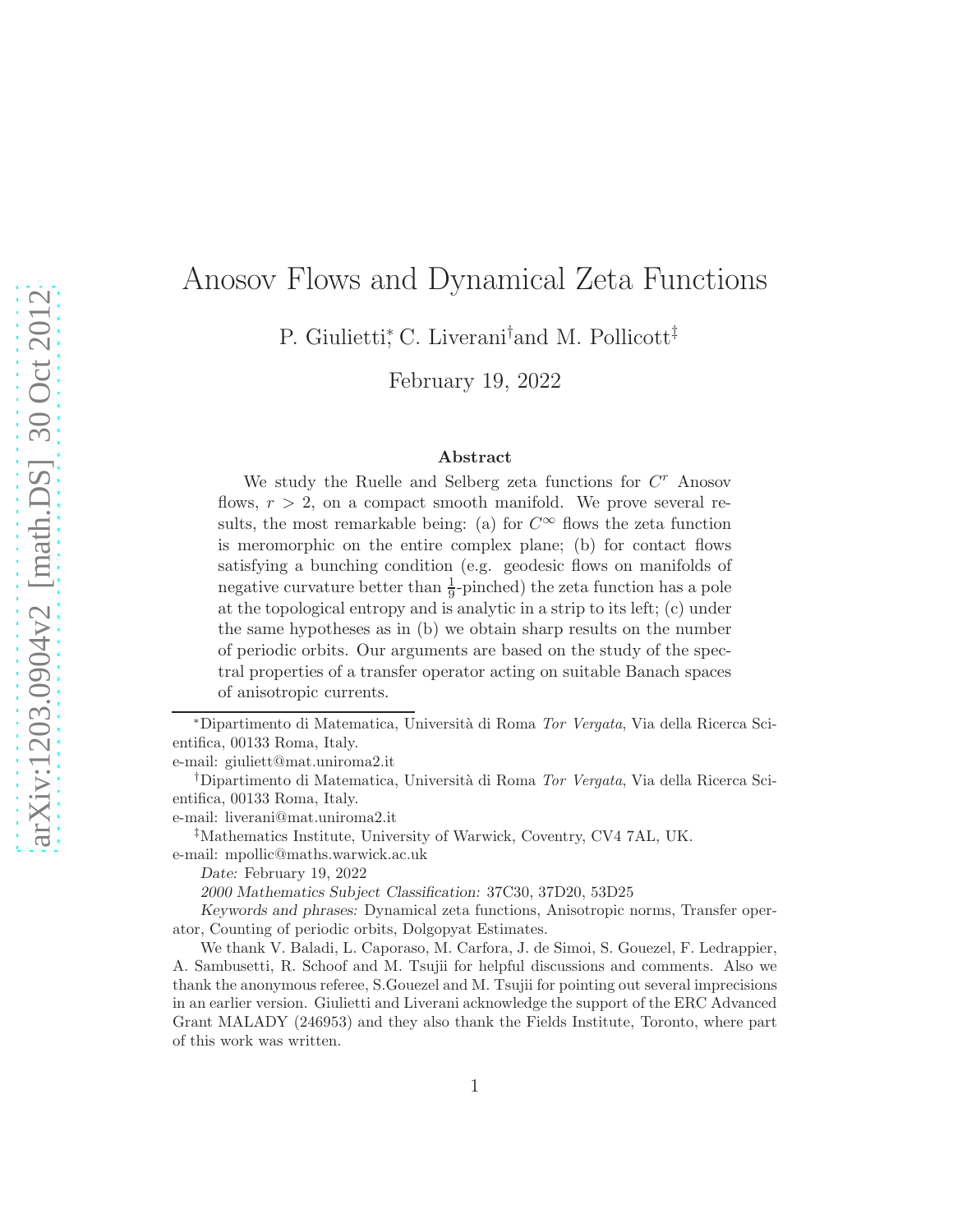# <span id="page-1-2"></span>1 Introduction

In 1956, Selberg introduced a zeta function for a surface of constant curvature  $\kappa = -1$  formally defined to be the complex function

<span id="page-1-1"></span>
$$
\zeta_{\text{Selberg}}(z) = \prod_{\gamma} \prod_{n=0}^{\infty} \left( 1 - e^{-(z+n)\lambda(\gamma)} \right), z \in \mathbb{C} \tag{1.1}
$$

where  $\lambda(\gamma)$  denotes the length of a closed geodesic  $\gamma$ . This converges to a non-zero analytic function on the half-plane  $\text{Re}(z) > 1$  and Selberg showed that  $\zeta_{\text{Selberg}}$  has an analytic extension to the entire complex plane, by using the trace formula which now bears his name [\[66\]](#page-97-0). Moreover, he also showed that the zeros of  $\zeta_{\text{Selberg}}$  correspond to the eigenvalues of the Laplacian. In fact, the trace formula connects the eigenvalues of  $-\Delta$  with the information provided by the geodesics, their lengths and their distribution.<sup>[1](#page-1-0)</sup> The definition  $(1.1)$  was subsequently adapted to more general settings, including surfaces of variable curvature, thus giving birth to a new class of zeta functions which we refer to as dynamical zeta functions. However, due to the lack of a suitable generalized trace formula, few results are known on their meromorphic extension, the location of their zeros or their relationships with appropriate operators.

In 1976, Ruelle [\[61\]](#page-97-1) proposed generalizing the definition by replacing the closed geodesics in  $\zeta_{\text{Selberg}}$  by the closed orbits of an Anosov flow  $\phi_t : M \to M$ , where M is a  $C^{\infty}$ , d-dimensional Riemannian compact manifold. We recall that an Anosov flow is a flow such that there exists a  $D\phi_t$ -invariant continuous splitting  $TM = E^s \oplus E^u \oplus E^c$ , where  $E^c$  is the one-dimensional subspace tangent to the flow, and constants  $C_0 \geq 1$  and  $\overline{\lambda} > 0$ , such that for all  $x \in M$ 

<span id="page-1-3"></span>
$$
||D\phi_t(v)|| \le ||v||C_0e^{-\bar{\lambda}t} \quad \text{if } t \ge 0, v \in E^s,||D\phi_{-t}(v)|| \le ||v||C_0e^{-\bar{\lambda}t} \quad \text{if } t \ge 0, v \in E^u,C_0^{-1}||v|| \le ||D\phi_t(v)|| \le C_0||v|| \quad \text{if } t \in \mathbb{R}, v \in E^c.
$$
 (1.2)

We will denote by  $d_u \doteq \dim(E^u)$  and  $d_s \doteq \dim(E^s)$ . The geodesic flow on manifolds with negative sectional curvatures are very special examples of mixing Anosov flows (see [\[67\]](#page-97-2), [\[59\]](#page-97-3) and references therein).

<span id="page-1-0"></span> $<sup>1</sup>$  See [\[49\]](#page-96-0), and references therein, for a precise, yet friendly, introduction to the Selberg</sup> Trace formula and its relationship with the Selberg zeta function.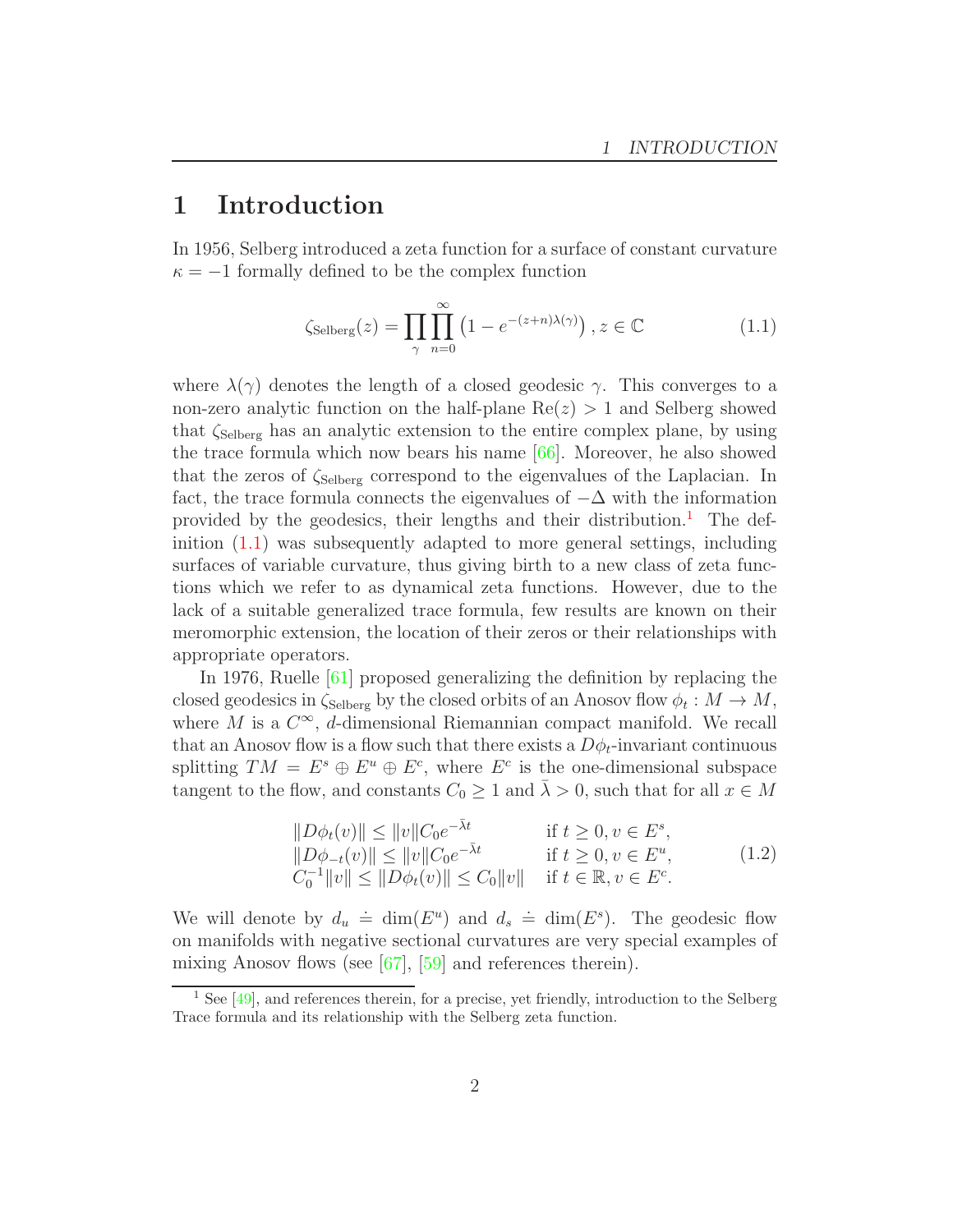In this context Ruelle defined a zeta function by

$$
\zeta_{\text{Rule}}(z) = \prod_{\tau \in \mathcal{T}_p} \left( 1 - e^{-z\lambda(\tau)} \right)^{-1}, z \in \mathbb{C}
$$
 (1.3)

where  $\mathcal{T}_p$  denotes the set of prime orbits and  $\lambda(\tau)$  denotes the period of the closed orbit  $\tau$ <sup>[2](#page-2-0)</sup>. Since it is known that the number of periodic orbits grows at most exponentially in the length [\[48\]](#page-96-1), it is easy to see that the above zeta functions are well defined for  $\Re(z)$  large enough. Also we can relate the Ruelle and Selberg zeta functions by

$$
\zeta_{\text{Ruelle}}(z) = \frac{\zeta_{\text{Selberg}}(z+1)}{\zeta_{\text{Selberg}}(z)} , \qquad \zeta_{\text{Selberg}}(z) = \prod_{i=0}^{\infty} \zeta_{\text{Ruelle}}(z+i)^{-1}
$$

when they are both defined. Here we study  $\zeta_{\text{Rule}}$ .

It is known, for weak mixing Anosov flows, that  $\zeta_{\text{Rule}}(z)$  is analytic and non zero for  $\Re(z) \geq h_{\text{top}}(\phi_1)$  apart for a single pole at  $z = h_{\text{top}}(\phi_1)$ , where by  $h_{\text{top}}(\phi_1)$  we mean the topological entropy of the flow (see [\[15\]](#page-94-0), or [\[53,](#page-96-2) Page 143] for more details). Also it is long known that on the left of  $h_{\text{top}}(\phi_1)$  there existsa strip in which  $\zeta_{\text{Rule}}(z)$  is meromorphic ([\[53\]](#page-96-2) and references therein). It is interesting to notice that the poles of dynamical zeta functions (called also resonances) are often computationally accessible and of physical interest (see [\[18,](#page-94-1) Chapter 17] for a detailed discussion).

In the very special case of analytic Anosov flows with real analytic stable and unstable foliations, Ruelle already showed that his zeta function has a meromorphic extension to C. This result was generalized first by Rugh [\[64\]](#page-97-4), for three dimensional manifolds, and then by Fried [\[27\]](#page-95-0), in arbitrary dimensions, but still assuming an analyticity of the flow. Here we extend such results to the  $C^{\infty}$  setting. More precisely, for  $C^{r}$  flows we obtain a strip in which  $\zeta_{\text{Ruelle}}(z)$  is meromorphic of width unboundedly increasing with r. Note that this is consistent with a previous example of Gallavotti [\[28\]](#page-95-1), where ζRuelle is not meromorphic in the entire complex plane.

An additional knowledge of the location of the zeroes of  $\zeta_{\text{Ruelle}}$  allows one to gain information on the distribution of the periodic orbits. For example

<span id="page-2-0"></span><sup>&</sup>lt;sup>2</sup> A periodic orbit  $\tau$ , of period  $\lambda(\tau)$ , is a closed curve parametrized by the flow, i.e.  $\tau : [0, \lambda(\tau)) \to M$  such that  $\tau(t) = \phi_t(\tau(0))$ . A periodic orbit  $\tau$  is prime if it is one-to-one with its image. The range of  $\tau$  is indicated again by  $\tau$ . If  $\tau_p$  is the prime orbit related to  $\tau$ , then  $\mu(\tau)$  is the unique integer such that  $\lambda(\tau) = \mu(\tau)\lambda(\tau_p)$ .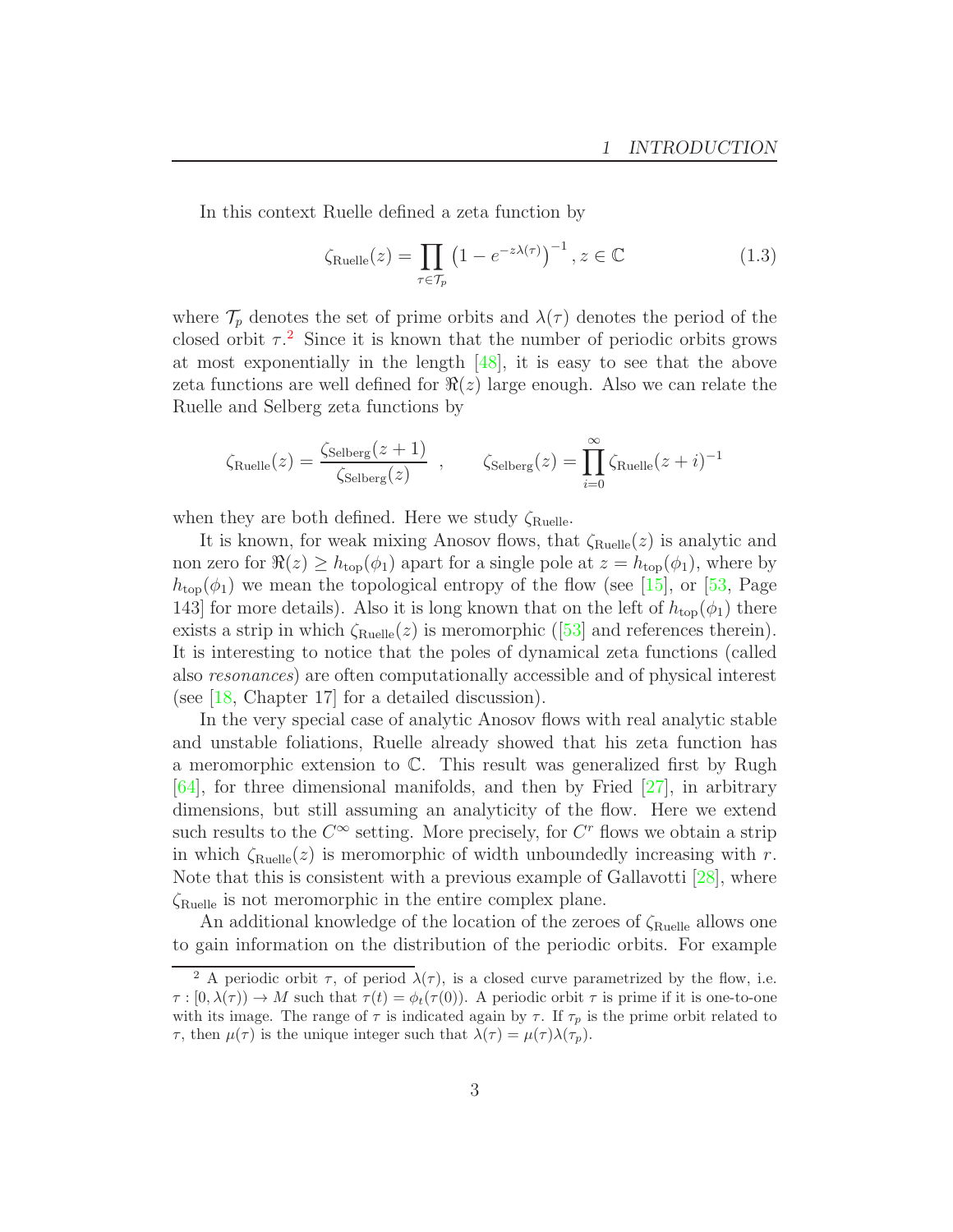it is known that if a negatively curved Riemannian manifold has dimension 2 [\[21\]](#page-94-2) or the sectional curvatures are  $\frac{1}{4}$ -pinched [\[69\]](#page-97-5), then the number  $N(T)$ of closed orbits of period less than T satisfies  $N(T) = \text{li}(e^{h_{\text{top}}(\phi_1)T}) + O(e^{cT})$ where  $c < h_{\text{top}}(\phi_1)$ , and  $\text{li}(x) = \int_2^x$ 1  $\frac{1}{\ln(s)}$ ds. Note that either the assumption that M is two dimensional or that the sectional curvatures are  $\frac{1}{4}$ -pinched imply that the horocycle foliation is  $C<sup>1</sup>$ . One might then conjecture that such a foliation regularity is necessary in order to obtain the above estimate of the error term. However, we show that this is not the case and, although we cannot prove it in full generality, we conjecture that the above bound holds for all contact Anosov flows. As is usual for number theoretic zeta functions, a key ingredient in this analysis is showing that  $\zeta_{\text{Rule}}$  is analytic ina strip to the left of its first pole. This result was stated in  $(22)$  for geodesic flows for which the sectional curvatures are  $\frac{1}{4}$ -pinched, although the proof there was only sketched and is incomplete. An earlier paper([\[57\]](#page-96-3)) addressing the same question contains a more serious flaw in the approach.

The general plan of the proof is explained in the next section, here we anticipate a few ideas and give a bit of their history. The basic idea goes back to Ruelle [\[61\]](#page-97-1) and consists of relating the properties of the zeta function to the *dynamical determinant* of some appropriate operator. Classically such a program has been implemented by first coding the dynamics via Markov partitions and then defining appropriate operators acting on functions of the resulting subshift. As such a coding is, in general, only Hölder, all the properties connected to the smoothness of the dynamics are annihilated in the process. Yet, the work of Ruelle in the case of expanding maps and the seminal work of Kitaev [\[40\]](#page-95-2) for Anosov diffeomorphisms showed that the smoothness properties of the map are exactly the ones responsible for larger domain of analyticity of the zeta function. The above cited works of Ruelle, Rugh and Fried for analytic flows made this even clearer.

The turning point in overcoming this problem was  $[12]$  where it is shown how to construct Banach spaces in which the action of an Anosov map gives rise to a quasi compact operator (often called Ruelle Transfer operator) allowing to completely bypass the need of a Markov coding. This opened the door to the possibility of dispensing with the analyticity hypothesis while still retaining the relevant smoothness properties of the dynamical systems. Since then a considerable amount of work has been done to implement such a goal. In particular, [\[30,](#page-95-3) [44,](#page-96-4) [9,](#page-94-5) [31\]](#page-95-4) and especially [\[10\]](#page-94-6) have clarified the relation between the smoothness of the map and the essential spectral radii of transfer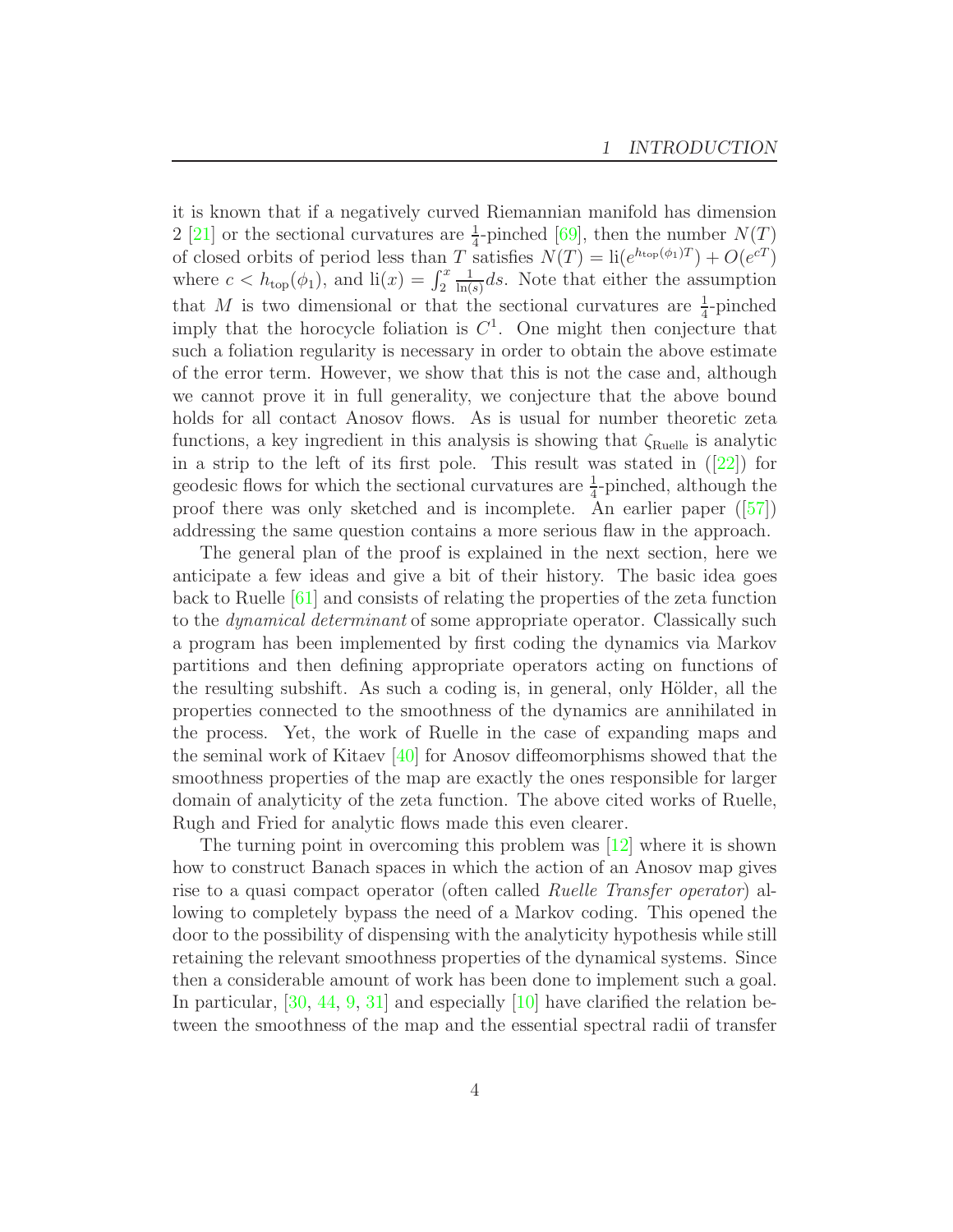operators as well as connected dynamical determinants to appropriate "flat traces<sup>"[3](#page-4-0)</sup> of transfer operators (see  $[6, 7, 10]$  $[6, 7, 10]$  $[6, 7, 10]$  $[6, 7, 10]$ ). On the other hand, [\[43,](#page-96-5) [16\]](#page-94-9) illustrated how this approach can be applied also to flows by showing that the resolvent of the generator of the flow is quasi compact on such spaces. More recently some beautiful work, although limited to the case of contact flows, allows one to study directly the transfer operator associated to the time one map of the flow [\[73,](#page-97-6) [74,](#page-97-7) [25,](#page-95-5) [24\]](#page-95-6). Note that, for such types of result, some condition on the flow is necessary. Indeed, the quasi compactness of the operator associated to the time one map plus mixing implies exponential mixing, while there are known examples of Axiom A flows, constructed as piecewise constant ceiling suspensions, that are mixing but enjoy arbitrarily slow rates of decay correlations [\[62,](#page-97-8) [55\]](#page-96-6)).

Given such a state of the art, it looked like all the ingredients needed to tackle the present problems were present even though quite a lot work remained to be done. It remained to choose a precise line of attack. Given the complexity of the task, we chose to follow the path of least resistance at the cost of obtaining possibly suboptimal results. In particular, here we extend the results of  $[30, 16]$  $[30, 16]$  to allow the study of the action of the flow on the space of exterior forms (similarly to the original Ruelle approach for expanding maps [\[61\]](#page-97-1)). Next, to study the relation between the spectra of such operators and the dynamical determinants we extend to the case of flows a suboptimal, but very efficient, trick introduced in  $[45]$  for the case of maps and inspired by the work of Margulis (as explained to Liverani by Dolgopyat). It is likely that, at the price of some more work, one could adapt alternative approaches to the present case. For example defining the operator on different Sobolev-like spaces or replacing the tensor trick by a strategy based on kneading determinants, as in Baladi-Tsujii [\[10\]](#page-94-6). Such alternatives might allow one to obtain sharper estimates in the case of finite differentiability.

Next, we show that the zeta function has a pole free strip at the left of the topological entropy and we obtain bounds for the growth of the zeta function on such a strip provided a Dolgopyat type estimate for the action of the flow on  $d_s$ -external forms holds true,  $d_s$  being the dimension of the strong stable manifold. To do so we use the simple strategy put forward in [\[44\]](#page-96-4). Finally, to

<span id="page-4-0"></span><sup>3</sup> Such terminology has also been adopted by the dynamical system community, following the work of Atiyah and Bott ([\[3\]](#page-93-0), [\[5\]](#page-93-1)), since, as the reader will see, it is morally a regularization, or a flattening, of the trace.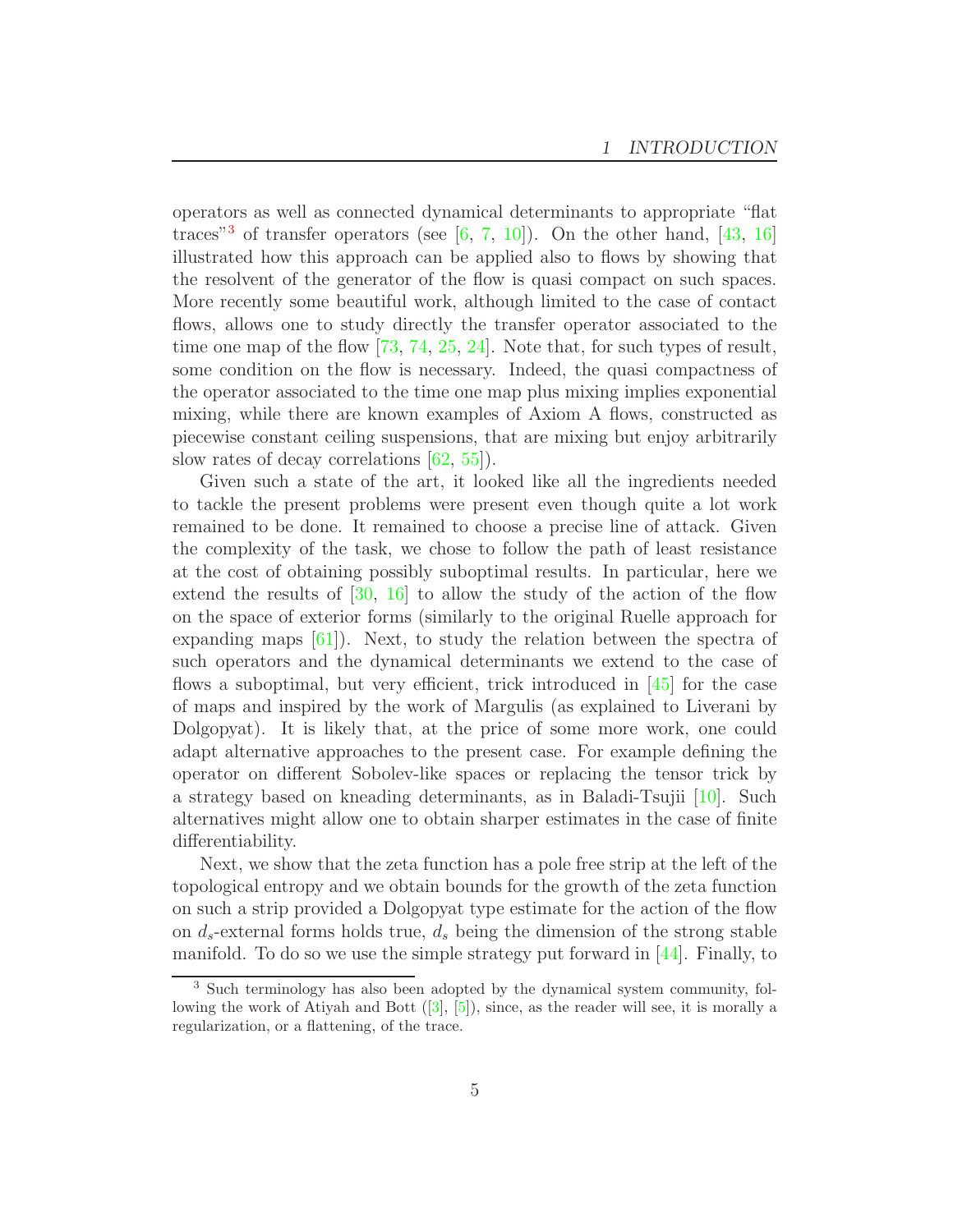establish the Dolgopyat estimate in the present context we follow the strategy developed in  $[42, 43, 8]$  $[42, 43, 8]$  $[42, 43, 8]$  $[42, 43, 8]$  for the action on functions. Note that to look at  $d_s$ -forms corresponds, in the old Markov based strategy, to studying the statistical properties of the flow with respect to the measure of maximal entropy. The extension of the geometric part of the original Dolgopyat argument to this situation presents two difficulties. One, well known, related to the lack of regularity of the foliations that is solved, following [\[43\]](#page-96-5), by restricting the study to the contact flows. The second (here treated in Lemma [7.9\)](#page-70-0), was unexpected (at least to us) and is related to having (morally) the measure of maximal entropy, rather than Lebesgue, as a reference measure. This we can solve only partially, hence the presence of a bunching (or pinching) condition in our results.

The structure of the paper is as follows. In section [2](#page-6-0) we present the statements of the main results in this paper. We also explain the strategy of the proofs assuming several Lemmata and constructions detailed in later sections. In section [3](#page-17-0) we construct the spaces on which our operators will act. Sections [4,](#page-25-0) [5](#page-39-0) and [6](#page-47-0) contain estimates for transfer operators and their "flat traces". In sections [7](#page-61-0) and [8](#page-75-0) we restrict ourself to the case of contact flows. In particular, in section [7](#page-61-0) we exclude the existence of zeroes in a vertical strip to the left of the topological entropy by the means of a Dolgopyat like estimate. In section [8](#page-75-0) we obtain a bound on the growth of  $\zeta_{\text{Ruelle}}$  in this strip.

In Appendix [A](#page-78-0) we collect together, for the reader's convenience, several facts from differential geometry, while in Appendix [B](#page-80-0) we discuss the orientability of the stable distribution. In Appendix [C](#page-84-0) we relate the topological entropy and the volume growth of manifolds. In Appendix [D](#page-87-0) we detail some facts about mollificators acting on the Banach spaces of interest. Finally, in Appendix [E,](#page-91-0) we recall some necessary facts concerning holonomies.

# Contents

| 1 Introduction            |    |
|---------------------------|----|
| 2 Statement of Results    |    |
|                           |    |
|                           |    |
| 3 Cones and Banach spaces | 18 |
|                           |    |
|                           |    |
| 4 Transfer operators      | 26 |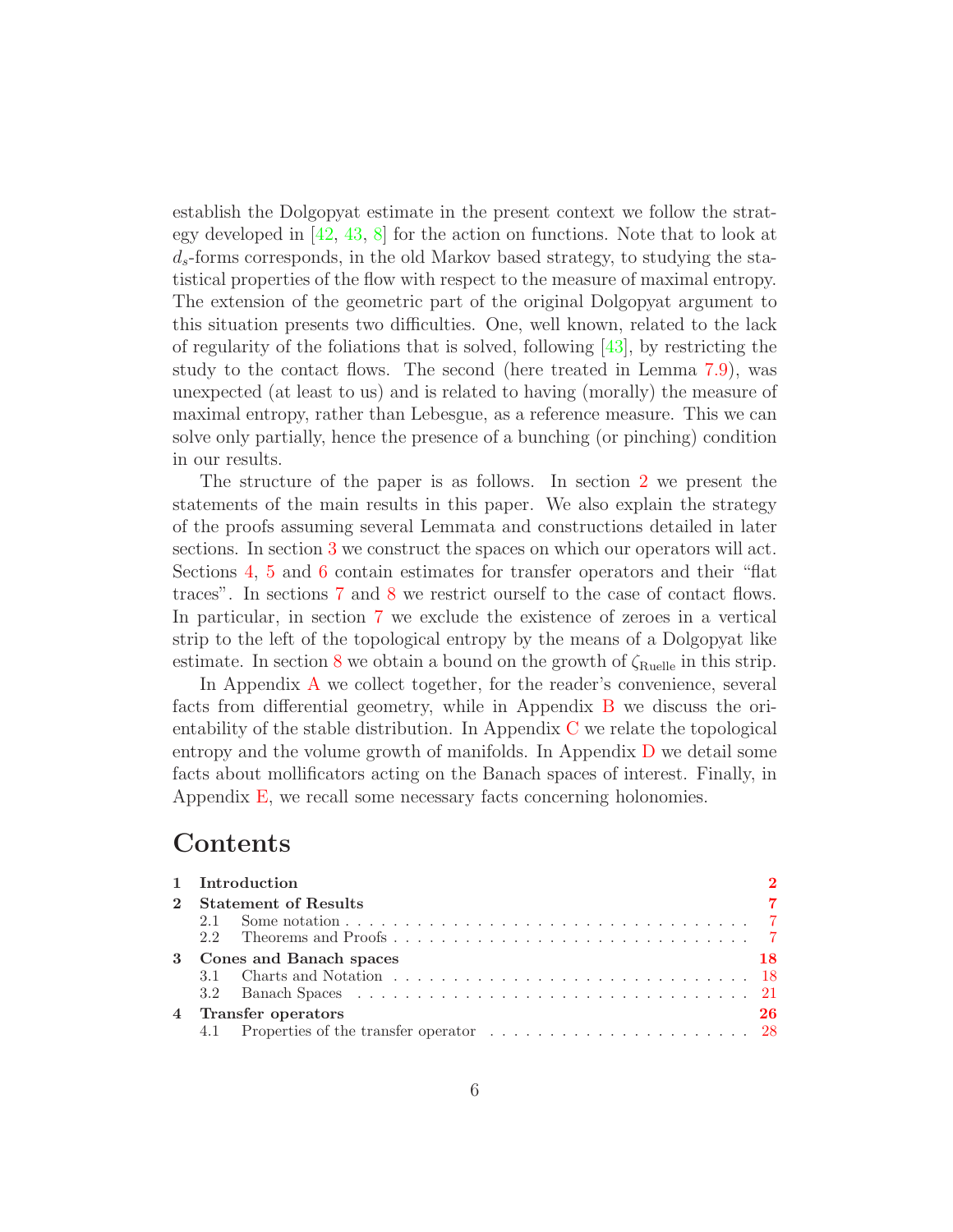|                | Properties of the Resolvent $\dots \dots \dots \dots \dots \dots \dots \dots \dots \dots \dots \dots$<br>4.2              |     |
|----------------|---------------------------------------------------------------------------------------------------------------------------|-----|
|                | 4.3                                                                                                                       | -32 |
| 5              | <b>Flat Traces</b>                                                                                                        | 40  |
| 6              | <b>Tensorial Operators</b>                                                                                                | 48  |
|                | 6.1                                                                                                                       |     |
|                | Lasota-Yorke inequalities $\dots \dots \dots \dots \dots \dots \dots \dots \dots \dots \dots \dots \dots \dots 51$<br>6.2 |     |
|                | 6.3                                                                                                                       | 53  |
| $\overline{7}$ | Contact flows                                                                                                             | 62  |
|                | Dolgopyat's estimate $\ldots \ldots \ldots \ldots \ldots \ldots \ldots \ldots \ldots \ldots$<br>7.1                       | 63  |
|                | A key (but technical) inequality $\dots \dots \dots \dots \dots \dots \dots \dots \dots$<br>7.2                           | -72 |
| 8              | Growth of $\zeta$ -functions                                                                                              | 76  |
|                | Appendices                                                                                                                | 79  |
| $\mathbf{A}$   | External Forms: a toolbox                                                                                                 | 79  |
| В              | Orientability                                                                                                             | 81  |
| C              | Topological Entropy and volume growth                                                                                     | 85  |
| D              | Averaging operators                                                                                                       | 88  |
| E              | Holonomies                                                                                                                | 92  |
|                | References                                                                                                                | 94  |

# <span id="page-6-1"></span><span id="page-6-0"></span>2 Statement of Results

### 2.1 Some notation

We use  $B_d(x, r)$  to designate the open d-dimensional ball with center x and radius r.

We will use  $C_{\#}$  to represent a generic constant (depending only on the manifold, the flow, the choice of the charts and the partition of unity made in Section [3\)](#page-17-0) which could change from one occurrence to the next, even within the same equation. We will write  $C_{a_1,\dots,a_k}$  for generic constants depending on the parameters  $a_1, \ldots, a_k$ , which could still change at every occurrence. Finally, numbered constants  $C_0, C_1, C_2, \ldots$  are constants with a fixed value thruought the paper.

## <span id="page-6-2"></span>2.2 Theorems and Proofs

Our first result applies to all Anosov flows  $\phi_t$  on a connected, compact and orientable  $C^{\infty}$  Riemannian manifold  $M$ .<sup>[4](#page-6-3)</sup>

<span id="page-6-3"></span> $4$  One could easily extend the result to  $C<sup>r</sup>$  manifolds, but we avoid it to ease notation.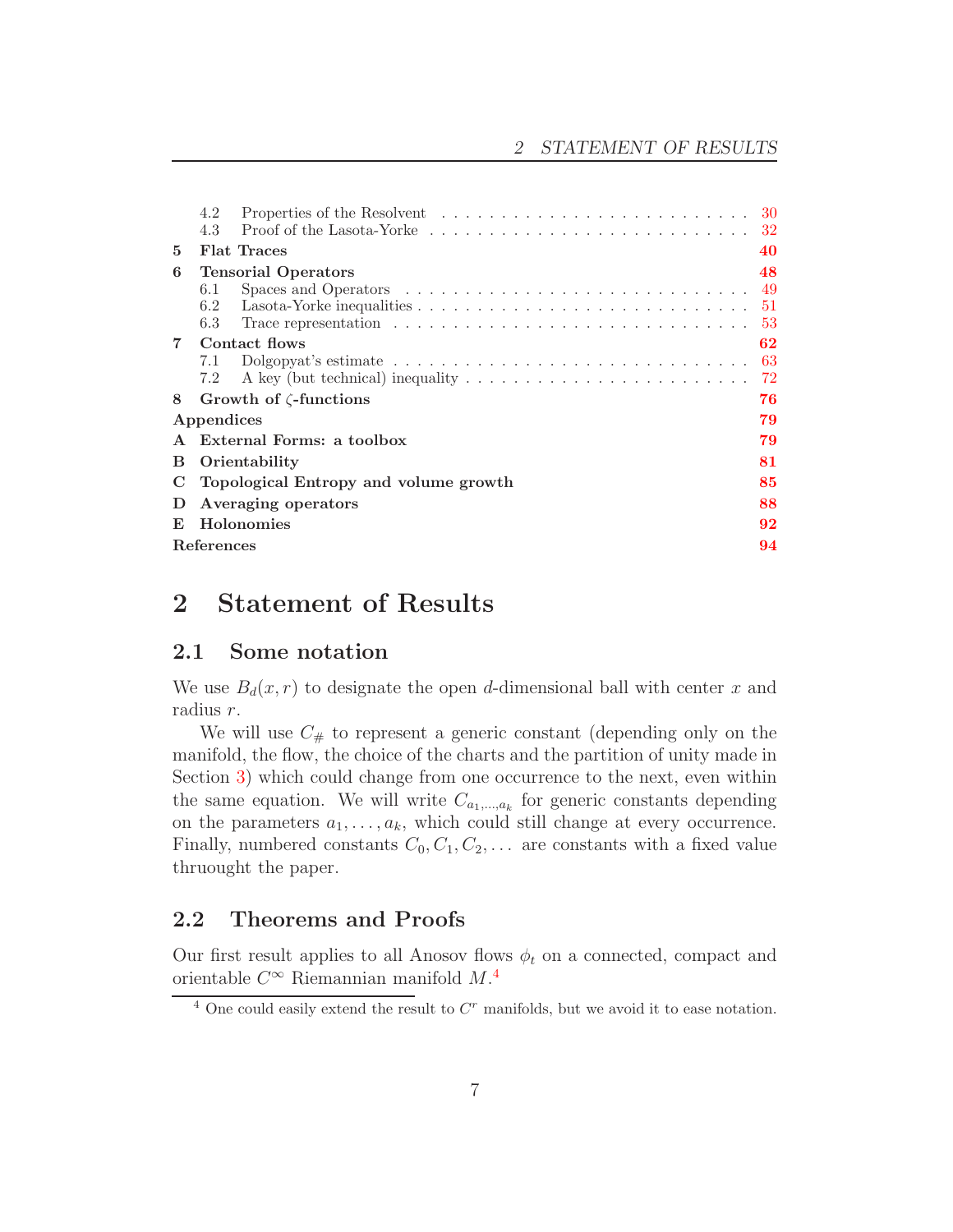<span id="page-7-2"></span>**Theorem 2.1.** For any  $C^r$  Anosov flow  $\phi_t$  with  $r > 2$ ,  $\zeta_{Rule}(z)$  is meromorphic in the region

$$
\Re(z) > h_{\text{top}}(\phi_1) - \frac{\overline{\lambda}}{2} \left\lfloor \frac{r-1}{2} \right\rfloor
$$

where  $\overline{\lambda}$ , is determined by the Anosov splitting, and  $|x|$  denotes the integer part of x. Moreover,  $\zeta_{Rule}(z)$  is analytic for  $\Re(z) > h_{top}(\phi_1)$  and non zero for  $\Re(z) > \max\{h_{\text{top}}(\phi_1) - \frac{\lambda}{2}\}$  $\frac{\overline{\lambda}}{2} \left\lfloor \frac{r-1}{2} \right\rfloor$ ,  $h_{\text{top}}(\phi_1) - \overline{\lambda}$ . If the flow is topologically mixing then  $\zeta_{Rule}(z)$  has no poles on the line  $\{h_{top}(\phi_1) + ib\}_{b \in \mathbb{R}}$  apart from a single simple pole at  $z = h_{top}(\phi_1)$ .

**Corollary 2.2.** For any  $C^{\infty}$  Anosov flow the zeta function  $\zeta_{Ruelle}(z)$  is mero-morphic in the entire complex plane.<sup>[5](#page-7-0)</sup>

Note that if the flow is not topologically mixing then the flow can be reduced to a constant ceiling suspension and hence there exists  $b > 0$  such that  $\zeta_{\text{Ruelle}}(z + ib) = \zeta_{\text{Ruelle}}(z)$  (for more details see [\[52\]](#page-96-9)).

Corollary 2.3.  $\zeta_{Rule}(z)$  and  $\zeta_{Selber}(z)$  are meromorphic in the entire complex plane for smooth geodesic flows on any connected compact orientable Riemannian manifold with variable strictly negative sectional curvatures. Moreover, the zeta functions  $\zeta_{Rule}(z)$  and  $\zeta_{Selber}(z)$  have no zeroes or poles on the line  $\{h_{top}(\phi_1) + ib\}_{b \in \mathbb{R}}$ , except at  $z = h_{top}(\phi_1)$  where both  $\zeta_{Ruelle}(z)^{-1}$  and  $\zeta_{Selberg}(z)$  have a simple zero.

Next, we specialize to *contact* Anosov flows. Let  $\lambda_+ \geq 0$  such that  $||D\phi_{-t}||_{\infty} \leq C_0 e^{\lambda_t t}$  for all  $t \geq 0$ .

<span id="page-7-1"></span>**Theorem 2.4.** For any  $C^r, r > 2$ , contact flow with  $\frac{\lambda}{\lambda_+} > \frac{1}{3}$  $rac{1}{3}$  there exists  $\tau_* > 0$  such that the Ruelle zeta function is analytic in  $\{z \in \mathbb{C} : \Re(z) \geq 0\}$  $h_{top}(\phi_1) - \tau_*\}$  apart from a simple pole at  $z = h_{top}(\phi_1)$ .

<span id="page-7-0"></span><sup>&</sup>lt;sup>5</sup> This provides an answer to an old question of Smale: "Does  $\zeta_{\text{Selberg}}(z)$  have nice properties for any general class of flows?" cf. pages 802-803, of [\[68\]](#page-97-9). Smale also specifically asked if for suspension flows over Anosov diffeomorphisms close to constant height suspensions the zeta function  $\zeta_{\text{Selberg}}(z)$  has a meromorphic extension to all of C. The above corollary answers these questions in the affirmative for  $C^{\infty}$  Anosov flows, despite Smale's comment "I must admit that a positive answer would be a little shocking".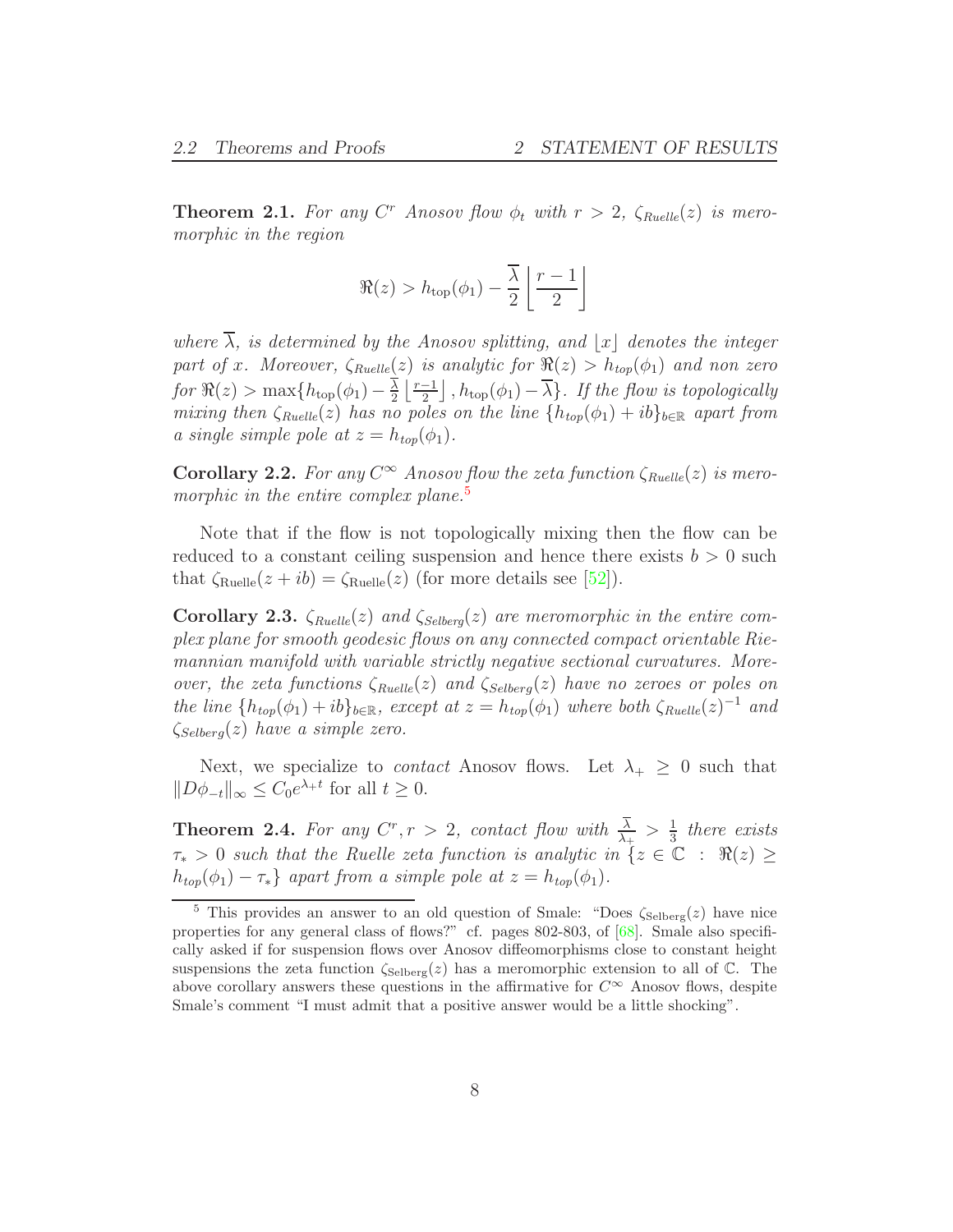**Remark 2.5.** Note that the bunching condition  $\frac{2\lambda}{\lambda_+} > \frac{2}{3}$  $rac{2}{3}$  implies that the invariant foliations are at least  $\frac{2}{3}$ -Hölder continuous. Also remember that an a-pinched geodesic flow is  $(2\sqrt{a}+\varepsilon)$ -bunched, that is  $a \leq (\frac{\overline{\lambda}}{\lambda_1})$  $\lambda _+$  $\big)^{2} + \varepsilon$ , see [\[33\]](#page-95-7) for more details.

The above facts have several important implications. We begin with some low-hanging fruits. The proof will be obvious once the reader goes over the construction explained later in this section and remembers that the dynamical determinants for 0-forms and d-forms have their first zeros at  $\Re(z) = 0$  (since they are exactly the dynamical determinants of the usual Ruelle transfer operator).

Corollary 2.6. For a volume preserving three dimensional Anosov flow we have that the zeta function  $\zeta_{Ruelle}(z)$  is meromorphic in  $\mathbb C$  and, moreover,

- $\zeta_{Rule}(z)$  is analytic for  $\Re(z) \geq h_{top}(\phi_1) \tau_*$ , except for a pole at  $h_{top}(\phi_1);$
- $\zeta_{Rule}(z)$  is non-zero for  $\Re(z) > 0$ .

Theorem [2.4](#page-7-1) has the following simple consequence for the rate of mixing with respect to the measure of maximal entropy.

**Corollary 2.7.** The geodesic flow  $\phi_t : T_1M \to T_1M$  for a compact manifold M with better than  $\frac{1}{9}$ -pinched negative sectional curvatures (or more generally any contact Anosov flow satisfying the hypothesis of the Theorem [2.4\)](#page-7-1) is exponentially mixing with respect to the Bowen-Margulis measure  $\mu$ , *i.e.*, there exists  $\alpha > 0$  such that for  $f, g \in C^{\infty}(T_1M)$  there exists  $C > 0$  for which the correlation function

$$
\rho(t) = \int f \circ \phi_t g d\mu - \int f d\mu \int g d\mu
$$

satisfies  $|\rho(t)| \leq C_{\#}e^{-\alpha|t|}$ , for all  $t \in \mathbb{R}$ .

*Proof.* Consider the Fourier transform  $\hat{\rho}(s) = \int_{-\infty}^{\infty} e^{ist} \rho(t) dt$  of the correlation function $\rho(t)$ . By ([\[56\]](#page-96-10), Theorem 2) and ([\[63\]](#page-97-10), Theorem 4.1), the analytic extension of  $\zeta_{\text{Rule}}(z)$  in Theorem [2.4](#page-7-1) implies that there exists  $0 < \eta \leq \tau_*$  such that  $\hat{\rho}(s)$  has an analytic extension to a strip  $|\Im(s)| < \eta$ . Moreover, adapting theargument in  $(43)$ , proof of Theorem 2.4) we can use the smoothness of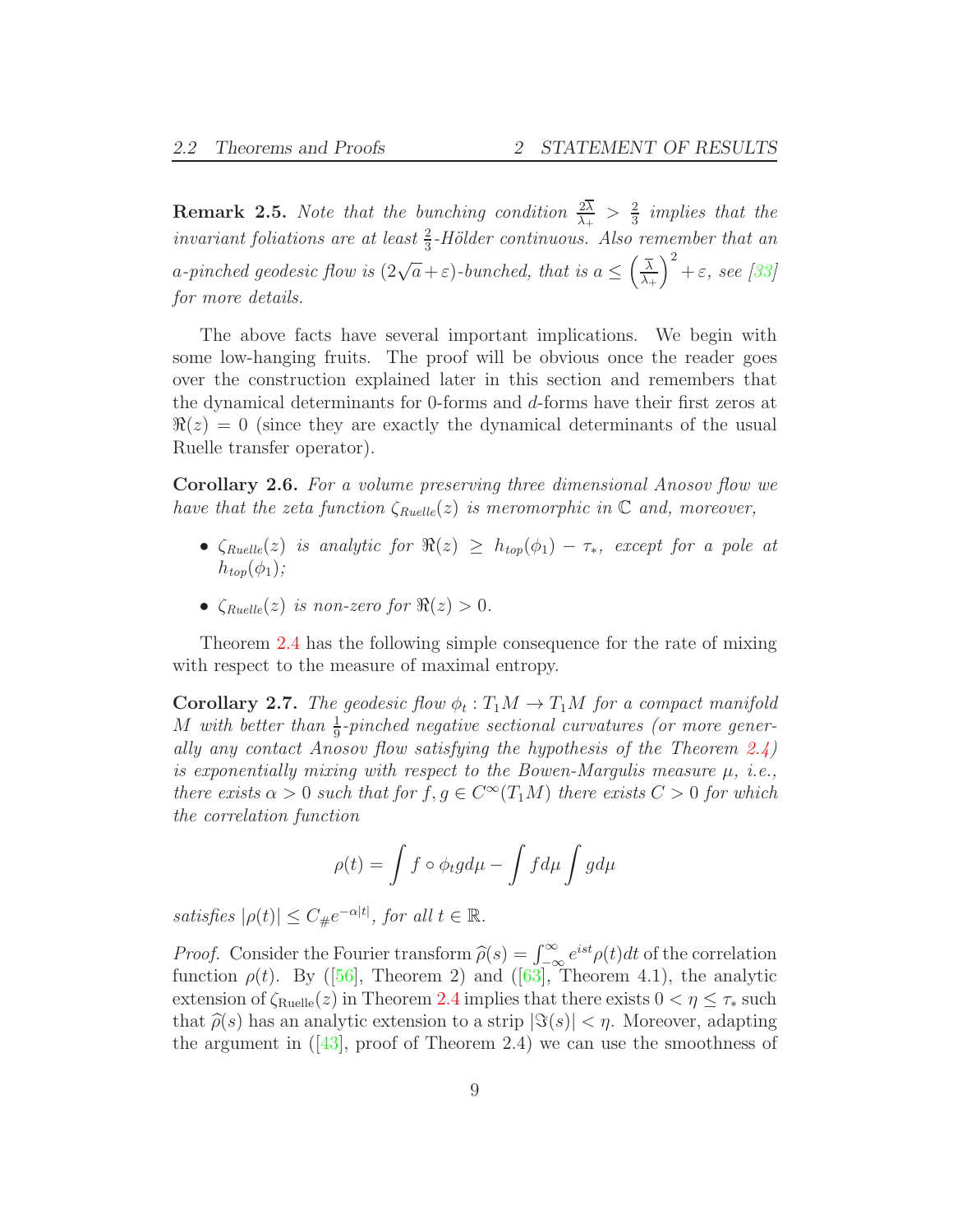the test functions to allow us to assume without loss of generality that for each fixed value  $-\eta < t < \eta$  we have that the function  $\sigma \mapsto \hat{\rho}(\sigma + it)$  is in  $L^1(\mathbb{R})$ .Finally, we apply the Paley-Wiener theorem ([\[60\]](#page-97-11), Theorem IX.14) to deduce the result. □

Moreover, Theorem [2.4](#page-7-1) allows us to extend results of Huber-Selberg (for constant sectional curvatures), Pollicott-Sharp (for surfaces of negative curvature) and Stoyanov (for  $\frac{1}{4}$ -pinched geodesic flows). By a prime closed geodesics we mean an oriented closed geodesic which is a closed curve that traces out its image exactly once.

<span id="page-9-1"></span>**Theorem 2.8** (Prime Geodesic Theorem with exponential error). Let M be a manifold better than  $\frac{1}{9}$ -pinched, with strictly negative sectional curvature. Let  $\pi(T)$  denote the number of prime closed geodesics on M with length at most T, then there exists  $\delta > 0$  such that

$$
\pi(T) = \mathrm{li}(e^{h_{top}(\phi_1)T}) + O(e^{(h_{top}(\phi_1) - \delta)T}) \text{ as } T \to +\infty.
$$

**Remark 2.9.** The above Theorems are most likely not optimal. The  $\frac{1}{9}$ pinching might conceivably be improved with some extra work (one would need to improve, or circumvent the use of, Lemma [7.9\)](#page-70-0) but we do not see how to remove such conditions completely, even though we believe it to be possible.

Let us start the discussion of the proofs. The basic objects we will study are the *dynamical determinants*, following the approach introduced by Ruelle [\[61\]](#page-97-1), which arise naturally in the dynamical context and are formally of the general form

<span id="page-9-0"></span>
$$
\mathfrak{D}_{\ell}(z) = \exp\left(-\sum_{\tau \in \mathcal{T}} \frac{\text{tr}\left(\wedge^{\ell}(D_{\text{hyp}}\phi_{-\lambda(\tau)})\right) e^{-z\lambda(\tau)}}{\mu(\tau)\epsilon(\tau)\left|\det\left(1 - D_{\text{hyp}}\phi_{-\lambda(\tau)}\right)\right|}\right),\tag{2.1}
$$

where  $\epsilon(\tau)$  is 1 if the flow preserves the orientation of E<sup>s</sup> along  $\tau$  and  $-1$ otherwise. The symbol  $D_{\text{hyp}}\phi_{-t}$  indicates the derivative of the map induced by two local transverse sections to the orbit (one at x, the other at  $\phi_{-t}(x)$ ) and can be represented as a  $(d-1) \times (d-1)$  dimensional matrix. By  $\wedge^{\ell} A$  we mean the matrix associated to the standard  $\ell$ -th exterior product of A. Note that, given any  $\tau \in \mathcal{T}$ ,  $\text{tr}(\wedge^{\ell}(D_{\text{hyp}}\phi_{-\lambda(\tau)}))$ ,  $\text{det}(\mathbb{1}-D_{\text{hyp}}\phi_{-\lambda(\tau)})$ , as well as  $\det(D\phi_{-\lambda(\tau)}|_{E^s})$  that will be used shortly, when computed at a point  $x \in \tau$ , depend only on  $\tau$  (see comments before equation [5.18](#page-46-0) for more details).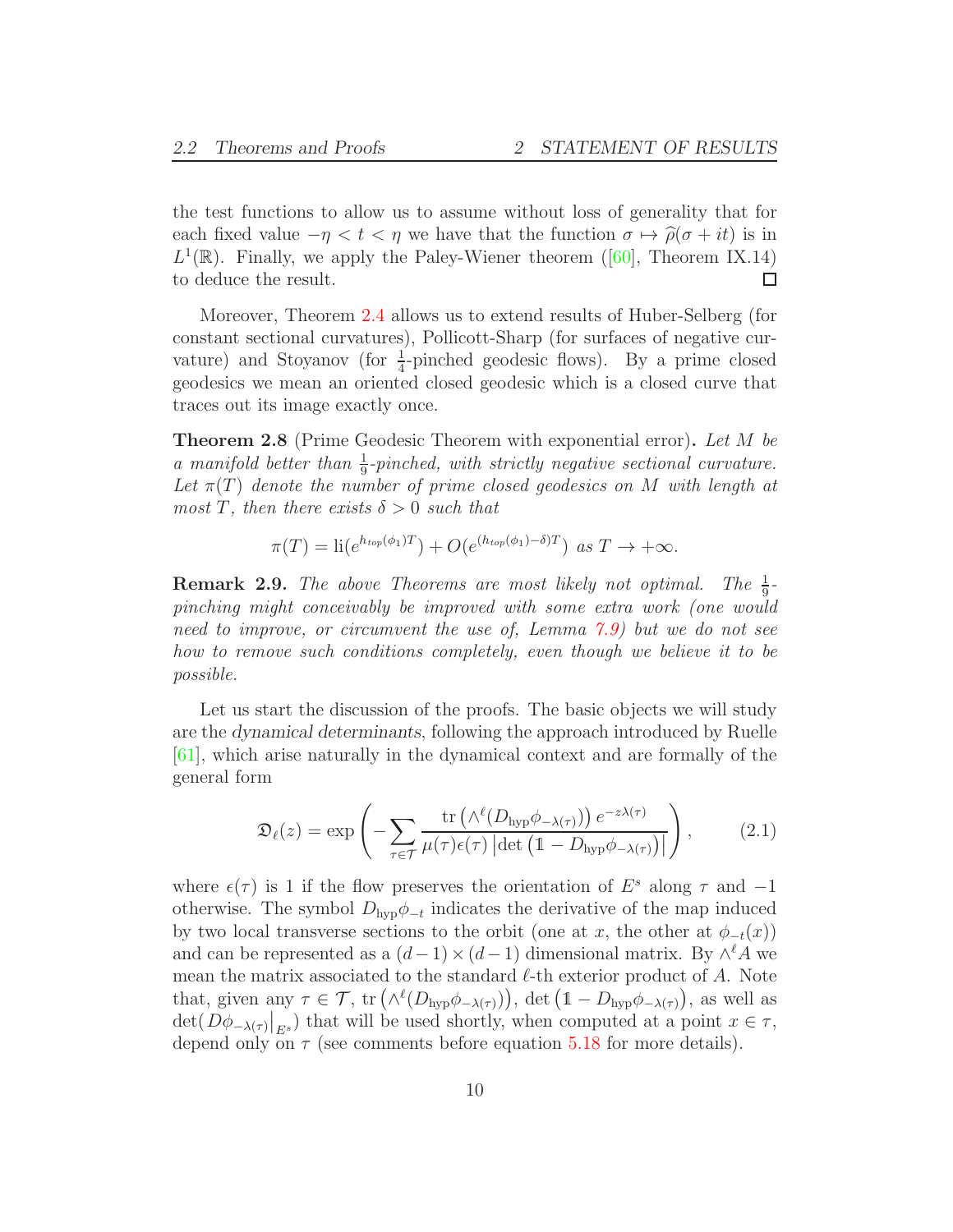The sum in  $(2.1)$  is well defined provided  $\Re(z)$  is large enough.

Note that  $\epsilon(\tau) = \text{sign}(\det(D\phi_{-\lambda(\tau)}|_{E_s}))$ . Hence, from the hyperbolicity conditions  $(1.2)$ , we have

<span id="page-10-0"></span>
$$
\text{sign}\left(\det\left(1 - D_{\text{hyp}}\phi_{-\lambda(\tau)}\right)\right) = (-1)^{d_s} \text{sign}\left(\det(D\phi_{-\lambda(\tau)}|_{E^s})\right) \n= (-1)^{d_s} \epsilon(\tau).
$$
\n(2.2)

Recall the linear algebra identity for a  $n \times n$  matrix A (see, for example, [\[75,](#page-97-12) Section 3.9] for more details),

<span id="page-10-1"></span>
$$
\det(\mathbb{1} - A) = \sum_{\ell=0}^{n} (-1)^{\ell} \operatorname{tr}(\wedge^{\ell} A). \tag{2.3}
$$

Note that

<span id="page-10-2"></span>
$$
\zeta_{\text{Ruelle}}(z) = \prod_{\tau \in \mathcal{T}_p} \left( 1 - e^{-z\lambda(\tau)} \right)^{-1} = \exp \left( \sum_{\tau \in \mathcal{T}_p} \sum_{m=1}^{\infty} \frac{1}{m} e^{-zm\lambda(\tau)} \right)
$$
\n
$$
= \exp \left( \sum_{\tau \in \mathcal{T}} \frac{1}{\mu(\tau)} e^{-z\lambda(\tau)} \right),
$$
\n(2.4)

where  $\mu(\tau)$  is the multiplicity of the associated orbit  $\tau$  and  $\mathcal T$  is the whole set of periodic orbits on  $M$ . From the equations  $(2.1), (2.2), (2.3)$  $(2.1), (2.2), (2.3)$  $(2.1), (2.2), (2.3)$  $(2.1), (2.2), (2.3)$  and  $(2.4)$ it follows a product formula analogous to that of Atiyah-Bott for elliptic differential operators [\[4\]](#page-93-2):

<span id="page-10-3"></span>
$$
\prod_{\ell=0}^{d-1} \mathfrak{D}_{\ell}(z)^{(-1)^{\ell+d_{s}}+1} \cong \exp\left(\sum_{\ell=0}^{d-1} \sum_{\tau \in \mathcal{T}} \frac{(-1)^{\ell+d_{s}} \text{tr}\left(\Lambda^{\ell}(D_{\text{hyp}}\phi_{-\lambda(\tau)})\right) e^{-z\lambda(\tau)}}{\mu(\tau)\epsilon(\tau)\left|\det\left(1-D_{\text{hyp}}\phi_{-\lambda(\tau)}\right)\right|}\right)
$$
\n
$$
= \exp\left(\sum_{\tau \in \mathcal{T}} \frac{(-1)^{d_{s}} \det\left(1-D_{\text{hyp}}\phi_{-\lambda(\tau)}\right) e^{-z\lambda(\tau)}}{\mu(\tau)\epsilon(\tau)\left|\det\left(1-D_{\text{hyp}}\phi_{-\lambda(\tau)}\right)\right|}\right)
$$
\n
$$
= \exp\left(\sum_{\tau \in \mathcal{T}} \frac{e^{-z\lambda(\tau)}}{\mu(\tau)}\right) = \zeta_{\text{Ruelle}}(z).
$$
\n(2.5)

Thus Theorem [2.1](#page-7-2) follows by the analogous statement for the dynamical determinants  $\mathfrak{D}_{\ell}(z)$ . To study the region in which the  $\mathfrak{D}_{\ell}(z)$  are meromorphic we will proceed in the following roundabout manner. First we define the following objects.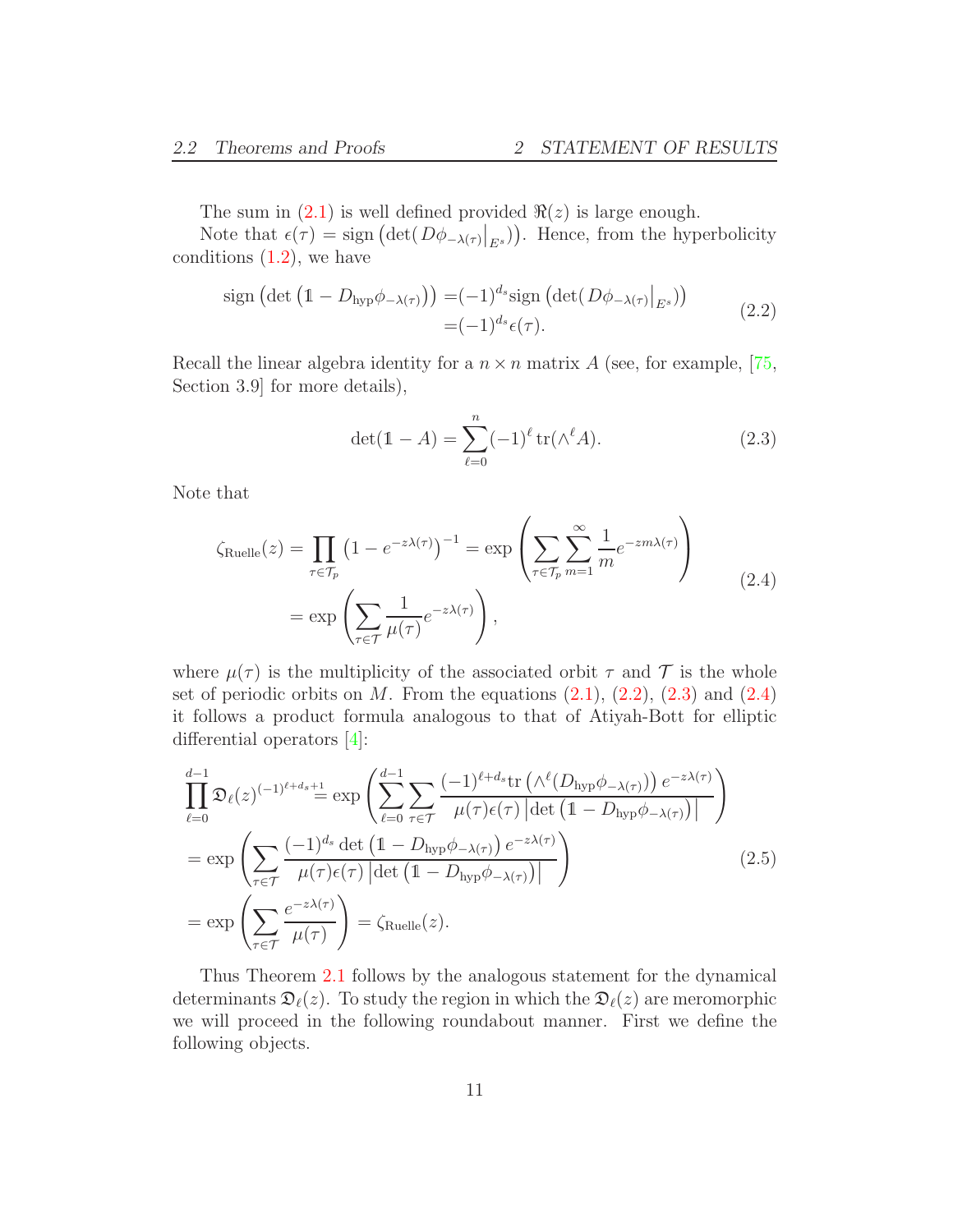Definition 2.10. Given  $0 \leq \ell \leq d-1$ ,  $\tau \in \mathcal{T}$  let

$$
\chi_{\ell}(\tau) \doteq \frac{\text{tr}\left(\wedge^{\ell}(D_{\text{hyp}}\phi_{-\lambda(\tau)})\right)}{\epsilon(\tau)\left|\det\left(\mathbb{1} - D_{\text{hyp}}\phi_{-\lambda(\tau)}\right)\right|}.\tag{2.6}
$$

Moreover, for  $\xi, z \in \mathbb{C}$ , we let

<span id="page-11-0"></span>
$$
\widetilde{\mathfrak{D}}_{\ell}(\xi,z) \doteq \exp\left(-\sum_{n=1}^{\infty} \frac{\xi^n}{n!} \sum_{\tau \in \mathcal{T}} \frac{\chi_{\ell}(\tau)}{\mu(\tau)} \lambda(\tau)^n e^{-z\lambda(\tau)}\right). \tag{2.7}
$$

Note that the series in  $(2.7)$  trivially converges for  $|\xi|$  sufficiently small and  $\Re(z)$  sufficiently large.

<span id="page-11-2"></span>**Lemma 2.11.** Let  $0 \leq \ell \leq d-1, \xi, z \in \mathbb{C}$ ,  $\Re(z)$  sufficiently large and  $|\xi - z|$ sufficiently small. Then we can write

$$
\widetilde{\mathfrak{D}}_{\ell}(\xi - z, \xi) = \frac{\mathfrak{D}_{\ell}(z)}{\mathfrak{D}_{\ell}(\xi)}.
$$
\n(2.8)

 $\Box$ 

Proof. The proof is by a direct calculation

$$
\widetilde{\mathfrak{D}}_{\ell}(\xi - z, \xi) = \exp\left(-\sum_{n=1}^{\infty} \frac{(\xi - z)^n}{n!} \sum_{\tau \in \mathcal{T}} \frac{\chi_{\ell}(\tau)}{\mu(\tau)} \lambda(\tau)^n e^{-\xi \lambda(\tau)}\right)
$$

$$
= \exp\left(-\sum_{\tau \in \mathcal{T}} \frac{\chi_{\ell}(\tau)}{\mu(\tau)} \left(e^{-z\lambda(\tau)} - e^{-\xi \lambda(\tau)}\right)\right) = \frac{\mathfrak{D}_{\ell}(z)}{\mathfrak{D}_{\ell}(\xi)}.
$$

Hence Theorem [2.1](#page-7-2) is implied by the following.

<span id="page-11-1"></span>**Proposition 2.12.** For any  $C^r$  Anosov flow, with  $r > 2$ ,  $\xi, z \in \mathbb{C}$ ,  $\mathfrak{D}_{\ell}(\xi)$  is analytic and non zero in the region  $\Re(\xi) > h_{top}(\phi_1) - \bar{\lambda}|d_s - \ell|$  and, for  $\xi$  in such a region, the function  $\widetilde{\mathfrak{D}}_{\ell}(\xi-z,\xi)$  is analytic and non zero for z in the region

$$
|\xi - z| < \Re(\xi) - h_{top}(\phi_1) + |d_s - \ell| \overline{\lambda}
$$

and analytic in z in the region

$$
|\xi - z| < \Re(\xi) - h_{top}(\phi_1) + |d_s - \ell| \overline{\lambda} + \frac{\overline{\lambda}}{2} \left\lfloor \frac{r-1}{2} \right\rfloor \, .
$$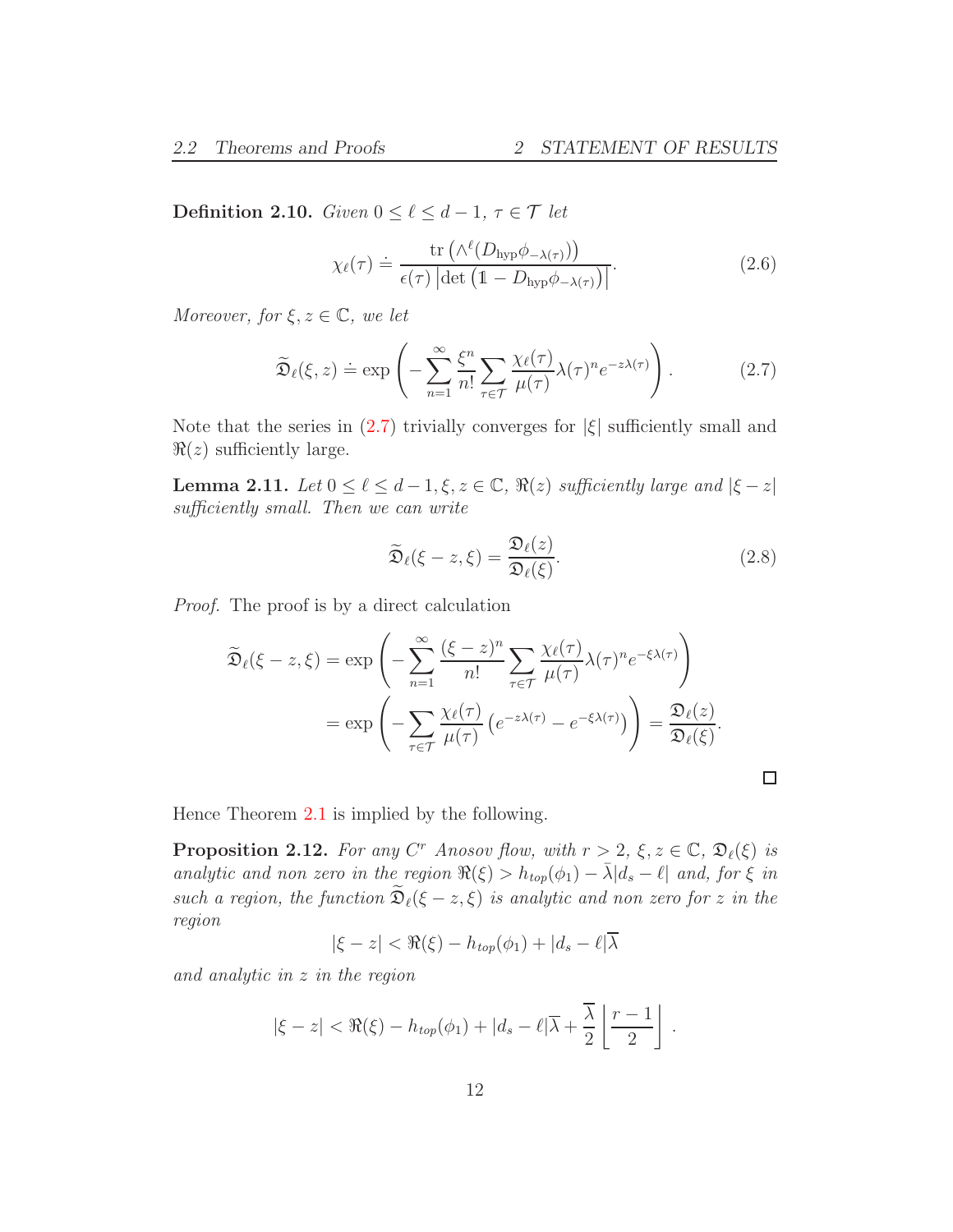We can then freely move  $\xi$  along the line  $\{a + ib\}_{b \in \mathbb{R}}$  and we obtain that  $\mathfrak{D}_{\ell}(\xi - z, \xi)$  is analytic for  $\Re(z) > h_{\text{top}}(\phi_1) - |d_s - \ell| \overline{\lambda} - \frac{\lambda}{2}$  $\frac{\overline{\lambda}}{2} \left\lfloor \frac{r-1}{2} \right\rfloor$ .

**Proof of Proposition [2.12.](#page-11-1)** For all  $v, \ell \in \mathbb{N}$ , let  $\Omega_v^{\ell}(M)$  be the space of  $\ell$ -forms on M, i.e. the C<sup>v</sup> sections of  $\wedge^{\ell}(T^*M)$ . Let  $\Omega_{0,\nu}^{\ell}(M) \subset \Omega_{\nu}^{\ell}(M)$  be the subspace of forms null in the flow direction (see  $(3.5)$  $(3.5)$  $(3.5)$ ). In section 3 we construct a family of Banach spaces  $\mathcal{B}^{p,q,\ell}$ ,  $p \in \mathbb{N}, q \in \mathbb{R}_+$ , as the closure of  $\Omega_{0,v}^{\ell}(M)$  with respect to a suitable anisotropic norm so that the spaces  $\mathcal{B}^{p,q,\ell}$ are an extension of the spaces in  $[30]$ .<sup>[6](#page-12-0)</sup> Such spaces are canonically embedded in the space of currents (see Lemma [3.10\)](#page-23-0).

In Section [4](#page-25-0) we define a family of operators indexed by positive real numbers  $t \in \mathbb{R}_+$  as

<span id="page-12-1"></span>
$$
\mathcal{L}_t^{(\ell)}(h) \doteq \phi_{-t}^* h,\tag{2.9}
$$

for  $h \in \Omega_{0,v}^{\ell}(M)$ . Here we adopt the standard notation where  $f^*$  denotes the pullback and f<sup>∗</sup> indicates the push-forward.

**Remark 2.13.** Note that by restricting the transfer operator  $\mathcal{L}_t^{(\ell)}$  $t^{(t)}$  to the space  $\Omega^{\ell}_{0,v}(M)$  we mimic the action of the standard transfer operators on sections transverse to the flow, in fact we morally project our forms on a Poincaré section.

<span id="page-12-2"></span>Remark 2.14. In order to simplify a rather involved argument we chose to give full details only for the case in which the invariant foliations are orientable (i.e.,  $\epsilon(\tau) = 1$  for all  $\tau$ ). Notably, this includes some of the most interesting examples, such as geodesic flows on orientable manifolds with strictly negative sectional curvature (see Lemma [B.1\)](#page-80-1). To treat the non orientable case it is often sufficient to slightly modify the definition of the operator  $(2.9)$  by introducing an appropriate weight, see equation  $(B.1)$ , and then repeating almost verbatim the following arguments. Unfortunately, as far as we can see, to treat the fully general case one has to consider more general Banach spaces than the ones used here. This changes very little in the arguments but makes the notation much more cumbersome. The reader can find the essential details in Appendix [B.](#page-80-0)

The operators [\(2.9\)](#page-12-1) generalize the action of the transfer operator  $\mathcal{L}_t$  on the spaces  $\mathcal{B}^{p,q}$  of [\[30\]](#page-95-3). We prove in Lemma [\(4.5\)](#page-27-1) that the operators  $\mathcal{L}_t^{(\ell)}$ t satisfy a Lasota-Yorke type estimate for sufficiently large times. To take care

<span id="page-12-0"></span> $6$  The indexes  $p, q$  measure, respectively, the regularity in the unstable and stable direction.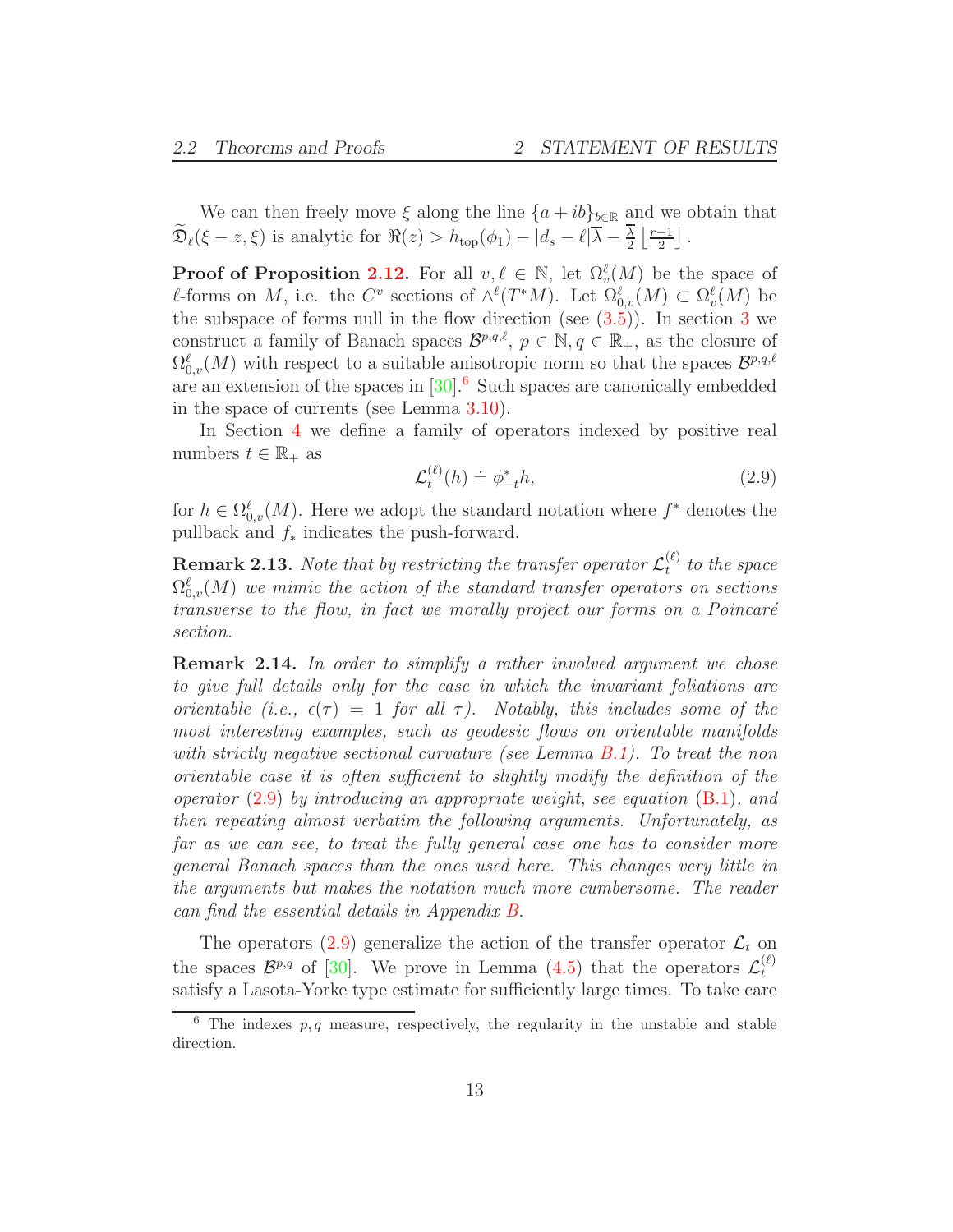of short times we restrict ourself to a new space  $\widetilde{\mathcal{B}}^{p,q,\ell}$  which is the closure of  $\Omega_{0,s}^{\ell}(M)$  with respect to a slightly stronger norm  $\|\cdot\|_{p,q,\ell}$  (see [\(4.6\)](#page-28-0)), in this we follow [\[8\]](#page-94-10). We easily obtain Lasota-Yorke type estimate for all times in the new norm (Lemma [4.7\)](#page-28-1).

On  $\widetilde{\mathcal{B}}^{p,q,\ell}$  the operators  $\mathcal{L}_t^{(\ell)}$  $t_t^{(t)}$  form a strongly continuous semigroup with generators  $X^{(\ell)}$  (see Lemma [4.7\)](#page-28-1). We can then consider the resolvent  $R^{(\ell)}(z) \doteq$  $(z\mathbb{1} - X^{(\ell)})^{-1}$ . The cornerstone of our analysis is that, although the operator  $X^{(\ell)}$  is an unbounded closed operator on  $\mathcal{B}^{p,q,\ell}$ , we can access its spectrum thanks to the fact that its resolvent  $R^{(\ell)}(z)$  is a quasi compact operator on the same space. More precisely, in Proposition [4.9](#page-30-0) we show that for  $z \in \mathbb{C}$ ,  $\Re(z) > h_{\text{top}}(\phi_1) - |d_s - \ell| \bar{\lambda}$ , the operator  $R^{(\ell)}(z) \in L(\widetilde{\mathcal{B}}^{p,q,\ell}, \widetilde{\mathcal{B}}^{p,q,\ell}), p+q < r-1$ , has spectral radius

$$
\rho(R^{(\ell)}(z)) \leq (\Re(z) - h_{\text{top}}(\phi_1) + |d_s - \ell|\overline{\lambda})^{-1}
$$

and essential spectral radius

$$
\rho_{\rm ess}(R^{(\ell)}(z)) \leq \left(\Re(z) - h_{\rm top}(\phi_1) + |d_s - \ell|\overline{\lambda} + \overline{\lambda}\min\{p,q\}\right)^{-1}.
$$

We can then write the spectral decomposition  $R^{(\ell)}(z) = P^{(\ell)}(z) + U^{(\ell)}(z)$ where  $P^{(\ell)}(z)$  is a finite rank operator and  $U^{(\ell)}(z)$  has spectral radius arbitrarily close to  $\rho_{\rm ess}(R^{(\ell)}(z))$ . In section [5,](#page-39-0) we define a "flat trace" denoted by tr<sup>b</sup>. In Lemma [5.1](#page-40-0) we show that for  $\Re(z) > h_{top}(\phi_1) - |d_s - \ell| \bar{\lambda}$  and  $n \in \mathbb{N}$ , we have that  $tr^{\flat}(R^{(\ell)}(z)^n) < \infty$  and

<span id="page-13-1"></span>
$$
\operatorname{tr}^{\flat}\left(R^{(\ell)}(z)^n\right) = \frac{1}{(n-1)!} \sum_{\tau \in \mathcal{T}} \frac{\chi_{\ell}(\tau)}{\mu(\tau)} \lambda(\tau)^n e^{-z\lambda(\tau)}.\tag{2.10}
$$

Furthermore, in Lemma [6.10,](#page-60-0) we prove that, for each  $\lambda < \overline{\lambda}$  and  $n \in \mathbb{N}$ .

<span id="page-13-0"></span>
$$
\left| \text{tr}^{\flat}(R^{(\ell)}(z)^n) - \text{tr}\left(P^{(\ell)}(z)^n\right) \right| \leq C_{z,\lambda} \left( \Re(z) - h_{\text{top}}(\phi_1) + |d_s - \ell| \lambda + \frac{\lambda}{2} \min\{p,q\} \right)^{-n} . \tag{2.11}
$$

where "tr" is the standard trace.

**Remark 2.15.** The loss of a factor 2 in the formula  $(2.11)$  is due to an artifact of the method of proof. We live with it since it does not change substantially the result and to obtain a sharper result might entail considerably more work.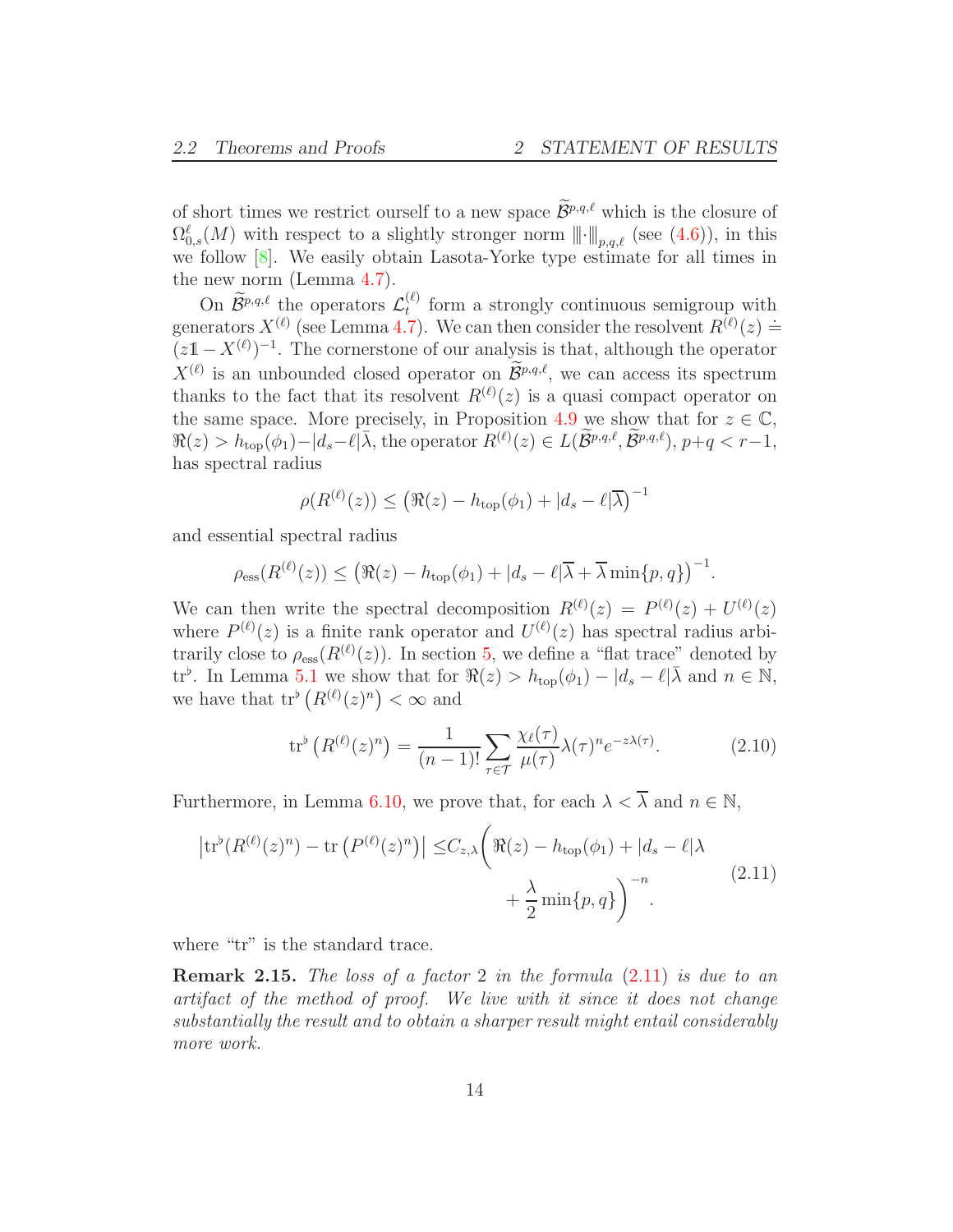Remark 2.16. Given the two previous formulae one can have a useful heuristic explanation of the machinery we are using. Indeed, [\(2.11\)](#page-13-0) shows that  ${\rm tr}^{\flat}(R^{(\ell)}(z))$  is essentially a real trace, then substituting formula  $(2.10)$  in [\(2.1\)](#page-9-0) and performing obvious formal manipulations we have that  $\mathfrak{D}_{\ell}(\xi, z)$ can be interpreted as the "determinant" of  $(1 - \xi R^{(\ell)}(z))^{-1}$ , while  $\mathfrak{D}_{\ell}(z)$  can be interpreted as the (appropriately renormalized) "determinant" of  $z1 - X^{(\ell)}$ .

Note that if  $\nu \in \sigma(P^{(\ell)}(z)) \setminus \{0\}$ , then  $z - \nu^{-1} \in \sigma(X^{(\ell)})$ . Thus,  $\nu =$  $(z-\mu)^{-1}$  where  $\mu \in \sigma(X^{(\ell)})$ . Let  $\xi \in \mathbb{C}$  such that  $a = \Re(\xi)$  is sufficiently large so that  $\mathfrak{D}_{\ell}(\xi)$  is well defined. Let  $\rho_{p,q,\ell} < a - h_{\text{top}}(\phi_1) + |d_s - \ell| \lambda + \frac{\lambda}{2} \min\{p,q\}.$ Let  $\lambda_{i,\ell}$  be the eigenvalues of  $X^{(\ell)}$ . For each  $z \in B_2(\xi, \rho_{p,q,\ell}),$ 

<span id="page-14-1"></span>
$$
\widetilde{\mathfrak{D}}_{\ell}(\xi - z, \xi) = \exp\left(-\sum_{n=1}^{\infty} \frac{(\xi - z)^n}{n} \operatorname{tr}^{\flat}(R^{(\ell)}(\xi)^n)\right) =
$$
\n
$$
= \exp\left(-\sum_{n=1}^{\infty} \frac{(\xi - z)^n}{n} \left(\sum_{\lambda_i \in B_2(\xi, \rho_{p,q,\ell})} \frac{1}{(\xi - \lambda_{i,\ell})^n} + \mathcal{O}\left(C_{\xi, \lambda} \rho_{p,q,\ell}^{-n}\right)\right)\right)
$$
\n
$$
= \exp\left(\sum_{\lambda_i \in B_2(\xi, \rho_{p,q,\ell})} \log\left(1 - \frac{\xi - z}{\xi - \lambda_{i,\ell}}\right) + \sum_{n=1}^{\infty} \frac{(\xi - z)^n}{n} \mathcal{O}\left(C_{\xi, \lambda} \rho_{p,q,\ell}^{-n}\right)\right) \tag{2.12}
$$
\n
$$
= \left(\prod_{\lambda_{i,\ell} \in B_2(\xi, \rho_{p,q,\ell})} \frac{z - \lambda_{i,\ell}}{\xi - \lambda_{i,\ell}}\right) \psi(\xi, z)
$$

where  $\psi(\xi, z)$  is analytic and non zero for  $z \in B_2(\xi, \rho_{p,q,\ell})$ . The results follows by optimizing the choice of p, q. by optimizing the choice of  $p, q$ .

Once Theorem [2.1](#page-7-2) is established we can use the above machinery to obtain more information on the location of the zeros.

Proof of Theorem [2.4.](#page-7-1) Equation [\(2.12\)](#page-14-1) and Lemma [2.11](#page-11-2) show that the poles of  $\zeta_{\text{Rule}}$  are a subset of the eigenvalues of the  $X^{(\ell)}$ . Proposition [2.12](#page-11-1) implies that  $\ell = d_s$  is the only term in [\(2.5\)](#page-10-3) that can contribute a pole in the relevant strip. Thus, it suffices to study the poles of  $\mathfrak{D}_{d_s}^{-1}$ . In Lemma [7.8](#page-65-0) we prove that there exist  $\gamma_0, a_0, C_1 > 0$  such that, for  $0 < q < \min\left\{\frac{\overline{\lambda}}{\lambda}\right\}$  $\frac{\overline{\lambda}}{\lambda_+}, \frac{4\overline{\lambda}^2}{\lambda_+^2}$  $\lambda_+^2$  $\Big\},$  $2a_0 > \Re(z) - h_{\text{top}}(\phi_1) > a_0 \text{ and } n \geq C_1 C_{\#} \ln |\Im(z)|,$  $\|\|R^{(d_s)}(z)^n\|\|_{1,q,d_s} \leq C_{\#}(\Re(z) - h_{\text{top}}(\phi_1))^{-n} |\Im(z)|^{-\gamma_0}.$ 

<span id="page-14-0"></span><sup>&</sup>lt;sup>7</sup> As usual, we denote by  $\sigma$  the spectrum.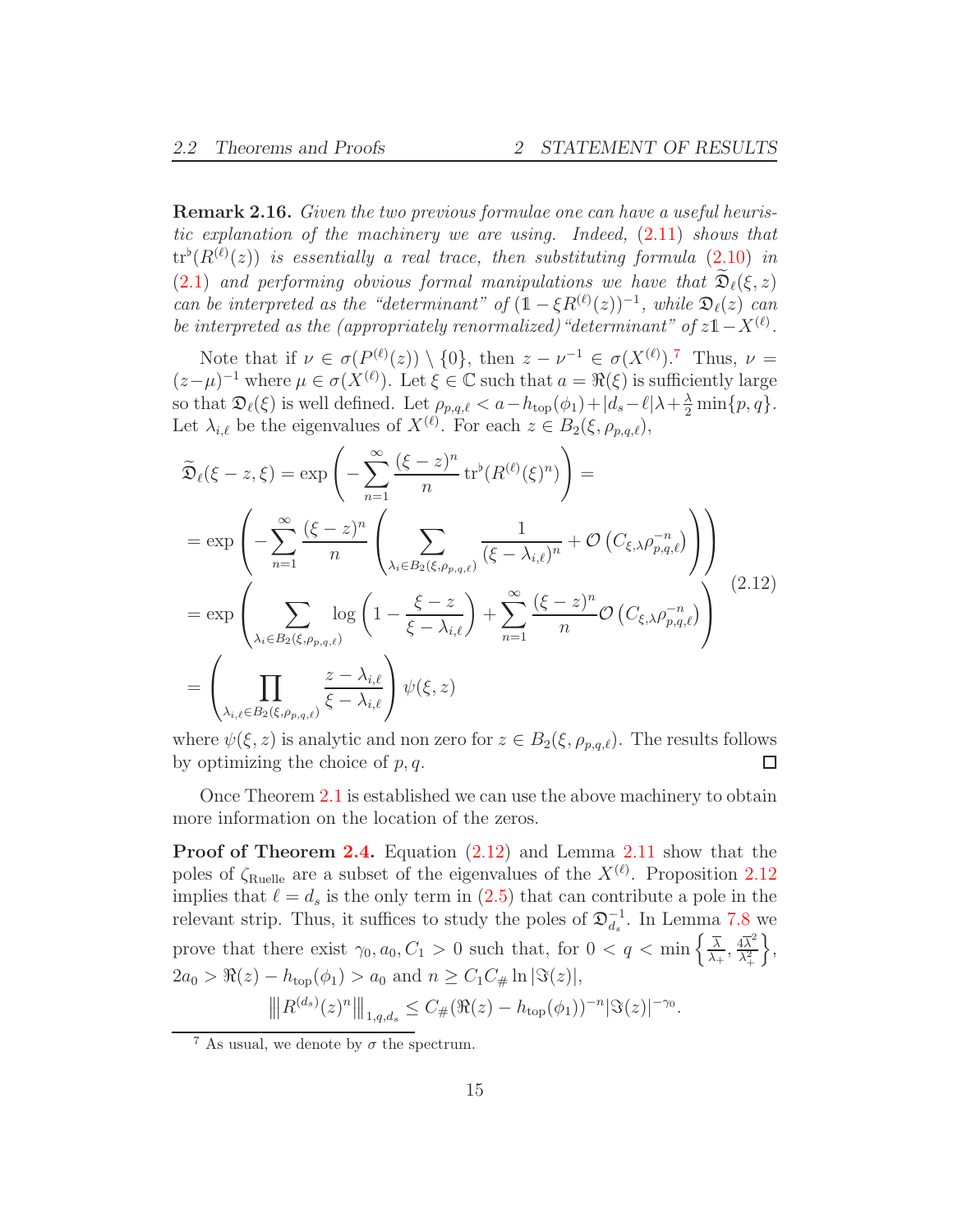In Lemma [4.8](#page-29-1) we have, for each  $\Re(z) > h_{\text{top}}(\phi_1)$  and  $n \in \mathbb{N}$ ,

$$
\left\| |R^{(d_s)}(z)^n| \right\|_{1,q,d_s} \leq C_{\#}(\Re(z) - h_{\text{top}}(\phi_1))^{-n}.
$$

Accordingly, the resolvent identity  $R^{(d_s)}(z-a) = \sum_{n=0}^{\infty} a^n R^{(d_s)}(z)^n$  yields

$$
||R^{(d_s)}(z-a)|| \leq \sum_{n=0}^{\infty} |a|^n (\Re(z) - h_{\text{top}}(\phi_1))^{-n} \left[ C_{\#} |\Im(z)|^{-\gamma_0} \right]^{\frac{n}{C_1 C_{\#} \ln |\Im(z)|} - 1}
$$
  
= 
$$
\frac{C_{\#} |\Im(z)|_0^{\gamma}}{1 - |a| (\Re(z) - h_{\text{top}}(\phi_1))^{-1} C_{\#}^{\frac{1}{C_1 C_{\#} \ln |\Im z|}} e^{-\frac{\gamma_0}{C_{\#} C_1}}.
$$

From the above the have the statement of Theorem for  $\Im(z)$  large enough. The Theorem then follows by the spectral characterization of Proposition [4.9,](#page-30-0) since smooth contact flows on connected manifolds are mixing.  $\Box$ 

**Proof of Theorem [2.8.](#page-9-1)** Since there is an obvious bijection between prime closed geodesics and prime closed orbits for the geodesics flow,  $\pi(T)$  is precisely the number of prime closed orbits  $\tau$  for the geodesic flow whose period  $\lambda(\tau)$  is at most T. The proof of the Theorem is based on the following estimate, established in Lemma [8.3.](#page-77-0) For each  $z \in \mathbb{C}$ ,  $h_{\text{top}}(\phi_1) \geq \Re(z) >$  $h_{\text{top}}(\phi_1) - \frac{\tau_*}{2}$  $\mathbb{E}_{\frac{z}{2}}$ ,  $|\Im(z)| \geq 1$ , we have that

<span id="page-15-0"></span>
$$
\left| \frac{\zeta_{\text{Ruelle}}'(z)}{\zeta_{\text{Ruelle}}(z)} \right| \le C_{\#} |z|.
$$
\n(2.13)

In particular, on the line  $\Re(z) = \sigma_1 := h_{\text{top}}(\phi_1) - \frac{\tau_*}{4}$  $\frac{\tau_*}{4}$ , say, we have the bound [\(2.13\)](#page-15-0). Moreover, on the line  $\Re(z) = \sigma_2 := h_{top}(\phi_1) + 1$ , say, we have a uniform bound

<span id="page-15-1"></span>
$$
\left| \frac{\zeta_{\text{Ruelle}}'(z)}{\zeta_{\text{Ruelle}}(z)} \right| \le \left| \frac{\zeta_{\text{Ruelle}}'(\sigma_2)}{\zeta_{\text{Ruelle}}(\sigma_2)} \right| < +\infty. \tag{2.14}
$$

Bythe Phragmén-Lindelöf Theorem  $([71], §5.65)$  $([71], §5.65)$  $([71], §5.65)$  the bound on the logarithmic derivative on any intermediate vertical line is an interpolation of those from  $(2.13)$  and  $(2.14)$ . In particular, we have that

<span id="page-15-2"></span>
$$
\left| \frac{\zeta_{\text{Ruelle}}'(z)}{\zeta_{\text{Ruelle}}(z)} \right| \le C_{\#} |z|^{\gamma_1} \tag{2.15}
$$

for  $\Re(z) > \sigma_3 := h_{\text{top}}(\phi_1) - \frac{\tau_*}{8}$  $\frac{\tau_*}{8}$ , say, where  $0 < \gamma_1 := \frac{\tau_*}{2\tau_* + 4} < 1$ .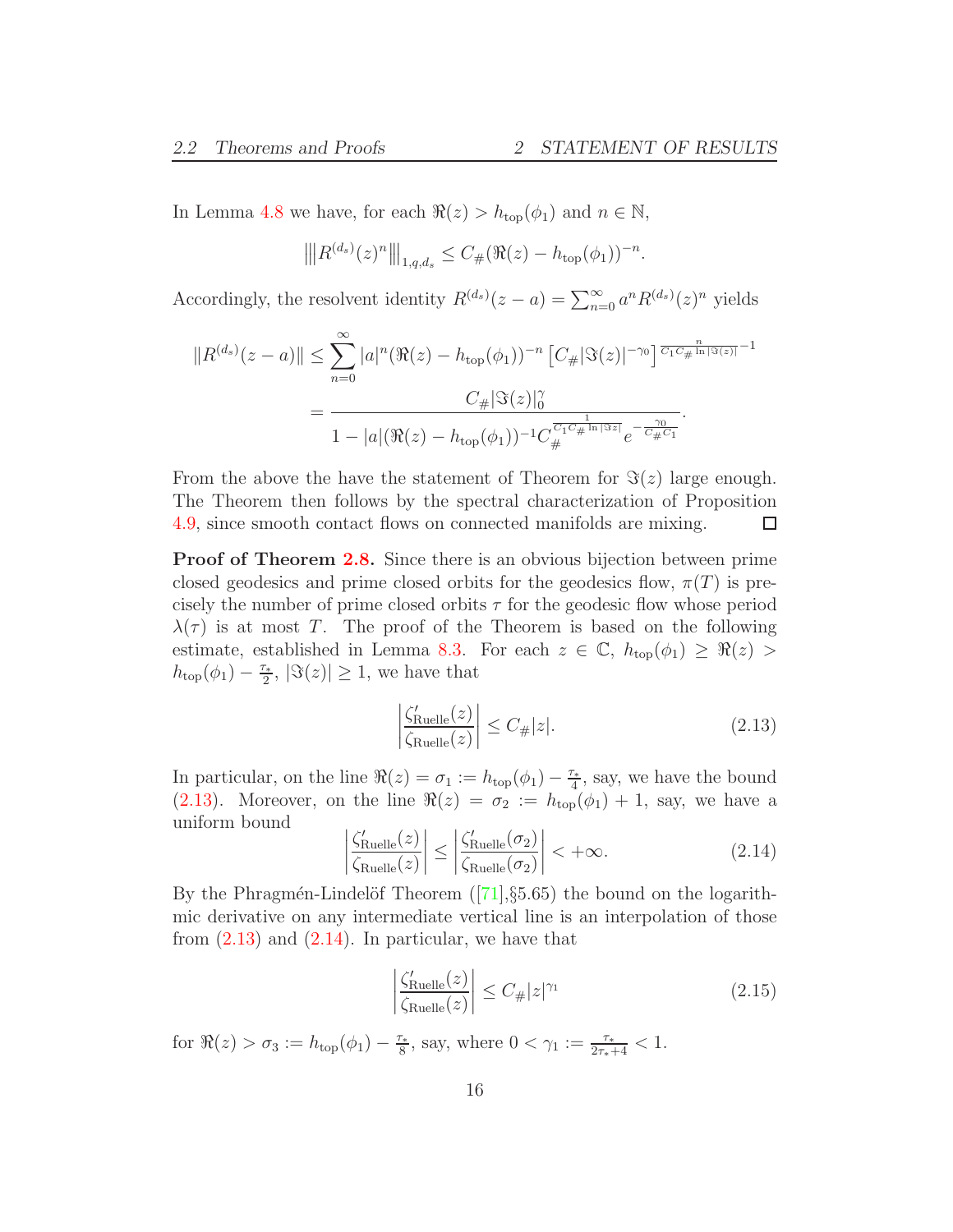Starting from [\(2.15\)](#page-15-2) we follow a classical approach in number theory. Let

$$
\psi(T) \doteq \sum_{e^{nh_{\text{top}}}(\phi_1)\lambda(\tau)} h_{\text{top}}(\phi_1)\lambda(\tau)
$$
  

$$
\psi_1(T) \doteq \int_1^T \psi(x)dx = \sum_{e^{nh_{\text{top}}}(\phi_1)\lambda(\tau) \le T} h_{\text{top}}(\phi_1)\lambda(\tau)(T - e^{nh_{\text{top}}(\phi_1)\lambda(\tau)})
$$
  

$$
\pi_0(T) \doteq \sum_{e^{nh_{\text{top}}}(\phi_1)\lambda(\tau) \le T} 1 \text{ and } \pi_1(T) \doteq \sum_{e^{h_{\text{top}}}(\phi_1)\lambda(\tau) \le T} 1,
$$

where the finite summation in each case is over prime closed orbits  $\tau \in \mathcal{T}_p$ for the associated geodesic flow, and  $n \geq 1$ , subject to the bound in terms of T. Next we recall the following simple complex integral: For  $d_* > 1$  we have that

<span id="page-16-0"></span>
$$
\frac{1}{2\pi i} \int_{d_* - i\infty}^{d_* + i\infty} \frac{y^{z+1}}{z(z+1)} dz = \begin{cases} 0 & \text{if } 0 < y \le 1 \\ y - 1 & \text{if } y > 1 \end{cases} \tag{2.16}
$$

If we denote  $\zeta_0(z) = \zeta_{\text{Rule}}(h_{\text{top}}(\phi_1)z)$  then we can write

$$
\psi_1(T) = \int_{d_* - i\infty}^{d_* + i\infty} \left( -\frac{\zeta_0'(z)}{\zeta_0(z)} \right) \frac{T^{z+1}}{z(z+1)} dz \tag{2.17}
$$

for any  $d_*$  > 1 sufficiently large. This comes by a term by term application of [\(2.16\)](#page-16-0) to

$$
-\frac{\zeta_0'(z)}{\zeta_0(z)} = \sum_{n=1}^{\infty} \sum_{\tau} h_{\text{top}}(\phi_1) e^{-\text{znh}_{\text{top}}(\phi_1)\lambda(\tau)}.
$$

(N.B. The summation over the natural numbers in this identity comes from the second expression in  $(2.4)$ , not non-primitive orbits which are not being included in the counting). Moving the line of integration from  $\Re(z) = d_* > 1$ to  $\Re(z) = c$  gives

<span id="page-16-1"></span>
$$
\psi_1(T) = \frac{T^2}{2} + \int_{c-i\infty}^{c+i\infty} \left( -\frac{\zeta_0'(z)}{\zeta_0(z)} \right) \frac{T^{z+1}}{z(z+1)} dz \tag{2.18}
$$

provided  $\sigma_3/h_{\text{top}}(\phi_1) < c < 1$ . In particular, we use [\(2.15\)](#page-15-2) to guarantee convergence of the integral in  $(2.18)$ . Note that the term  $\frac{T^2}{2}$  comes from the line of integration crossing the pole for  $\zeta_0(z)$  (now at  $z = 1$ ). Moreover, the integral yields a factor  $T^{c+1}$  i.e.  $\psi_1(T) = \frac{1}{2}T^2 + O(T^{c+1})$ . Next we have the following asymptotic estimates.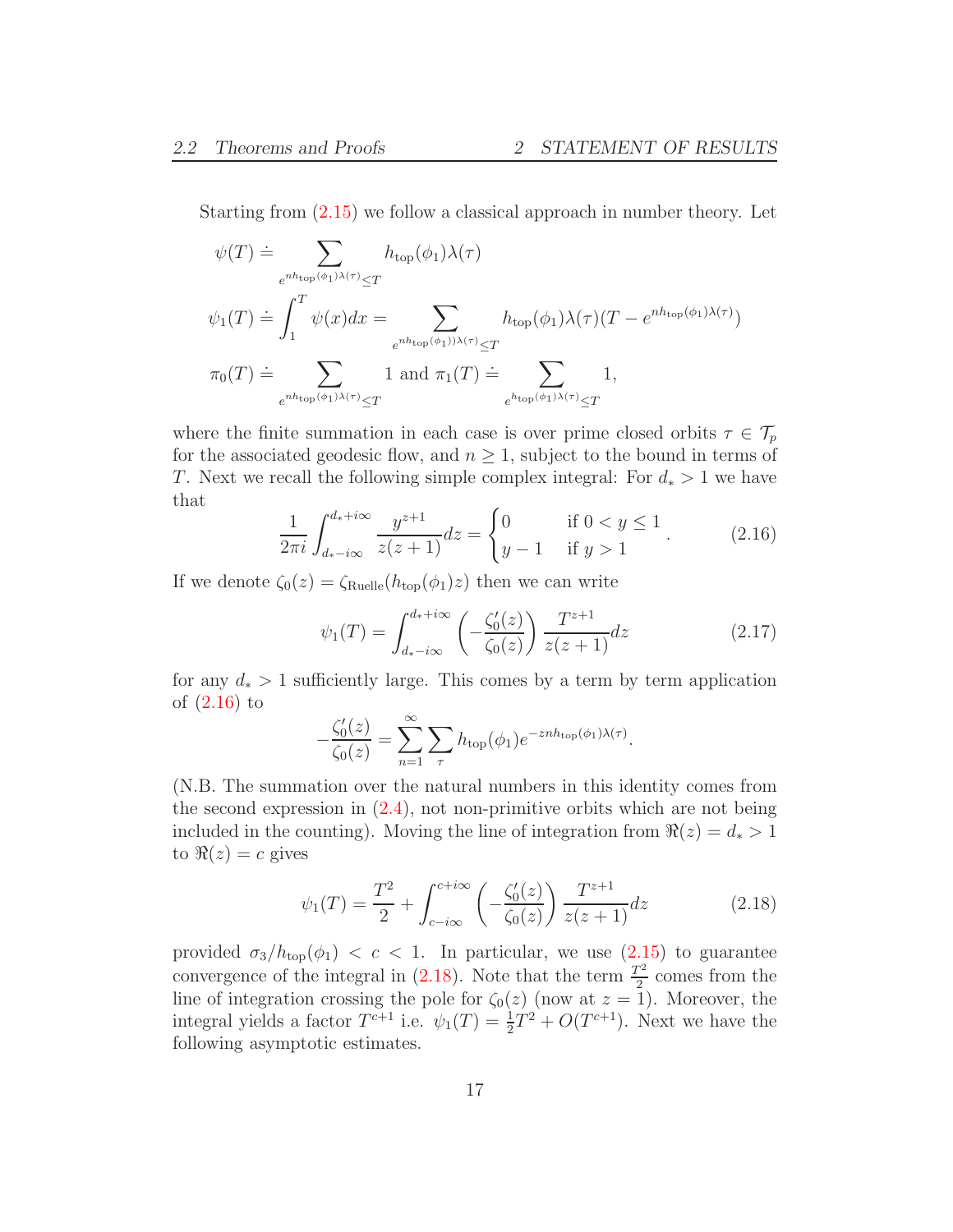**Lemma 2.17.** We can estimate, provided  $1 > c_1 > c > 0$ , that

$$
\psi(T) = T + O(T^{(c+1)/2});
$$
  
\n
$$
\pi_0(T) = \text{li}(T) + O\left(\frac{T^{(c+1)/2}}{\log T}\right);
$$
  
\n
$$
\pi_1(T) = \text{li}(T) + O(T^{(c_1+1)/2}).
$$

Since the proof of the above Lemma is completely analogous to the case of prime numbers, we omit it and refer the reader to [\[23,](#page-94-11) Chapter 4, Section 4]. Finally, we can write

$$
\pi(T) = \pi_1 \left( e^{h_{\text{top}}(\phi_1)T} \right) = \text{li}(e^{h_{\text{top}}(\phi_1)T}) + O(e^{[h_{\text{top}}(\phi_1)(c_1+1)/2]T})
$$

and the theorem follows with  $h_{\text{top}}(\phi_1)(c_1 + 1)/2 = h_{\text{top}}(\phi_1) - \delta$ .

#### $\Box$

# <span id="page-17-0"></span>3 Cones and Banach spaces

We want to introduce appropriate Banach spaces of currents<sup>[8](#page-17-2)</sup> over a  $d$ dimensional smooth compact Riemannian manifold M. We present a general construction of such spaces based only on an abstract cone structure. This is very convenient since later on we will apply this construction twice: once on M to treat certain operators, and once on  $M^2$  to treat some related, but different, operators.

The basic idea, going back to [\[12\]](#page-94-4), is to consider "appropriate objects" that are "smooth" in the unstable direction while being "distributions" in the stable direction. This is obtained by defining norms in which such objects are integrated, against smooth functions, along manifolds close to the stable direction. Unfortunately, the realization of this program is fairly technical, since we have to define first the class of manifolds on which to integrate, then determine which are the relevant objects and, finally, explain what we mean by "appropriate".

### <span id="page-17-1"></span>3.1 Charts and Notation

We start with some assumptions and notation. More precisely, for any  $r \in \mathbb{N}$ , we assume that there exists  $\delta_0 > 0$ , such that, for each  $\delta \in (0, \delta_0)$  and

<span id="page-17-2"></span><sup>8</sup> See Federer [\[26,](#page-95-8) Sections 4.1.1 - 4.1.7] for a detailed presentation of currents.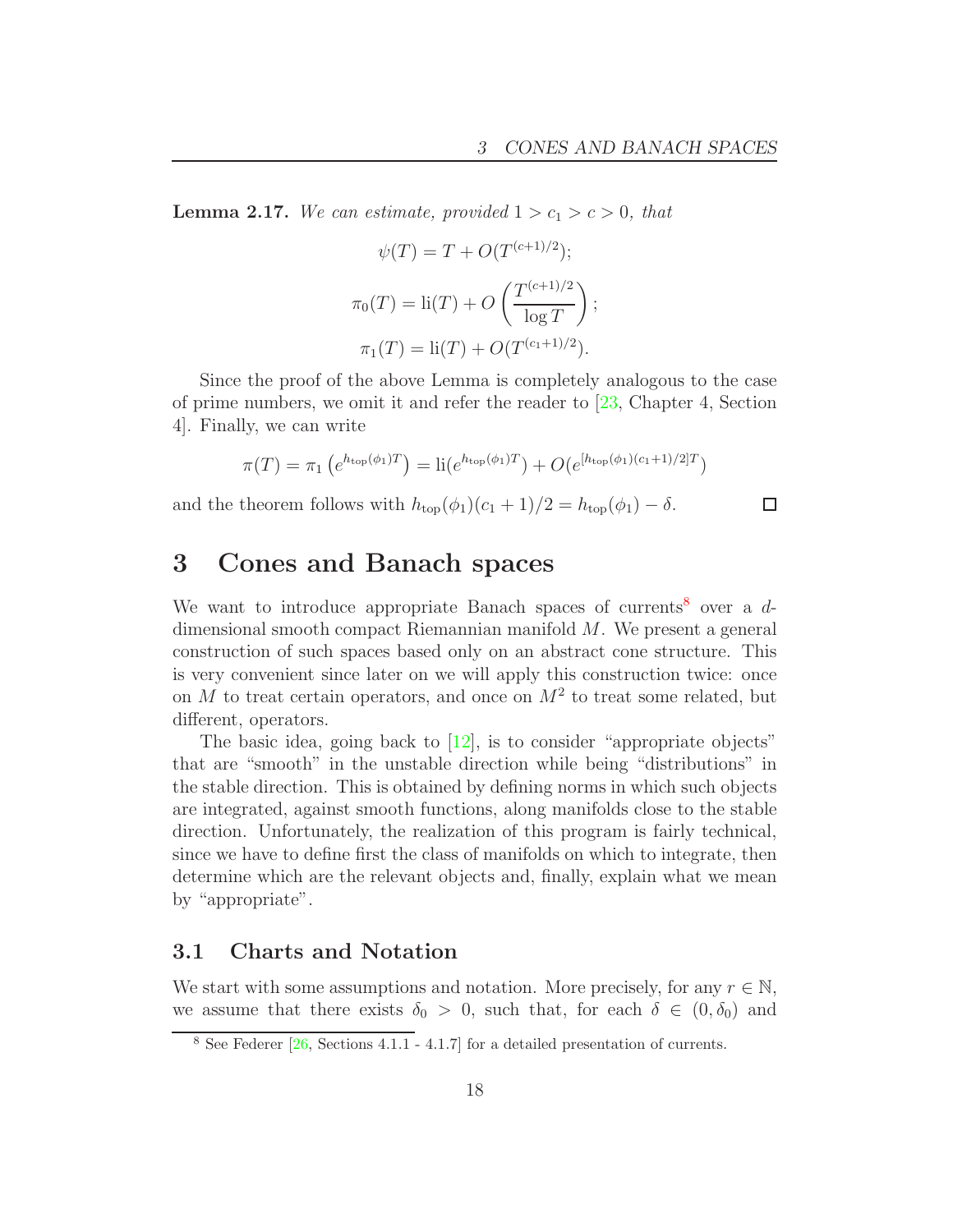$\rho \in (0, 4)$ , there exists an atlas  $\{(U_{\alpha}, \Theta_{\alpha})\}_{\alpha \in \mathcal{A}}$ , where A is a finite set, such that<sup>[9](#page-18-0)</sup>

<span id="page-18-2"></span>
$$
\begin{cases}\n\Theta_{\alpha}(U_{\alpha}) = B_d(0, 30 \delta \sqrt{1 + \rho^2}) \\
\cup_{\alpha} \Theta_{\alpha}^{-1}(B_d(0, 2\delta)) = M \\
\Theta_{\alpha} \circ \Theta_{\beta}^{-1}(\tilde{x}, x_d + t) = \Theta_{\alpha} \circ \Theta_{\beta}^{-1}(\tilde{x}, x_d) + (0, t) , \quad t \in \mathbb{R} \\
\|( \Theta_{\alpha})_* \|_{\infty} + \| (\Theta_{\alpha}^{-1})_* \|_{\infty} \leq 2 ; \quad \| \Theta_{\alpha} \circ \Theta_{\beta}^{-1} \|_{C^r} \leq 2.\n\end{cases}
$$
\n(3.1)

Note that the above is equivalent to the existence of a global  $C<sup>r</sup>$  vector field V such that  $\Theta_{\alpha}$  are flow box charts for the flow generated by V; i.e. for all  $\alpha \in \mathcal{A}, \, (\Theta_{\alpha}^{-1})_*(\frac{\partial}{\partial x})$  $\frac{\partial}{\partial x_d}$ ) =  $V$ .<sup>[10](#page-18-1)</sup>

Let  $\{\psi_{\alpha}\}_{{\alpha}\in\mathcal{A}}$  be a smooth partition of unity subordinate to our atlas such that  $\text{supp}(\psi_{\alpha}) \subseteq \Theta_{\alpha}^{-1}(B_d(0, 2\delta)) \subset U_{\alpha}$  and  $\psi_{\alpha}|_{\Theta_{\alpha}^{-1}(B_d(0,\delta))} = 1$ . In addition, we assume  $d_1 + d_2 = \dim(M)$  are given, and let

<span id="page-18-3"></span>
$$
\mathcal{C}_{\rho} \doteq \{ (s, u) \in \mathbb{R}^{d_1} \times \mathbb{R}^{d_2} : ||u|| \le \rho ||s|| \}. \tag{3.2}
$$

Next, we assume that there exists  $4 > \rho_+ > \rho_- > 0$  such that, for all  $\alpha, \beta \in \mathcal{A},$ 

<span id="page-18-4"></span>
$$
\mathcal{C}_0 \subset (\Theta_\alpha)_* \circ (\Theta_\beta^{-1})_* \mathcal{C}_{\rho_-} \subset \mathcal{C}_{\rho_+},\tag{3.3}
$$

when it is well defined. Note that, by compactness, there must exists  $\rho_1 > 0$ such that  $\mathcal{C}_{\rho_1} \subset (\Theta_\alpha)_* \circ (\Theta_\beta^{-1})_* C_{\rho_-}.$ 

This concludes the hypotheses on the charts and the cones. For each  $\ell \in \{0, \ldots, d\}$ , let  $\wedge^{\ell}(T^*M)$  be the algebra of the exterior  $\ell$ -forms on M. We write  $\Omega_{\epsilon}^{\ell}(M)$  for the space of C<sup>*r*</sup> sections of  $\wedge^{\ell}(T^*M)$ . Let  $h = \sum_{\alpha \in \mathcal{A}} \psi_{\alpha} h =$ write  $\Omega_r^{\ell}(M)$  for the space of  $C^r$  sections of  $\wedge^{\ell}(T^*M)$ . Let  $h = \sum_{\alpha \in \mathcal{A}} \psi_{\alpha} h = \sum_{\alpha \in \mathcal{A}} h_{\alpha}$  so that  $h_{\alpha} \in \Omega_r^{\ell}(U_{\alpha})$ .

Let  $\{e_1, \ldots, e_d\}$  be the canonical basis of  $\mathbb{R}^d$ . For all  $\alpha \in \mathcal{A}$  and  $x \in$  $U_{\alpha}$  consider the basis of  $T_xU_{\alpha}$  given by  $\left\{(\Theta_{\alpha}^{-1})_{*\frac{\partial}{\partial x}}\right\}$  $\frac{\partial}{\partial x_1},\ldots,(\Theta_{\alpha}^{-1})_{\ast}\frac{\partial}{\partial x}$  $\partial x_d$  $\}$ . Let  $\{\hat{e}_{\alpha,1},\ldots,\hat{e}_{\alpha,d}\}\$ be the orthonormal basis of  $T_xU_\alpha$  obtained from the first one by applying the Gram-Schmidt procedure, setting as first element of the algorithm  $\hat{e}_{\alpha,d} = (\Theta_{\alpha}^{-1})_* \frac{\partial}{\partial x}$  $\frac{\partial}{\partial x_d}$ /  $\left\| (\Theta_{\alpha}^{-1})_* \frac{\partial}{\partial x_d} \right\|$  $\partial x_d$  $\parallel$ . Let  $\omega_{\alpha,1}, \ldots, \omega_{\alpha,d}$  be the dual basis

<span id="page-18-0"></span><sup>&</sup>lt;sup>9</sup> The relations are meant to be valid where the composition is defined. The  $\|\cdot\|_{C^r}$ norm is precisely defined in  $(3.6)$ . Note that the explicit numbers used  $(e.g. 2, 30, ...)$  are largely arbitrary provided they satisfy simple relations that are implicit in the following constructions.

<span id="page-18-1"></span> $10$  Indeed, the first, second and last relation can always be satisfied (e.g. consider sufficiently small charts determined by the exponential map). Given  $V$ , the third conditions can be satisfied by applying the flow box Theorem.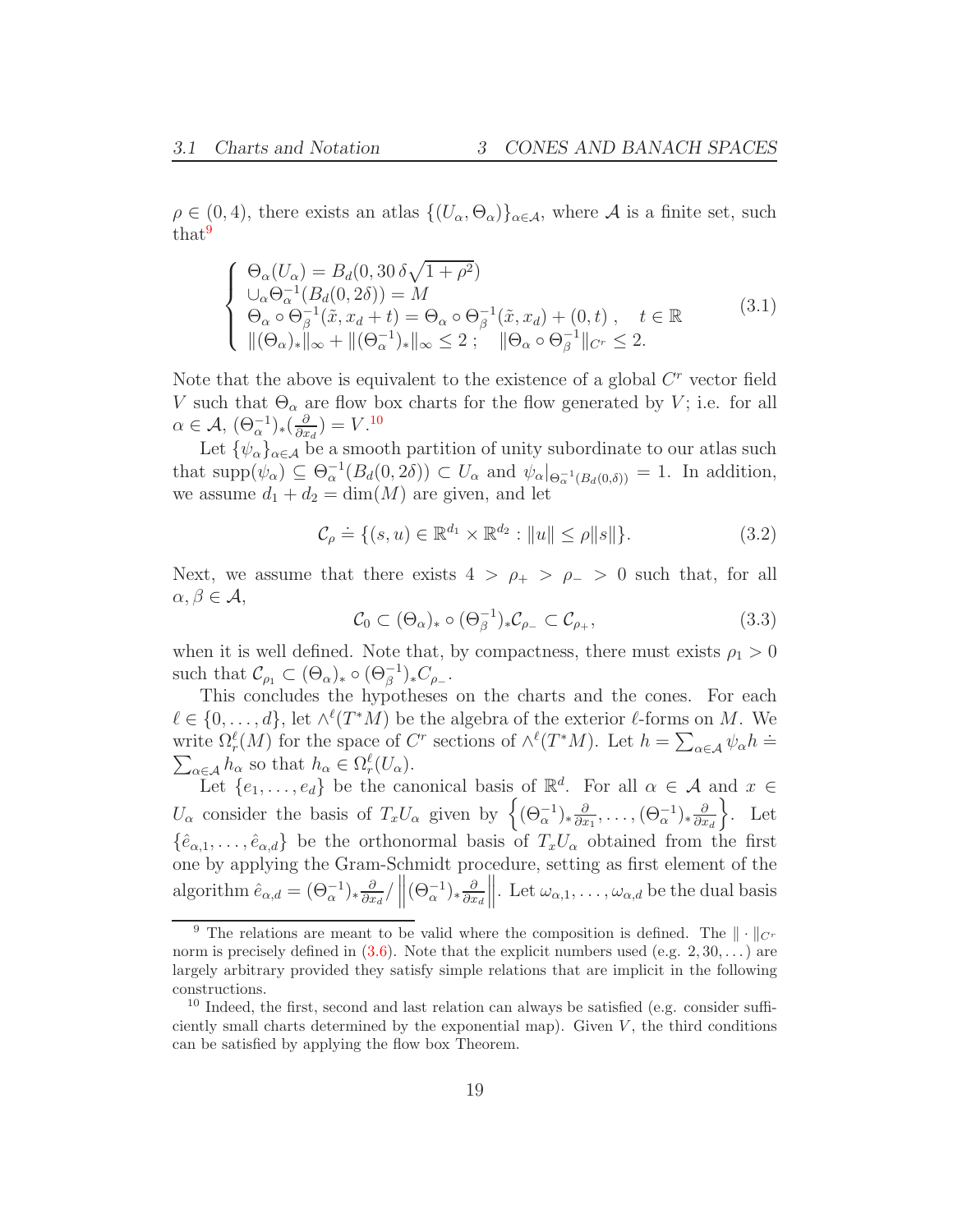of 1-forms such that  $\omega_{\alpha,i}(\hat{e}_{\alpha,i}) = \delta_{i,i}$ . Thus we can define a scalar product on  $T_x^*U_\alpha$  by the expression  $\langle \omega_{\alpha,i}, \omega_{\alpha,j} \rangle = \delta_{i,j}$ . Note that the above construction "respects" the special direction  $V$ .

Let  $\mathcal{I}_{\ell} = \{\bar{i} = (i_1, ..., i_{\ell}) \in \{1, ..., d\}^{\ell} : i_1 < i_2 < \cdots < i_{\ell}\}\$ the set of  $\ell$ -multi-indices ordered by the standard lexicographic order. Let  $e_{\bar{i}} \doteq e_{i_1} \wedge \cdots \wedge e_{i_\ell}$  in  $\wedge^{\ell}(\mathbb{R}^d)$  and  $dx_{\bar{i}} \doteq dx_{i_1} \wedge \cdots \wedge dx_{i_\ell} \in \wedge^{\ell}(\mathbb{R}^d)^*$  so that  $dx_i(e_{\bar{j}}) = \delta_{\bar{i},\bar{j}}$ . Let  $\{e_{\alpha,\bar{i}}\} \subset \wedge^{\ell}(T_xU_{\alpha})$  and  $\{\omega_{\alpha,\bar{i}}\} \subset \wedge^{\ell}(T_x^*U_{\alpha})$  be defined in the same way starting from  $\ell_{\alpha,i}, \omega_{\alpha,i}$ .

Given  $h \in \Omega_r^{\ell}(U_\alpha)$  and  $(\Theta_\alpha^{-1})^* h \in \Omega_r^{\ell}(B_d(0, 30\delta\sqrt{1+\rho^2}))$  we will write

$$
h=\sum_{\overline{i}\in\mathcal{I}_\ell}h_{\alpha,\overline{i}}\omega_{\alpha,\overline{i}}.
$$

As usual we define the scalar product

<span id="page-19-3"></span>
$$
\langle h, g \rangle_{\Omega^{\ell}} \doteq \int_{M} \langle h, g \rangle_{x} \omega_{M}(x) \tag{3.4}
$$

where  $\omega_M$  is the Riemannian volume form on M and  $\langle h, g \rangle_x$  is the usual scalar product for forms<sup>[11](#page-19-2)</sup> (see  $(A.1)$  for a precise definition).

In the sequel we will often restrict ourselves to forms "transversal" to the flow, that is

<span id="page-19-0"></span>
$$
\Omega_{0,r}^{\ell}(M) \doteq \{ h \in \Omega_r^{\ell}(M) : h(V, \ldots) = 0 \} .
$$
 (3.5)

<span id="page-19-4"></span>**Remark 3.1.** We use the convention  $\Omega_{0,r}^0 = \Omega_r^0$ . Note that  $\Omega_{0,r}^d = \{0\}$ and, more generally if  $h \in \Omega_{0,r}^{\ell}$ , then  $h = \sum_{\bar{i} \in \mathcal{I}_{\ell}^-} h_{\alpha, \bar{i}} \omega_{\alpha, \bar{i}}$ , where  $\mathcal{I}_{\ell}^{\mathcal{I}^+} = {\bar{i}} =$  $(i_1, \ldots, i_\ell) \in \{1, \ldots, d-1\}^\ell$  :  $i_1 < i_2 < \ldots < i_\ell\}$ . See Remark [3.9](#page-22-0) for further comments.

For  $f : B_d(0, \delta) \to \mathbb{R}^{\bar{d}}, \bar{d} \in \mathbb{N}$ , we use the following  $C^r$ -norm

<span id="page-19-1"></span>
$$
||f||_{C^{r}} = \begin{cases} \sup_x ||f(x)|| & \text{if } r = 0\\ ||f||_{C^0} + \sup_{x,y \in B_d(0,\delta)} \frac{||f(x) - f(y)||}{||x - y||^r} & \text{if } 0 < r < 1\\ \sum_{i=0}^{\lfloor r \rfloor} 2^{\lfloor r \rfloor - i} \sum_{k_1, \dots k_i} ||\partial_{x_{k_1}} \cdots \partial_{x_{k_i}} f||_{C^{r- \lfloor r \rfloor}} & \text{if } r \ge 1. \end{cases}
$$
(3.6)

<span id="page-19-5"></span>**Remark 3.2.** The reader can check, by induction, that for such a  $C<sup>r</sup>$  norm, for  $r \in \mathbb{R}_+$  and  $\bar{d} = 1$ , we have  $||fg||_{C^r} \leq ||f||_{C^r} ||g||_{C^r}$  and, for all  $\bar{d} \in \mathbb{N}$ ,  $||f \circ g||_{C^r} \leq C_{\#} \sum_{i=0}^r ||f||_{C^r} ||Dg||_{C^{r-1}} \cdots ||Dg||_{C^{r-i}}.$ 

<span id="page-19-2"></span><sup>&</sup>lt;sup>11</sup> In the following we will drop the subscript x in the scalar product and the subindex M in the volume form whenever it does not create confusion.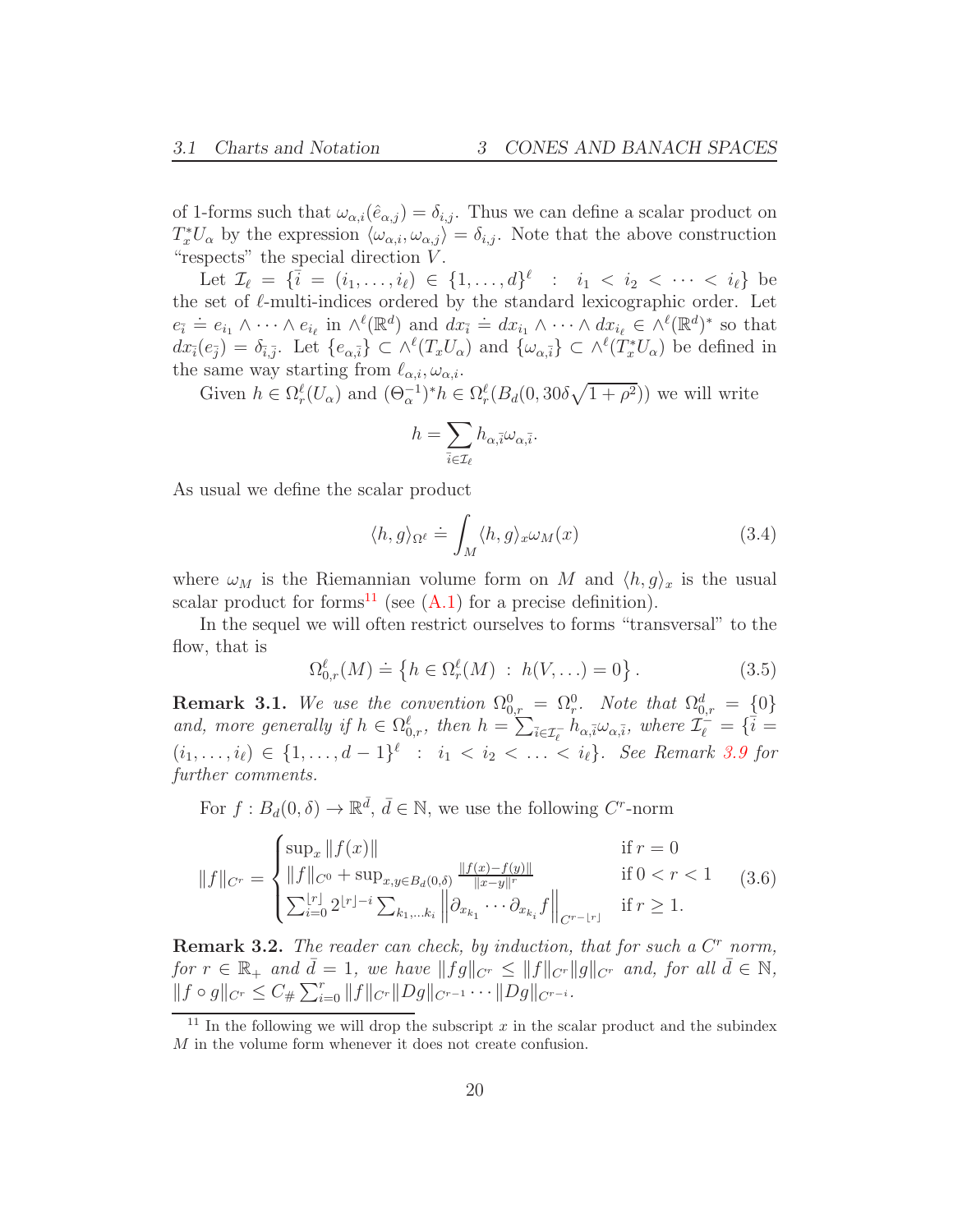#### <span id="page-20-0"></span>3.2 Banach Spaces

Given the above setting, we are going to construct several Banach spaces. The strategy is to first define appropriate norms and then close the space of  $\ell$ -forms in the associated topology.

Fix  $L_0 > 0$ . For each  $L > L_0$ , let us define

<span id="page-20-2"></span>
$$
\mathcal{F}_r(\rho, L) \doteq \{ F : B_{d_1}(0, 6\delta) \to \mathbb{R}^{d_2} : F(0) = 0; \|DF\|_{C^0(B_{d_1}(0, 6\delta))} \le \rho ; \|F\|_{C^r(B_{d_1}(0, 6\delta))} \le L \}.
$$
 (3.7)

For each  $F \in \mathcal{F}_r(\rho, L)$ ,  $x \in \mathbb{R}^d$ ,  $\xi \in \mathbb{R}^{d_1}$ , let  $G_{x,F}(\xi) : B_{d_1}(0, 6\delta) \to \mathbb{R}^d$  be defined by  $G_{x,F}(\xi) = x + (\xi, F(\xi)).$ 

Let us also define  $\widetilde{\Sigma}(\rho, L) \doteq \{G_{x,F} : x \in B_{d_1}(0, 2\delta), F \in \mathcal{F}_r(\rho, L)\}.$ 

Remark 3.3. All the present constructions will depend on the parameters  $\rho, L$ . We will often not make it explicit, to ease notation and since many computations hold for any choice of the parameters, but we will state when a particular choice of such parameters is made.

For each  $\alpha \in \mathcal{A}$ , and  $G \in \Sigma$  we define the leaf<sup>[12](#page-20-1)</sup>  $W_{\alpha,G} = {\Theta_{\alpha}^{-1} \circ \Theta_{\alpha}^{-1}}$  $G(\xi)\}_{\xi \in B_{d_1}(0,3\delta)}$  and the enlarged leaf  $W^+_{\alpha,G} = {\Theta_{\alpha}^{-1} \circ G(\xi)}_{\xi \in B_{d_1}(0,6\delta)}$ . For each  $\alpha \in \mathcal{A}, G \in \tilde{\Sigma}$  note that  $W_{\alpha,G} \subset \hat{U}_\alpha = \Theta_\alpha^{-1}(B_d(0, 6\delta\sqrt{1+\rho^2})) \subseteq U_\alpha$ . Finally, we define  $\Sigma_{\alpha} = \bigcup_{G \in \widetilde{\Sigma}_{\alpha}} \{W_{\alpha,G}\}\.$  We will be interested in the set of manifolds  $\Sigma = \bigcup_{\alpha \in A} \Sigma_{\alpha}$  (our sets of "stable" leaves).

Also, for each  $G \in \Sigma_{\alpha}$  we denote by  $\tilde{\Gamma}_c^{\ell,s}(\alpha, G)$  the  $C^s$  sections of the fiber bundle on  $W^+_{\alpha,G}$ , with fibers  $\wedge^{\ell}(T^*M)$ , which vanish in a neighborhood of  $\partial W_{\alpha,G}$ . We define the norm

$$
||g||_{\widehat{\Gamma}_c^{\ell,s}(\alpha,G)} \doteq \sup_{\overline{i}} ||g_{\alpha,\overline{i}} \circ \Theta_\alpha^{-1} \circ G||_{C^s(B_{d_1}(0,2\delta))}.
$$
 (3.8)

Consistent with this choice, we equip  $\Omega_r^{\ell}(M)$  with the norms, for  $s \leq r$ ,

$$
||h||_{\Omega_s^{\ell}} = \sup_{\alpha \in \mathcal{A}, \bar{i} \in \mathcal{I}_{\ell}} ||h_{\alpha, \bar{i}} \circ \Theta_{\alpha}^{-1}||_{C^s(\mathbb{R}^d)}.
$$
\n(3.9)

Let  $\hat{\mathcal{V}}^s(\alpha, G)$  be the set of  $C^s(U_{\alpha,G})$  vector fields, where  $U_{\alpha,G}$  is any open set such that  $U_{\alpha} \supset U_{\alpha,G} \supset W_{\alpha,G}^+$ .

<span id="page-20-1"></span> $^{12}$  These  $W_{\alpha,G}$  are not to be confused with stable manifolds.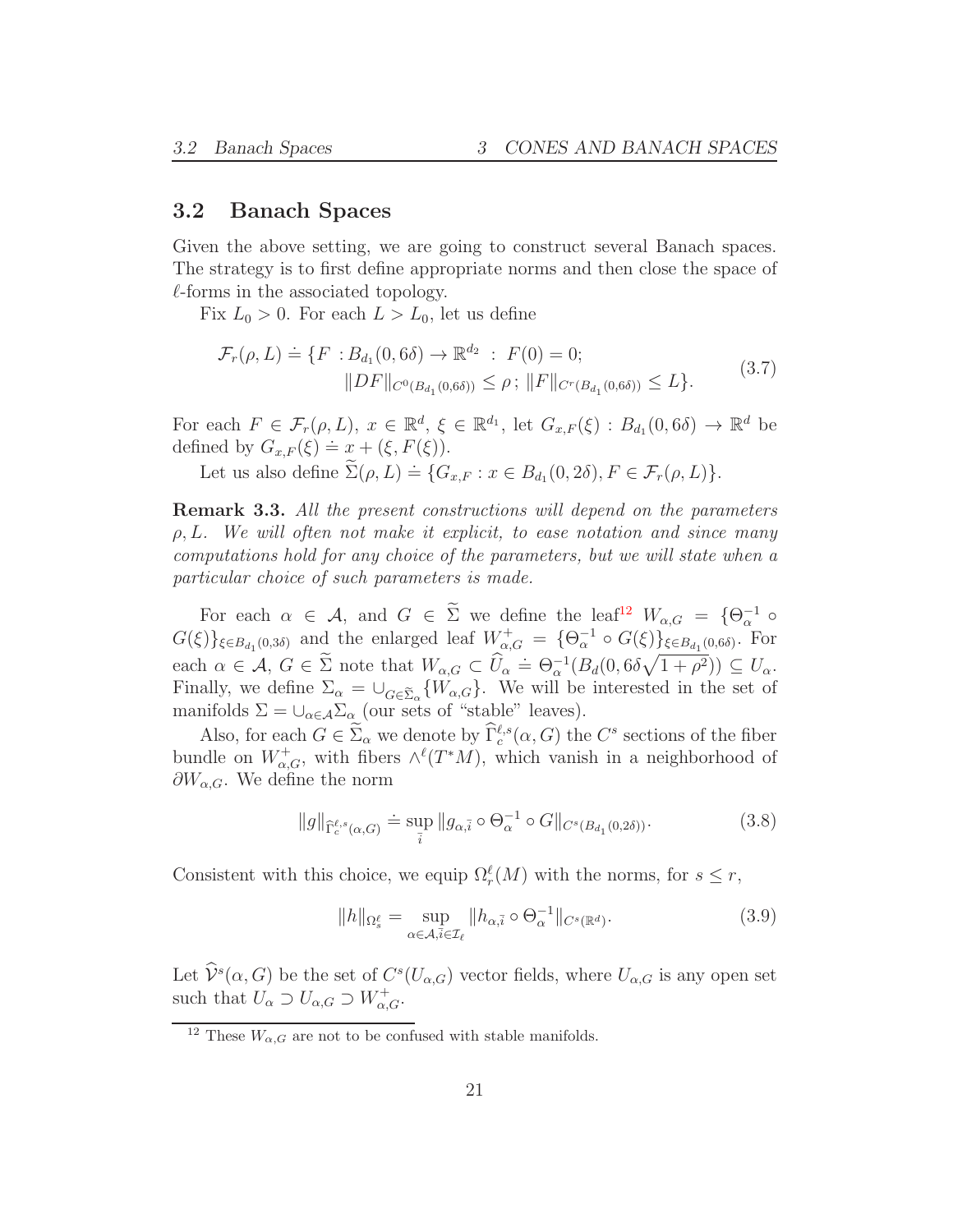To allow enough flexibility in the previous construction (flexibility that will be essential in Section  $6$ ) we introduce the possibility of further choices: we choose sets  $\Gamma_c^{\ell,s}(\alpha, G)$  that are dense in  $\widehat{\Gamma}_c^{\ell,s}(\alpha, G)$  in the  $C^s$  norm for each  $s < r$ . Also we choose sets  $\mathcal{V}^s(\alpha, G) \subseteq \hat{\mathcal{V}}^s(\alpha, G)$  that contain the push forward of any constant vector field under the coordinate map  $\Theta_{\alpha}^{-1}$  and with the property that there exists  $C_s > 0$  such that, for each  $v, w \in \mathcal{V}^s(\alpha, G)$ ,  $C_s \cdot [v, w] \in \mathcal{V}^{s-1}(\alpha, G)$ . Finally, we ask the following extension property: there exists  $C_s \in (0,1)$  such that for each

<span id="page-21-0"></span>
$$
v \in \mathcal{V}^s(\alpha, G) \Longrightarrow \exists \ \bar{v} \in \mathcal{V}^s(M) : \begin{cases} \bar{v}|_{U_{\alpha,G}} = v \\ \forall \beta \in \mathcal{A}, G' \in \widetilde{\Sigma}, C_s \bar{v} \in \mathcal{V}^s(\beta, G'), \end{cases} (3.10)
$$

where by  $\mathcal{V}^s(M)$  we mean the  $C^s$  vector fields on M.

Remark 3.4. The norms and the Banach spaces we are going to define should have an index specifying their dependencies on the choices of  $\{\Gamma_c^{\ell,s}(\alpha,G)\}$ and  $\{\mathcal{V}^s(\alpha, G)\}\$ . We choose to suppress them to ease notation, since this creates no confusion.

Let  $\omega_{\text{vol}}$  be the  $d_s$  volume form induced on  $W_{\alpha,G}$  by the push forward of Lebesgue measure via the chart  $\Theta_{\alpha}^{-1}$ . Write  $L_v$  for the Lie derivative along a vector field v. Finally, for all  $\alpha \in \mathcal{A}, G \in \Sigma_{\alpha}, g \in \Gamma_c^{\ell,0}(\alpha, G),$  $\bar{v}^p = (v_1, \ldots, v_p) \in \mathcal{V}^s(\alpha, G)^p$  and  $h \in \Omega_r^{\ell}(M)$  we define

$$
J_{\alpha,G,g,\bar{v}^p}(h) \doteq \int_{W_{\alpha,G}} \langle g, L_{v_1} \cdots L_{v_p} h \rangle \, \omega_{\text{vol}} \in \mathbb{R}.\tag{3.11}
$$

Next, for all  $p \in \mathbb{N}$ ,  $q \in \mathbb{R}_+$ ,  $p + q < r - 1$ ,  $\ell \in \{0, ..., d\}$ , let

$$
\mathbb{U}_{\rho,L,p,q,\ell} \doteq \left\{ J_{\alpha,G,g,\bar{v}^p} \mid \alpha \in \mathcal{A}, G \in \Sigma_{\alpha}(\rho,L), g \in \Gamma_c^{\ell,p+q}, v_j \in \mathcal{V}^{p+q}, \right.\|g\|_{\Gamma_c^{\ell,p+q}(\alpha,G)} \le 1, \|v_j\|_{C^{q+p}(U_{\alpha,G})} \le 1 \right\},
$$
\n(3.12)

where, for  $v \in \mathcal{V}^s(\alpha, G)$ ,  $||v||_{C^s(U_{\alpha,G})} = \sup_{\alpha,i} ||\langle v, e_{\alpha,i} \rangle \circ \Theta_{\alpha}^{-1}||_{C^s}$ .

Lastly, for all  $\rho \in [\rho_-, \rho_+]$ ,  $L \geq L_0$ ,  $p \in \mathbb{N}$ ,  $q \in \mathbb{R}_+$  and  $h \in \Omega_{p+q}^{\ell}(M)$  we define the following norms

$$
||h||_{\rho,L,p,q,\ell}^- = \sup_{J \in \mathbb{U}_{\rho,L,p,q,\ell}} J(h) \quad \text{and} \quad ||h||_{\rho,L,p,q,\ell} = \sup_{n \le p} ||h||_{\rho,L,n,q,\ell}^-.
$$
 (3.13)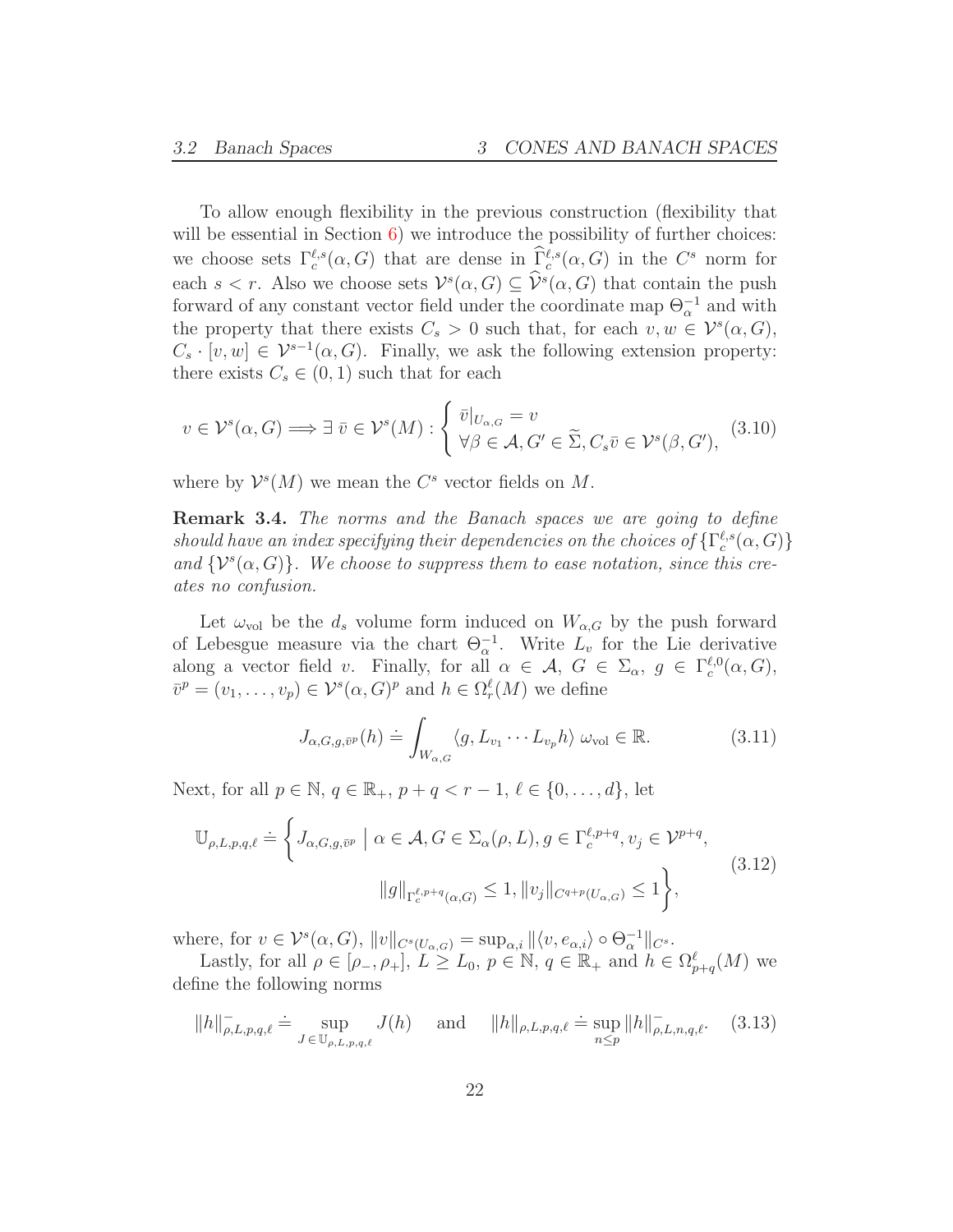**Remark 3.5.** Let  $L_+$  be such that  $W \in \Sigma_\alpha(\rho_-, L_0)$  and  $W \cap U_\beta \neq \emptyset$  imply  $W \in \Sigma_{\alpha}(\rho_+, L_+).^{13}$  $W \in \Sigma_{\alpha}(\rho_+, L_+).^{13}$  $W \in \Sigma_{\alpha}(\rho_+, L_+).^{13}$  We find it convenient to set  $\|\cdot\|_{-p,q,\ell} = \|\cdot\|_{\rho_-,L_0,p,q,\ell}$  and  $\left\|\cdot\right\|_{\pm,p,q,\ell} = \left\|\cdot\right\|_{\rho_{\pm},L_{\pm},p,q,\ell}.$  In the above norms and objects we will suppress systematically the indexes  $\rho, L, +, -$ , when it does not create confusion. In particular, any statement about a norm without  $\pm$  is either meant for each  $\rho \in [\rho_-, \rho_+]$ ,  $L \in [L_0, L_+]$  or for the – norm. The introduction of these annoying  $\pm$ -norms has the only purpose to allow a simple use of mollificators, which in general are not bounded operators (see Appendix [D](#page-87-0) for details).

**Definition 3.6.** For all  $p \in \mathbb{N}$ ,  $q \in \mathbb{R}_+$ ,  $\ell \in \{0, \ldots, d-1\}$  we define the spaces  $\mathcal{B}^{p,q,\ell}$  to be the closures of  $\Omega_{0,r}^{\ell}(M)$  with respect to the norm  $\lVert \cdot \rVert_{-,p,q,\ell}$ and the spaces  $\mathcal{B}^{p,q,\ell}_+$  to be the closures of  $\Omega_{0,r}^{\ell}(M)$  with respect to the norm  $\left\|\cdot\right\|_{+,p,q,\ell}.$ 

**Remark 3.7.** Note that, by definition, the forms in  $\mathcal{B}^{p,q,\ell}, \mathcal{B}^{p,q,\ell}_+$  are zero in the flow direction. This retains the relevant properties of  $Poincaré$  sections while working directly with the flow.

Remark 3.8. For the norms just defined the reader can easily check that

<span id="page-22-3"></span>
$$
||h||_{p,q,\ell} \le ||h||_{p+1,q,\ell} \text{ and } ||h||_{p,q+1,\ell} \le ||h||_{p,q,\ell}
$$
  
\n
$$
C_{p,q}||h||_{p,q,\ell}^- \le \sup_{\{v_1,\dots,v_p \in \mathcal{V}^{p+q} : ||v_j||_{CP+q} \le 1\}} ||L_{v_1} \cdots L_{v_p} h||_{0,p+q}^- \le ||h||_{p,q,\ell}^- \quad (3.14)
$$
  
\n
$$
||h||_{-p,q,\ell} \le ||h||_{+,p,q,\ell} ; \quad ||h||_{p,q,\ell} \le C_{\#} ||h||_{\Omega_p^{\ell}}.
$$

<span id="page-22-0"></span>**Remark 3.9.** The above spaces are the natural extensions of the spaces  $\mathcal{B}^{p,q}$ in [\[30\]](#page-95-3) to the case of  $\ell$ -forms. There the Banach spaces  $\mathcal{B}^{p,q}$  were defined as the closure of  $C^{\infty}(M,\mathbb{R})$  with respect to the following norm<sup>[14](#page-22-2)</sup>

$$
||h||_{p,q} = \sup_{0 \leq k \leq p} \sup_{\substack{\alpha \in \mathcal{A} \\ G \in \tilde{\Sigma}}} \sup_{\substack{v_1, \dots, v_k \in \mathcal{V}^{p+k}(\alpha, G) \\ |v_i|_{C^r} \leq 1}} \sup_{\substack{\varphi \in C_0^q(W_{\alpha, G}, \mathbb{R}) \\ |\varphi|_{C^{k+q}} \leq 1}} \int_{W_{\alpha, G}} L_{v_1} \cdots L_{v_k}(h) \cdot \varphi \omega_{\text{vol}}.
$$

In particular, we can construct an isomorphism between the Banach space  $\mathcal{B}^{p,q}$  in [\[30\]](#page-95-3) and the present Banach space  $\mathcal{B}^{p,q,d-1}$ . In fact, let  $i_V: \Omega_r^{\ell+1}(M) \to$  $\Omega_{0,r}^{\ell}(M)$  be the interior product defined by  $i_V(h)(v_1,\ldots,v_{\ell})=h(V,v_1,\ldots,v_{\ell}).$ 

<span id="page-22-1"></span><sup>&</sup>lt;sup>13</sup> Such a  $L_{+}$  exists by the third equation of [\(3.1\)](#page-18-2).

<span id="page-22-2"></span> $14$  In  $[30]$  the coordinate charts are chosen with slightly different properties. However for our purposes they are equivalent.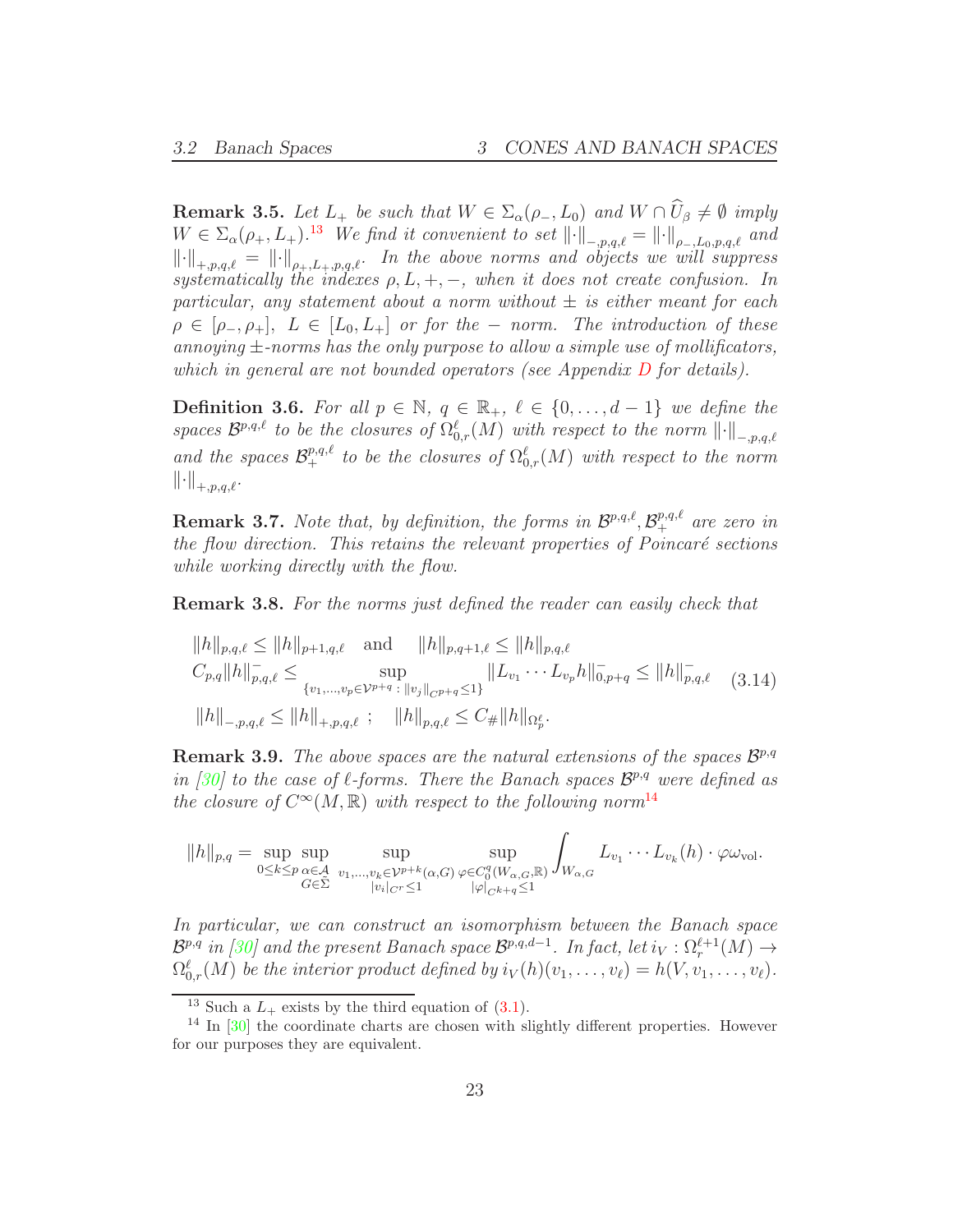If  $h \in \Omega_{0,r}^{\ell}(M)$ , then  $(-1)^{\ell}i_V(h \wedge dV) = h$  where  $dV$  is any one form such that  $dV(V) = 1$ . That is  $i_V(\Omega_r^{\ell+1}(M)) = \Omega_{0,r}^{\ell}(M)$ . Since  $i_V(\Omega_{0,r}^{\ell+1}(M)) = 0$ , we can define  $i_{V,0} : \Omega_r^{\ell+1}(M)/\Omega_{0,r}^{\ell+1}(M) \to \Omega_{0,r}^{\ell}(M)$  and obtain by a standard algebraic construction that  $i_{V,0}$  is a natural isomorphism. Next, we define

<span id="page-23-3"></span>
$$
\widetilde{\omega} \doteq i_V \omega,\tag{3.15}
$$

where  $\omega$  is the Riemannian volume, and the map  $\mathbf{i}: C^r(M) \to \Omega_{0,r}^{d-1}(M)$  by  $i(f) = f \cdot \tilde{\omega}$ . Note that i is an isomorphism since  $\Omega_{0,r}^{d} = \{0\}$ . It is easy to check that **i** extends to an isomorphism between  $\mathcal{B}^{p,q}$  and  $\mathcal{B}^{p,q,d-1}$ . It is even easier to construct an isomorphism between  $\mathcal{B}^{p,q}$  and  $\mathcal{B}^{p,q,0}$ . Yet, such an isomorphism is not relevant here, indeed the reader can check that the transfer operators defined in section  $\angle 1$  correspond to the transfer operators studied in [\[30\]](#page-95-3) only when acting on  $\mathcal{B}^{p,q,d-1}$ .

We now prove some properties of the spaces  $\mathcal{B}^{p,q,\ell}$ . To this end we will use some estimates on how fast an element of the space can be approximated by smooth forms. Such estimates are proven in Appendix [D.](#page-87-0)

Given a form  $h \in \Omega^{\ell}$ , we can define a functional by

<span id="page-23-2"></span>
$$
[j(h)](g) \doteq \langle h, g \rangle_{\Omega^{\ell}} \quad \text{where} \quad g \in \Omega_s^{\ell}(M). \tag{3.16}
$$

The space of such functionals, equipped with the  $\ast$ -weak topology of  $\Omega_s^{\ell}(M)$ ', <sup>[15](#page-23-1)</sup> gives rise to the space  $\mathcal{E}_s^{\ell}$  of currents of regularity s.

The following extends [\[30,](#page-95-3) Proposition 4.1] and [\[30,](#page-95-3) Lemma 2.1].

<span id="page-23-0"></span>**Lemma 3.10.** For each  $\ell \in \{0, \ldots, d-1\}$ , there is a canonical injection from the space  $\mathcal{B}^{p,q,\ell}$  to a subspace of  $\mathcal{E}^{\ell}_{p+q}$ .

*Proof.* Since we can foliate M by manifolds in  $\Sigma$ , given the definitions [\(3.16\)](#page-23-2) and [\(3.4\)](#page-19-3) we have

$$
[j(h)](g) \le C_{\#} \|h\|_{p,q,\ell} \|g\|_{\Omega_{p+q}^{\ell}(M)}.
$$
\n(3.17)

Thus *j* can be extended to a continuous immersion of  $\mathcal{B}^{p,q,\ell}$  in  $\mathcal{E}^{\ell}_{p+q}$ .

To show injectivity consider a sequence  $\{h_n\} \subset \Omega_{0,p+q}^{\ell}$  that converges to h in  $\mathcal{B}^{p,q,\ell}$  such that  $\jmath(h) = 0$ . Let  $W_{\alpha,G} \in \Sigma_{\alpha}$ . In the following it is convenient to introduce the operators  $\mathbb{M}_{\alpha,\varepsilon}$  defined as in Defintion [D.1](#page-87-1) with

<span id="page-23-1"></span><sup>&</sup>lt;sup>15</sup> As usual, given a Banach space  $\mathcal{B}$ , by  $\mathcal{B}'$  we mean the dual space.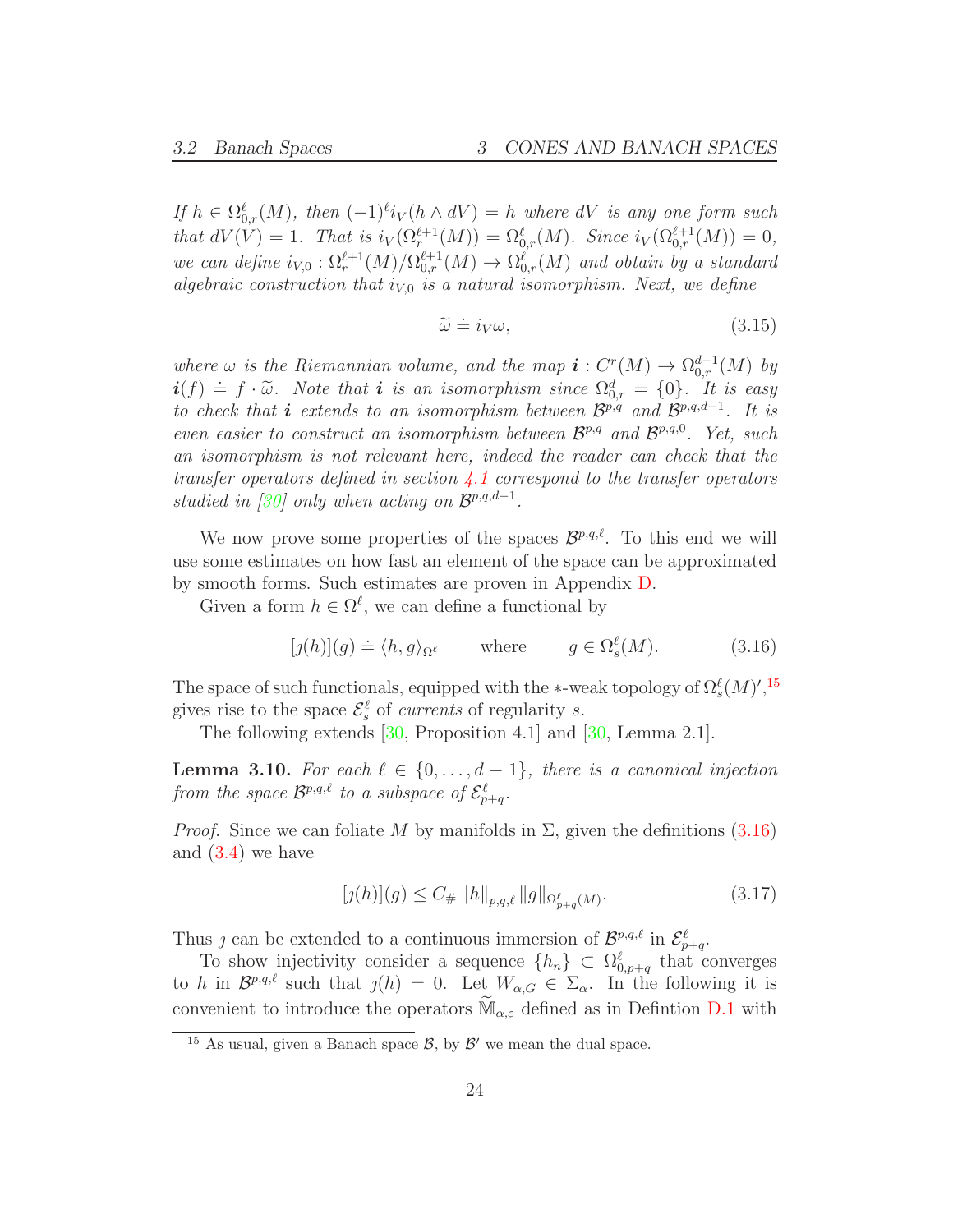$\Psi(x, y)_{\bar{i}, \bar{j}} = \tilde{\psi}_{\alpha}(\Theta_{\alpha}^{-1}(x))\delta_{\bar{i}, \bar{j}}, \ \tilde{\psi}_{\alpha}(\xi) = 1$  if  $\|\xi\| \leq 3\sqrt{1 + \rho_{-}^2}$  and  $\tilde{\psi}_{\alpha}(\xi) = 0$  if  $\|\xi\| \geq 6\sqrt{1+\rho_{-}^2}$ . Note that, for each  $h' \in \Omega_{0,p+q}^{\ell}$ ,

<span id="page-24-0"></span>
$$
\int_{W_{\alpha,G}} \langle g, \widetilde{\mathbb{M}}_{\alpha,\varepsilon} h' \rangle \omega_{\text{vol}} = [j(h')](g_{\varepsilon}) \tag{3.18}
$$

where

$$
g_{\varepsilon}(x) \doteq \sum_{\bar{i}} \omega_{\alpha,i}(x) J \Theta_{\alpha}(x) \int_{W_{\alpha,G}} \omega_{\text{vol}}(y) \ \tilde{\psi}_{\alpha}(y) \kappa(\Theta_{\alpha}(x) - \Theta_{\beta}(y)) \langle \omega_{\alpha,i}, g \rangle_{y} \in \Omega_{r}^{\ell}.
$$

By Lemma [D.2](#page-88-0) and Remark [D.4](#page-91-1) we have that

$$
\int_{W_{\alpha,G}} \langle g, h_n \rangle \omega_{\text{vol}} = \lim_{\varepsilon \to 0} \int_{W_{\alpha,G}} \langle g, \widetilde{\mathbb{M}}_{\alpha,\varepsilon} h_n \rangle \omega_{\text{vol}} = \lim_{\varepsilon \to 0} [g(h_n)](g_{\varepsilon}),
$$

Moreover, by equation  $(3.18)$ , Lemma [D.2](#page-88-0) and Remark [D.4](#page-91-1) it follows that

$$
|[j(h_n)](g_{\varepsilon}) - [j(h_m)](g_{\varepsilon})| = \left| \int_{W_{\alpha,G}} \langle g, \widetilde{\mathbb{M}}_{\alpha,\varepsilon}(h_n - h_m) \rangle \omega_{\text{vol}} \right|
$$
  

$$
\leq C_{\#} ||g||_{\Gamma_{\varepsilon}^{\ell,q}(\alpha,G)} ||h_n - h_m||_{0,q,\ell}.
$$

Thus, we can exchange the limits with respect to n and  $\varepsilon$  to obtain

$$
\int_{W_{\alpha,G}} \langle g, h \rangle \omega_{\text{vol}} = \lim_{n \to \infty} \int_{W_{\alpha,G}} \langle g, h_n \rangle \omega_{\text{vol}} \n= \lim_{\varepsilon \to 0} \lim_{n \to \infty} [g(h_n)](g_{\varepsilon}) = \lim_{\varepsilon \to 0} [g(h)](g_{\varepsilon}) = 0.
$$

which implies  $||h||_{0,q,\ell} = 0$ . By similar computations, using equations [\(D.4\)](#page-89-0) and [\(D.7\)](#page-90-0) to deal with the derivatives, we obtain  $||h||_{p,q,\ell} = 0$ . Thus  $\jmath$  is injective and we obtain the statement of the theorem. injective and we obtain the statement of the theorem.

We conclude this section by proving a compactness result which is essential in the implementation of the usual Lasota-Yorke strategy. The proof is exactly as the proof of [\[30,](#page-95-3) Lemma 2.1].

**Lemma 3.11.** For each  $q, p > 0$ ,  $p + q < r - 1$ , the unit ball of  $\mathcal{B}^{p,q,\ell}$  is relatively compact in  $\mathcal{B}^{p-1,q+1,\ell}$ .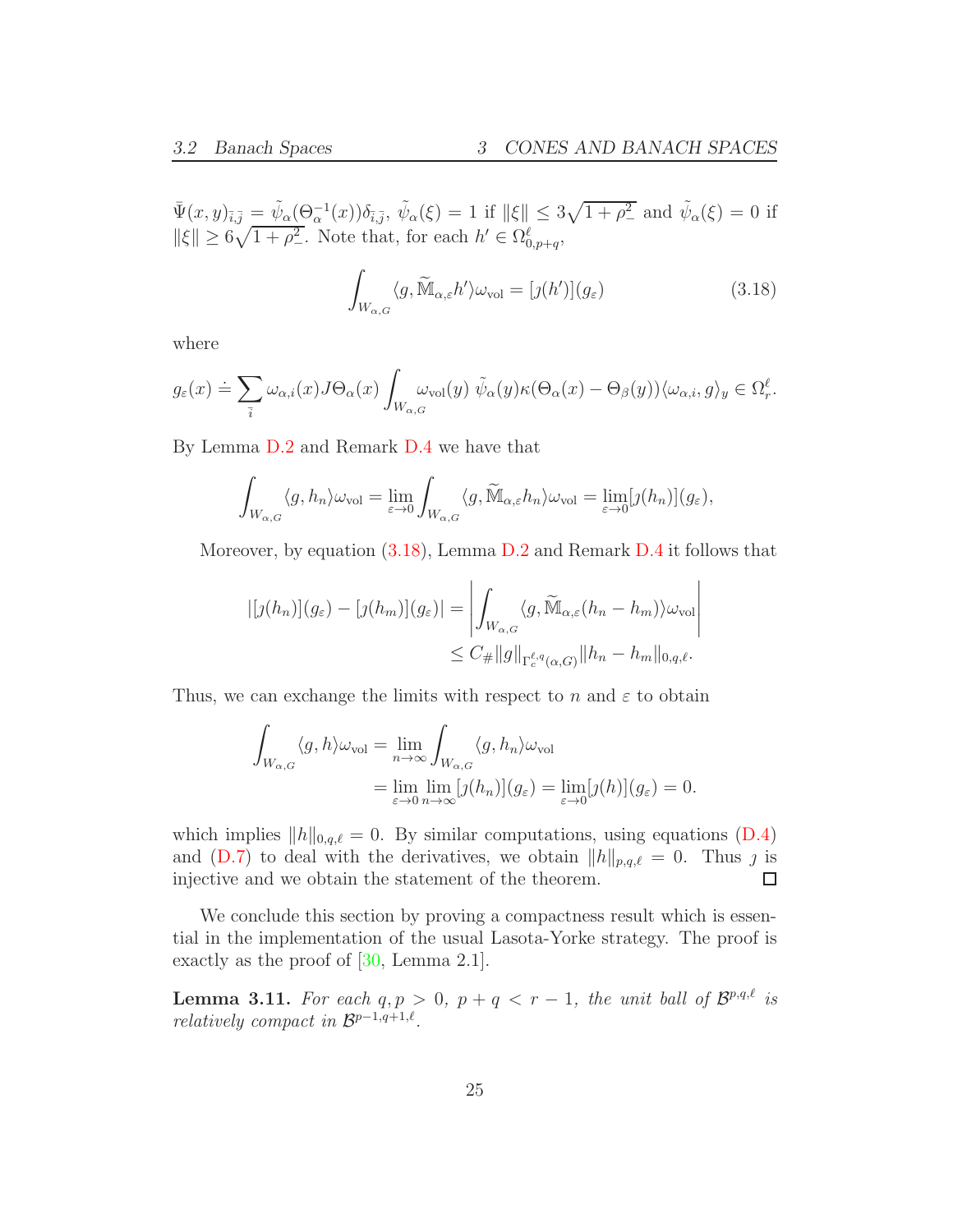# <span id="page-25-0"></span>4 Transfer operators and Resolvents

Let  $\phi_t: M \to M$  be a  $C^r$  Anosov flow on a smooth Riemannian d-dimensional compact manifold with  $r \geq 2$ . The flow induces canonically an action  $\phi_t^*$  on  $\ell$ -forms. Such an action has nice spectral properties only when acting on Banach spaces of the type described in section [3.](#page-17-0) To apply Section [3](#page-17-0) to the present context it suffices to specify all the choices involved in the definition of the norms  $\lVert \cdot \rVert_{p,q,\ell}$ .

First of all, the "special" direction is obviously given by the vector field V generating the flow. In addition, we note the following.

Remark 4.1. Without loss of generality, we can assume

$$
\begin{cases}\nD_0 \Theta_{\alpha}^{-1} \{(0, u, 0) : u \in \mathbb{R}^{d_u}\} = E^u(\Theta_{\alpha}^{-1}(0)) \\
D_0 \Theta_{\alpha}^{-1} \{(s, 0, 0) : s \in \mathbb{R}^{d_s}\} = E^s(\Theta_{\alpha}^{-1}(0)) \\
\Theta_{\alpha}^{-1}((s, u, t)) = \phi_t \Theta_{\alpha}^{-1}((s, u, 0)).\n\end{cases} (4.1)
$$

Let  $d_1 = d_s$  and  $d_2 = d_u + 1$ . Given the continuity of the stable and unstable distribution we can choose  $\delta$  so that equations [\(3.2\)](#page-18-3) and [\(3.3\)](#page-18-4) are satisfied with  $\rho_- = 1, \rho_+ = 2$  and, for all  $\alpha \in \mathcal{A}$  and  $x \in U_\alpha$ ,  $(\Theta_\alpha)_* E^s(x) \subset$  $\mathcal{C}_{\frac{1}{2}}$ . Choose  $L_0$  large enough so that all the stable manifolds belong locally to  $\Sigma(1, L_0/2)$ . Note that there exists  $t_0 > 0$  such that, for all  $t \ge t_0$ ,<sup>[16](#page-25-1)</sup>

<span id="page-25-2"></span>
$$
(\Theta_{\beta} \circ \phi_{-t} \circ \Theta_{\alpha}^{-1})_{*}(\mathcal{C}_{2}) \subset \mathcal{C}_{1}.
$$
\n(4.2)

In addition, for each  $v \in (\Theta_{\alpha}^{-1})_* \mathcal{C}_2$ ,  $t \in \mathbb{R}_+$  we have  $\|(\phi_{-t})_*(v)\| > C_{\#}e^{\overline{\lambda}t}\|v\|.$ Finally, we set  $\mathcal{V}^s = \hat{\mathcal{V}}^s$  and  $\Gamma_c^{\ell,q} = \hat{\Gamma}_c^{\ell,q}$ .

#### Lemma 4.2. With the above choices condition  $(3.10)$  is satisfied.

Proof. To prove the Lemma it suffices to have a uniform estimate on the norm of an extension of a vector field. This is in general a hard problem, but here we can exploit the peculiarities of our situation that allows to give a simple proof based on the well known reflection method that goes back, at least, to [\[41,](#page-95-9) [35,](#page-95-10) [65\]](#page-97-14).

First, notice that, given  $W_{\alpha,G}$ , we can make a uniformly bounded  $C^r$ change of coordinates  $\Xi$  such that  $\Xi \circ \Theta_{\alpha}(W_{\alpha,G}^{+}) = B(0,6\delta) \times \{0\}$ . Given

<span id="page-25-1"></span><sup>&</sup>lt;sup>16</sup> Indeed, if  $x \in U_\alpha$ ,  $v \in \mathbb{R}^d$  and  $v = v^u + v^s$ ,  $v^u \in (\Theta_\alpha)_*(E^u(x) \times E^c(x))$ ,  $v^s \in$  $(\Theta_{\alpha})_*(E^s(x))$ , then  $\|(\phi_{-t} \circ \Theta^{-1})_*(v^u)\| \leq C_0$  while  $\|(\phi_{-t} \circ \Theta^{-1})_*(v^s)\| \geq C_0e^{\lambda t}$  and the result follows by the fourth line of  $(3.1)$ .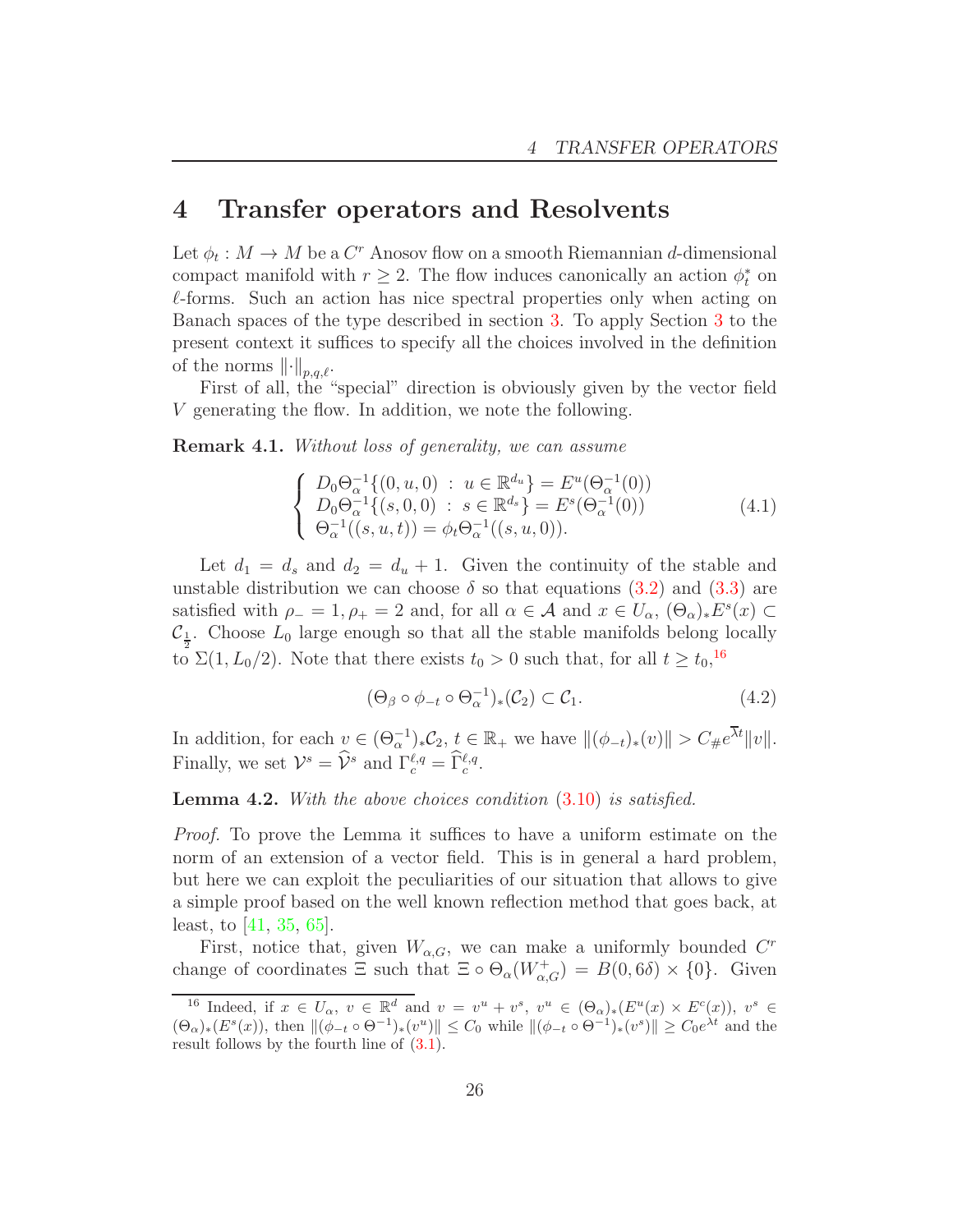any vector field  $v \in \mathcal{V}^s(\alpha, G)$  the domain  $\Xi \circ \Theta_\alpha(U_{\alpha, G})$  will always contain a "cylinder" of the type  $Y_{\bar{a}} = B(0, 6\delta) \times (\times_{i=1}^{d_2} [-a_i, a_i])$ , for some  $\bar{a} \in [0, \delta]^{d_2}$ while v will be mapped into the extension of a function  $f \in C^{s}(Y_a, \mathbb{R}^d)$ with  $C_{\#} ||v||_{C^{s}(U_{\alpha,G})} \leq ||f||_{C^{s}(Y_a)} \leq C_{\#} ||v||_{C^{s}(U_{\alpha,G})}$ . Clearly it suffices that we extend  $f$  to a fixed, sufficiently large, domain so that, after multiplying it by a function equal one on  $Y_{(2\delta,...,2\delta)}$  and supported in the image, under  $\Xi$ , of the domain of the chart, we obtain the wanted vector field by the push forward  $(\Theta_{\alpha}^{-1} \circ \Xi^{-1})_*$  and setting it to zero on the rest of M.

Let  $I_{\bar{a},\beta,i,\pm}(x) = (x_1,\ldots,x_{i-1},-\beta(x_i \mp a_i) \pm a_i,x_{i+1},\ldots,x_d)$ . Then, given  $g \in C^{s}(Y_{\bar{a}})$ , we can define, for  $i > d_1$ ,

$$
g^{i}(x) = \begin{cases} g(x) & \text{for } x \in Y_{\bar{a}} \\ \sum_{k=0}^{\lfloor s \rfloor} b_{k} f \circ I_{\bar{a},2^{k},i,+}(x) & \text{for } x \in Y_{\bar{a}^{i}}, x_{i} > 0 \\ \sum_{k=0}^{\lfloor s \rfloor} b_{k} f \circ I_{\bar{a},2^{k},i,-}(x) & \text{for } x \in Y_{\bar{a}^{i}}, x_{i} < 0 \end{cases}
$$

where  $a_k^i = a_k$  for  $k \neq i$  and  $a_i^i = [1 + 2^{1-p-\lfloor q \rfloor}]a_i$  and  $\sum_{k=0}^{\lfloor s \rfloor} b_k 2^{kn} = 1$  for all  $n \in \{0, \ldots, |s|\}$ . Note that the previous condition determines the  $b_k$ uniquely since the Vandermonde determinant  $\det(2^{ij})$  is well known to be non zero. It is easy to check that  $g^i \in C^s(Y_{\bar{a}^i})$  and  $||g^i||_{C^s(Y_{\bar{a}^i})} \leq C_s ||g||_{C^s(Y_{\bar{a}})}$ . Proceeding in such a way we can extend g to the domain  $Y_{(A,\dots,A)}$  for any fixed  $A > 0$ . We are left with the boundary of the domain determined by  $B(0, 6\delta)$ , which is smooth. By localizing via a partition of unity and a smooth change of coordinates we can reduce ourselves to the case of extending a function from the half space to the all space, which can be handled as above [\[65\]](#page-97-14). This concludes the proof.  $\Box$ 

<span id="page-26-0"></span>**Remark 4.3.** By standard hyperbolicity estimates  $t_0$  in  $(4.2)$  can be chosen so that, for all  $t \geq t_0$ , the image of a manifold in  $\Sigma$  can be covered by a collections of manifolds in  $\Sigma$  with a uniformly bounded number of overlaps. The fact that this may be false for small times is a little extra problem present in the study of flows with respect to maps. We will handle such a problem by a further modification of the Banach space, see [\(4.6\)](#page-28-0).

This concludes the definition of the Banach spaces. Next we define the action of the flow.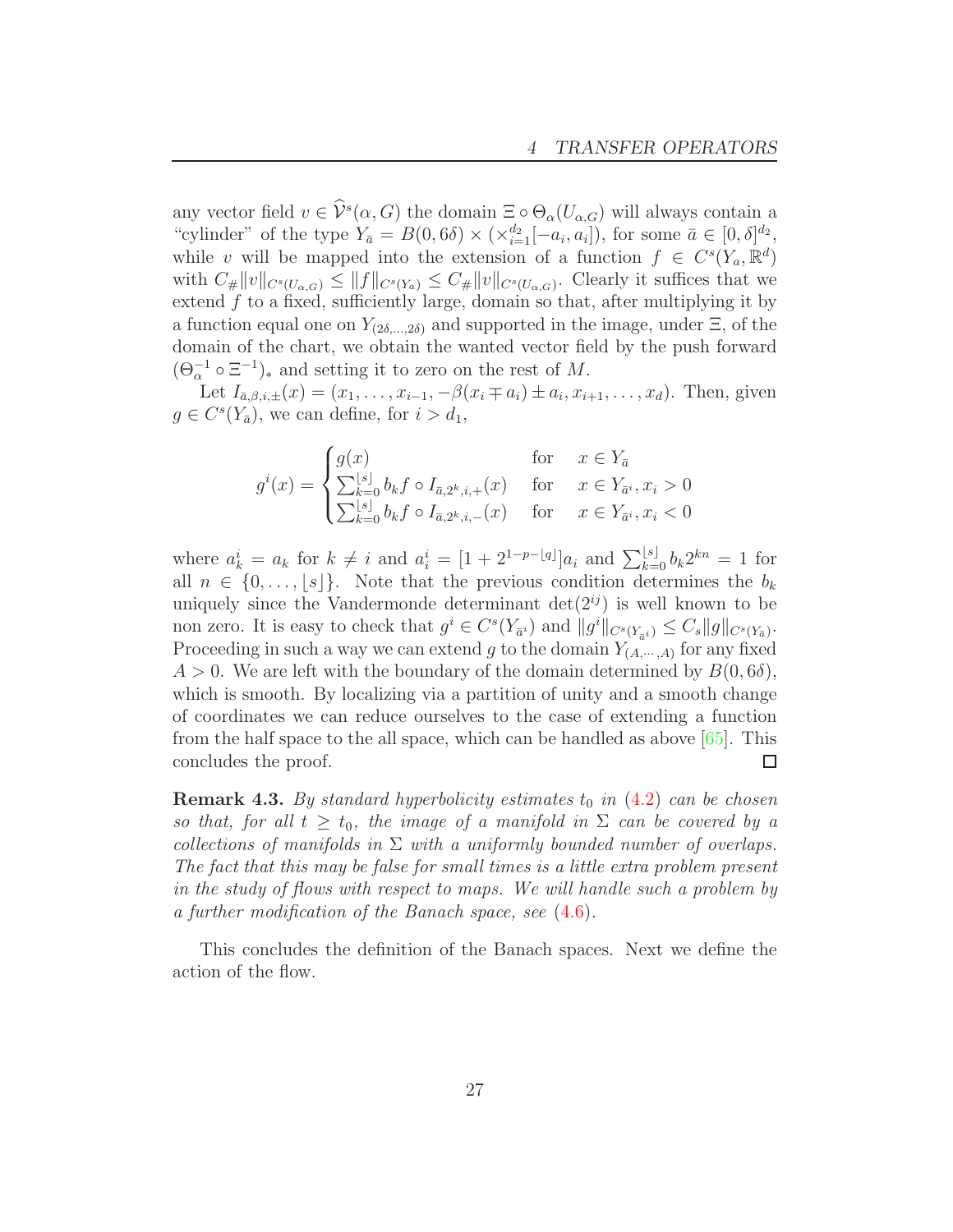### <span id="page-27-0"></span>4.1 Properties of the transfer operator

Let  $h \in \Omega_{0,r-1}^{\ell}(M)$ , then  $\forall t \in \mathbb{R}$ 

$$
\phi_t^*h(V, v_2, \dots, v_\ell) = h(V, (\phi_t)_*v_2, \dots, (\phi_t)_*v_\ell) = 0.
$$
 (4.3)

Thus  $\phi_t^*(\Omega_{0,r-1}^{\ell}) = \Omega_{0,r-1}^{\ell}$  for all  $t \in \mathbb{R}$ . In [\(2.9\)](#page-12-1) we defined the operators  $\mathcal{L}_t^{(\ell)}$  $\Omega_{0,r-1}^{(\ell)}(M) \to \Omega_{0,r-1}^{\ell}(M), t \in \mathbb{R}_{+},$  by

$$
\mathcal{L}_t^{(\ell)} h \doteq \phi_{-t}^* h.
$$

Following the Remark [3.9,](#page-22-0) in the special case of a  $d-1$  form, for  $h \in$  $\Omega_{0,r-1}^{d-1}(U_\alpha)$  we have  $h = \bar{h}\tilde{\omega}$  where  $\bar{h} \in C^s(M, \mathbb{R})$  and  $\tilde{\omega}$  is defined in [\(3.15\)](#page-23-3). Then<sup>[17](#page-27-2)</sup>

$$
\mathcal{L}_t^{(d-1)} h = \bar{h} \circ \phi_{-t} \det(D\phi_{-t}) \widetilde{\omega} \doteq (\mathcal{L}_t \bar{h}) \widetilde{\omega}.
$$
 (4.4)

Thus we recover the transfer operator acting on densities studied in [\[16\]](#page-94-9).

We begin with a Lasota-Yorke type inequality for  $\mathcal{L}_t^{(\ell)}$  $\frac{t^{(t)}}{t}$ .

Definition 4.4. Let  $p \in \mathbb{N}$ ,  $q \in \mathbb{R}_+$ ,  $0 \leq \ell \leq d-1$  and  $0 < \lambda < \overline{\lambda}$  where  $\overline{\lambda}$ is as in the Anosov splitting. Let us define

$$
\sigma_{\ell} \doteq h_{top}(\phi_1) - \lambda |d_s - \ell|
$$
  

$$
\sigma_{p,q} \doteq \min\{p,q\}\lambda.
$$

<span id="page-27-1"></span>**Lemma 4.5.** There exists  $t_0 > 0$  such that, for each  $p \in \mathbb{N}, q \in \mathbb{R}_+$ ,  $p + q <$  $r-1, \ell \in \{0,\ldots,d-1\}, \lambda \in (0,\overline{\lambda})$  and  $t > t_0$  the linear operators  $\mathcal{L}_t^{(\ell)}$  can be uniquely extended to a bounded operator<sup>[18](#page-27-3)</sup>  $\mathcal{L}_t^{(\ell)} \in L(\mathcal{B}_-^{p,q,\ell}, \mathcal{B}_+^{p,q,\ell})$ . More precisely,

$$
\left\|\mathcal{L}_t^{(\ell)}h\right\|_{+,0,q,\ell}\leq C_q e^{\sigma_\ell t} \left\|h\right\|_{-,0,q,\ell}.
$$

In addition, if  $0 < q \leq r-2$ ,

$$
\left\| \mathcal{L}_t^{(\ell)} h \right\|_{+,0,q,\ell} \leq C_{q,\lambda} e^{(\sigma_\ell - \lambda q)t} \left\| h \right\|_{-,0,q,\ell} + C_{q,\lambda} e^{\sigma_\ell t} \left\| h \right\|_{-,0,q+1,\ell}
$$

and, if  $p, q > 0$ ,

$$
\left\| \mathcal{L}_{t}^{(\ell)} h \right\|_{+,p,q,\ell} \leq C_{p,q,\lambda} e^{(\sigma_{\ell} - \sigma_{p,q})t} \left\| h \right\|_{-,p,q,\ell} + C_{p,q,\lambda} e^{\sigma_{\ell}t} \left\| h \right\|_{-,p-1,q+1,\ell} + C_{p,q,\lambda} e^{\sigma_{\ell}t} \left\| X^{(\ell)} h \right\|_{-,p-1,q+1,\ell}.
$$

<sup>&</sup>lt;sup>17</sup> Indeed, for  $\omega \in \Omega_s^d(M)$  we have  $\det(D\phi_t)\omega = \phi_t^*\omega$ . Hence by [\(3.15\)](#page-23-3) we have  $\phi_t^* \widetilde{\omega}(v_1, \ldots, v_{d-1}) = \det(D\phi_t) \widetilde{\omega}(v_1, \ldots, v_{d-1}).$  That is  $\phi_t^* \widetilde{\omega} = \det(D\phi_t) \widetilde{\omega}.$ 

<span id="page-27-3"></span><span id="page-27-2"></span><sup>&</sup>lt;sup>18</sup> Which, by a harmless abuse of notation, we still designate by  $\mathcal{L}_t^{(\ell)}$ .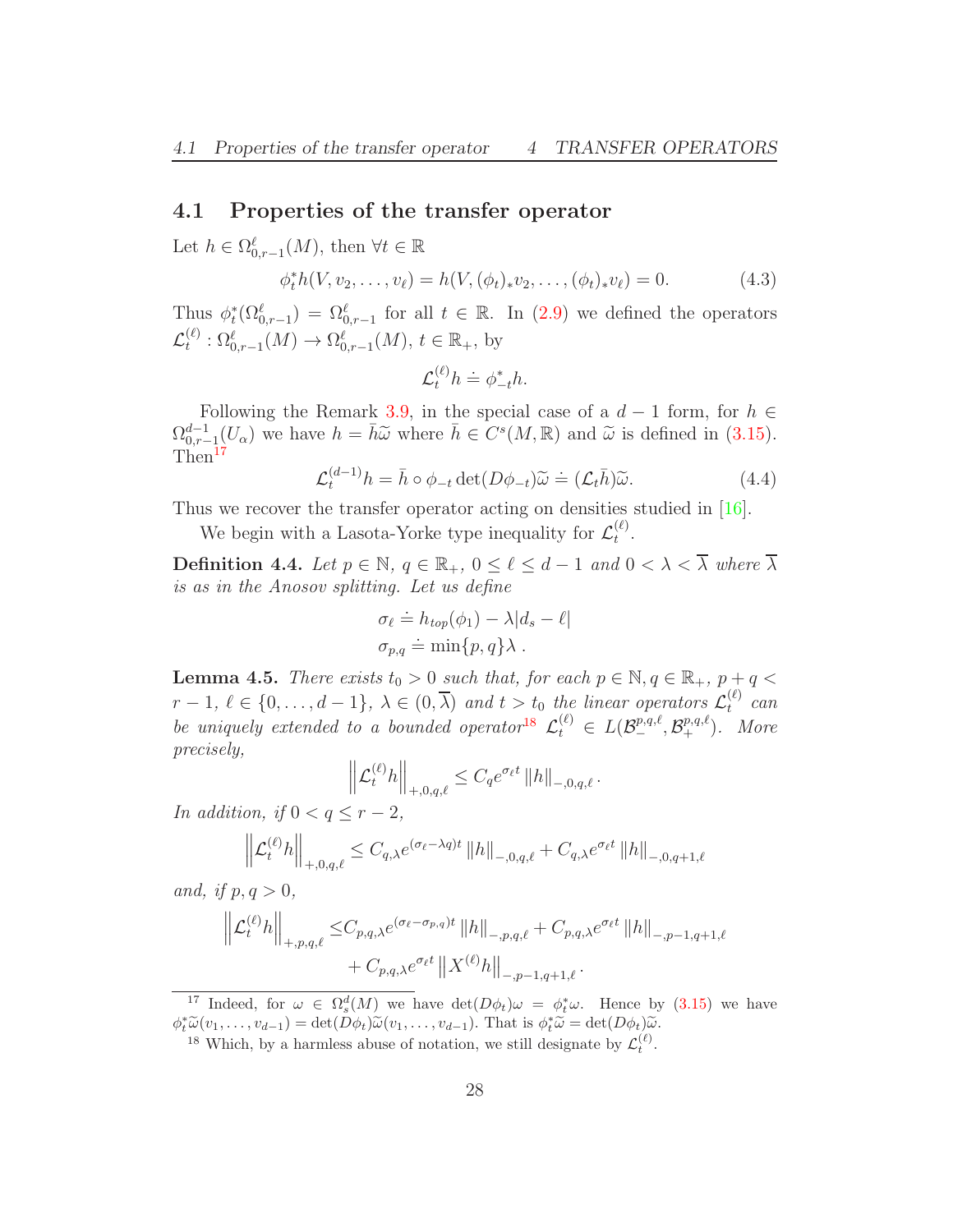The proof of this lemma is the content of Subsection [4.3.](#page-31-0) In particular, note that from the first and last equations of the above Lemma and equation  $(3.14)$  we have,

<span id="page-28-2"></span>
$$
\left\| \mathcal{L}_t^{(\ell)} h \right\|_{p,q,\ell} \le C_{p,q} e^{\sigma_\ell t} \left\| h \right\|_{p,q,\ell}.
$$
\n(4.5)

Remark 4.6. Up to now we have extended, yet followed closely, the arguments in  $[16]$ . Unfortunately, in Section 7 of  $[16]$ , the authors did not take into consideration that for  $t \leq t_0$ ,  $\phi_t(W_{\alpha,G})$  is not necessarily controlled by the cones defined by  $(3.2)$ , and thus could be an inadmissible manifold. Such an issue can be easily fixed, in the present context, by introducing a dynamical norm (similarly to  $\vert 8 \vert$ ) as done below. This however is not suitable for studying perturbation theory, to this end a more radical change of the Banach space is required  $\left[17\right]$ .

To take care of the  $t \leq t_0$ , we introduce the dynamical norm  $\|\cdot\|_{p,q,\ell}$ . For each  $h \in \Omega_r^{\ell}(M)$ , we set

<span id="page-28-0"></span>
$$
\|h\|_{p,q,\ell} \doteq \sup_{s \le t_0} \left\| \mathcal{L}_s^{(\ell)} h \right\|_{p,q,\ell}.
$$
 (4.6)

Thus we can define  $\widetilde{\mathcal{B}}^{p,q,\ell} \doteq \overline{\Omega^{\ell}_{0,r}}^{\|\cdot\|_{p,q,\ell}} \subset \mathcal{B}^{p,q,\ell}.$ 

<span id="page-28-1"></span>**Lemma 4.7.** For each  $p \in \mathbb{N}$ ,  $q \in \mathbb{R}_+$ ,  $p+q < r-1$ ,  $\ell \in \{0, \ldots, d-1\}$ ,  $\lambda < \overline{\lambda}$ , for each  $t \in \mathbb{R}_+$ , we have that  $\mathcal{L}_t^{(\ell)} \in L(\widetilde{\mathcal{B}}^{p,q,\ell}, \widetilde{\mathcal{B}}^{p,q,\ell})$  and, more precisely,

$$
\left\| \left| \mathcal{L}_t^{(\ell)} h \right| \right\|_{p,q,\ell} \leq C_{p,q} e^{\sigma_{\ell} t} \left\| h \right\|_{p,q,\ell}.
$$

Moreover, if  $p, q > 0$ ,

$$
\left\| \left\| \mathcal{L}_t^{(\ell)} h \right\| \right\|_{p,q,\ell} \leq C_{p,q,\lambda} e^{(\sigma_{\ell} - \sigma_{p,q})t} \left\| h \right\|_{p,q,\ell} + C_{p,q,\lambda} e^{\sigma_{\ell}t} \left\| h \right\|_{p-1,q+1,\ell} + C_{p,q} e^{\sigma_{\ell}t} \left\| |X^{(\ell)} h \right\|_{p-1,q+1,\ell}.
$$

In addition,  $\{\mathcal{L}_t\}_{t \in \mathbb{R}_+}$  forms a strongly continuous semigroup.

*Proof.* For  $h \in \Omega_{0,r}^{\ell}$  equations [\(4.5\)](#page-28-2), [\(4.6\)](#page-28-0) imply, for  $t < t_0$ ,

$$
\left\| \left| \mathcal{L}_t^{(\ell)} h \right| \right\|_{p,q,\ell} \leq \max \left\{ \left\| h \right\|_{p,q,\ell}, C_{p,q} e^{|\sigma_{\ell}| t_0} \left\| h \right\|_{p,q,\ell} \right\} \leq C_{p,q} \left\| h \right\|_{p,q,\ell},
$$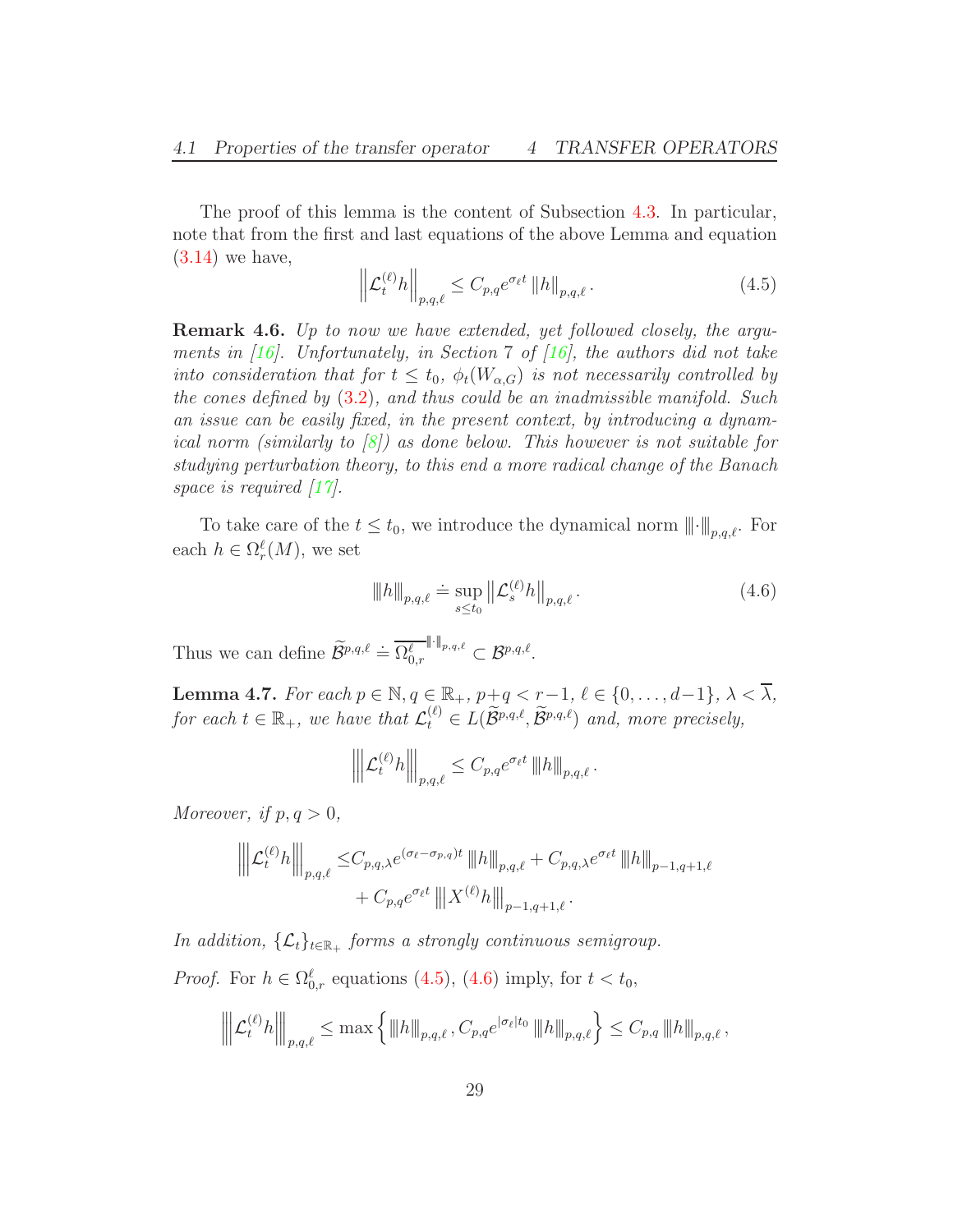while for  $t \geq t_0$  the required inequality holds trivially. The boundedness of  $\mathcal{L}_t^{(\ell)}$  $t^{(\ell)}$  follows.

The second inequality follows directly from the above, for small times, and from Lemma [4.5](#page-27-1) for larger times.

To conclude, note that  $\mathcal{L}_t^{(\ell)}$  $\Omega_t^{(\ell)}$  is strongly continuous on  $\Omega_r^{\ell}(M)$  in the  $C^r$ topology. Let  $\{h_n\} \subset \Omega_{0,p}^{\ell}$  such that  $\lim_{n\to\infty} ||h_n - h||_{p,q,\ell} = 0$ , then, by the boundedness of  $\mathcal{L}_t^{(\ell)}$  $\mathcal{L}^{(t)}_t,$ 

$$
\left\| \left| \mathcal{L}_t^{(\ell)} h - h \right| \right\|_{p,q,\ell} \leq C_{\#} \left\| h - h_n \right\|_{p,q,\ell} + \left\| \mathcal{L}_t^{(\ell)} h_n - h_n \right\|_{\Omega_p^{\ell}}
$$

<span id="page-29-0"></span>which can be made arbitrarily small by choosing  $n$  large and  $t$  small.  $\Box$ 

### 4.2 Properties of the Resolvent

By standard results, see for example [\[19\]](#page-94-13), the semigroups  $\mathcal{L}_{t}^{(\ell)}$  have generators  $X^{(\ell)}$  which are closed operators on  $\widetilde{\mathcal{B}}^{p,q,\ell}$  such that  $X^{(\ell)}\mathcal{L}^{(\ell)}_t = \frac{d}{dt}\mathcal{L}^{(\ell)}_t$  $t^{\left(\ell\right)}$ . Setting  $R^{(\ell)}(z) = (z\mathbb{1} - X^{(\ell)})^{-1}$  we have, for  $\Re(z) > \sigma_{\ell}$ , the following identity

$$
R^{(\ell)}(z)^n = \frac{1}{(n-1)!} \int_0^\infty t^{n-1} e^{-zt} \mathcal{L}_t^{(\ell)} dt,\tag{4.7}
$$

that can be easily verified by computing  $X^{(\ell)}R^{(\ell)}(z)^n$  and  $R^{(\ell)}(z)^nX^{(\ell)}$ . The next Lemma, which proof can be found at the end of Section [4.3,](#page-31-0) gives an effective Lasota-Yorke inequality for the resolvent.

<span id="page-29-1"></span>Lemma 4.8. Let  $p \in \mathbb{N}, q \in \mathbb{R}_+, p+q < r-1, z \in \mathbb{C}$  such that  $a = \Re(z) > \sigma_{\ell}$ then we have

$$
\left\| \left| R^{(\ell)}(z)^n \right| \right\|_{p,q,\ell} \leq C_{p,q,\lambda} (a - \sigma_\ell)^{-n},
$$

and, for  $p, q > 0$ ,

$$
\left\| |R^{(\ell)}(z)^n h|\right\|_{p,q,\ell} \leq C_{p,q,a,\lambda} \left\{ (a - \sigma_{\ell} + \sigma_{p,q})^{-n} \left\| |h| \right\|_{p,q,\ell} + \frac{(|z|+1)}{(a - \sigma_{\ell})^n} \left\| |h| \right\|_{p-1,q+1,\ell} \right\}.
$$

The operator  $R^{(\ell)}(z)$  has essential spectral radius bounded by  $(a - \sigma_{\ell} + \sigma_{p,q})^{-1}$ .

We are now in the position to obtain the required spectral properties.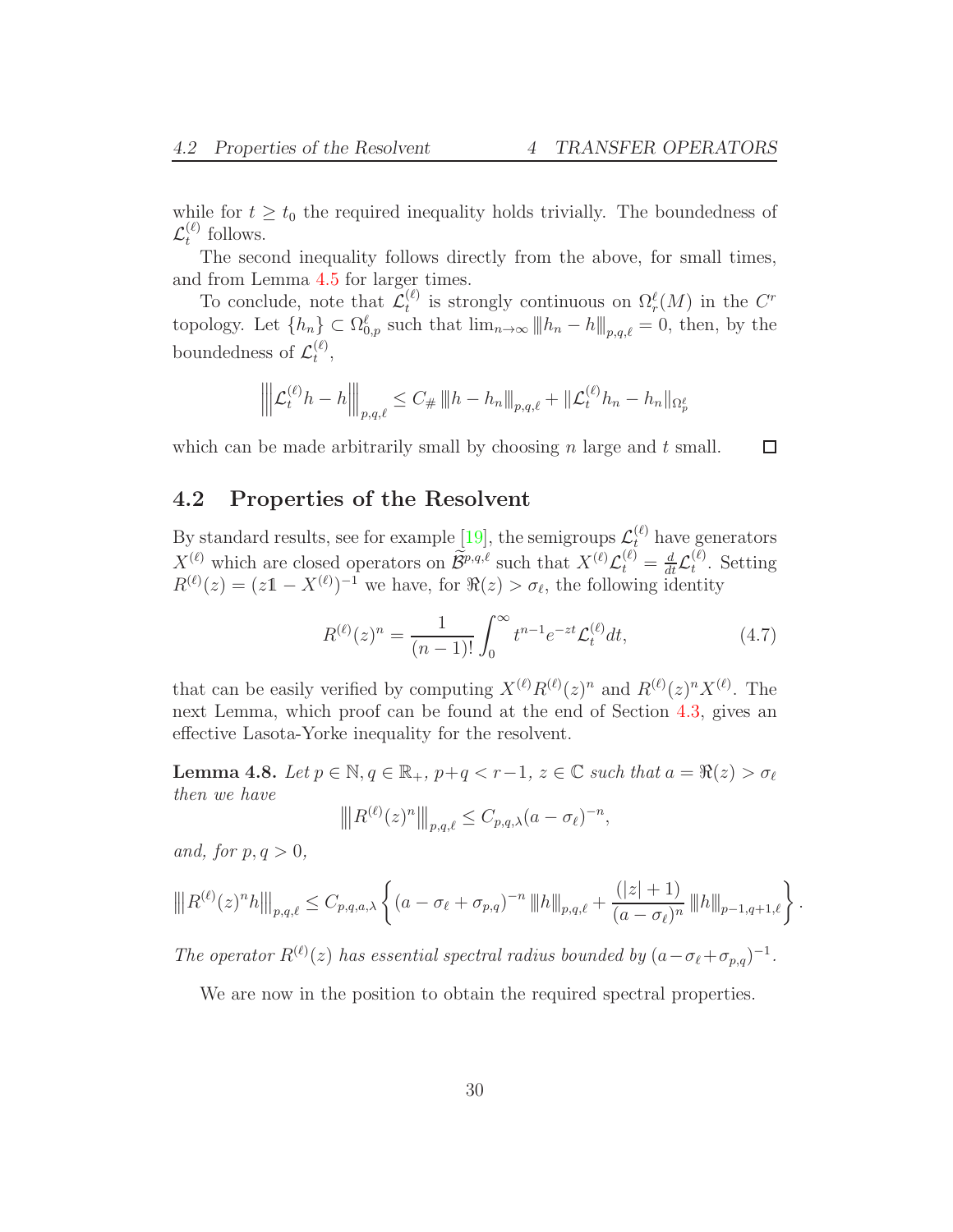<span id="page-30-0"></span>**Proposition 4.9.** For  $p + q \leq r - 1$  the spectrum of the generator  $X^{(\ell)}$  of the semigroup  $\mathcal{L}_t^{(\ell)}$  acting on  $\widetilde{\mathcal{B}}^{p,q,\ell}$  lies on the left of the line  $\{\sigma_\ell + ib\}_{b \in \mathbb{R}}$ and in the strip  $\sigma_{\ell} \geq \Re(z) > \sigma_{\ell} - \sigma_{p,q}$  consists of isolated eigenvalues of finite multiplicity. Moreover, for  $\ell = d_s$ ,  $h_{top}(\phi_1)$  is an eigenvalue of X. If the flow is topologically transitive  $h_{top}(\phi_1)$  is a simple eigenvalue. If the flow is topologically mixing, then  $h_{top}(\phi_1)$  is the only eigenvalue on the line  ${h_{top}(\phi_1) + ib}_{b \in \mathbb{R}}$ .

Proof. The first part of the Lemma is proven exactly as in [\[43,](#page-96-5) Proposition 2.10, Corollary 2.11. Next, let us analyze the case  $\ell = d_s$ . As explained in Remark [2.14,](#page-12-2) we restrict ourselves to the case in which  $E^s$  is orientable. Indeed, in the non orientable case we must study a slightly different oper-ator (see Section [B](#page-80-0) for more details). We can then choose in each  $E<sup>s</sup>(x)$  a volume form  $\tilde{\omega}_s$  on  $E^s$  normalized so that  $\|\tilde{\omega}_s\| = 1$  and it is globally continuous. Also let  $\pi_s(x) : T_xM \to E^s(x)$  be the projections on  $E^s(x)$  along  $E^u(x) \oplus E^c(x)$ . Remember that  $\pi_s$  is  $\varpi$ -Hölder (see Appendix [E\)](#page-91-0). Next, define  $\omega_s(v_1, \ldots, v_{d_s}) \doteq \tilde{\omega}_s(\pi_s v_1, \ldots, \pi_s v_{d_s})$ , by construction  $\omega_s \in \Omega_{0,\varpi}^{d_s}$ . Note that  $\phi^*_{-t}\omega_s = J_s\phi_{-t}\omega_s$ , where  $J_s\phi_{-t}$  is the Jacobian restricted to the stable manifold. Note that, setting  $\omega_{s,\varepsilon} = M_{\varepsilon} \omega_s$ , for  $\varepsilon$  small enough, we have  $\langle \omega_{s,\varepsilon}, \omega_s \rangle \geq \frac{1}{2}$ . Hence,

<span id="page-30-2"></span>
$$
\int_{W_{\alpha,G}} \langle \omega_{s,\varepsilon}, \mathcal{L}_t \omega_s \rangle \ge \int_{W_{\alpha,G}} \frac{J_s \phi_{-t}}{2} \ge C_\# \int_{W_{\alpha,G}} J_W \phi_{-t} \ge C_\# \operatorname{vol}(\phi_{-t} W_{\alpha,G}). \tag{4.8}
$$

Taking the sup on the manifolds and integrating in time, Appendix [C](#page-84-0) (see in particular Remark [C.4\)](#page-87-2) implies that the spectral radius of  $R^{(d_s)}(a)$  on  $\mathcal{B}^{q,\varpi,d_s}$ is exactly  $(a - \sigma_{d_s})^{-1}$ .

By Lemma [4.8](#page-29-1)  $R^{(d_s)}(a)$  is quasicompact on  $\mathcal{B}^{p,q,d_s}$  and its peripheral spec-trum does not contain Jordan blocks.<sup>[19](#page-30-1)</sup> In turn, this implies that

$$
\lim_{n \to \infty} \frac{1}{n} \sum_{k=0}^{n-1} (a - \sigma_{d_s})^k R^{(d_s)}(a)^k = \begin{cases} \Pi & \text{if } (a - \sigma_{d_s})^{-1} \in \sigma_{\widetilde{B}^{p,q,d_s}}(R^{(d_s)}(a)) \\ 0 & \text{otherwise,} \end{cases}
$$

where Π is the eigenprojector on the associated eigenspace and the convergence takes place in the strong operator topology of  $L(\mathcal{B}^{p,q,d_s}, \mathcal{B}^{p,q,d_s})$ . Also

<span id="page-30-1"></span><sup>&</sup>lt;sup>19</sup> A Jordan block would imply that  $||R^{(d_s)}(a)^n||_{p,q,d_s}$  grows at least as  $C_{\#}n(a - \sigma_{d_s})^{-n}$ contrary to the first inequality in Lemma [4.8.](#page-29-1)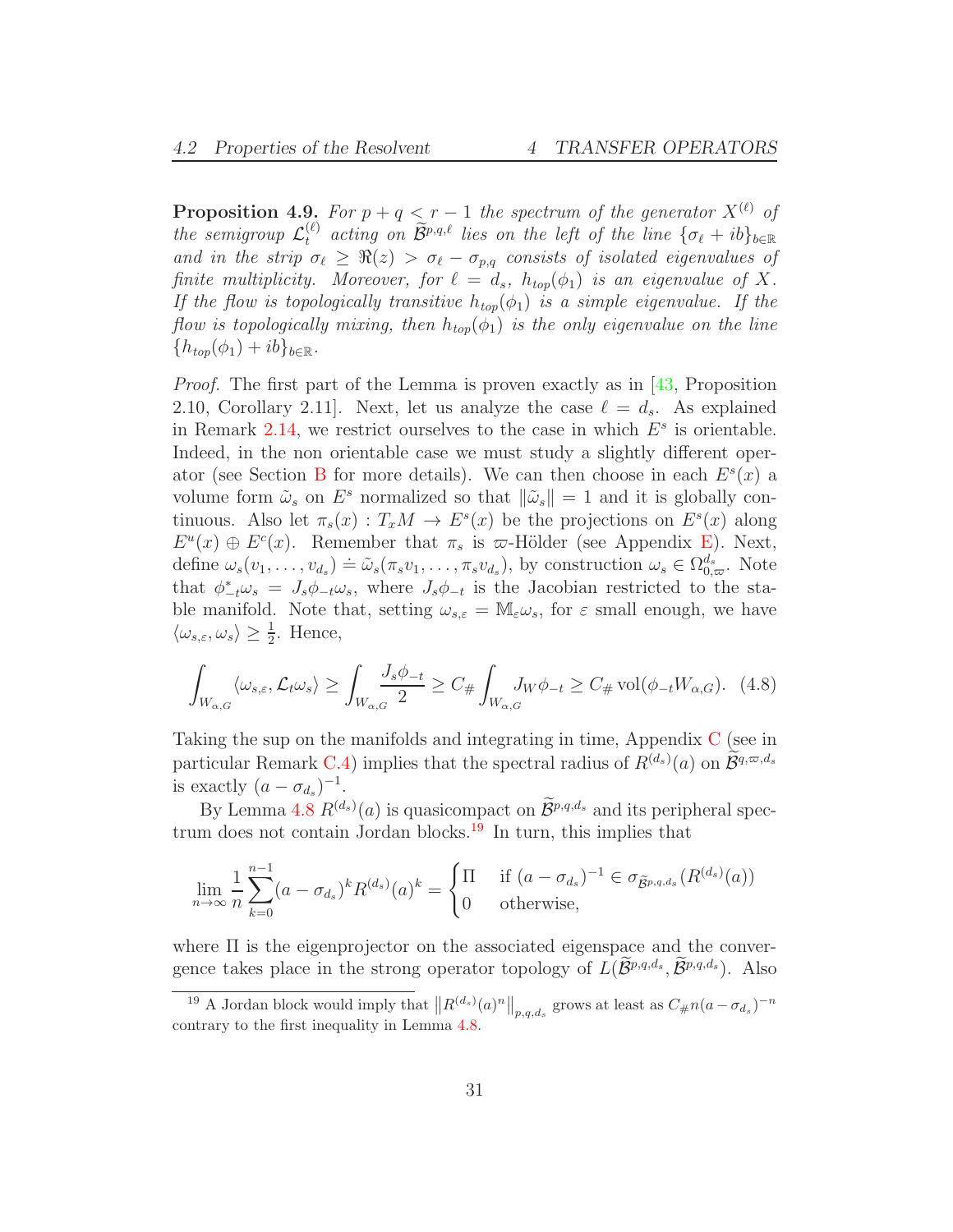by the second inequality in the statement of Lemma [4.8](#page-29-1) it follows that Π extends naturally to an operator in  $L(\mathcal{B}^{p-1,q+1,d_s}, \mathcal{B}^{p,q,d_s})$ . Since, by  $(4.8)$ ,

$$
\int_{W_{\alpha,G}}\langle\omega_{s,\varepsilon},\Pi\omega_s\rangle>0
$$

we have that  $\Pi \neq 0$  and  $(a - \sigma_{d_s})^{-1}$  belongs to the spectrum. The other claimed properties follow by arguing as in [\[31,](#page-95-4) Section 6.2].  $\Box$ 

### <span id="page-31-0"></span>4.3 Proof of the Lasota-Yorke inequality

**Proof of Lemma [4.5.](#page-27-1)** For each  $a \in (0,1)$ , we introduce the norms

$$
\|h\|_{\rho, L, p, q, \ell, \mathfrak{a}} \doteq \sum_{\wp = 0}^p \mathfrak{a}^\wp \|h\|^-_{\rho, L, \wp, q, \ell},
$$

From now on we will suppress the indexes  $\rho, L$  as their values will be clear from the context. As the above norms are equivalent to  $\|\cdot\|_{p,q,\ell}$ , it suffices to prove the required inequality for some fixed  $\alpha$  (to be chosen later).

For any  $\wp, q \in \mathbb{N}, \alpha \in \mathcal{A}, G \in \widetilde{\Sigma}(\rho_+, L_+), v_i \in \mathcal{V}^{p+q}(\alpha, G), g \in$  $\Gamma_c^{\ell,\wp+q}(\alpha,G)$  such that  $||g||_{\Gamma_c^{\ell,\wp+q}(\alpha,G)} \leq 1$ , we must estimate

<span id="page-31-1"></span>
$$
\int_{W_{\alpha,G}} \langle g, L_{v_1} \cdots L_{v_\wp} \mathcal{L}_t^{(\ell)} h \rangle \, \omega_{\text{vol}}.\tag{4.9}
$$

First of all, we consider the atlas introduced at the beginning of Section [3.](#page-17-0) For  $\beta \in \mathcal{A}$  and for each  $t \in \mathbb{R}_+$ , let  $\{V_{k,\beta}\}_{k \in K_\beta}$ ,  $K_\beta \subset \mathbb{N}$ , be the collection of connected components of  $\Theta_{\beta}(\phi_{-t}(W_{\alpha,G}) \cap U_{\beta})$ . Let  $\widetilde{K}_{\beta} = \{k \in K_{\beta} :$  $V_{k,\beta} \cap B(0,2\delta) \neq \emptyset$ . For all  $V_{k,\beta}$ , let  $\widetilde{V}_{k,\beta}$  be the connected component of  $\Theta_{\beta}(\phi_{-t}(W_{\alpha,G}^+) \cap U_{\beta})$  which contains  $V_{k,\beta}$ . Next, for each  $k \in K_{\beta}$  choose  $x_{k,\beta} \in (V_{k,\beta} \cap B(0,2\delta))$ . We choose  $t_0$  as in Remark [4.3.](#page-26-0) Then, for all  $t \geq t_0$ , there exists  $F_{k,\beta} \in \mathcal{F}_r(1,L_0)$  (see definition [\(3.7\)](#page-20-2)) such that  $G_{x_{k,\beta},F_{k,\beta}}(\xi)$  =  $x_{k,\beta} + (\xi, F_{k,\beta}(\xi)), \xi \in B(0,6\delta)$ , and the graph of  $G_{x_{k,\beta},F_{k,\beta}}$  is contained in  $V_{k,\beta}$ . Next we consider the manifolds

$$
\{W_{\beta,G_{x_{k,\beta},F_{k,\beta}}}\}_{k\in\tilde{K}_{\beta}}\subset U_{\beta}.\tag{4.10}
$$

From now on let us write  $W_{\beta,G_k}$  for  $W_{\beta,G_{x_{k,\beta},F_{k,\beta}}}$ . By the above construction  $W_{\beta,G_k} \in \Sigma_-$ . Note that the above construction provides an explicit analogue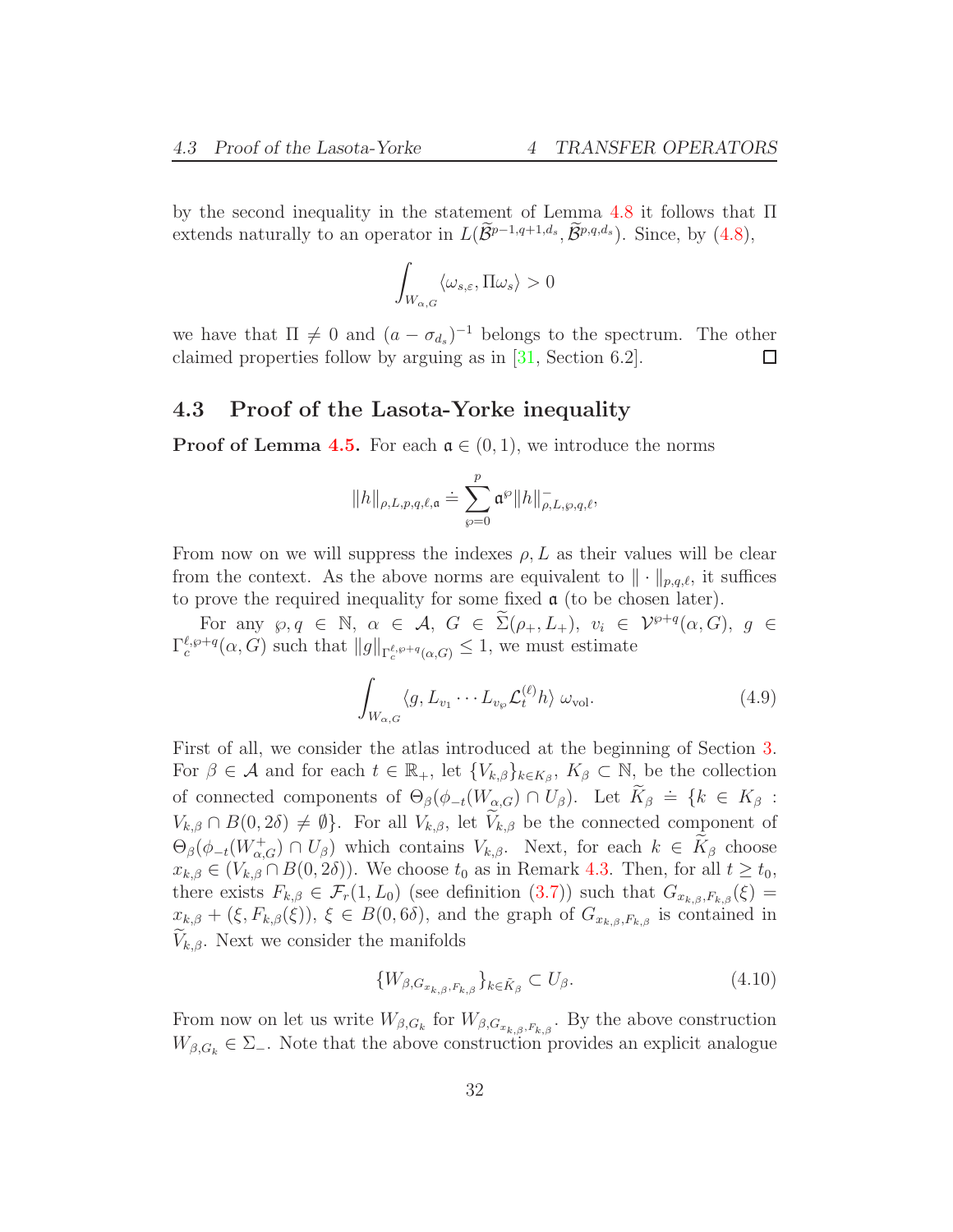of Lemma 7.2 in [\[16\]](#page-94-9). In particular,  $\bigcup_{\beta \in \mathcal{A}} \bigcup_{k \in \tilde{K}_{\beta}} W_{\beta, G_k} \supset \phi_{-t} W_{\alpha, G}$  with a uniformly bounded number of overlaps.

In the following it will be convenient to use the Hodge operator "∗", see [A](#page-78-0)ppendix A for details. Let us start with the case  $\wp = 0$ . By using formula  $(A.4)$ , changing variables we obtain<sup>[20](#page-32-0)</sup>

<span id="page-32-4"></span>
$$
\int_{W_{\alpha,G}} \langle g, \mathcal{L}_t^{(\ell)} h \rangle \omega_{\text{vol}} = \sum_{\substack{\beta \in \mathcal{A} \\ k \in \widetilde{K}_{\beta}}} \int_{W_{\beta,G_k}} (-1)^{(d-\ell)\ell} \psi_{\beta} \frac{J_W \phi_t}{J \phi_t} \langle * \phi_t^*(*g), h \rangle \omega_{\text{vol}}, \quad (4.11)
$$

where  $J_W \phi_t$  is the Jacobian of the change of variable  $\phi_t : W_{\beta,G_k} \mapsto W_{\alpha,G}$ . Note that

$$
\begin{split} * \phi_t^*(*g) &= \sum_{\bar{i},\bar{j} \in \mathcal{I}_{\ell}} \langle \omega_{\beta,\bar{i}}, * \phi_t^* * \omega_{\alpha,\bar{j}} \rangle g_{\bar{j}} \circ \phi_t \cdot \omega_{\beta,\bar{i}} \\ &= (-1)^{(d-\ell)\ell} J \phi_t \sum_{\bar{i},\bar{j} \in \mathcal{I}_{\ell}} \langle \phi_{-t}^* \omega_{\beta,\bar{i}}, \omega_{\alpha,\bar{j}} \rangle \circ \phi_t \cdot g_{\bar{j}} \circ \phi_t \cdot \omega_{\beta,\bar{i}} \,, \end{split}
$$

where we have used  $(A.4)$  again. Letting

$$
\tilde{g}_t = (-1)^{(d-\ell)\ell} J\phi_t \sum_{\bar{i}\in \mathcal{I}_{\ell}^-} \sum_{\bar{j}\in \mathcal{I}_{\ell}} \langle \phi_{-t}^*\omega_{\beta,\bar{i}}, \omega_{\alpha,\bar{j}} \rangle \circ \phi_t \cdot g_{\bar{j}} \circ \phi_t \cdot \omega_{\beta,\bar{i}},
$$

by Remark [3.1](#page-19-4) if follows that  $\langle *\phi_t^*(*g), h \rangle = \langle \tilde{g}_t, h \rangle$ . Accordingly, we have

<span id="page-32-3"></span>
$$
\| [J\phi_t^{-1} J_W \phi_t \cdot \psi_\beta \cdot \tilde{g}_t] \circ \Theta_\beta^{-1} \circ G_k \|_{C^q} \leq C_{\#} \sup_{\bar{j}, \bar{i}} \| g_{\bar{j}} \circ \phi_t \circ \Theta_\beta^{-1} \circ G_k \|_{C^q}
$$
  
 
$$
\times \| [J_W \phi_t \cdot \langle \phi_{-t}^* \omega_{\beta, \bar{i}}, \omega_{\alpha, \bar{j}} \rangle \circ \phi_t] \circ \Theta_\beta^{-1} \circ G_k \|_{C^q}.
$$
 (4.12)

Next, we estimate the factors of the above product. Note that there exist maps  $\Xi_t \in C^r(\mathbb{R}^d, \mathbb{R}^d)$  such that

$$
\Theta_{\alpha} \circ \phi_t \circ \Theta_{\beta}^{-1} \circ G_k = G \circ \Xi_t.
$$
 (4.13)

Moreover, by the contraction properties of the Anosov flow,  $||D\Xi_t||_{C^{r-1}} \leq$  $C_{\#}e^{-\lambda t}$ .<sup>[21](#page-32-1)</sup> Thus, by the properties of *r*-norms (see Remark [3.2\)](#page-19-5),

<span id="page-32-2"></span>
$$
||g_{\bar{j}} \circ \phi_t \circ \Theta_{\beta}^{-1} \circ G_k||_{C^q} \le C_{\#} ||g \circ \Theta_{\alpha}^{-1} \circ G||_{C^q}.
$$
 (4.14)

<span id="page-32-0"></span><sup>&</sup>lt;sup>20</sup> Since  $\langle g, h \rangle$  can be seen as a function on M, we will often use the notation  $F^* \langle g, h \rangle$ for  $\langle g, h \rangle \circ F$ . Also, will use interchangeably the notations  $\det(D\phi_t)$  and  $J\phi_t$ , since, for all  $t \in \mathbb{R}, \, \det(D\phi_t) > 0.$ 

<span id="page-32-1"></span><sup>&</sup>lt;sup>21</sup> See the Appendix in  $[16]$  for details.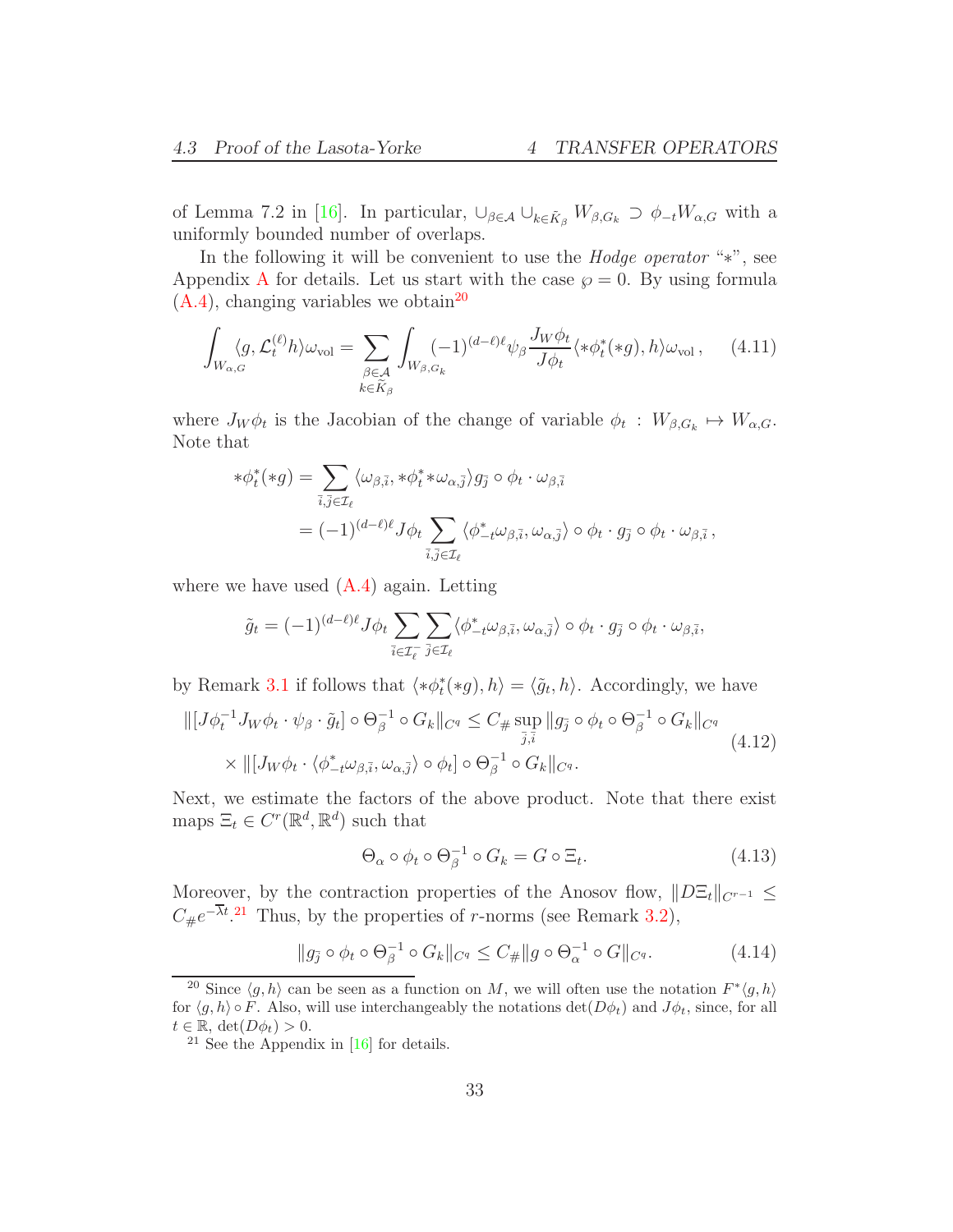Next, note that  $|\langle \phi_{-t}^* \omega_{\beta, \bar{i}}, \omega_{\alpha, \bar{j}} \rangle|$  is bounded by the growth of  $\ell$ -volumes while  $J_W \phi_t$  gives the contraction of  $d_s$  volumes in the stable direction. Clearly, the latter is simply the inverse of the maximal growth of  $|\langle \phi_{-t}^* \omega_{\beta, \bar{i}}, \omega_{\alpha, \bar{j}} \rangle|$  which takes place for  $d_s$  forms. By the Anosov property and Remark [3.1](#page-19-4) follow that

<span id="page-33-0"></span>
$$
||J_W\phi_t \circ \Theta_{\beta}^{-1} \circ G_k \cdot \langle \phi_{-t}^* \omega_{\beta, \bar{i}}, \omega_{\alpha, \bar{j}} \rangle \circ \phi_t \circ \Theta_{\beta}^{-1} \circ G_k ||_{C^0} \le C_{\#} e^{-|d_s - \ell| \bar{\lambda} t}.
$$
 (4.15)

To compute the  $C<sup>q</sup>$  norm, for  $q \geq 1$ , we begin by computing the Lie derivative with respect to the vector fields  $Z_i = \partial_{\xi_i}, i \in \{1, ..., d_s\}$ . Let us set  $\Upsilon_t =$  $\phi_t \circ \Theta_{\beta}^{-1} \circ G_k$ . By [\(A.5\)](#page-79-1) and [\(A.6\)](#page-80-2) we have

$$
L_{Z_i}[\langle \phi_{-t}^* v, w \rangle \circ \Upsilon_t] = \Upsilon_t^* L_{\Upsilon_{t*}Z_i} \langle \phi_{-t}^* v, w \rangle
$$
  
=  $-\Upsilon_t^* [\text{div}(\Upsilon_{t*}Z_i) \langle (\phi_{-t}^* v, w) ] + (-1)^{\ell(d-\ell)} \Upsilon_t^* \langle *L_{\Upsilon_{t*}Z_i} * w, \phi_{-t}^* v \rangle$  (4.16)  
+  $\Upsilon_t^* \langle w, L_{(\Theta_{\beta}^{-1} \circ G_k) * Z_i} v \rangle.$ 

Hence, recalling again [\(3.6\)](#page-19-1) and its properties, for  $q \in \mathbb{N}$ ,

$$
\begin{split} \|\langle \phi_{-t}^* v, w \rangle &\circ \Upsilon_t \|_{C^q} \le C_{\#} \sup_i \|L_{Z_i}[\langle \phi_{-t}^* v, w \rangle \circ \Upsilon_t] \|_{C^{q-1}} \\ &+ 2^{\lfloor q \rfloor + 1} \|\langle \phi_{-t}^* v, w \rangle \circ \Upsilon_t \|_{C^0} \\ &\le C_q \{ \| \operatorname{div}(\Upsilon_{t*} Z_i) \langle \phi_{-t}^* v, w \rangle \|_{C^{q-1}} + \| \langle L_{(\Theta_{\beta}^{-1} \circ G_k)_* Z_i} v, w \rangle \|_{C^{q-1}} \\ &+ \| \langle \phi_{-t}^* v, * L_{\Upsilon_{t*} Z_i} * w \rangle \|_{C^{q-1}} + \| \langle \phi_{-t}^* v, w \rangle \|_{C^0} \}, \end{split}
$$

which can be used inductively to show that the  $C<sup>q</sup>$  norm is bounded by the  $C<sup>0</sup>$ norm. The case  $q \in (0, 1)$  can be computed directly as well, but is also follow by interpolation theory (e.g., see  $[72, (2), (4)$  page 201]). The computation for the case  $q \in \mathbb{R}_+$  easily follows. Finally, by  $(4.15)$ ,  $(4.14)$ , and  $(4.12)$  we have that

$$
\|\psi_{\beta}J\phi_t^{-1}J_W\phi_t * \phi_t * g\|_{\Gamma_c^{\ell,q}} \le C_{\#}e^{-\overline{\lambda}|d_s-\ell|t}.\tag{4.17}
$$

This provides an estimate for each term in  $(4.11)$ . We are left with the task of estimating the number of manifolds. Note that such number at time t is bounded by a constant times the volume of the manifold  $\phi_{-t}(W_{\alpha,G})$ . Moreover, it turns out that such volumes grow proportionally to  $e^{h_{\text{top}}(\phi_1)t}$ (see Appendix [C\)](#page-84-0). Thus

<span id="page-33-1"></span>
$$
\left\| \mathcal{L}_t^{(\ell)} h \right\|_{0,q,\ell}^- \le C_q e^{-\overline{\lambda}|d_s - \ell|t} e^{h_{\text{top}}(\phi_1)t} \left\| h \right\|_{0,q,\ell}^-.
$$
 (4.18)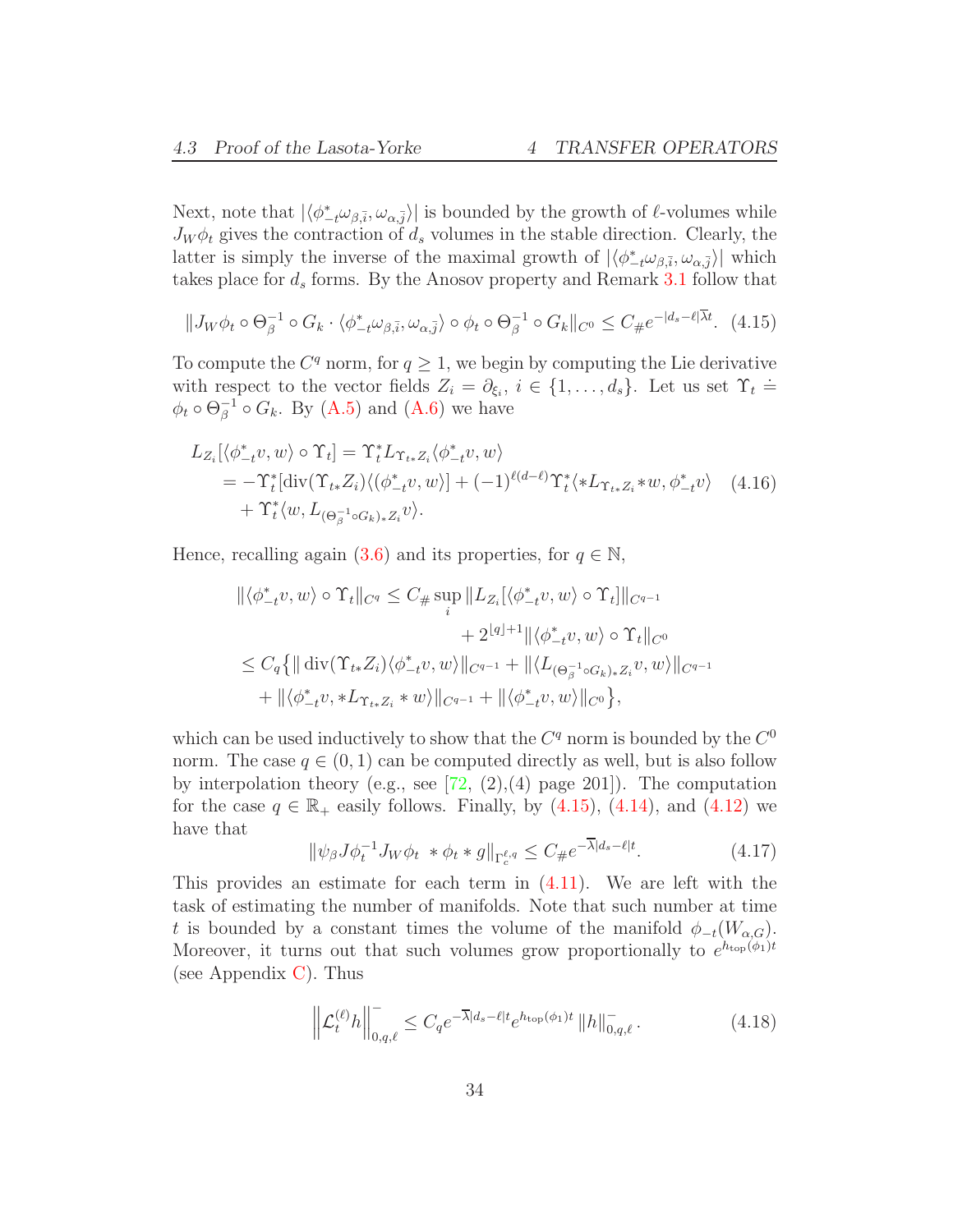To establish the second inequality note that, by analogy with [\[30,](#page-95-3) Lemma 6.6], for each  $\varepsilon > 0$  there exists  $g_{\varepsilon} \in \Gamma_0^{\ell,r}$  $_{0}^{\ell,r}(W_{\alpha,G})$  such that, setting  $q' =$  $\max\{0, q-1\},\$ 

$$
\|g_{\varepsilon}-g\|_{\Gamma_c^{\ell,q'}} \leq C_q \varepsilon^{q-q'}; \|g_{\varepsilon}\|_{\Gamma_c^{\ell,q}} \leq C_q; \|g_{\varepsilon}\|_{\Gamma_c^{\ell,q+1}} \leq C_q \varepsilon^{-1}.
$$

Thus, writing  $g = (g - g_{\varepsilon}) + g_{\varepsilon}$  we can estimate to the two pieces separately. For  $g_{\varepsilon}$  we apply all the above computations using  $q + 1$  instead of q. To estimate the equivalent of [\(4.14\)](#page-32-2) for the first piece, set  $\psi_{t,k} = \phi_t \circ \Theta_{\beta}^{-1} \circ G_k$ . For  $q \notin \mathbb{N}$ , we have<sup>[22](#page-34-0)</sup>

$$
||(g - g_{\varepsilon})_{\overline{j}} \circ \psi_{t,k}||_{C^q} \leq C_q \varepsilon^{q-q'} + \sup_{i_1, \dots, i_{\lfloor q \rfloor}} H^{q-\lfloor q \rfloor} \left( L_{Z_{i_1}} \dots L_{Z_{i_{\lfloor q \rfloor}}} [(g - g_{\varepsilon})_{\overline{j}} \circ \psi_{t,k}] \right)
$$
  

$$
\leq C_q (\varepsilon^{\min\{1, q\}} + e^{-\overline{\lambda}qt}),
$$

the case  $q \in \mathbb{N}$  being easier. Choosing  $\varepsilon$  depending on t yields the inequality

<span id="page-34-1"></span>
$$
\left\| \mathcal{L}_t^{(\ell)} h \right\|_{0,q,\ell}^- \le C_q e^{(h_{\text{top}}(\phi_1) - \overline{\lambda}|d_s - \ell| - \overline{\lambda}q)t} \|h\|_{0,q,\ell}^- + C_{q,t} \|h\|_{0,q+1,\ell}^-.
$$
 (4.19)

The second inequality of the Lemma follows then by iterating [\(4.19\)](#page-34-1) for time steps  $t_* > t_0$  such that  $C_q e^{(\sigma_\ell - \lambda q)t_*} \leq e^{(\sigma_\ell - \lambda q)t_*}$  and using [\(4.18\)](#page-33-1).

We are left with the case  $\wp > 0$ . We can apply Lemma 7.4 in [\[16\]](#page-94-9) to decompose each  $v \in \mathcal{V}^{g+q}(\phi_t(W_{\beta,G_{x_k,F_k}}))$  as  $v = v^s + v^u + v^V$  where  $v^s$  is tangent to  $\phi_t(W_{\beta,G_{x_k,F_k}})$ ,  $v^u$  is "close" to the unstable direction and  $v^V$  is the component in the flow direction. Let  $\sigma \in \{s, u, V\}^{\wp}$ , then  $(4.9)$  reads

<span id="page-34-2"></span>
$$
\sum_{\sigma \in \{s, u, V\}^{\wp}} \int_{W_{\alpha, G}} \langle g, L_{v_1^{\sigma_1}} \cdots L_{v_p^{\sigma_p}} \mathcal{L}_t^{(\ell)} h \rangle \omega_{\text{vol}}.
$$
 (4.20)

Since  $L_vL_wh = L_wL_vh + L_{[v,w]}h$ , we can reorder the derivatives so as to have first those with respect to the stable components, then those with respect to the unstable, and then finally those in the flow direction. By permuting the Lie derivative in such a way we introduce extra terms with less than  $\wp$  derivatives, and these extra terms contribute only to weaker norms. For each  $\sigma \in \{s, u, V\}^{\wp}$  let  $p_s(\sigma) = \#\{i \mid \sigma_i = s\}, p_u(\sigma) = \#\{i \mid \sigma_i = u\}$  and  $p_V(\sigma) = #\{i \mid \sigma_i = V\}.$  For each  $\bar{p} = (p_s, p_u, p_V) \in \mathbb{N}^3$ ,  $p_s + p_u + p_V = \wp$ , let

<span id="page-34-0"></span><sup>&</sup>lt;sup>22</sup> By  $H^{\eta}(f)$  we mean the Hölder constant of f, i.e.  $\sup_{\|x-y\| \leq \delta} \frac{\|f(x)-f(y)\|}{\|x-y\|^{\eta}}$ .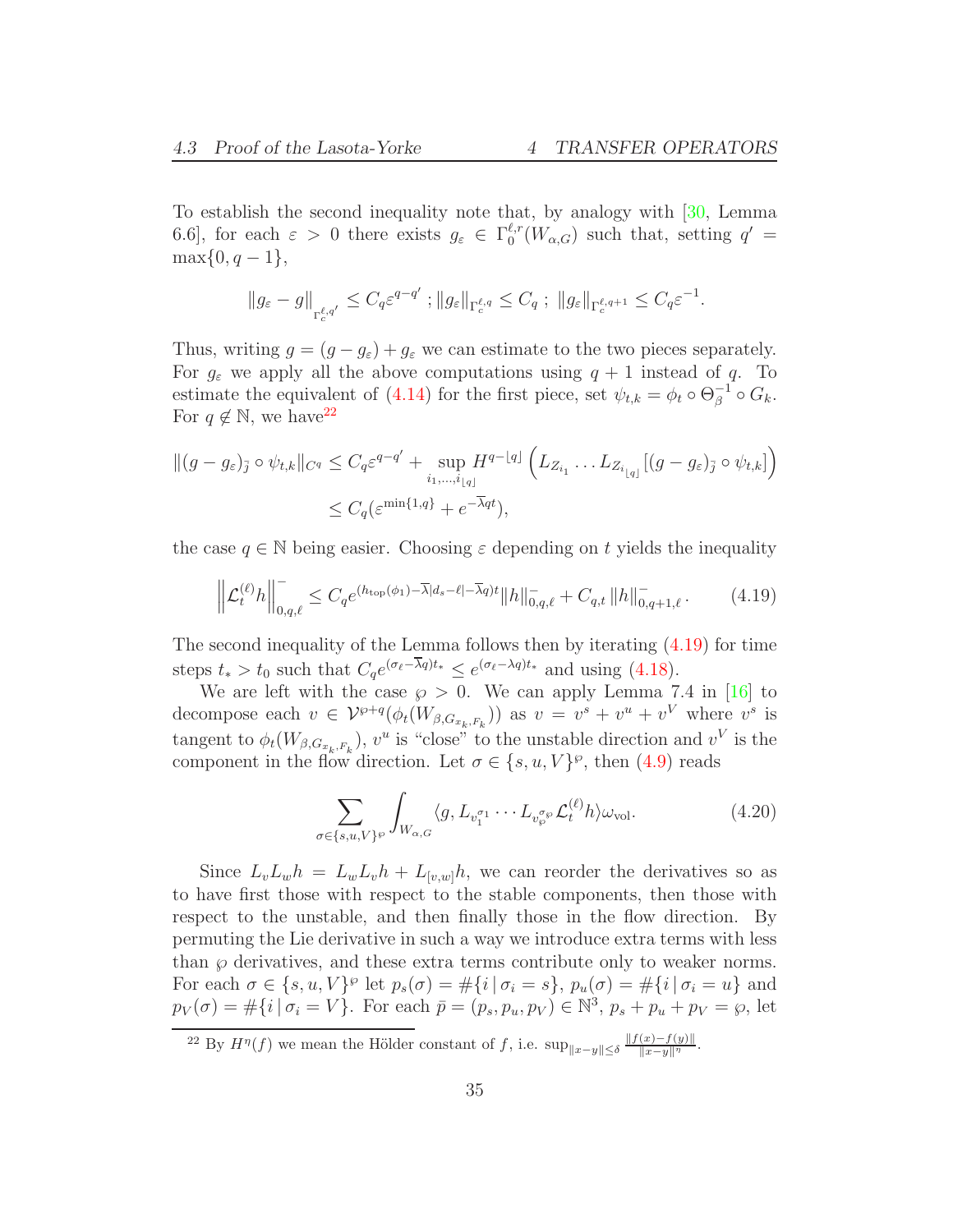$\Sigma_{\bar{p}} = \{\sigma : p_s = p_s(\sigma), p_u = p_u(\sigma), p_V = p_V(\sigma)\}.$  Next, for each  $\sigma \in \Sigma_{\bar{p}}$  we define the permutation  $\pi_{\sigma}$  by  $\pi_{\sigma}(i) < \pi_{\sigma}(i+1)$  for  $i \notin \{p_s, p_s + p_u\}; \sigma_{\pi(i)} = s$ for  $i \in \{1, \ldots, p_s\}$ ;  $\sigma_{\pi(i)} = u$  for  $i \in \{p_s + 1, \ldots, p_s + p_u\}$  and  $\sigma_{\pi(i)} = V$  for  $i \in {\wp - p_V + 1, \ldots, \wp}$ . We can then bound the absolute value of  $(4.20)$  by

<span id="page-35-1"></span>
$$
\sum_{p_s+p_u+p_v=\wp} \sum_{\sigma \in \Sigma_{\bar{p}}} \left| \int_{W_{\alpha,G}} \langle g, L_{v_{\pi_{\sigma}(1)}^s} \cdots L_{v_{\pi_{\sigma}(p_s)}^s} L_{v_{\pi_{\sigma}(p_s+1)}^u} \cdots L_{v_{\pi_{\sigma}(p_s+p_u)}^u} \right|
$$
\n
$$
\times L_{v_{\pi_{\sigma}(p_s+p_u+1)}^V} \cdots L_{v_{\pi_{\sigma(\wp)}}^V} \mathcal{L}_t^{(\ell)} h \rangle \omega_{\text{vol}} \left| + \mathfrak{a}^{-\wp+1} C_{\wp,q} \left\| \mathcal{L}_t^{(\ell)} h \right\|_{\wp-1,q,\ell,\mathfrak{a}} \right|.
$$
\n(4.21)

To simplify the notation we define<sup>[23](#page-35-0)</sup>

$$
\tilde{v}_i = \begin{cases}\nv^s_{\pi_\sigma(i)} & \text{for} \quad i \le p_s \\
v^u_{\pi_\sigma(i)} & \text{for} \quad p_s + 1 \le i \le p_s + p_u \\
v^V_{\pi_\sigma(i)} & \text{for} \quad i \ge p_s + p_u + 1.\n\end{cases}
$$

We will analyze the terms of  $(4.21)$  one by one. First of all, suppose  $p_V \neq 0$ , then  $v_i = \gamma_i V$  for  $i > p_s + p_u$ . Using equation [\(A.7\)](#page-80-3),

$$
\left| \int_{W_{\alpha,G}} \langle g, L_{\tilde{v}_1} \cdots L_{\tilde{v}_\wp} \mathcal{L}_t^{(\ell)} h \rangle \omega_{\text{vol}} \right|
$$
\n
$$
= \left| \int_{W_{\alpha,G}} \langle g, L_{\tilde{v}_1} \cdots L_{\tilde{v}_{\wp-1}} (\gamma_\wp \mathcal{L}_t^{(\ell)} X^{(\ell)} h) \rangle \omega_{\text{vol}} \right|
$$
\n
$$
\leq C_{\wp,q} \left\| \mathcal{L}_t^{(\ell)} X^{(\ell)} h \right\|_{\wp-1,q+1,\ell}^{-} + \mathfrak{a}^{-\wp+1} C_{\wp,q} \left\| \mathcal{L}_t^{(\ell)} h \right\|_{\wp-1,q,\ell,\mathfrak{a}}.
$$
\n(4.22)

Next, suppose  $p_V = 0$  but  $p_s \neq 0$ . By  $(A.5)$ ,

$$
\left| \int_{W_{\alpha,G}} \langle g, L_{\tilde{v}_1} \cdots L_{\tilde{v}_{\wp}} \mathcal{L}_t^{(\ell)} h \rangle \omega_{\text{vol}} \right|
$$
  

$$
\leq \left| \int_{W_{\alpha,G}} L_{\tilde{v}_1} \langle g, L_{\tilde{v}_2} \cdots L_{\tilde{v}_{\wp}} \mathcal{L}_t^{(\ell)} h \rangle \omega_{\text{vol}} \right| + C_{\wp,q} \left\| \mathcal{L}_t^{(\ell)} h \right\|_{\wp-1,q,\ell}^{-1}.
$$

Then, by intrinsic differential calculus in the manifold  $W_{\alpha,G}$ ,

$$
d(f i_{v} \omega_{\text{vol}}) = L_{v}(f \omega_{\text{vol}}) = (-1)^{d_{s}+1} (L_{v} f) \omega_{\text{vol}} + f d(i_{v} \omega_{\text{vol}}). \tag{4.23}
$$

<span id="page-35-0"></span><sup>&</sup>lt;sup>23</sup> We should write  $\tilde{v}_{\sigma,i}$ . However, since the following arguments are done at fixed  $\sigma$ , we drop the subscripts to ease the notation.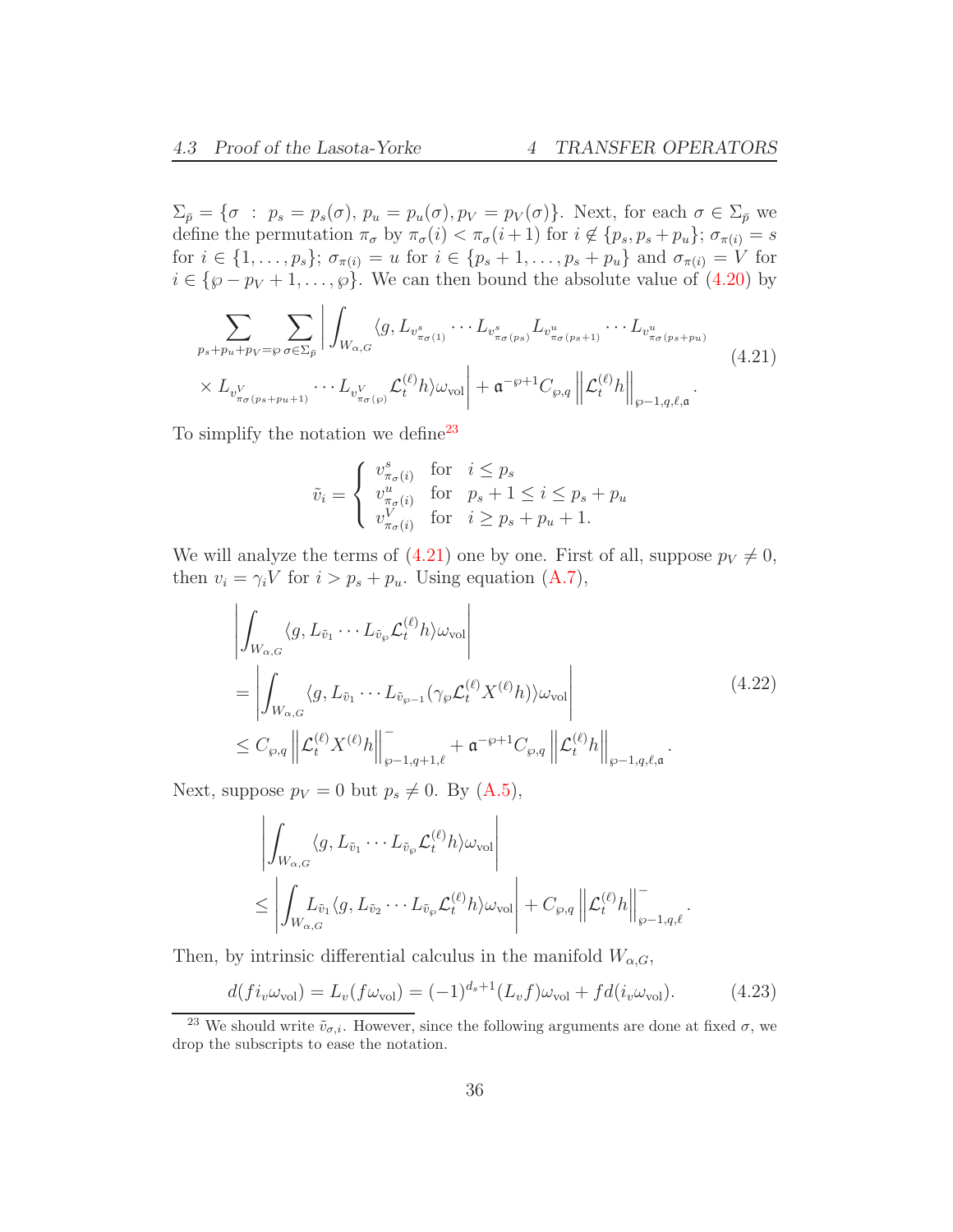Thus, by Stokes theorem, the integral is bounded by  $C_{\wp,q}\left\|\mathcal{L}_{t}^{(\ell)}h\right\|$ −  $\wp-1,q,\ell$ and

$$
\left| \int_{W_{\alpha,G}} \langle g, L_{\tilde{v}_1} \cdots L_{\tilde{v}_\wp} \mathcal{L}_t^{(\ell)} h \rangle \omega_{\text{vol}} \right| \leq C_{\wp,q} \left\| \mathcal{L}_t^{(\ell)} h \right\|_{\wp-1,q,\ell}^-.
$$
 (4.24)

<span id="page-36-1"></span>Finally, suppose  $p_u = \wp$ . Recalling [\(A.6\)](#page-80-0) yields

$$
\int_{W_{\alpha,G}}\langle g, L_{\tilde{v}_1}\cdots L_{\tilde{v}_\wp}\mathcal{L}_t^{(\ell)}h\rangle\omega_{\text{vol}} = \int_{W_{\alpha,G}}\langle g, \mathcal{L}_t^{(\ell)}L_{\phi_{-t\ast}\tilde{v}_1}\cdots L_{\phi_{-t\ast}\tilde{v}_\wp}h\rangle\omega_{\text{vol}}.
$$

By construction we have  $\|\phi_{-t\ast}\tilde{v}_i\|_{C^{\varphi+q}} \leq C_{\#}e^{-\lambda t}$ . Hence, using [\(4.19\)](#page-34-0) and  $(3.14)$  yields, for  $\wp < p$ , <sup>[24](#page-36-0)</sup>

<span id="page-36-2"></span>
$$
\left| \int_{W_{\alpha,G}} \langle g, L_{\tilde{v}_1} \cdots L_{\tilde{v}_{\wp}} \mathcal{L}_t^{(\ell)} h \rangle \omega_{\text{vol}} \right| \leq C_{\wp,q,t} \| L_{\phi_{-t*}\tilde{v}_1} \cdots L_{\phi_{-t*}\tilde{v}_{\wp}} h \|_{0,q+\wp+1,\ell}^- + C_{\wp,q} e^{(h_{\text{top}}(\phi_1) - \overline{\lambda}|d_s - \ell | - q\overline{\lambda})t} \| L_{\phi_{-t*}\tilde{v}_1} \cdots L_{\phi_{-t*}\tilde{v}_{\wp}} h \|_{0,q+\wp,\ell}^- \leq C_{\wp,q} e^{(h_{\text{top}}(\phi_1) - \overline{\lambda}|d_s - \ell | - (q+\wp)\overline{\lambda})t} \| h \|_{\wp,q,\ell}^- + C_{\wp,q,t} \| h \|_{\wp,q+1,\ell}^-.
$$
\n
$$
(4.25)
$$

Note that the last term can be estimated by the  $\|\cdot\|_{p-1,q+1,\ell,\mathfrak{a}}$  norm, except in the case  $\wp = p$ . In such a case we use instead [\(4.18\)](#page-33-0) which yields, for each  $\wp \leq p$ ,

<span id="page-36-3"></span>
$$
\left| \int_{W_{\alpha,G}} \langle g, L_{\tilde{v}_1} \cdots L_{\tilde{v}_\wp} \mathcal{L}_t^{(\ell)} h \rangle \omega_{\text{vol}} \right| \leq C_{\wp,q} e^{(h_{\text{top}}(\phi_1) - \overline{\lambda}|d_s - \ell| - \wp \overline{\lambda})t} ||h||_{\wp,q,\ell}^-.
$$
 (4.26)

Collecting together [\(4.19\)](#page-34-0), [\(4.22\)](#page-35-0), [\(4.24\)](#page-36-1), [\(4.25\)](#page-36-2) and [\(4.26\)](#page-36-3) we have, for  $t > t_0$ ,

$$
\begin{split}\n&\|\mathcal{L}_{t}^{(\ell)}h\|_{p,q,\ell,\mathfrak{a}} \leq C_{q}e^{(h_{\text{top}}(\phi_{1})-\overline{\lambda}|d_{s}-\ell|-\overline{q}\overline{\lambda})t}\|h\|_{0,q,\ell}^{-}+C_{q,t}\|h\|_{0,q+1,\ell}^{-} \\
&+C_{p,q}\mathfrak{a}\left\|\mathcal{L}_{t}^{(\ell)}h\right\|_{p-1,q,\ell,\mathfrak{a}}+\sum_{\wp=1}^{p}\mathfrak{a}^{\wp}C_{\wp,q}\left\|\mathcal{L}_{t}^{(\ell)}X^{(\ell)}h\right\|_{\wp-1,q+1,\ell}^{-} \\
&+\sum_{\wp=1}^{p-1}\mathfrak{a}^{\wp}C_{\wp,q}e^{(h_{\text{top}}(\phi_{1})-\overline{\lambda}|d_{s}-\ell|-\overline{\lambda}(q+\wp))t}\|h\|_{\wp,q,\ell}^{-}+C_{p,q,\mathfrak{a},t}\|\mathcal{L}_{t}^{(\ell)}h\|_{p-1,q+1,\ell,\mathfrak{a}} \\
&+\mathfrak{a}^{p}C_{p,q}e^{(h_{\text{top}}(\phi_{1})-\overline{\lambda}|d_{s}-\ell|-\overline{\lambda}p)t}\|h\|_{p,q,\ell}^{-}.\n\end{split}
$$

<span id="page-36-0"></span><sup>&</sup>lt;sup>24</sup> By an abuse of notation we use  $\tilde{v}_i$  also for the extensions of the vector fields.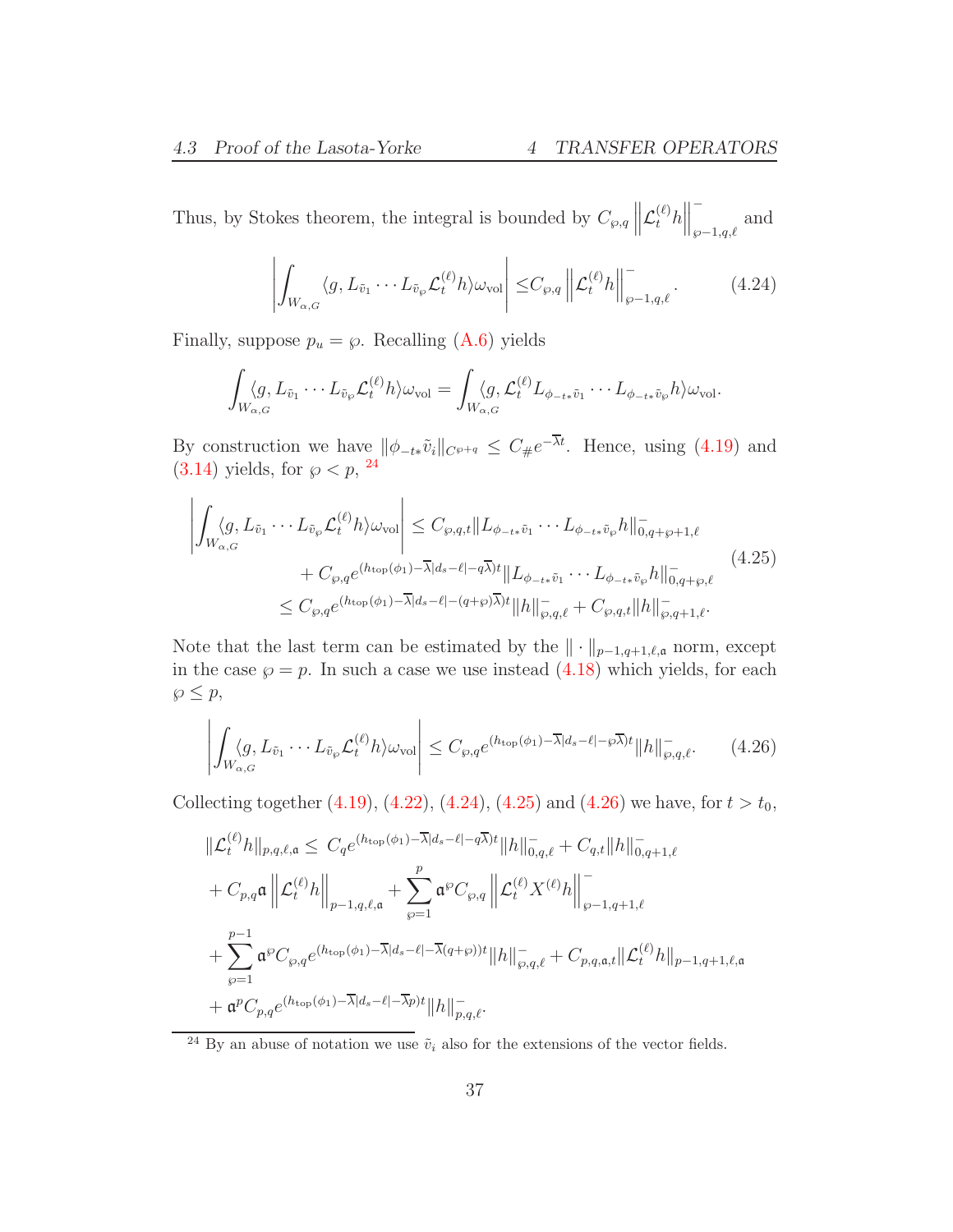Then

<span id="page-37-1"></span>
$$
\begin{split} \|\mathcal{L}_{t}^{(\ell)}h\|_{p,q,\ell,\mathfrak{a}} &\leq C_{p,q}e^{(h_{\text{top}}(\phi_{1})-\overline{\lambda}|d_{s}-\ell|-\min\{p,q\}\overline{\lambda})t}\|h\|_{p,q,\ell,\mathfrak{a}} \\ &+C_{p,q,\mathfrak{a},t}\|h\|_{p-1,q+1,\ell,\mathfrak{a}}+C_{p,q,\mathfrak{a},t}\|\mathcal{L}_{t}^{(\ell)}h\|_{p-1,q+1,\ell,\mathfrak{a}} \\ &+C_{p,q}\mathfrak{a}\left\|\mathcal{L}_{t}^{(\ell)}X^{(\ell)}h\right\|_{p-1,q+1,\ell,\mathfrak{a}}+C_{p,q}\mathfrak{a}\left\|\mathcal{L}_{t}^{(\ell)}h\right\|_{p,q,\ell,\mathfrak{a}}.\end{split} \tag{4.27}
$$

While, if we do not use [\(4.19\)](#page-34-0) and [\(4.25\)](#page-36-2), we have, for  $\mathfrak{a} \in (0,1)$ ,

$$
\begin{split} \|\mathcal{L}_{t}h\|_{p,q,\ell,\mathfrak{a}} &\leq C_{p,q}e^{(h_{\text{top}}(\phi_{1})-\overline{\lambda}|d_{s}-\ell|)t}\|h\|_{p,q,\ell,\mathfrak{a}}\\ &+C_{p,q}\mathfrak{a}\left\|\mathcal{L}_{t}^{(\ell)}X^{(\ell)}h\right\|_{p-1,q+1,\ell,\mathfrak{a}}+C_{p,q}\mathfrak{a}\left\|\mathcal{L}_{t}^{(\ell)}h\right\|_{p-1,q,\ell,\mathfrak{a}}.\end{split}
$$

By induction, for which [\(4.18\)](#page-33-0) is the initial step, it follows that, for all  $t \in \mathbb{R}_+$ ,

<span id="page-37-2"></span>
$$
\|\mathcal{L}_t h\|_{p,q,\ell,\mathfrak{a}} \leq C_{p,q} e^{(h_{\text{top}}(\phi_1) - \overline{\lambda}|d_s - \ell|)t} \|h\|_{p,q,\ell,\mathfrak{a}}.\tag{4.28}
$$

Next, we choose  $t_*$  such that, for a given  $\lambda < \overline{\lambda}$ , we have that<sup>[25](#page-37-0)</sup>

$$
C_{p,q}e^{(h_{\text{top}}(\phi_1)-\overline{\lambda}|d_s-\ell|)t_*} \leq e^{(h_{\text{top}}(\phi_1)-\lambda|d_s-\ell|)t_*}.
$$

Finally, choosing  $\mathfrak{a} = e^{-\min\{p,q\}\lambda t_*}$ , from [\(4.27\)](#page-37-1) and [\(4.28\)](#page-37-2) we have

<span id="page-37-3"></span>
$$
\|\mathcal{L}_{t*}h\|_{p,q,\ell,\mathfrak{a}} \leq e^{(h_{\text{top}}(\phi_1)-\lambda|d_s-\ell|-\min\{p,q\}\lambda)t_*} \|h\|_{p,q,\ell,\mathfrak{a}} + C_{p,q,\mathfrak{a},t_*} \|h\|_{p-1,q+1,\ell,\mathfrak{a}} + C_{p,q}\mathfrak{a} \left\|\mathcal{L}_{t*}^{(\ell)} X^{(\ell)} h\right\|_{p-1,q+1,\ell,\mathfrak{a}}.
$$
(4.29)

Iterating [\(4.29\)](#page-37-3), recalling [\(4.28\)](#page-37-2), and using [\(4.27\)](#page-37-1) for the remaining  $t - |t/t_*|t_*$  time interval, the Lemma follows.  $|t/t_*|t_*|$  time interval, the Lemma follows.

**Proof of Lemma [4.8.](#page-29-0)** By Lemma [4.7](#page-28-0) and equation  $(4.7)$  we have  $^{26}$  $^{26}$  $^{26}$ 

$$
\left\| |R^{(\ell)}(z)^n h|\right\|_{p,q,\ell} \le \frac{C_{p,q,\lambda}}{(n-1)!} \left\| h \right\|_{p,q,\ell} \int_0^\infty dt \ e^{-at + \sigma_\ell t} t^{n-1} = \frac{C_{p,q,\lambda}}{(a - \sigma_\ell)^n} \left\| h \right\|_{p,q,\ell}.
$$

Thus, provided  $\Re(z) > \sigma_{\ell}$ , we have that  $R^{(\ell)}(z)^n \in L(\mathcal{B}^{p,q,\ell}, \mathcal{B}^{p,q,\ell})$ .

Let us introduce a truncated resolvent

$$
R_{n,\ell}(z) \doteq \frac{1}{(n-1)!} \int_{t_0}^{\infty} t^{n-1} e^{-zt} \mathcal{L}_t^{(\ell)}.
$$

<sup>&</sup>lt;sup>25</sup> In this case  $C_{p,q}$  refers exactly to the first constant in [\(4.27\)](#page-37-1).

<span id="page-37-4"></span><span id="page-37-0"></span><sup>&</sup>lt;sup>26</sup> Note that for each  $a > 0, \alpha \ge 0$ , we have  $\int_{\alpha}^{\infty} x^n e^{-ax} dx = e^{-a\alpha} \sum_{k=0}^{n} \frac{n!}{k!} \frac{\alpha^k}{a^{n-k+1}}$ .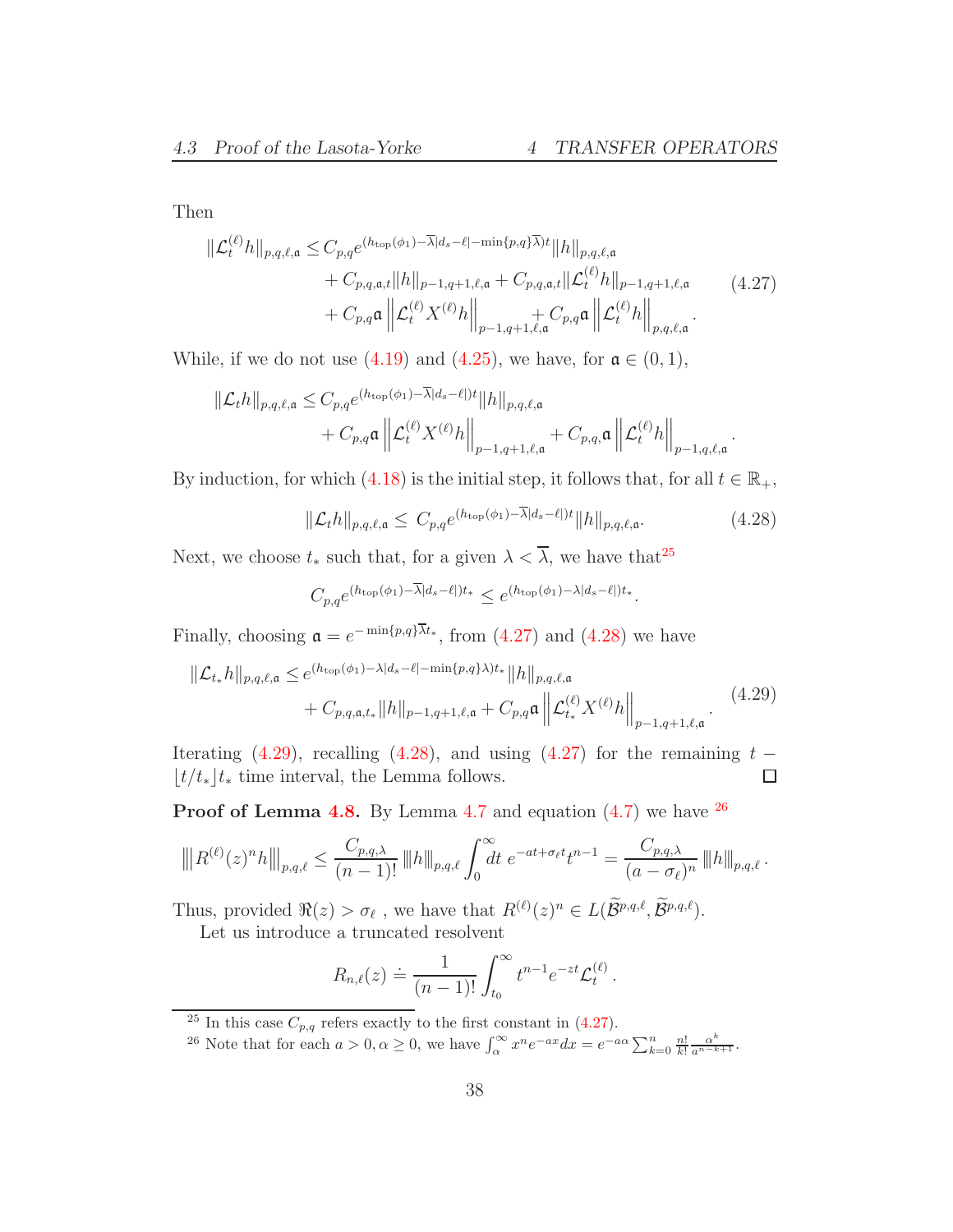Then

<span id="page-38-2"></span>
$$
||R^{(\ell)}(z)^n - R_{n,\ell}(z)||_{p,q,\ell} \le \int_0^{t_0} \frac{C_{p,q,\lambda} t^{n-1} e^{-(a-\sigma_\ell)t}}{(n-1)!}
$$
  

$$
\le C_{p,q,\lambda} \frac{t_0^n}{n!} \le C_{p,q,\lambda} (a - \sigma_\ell + \sigma_{p,q})^{-n},
$$
\n(4.30)

provided  $n \ge t_0e(a-\sigma_{\ell}+\sigma_{p,q})^{27}$  $n \ge t_0e(a-\sigma_{\ell}+\sigma_{p,q})^{27}$  $n \ge t_0e(a-\sigma_{\ell}+\sigma_{p,q})^{27}$  To prove the second inequality of the Lemma it suffices to estimate  $R_{n,\ell}(z)$ . To this end we follow the same computation used to estimate the norm  $\lVert \cdot \rVert_{p,q,\ell}$  in Lemma [4.5.](#page-27-0) The only difference being in the treatment of [\(4.22\)](#page-35-0). Indeed, since  $X\mathcal{L}_t = \frac{d}{dt}\mathcal{L}_t$ , integration by parts yields

$$
\left| \int_{W_{\alpha,G}} \int_{t_0}^{\infty} \frac{t^{n-1} e^{-zt}}{(n-1)!} \langle \gamma_{\varphi} g, L_{\tilde{v}_1} \cdots L_{\tilde{v}_{\varphi-1}} (\mathcal{L}_t^{(\ell)} X^{(\ell)} h) \rangle \omega_{\text{vol}} \right|
$$
  

$$
\leq C_{\varphi,q} |z| ||h||_{\varphi-1,q+1,\ell}.
$$

Hence

<span id="page-38-1"></span>
$$
||R_n(z)h||_{p,q,\ell} \le \frac{C_{p,q,a,\lambda} ||h||_{p,q,\ell}}{(a - \sigma_\ell + \sigma_{p,q})^n} + \frac{C_{p,q,a,\lambda}(|z|+1)}{(a - \sigma_\ell)^n} ||h||_{p-1,q+1,\ell}.
$$
 (4.31)

The first part of the Lemma then follows as in Lemma [4.7.](#page-28-0)

To prove the bound on the essential spectral radius of  $R^{(\ell)}(z)^n$  we argue by analogy with [\[43,](#page-96-0) Proposition 2.10, Corollary 2.11]. Nussbaum's formula [\[51\]](#page-96-1) asserts that if  $r_n$  is the infimum of the r such that  $\{R^{(\ell)}(z)^n h\}_{\|\hbar\|\leq 1}$  can be covered by a finite number of balls of radius  $r$ , then the essential spectral radius of  $R^{(\ell)}(z)^n$  is given by  $\liminf_{n\to\infty} \sqrt[n]{r_n}$ . Let

$$
B_1 \doteq \{ h \in \widetilde{\mathcal{B}}^{p,q,\ell} \mid \|h\|_{p,q,\ell} \le 1 \} \subset \{ h \in \mathcal{B}^{p,q,\ell} \mid \|h\|_{p,q,\ell} \le 1 \} \doteq B_2.
$$

By Lemma [3.11,](#page-24-0)  $B_2$  is relatively compact in  $\mathcal{B}^{p-1,q+1,\ell}$ . Thus, for each  $\epsilon > 0$ there are  $h_1, \ldots, h_{N_{\epsilon}} \in B_2$  such that  $B_2 \subseteq \bigcup_{i=1}^{N_{\epsilon}} U_{\epsilon}(h_i)$ , where  $U_{\epsilon}(h_i) = \{h \in$  $\mathcal{B}^{p-1,q+1,\ell}$  |  $\|h-h_i\|_{p-1,q+1,\ell} < \epsilon$ . For  $h \in B_1 \cap U_{\epsilon}(h_i)$ , computing as in  $(4.31)$  we have

$$
||R_n(z)(h - h_i)||_{p,q,\ell} \le \frac{C_{p,q,a,\lambda}}{(a - \sigma_{\ell} + \sigma_{p,q})^n} ||h - h_i||_{p,q,\ell} + \frac{C_{p,q,a,\lambda}e^{at_0}|z|}{(a - \sigma_{\ell})^n} \epsilon.
$$

Choosing  $\epsilon$  appropriately and recalling [\(4.30\)](#page-38-2) we conclude that for each  $n \in \mathbb{N}$ the set  $R^{(\ell)}(z)^n(B_1)$  can be covered by a finite number of  $||\cdot||_{p,q,\ell}$  – balls of radius  $C_{p,q,a,\lambda}(a - \sigma_{\ell} + \sigma_{p,q})^{-n}$ , which implies the statement.

<span id="page-38-0"></span><sup>&</sup>lt;sup>27</sup> Since  $n! \geq n^n e^{-n}$ .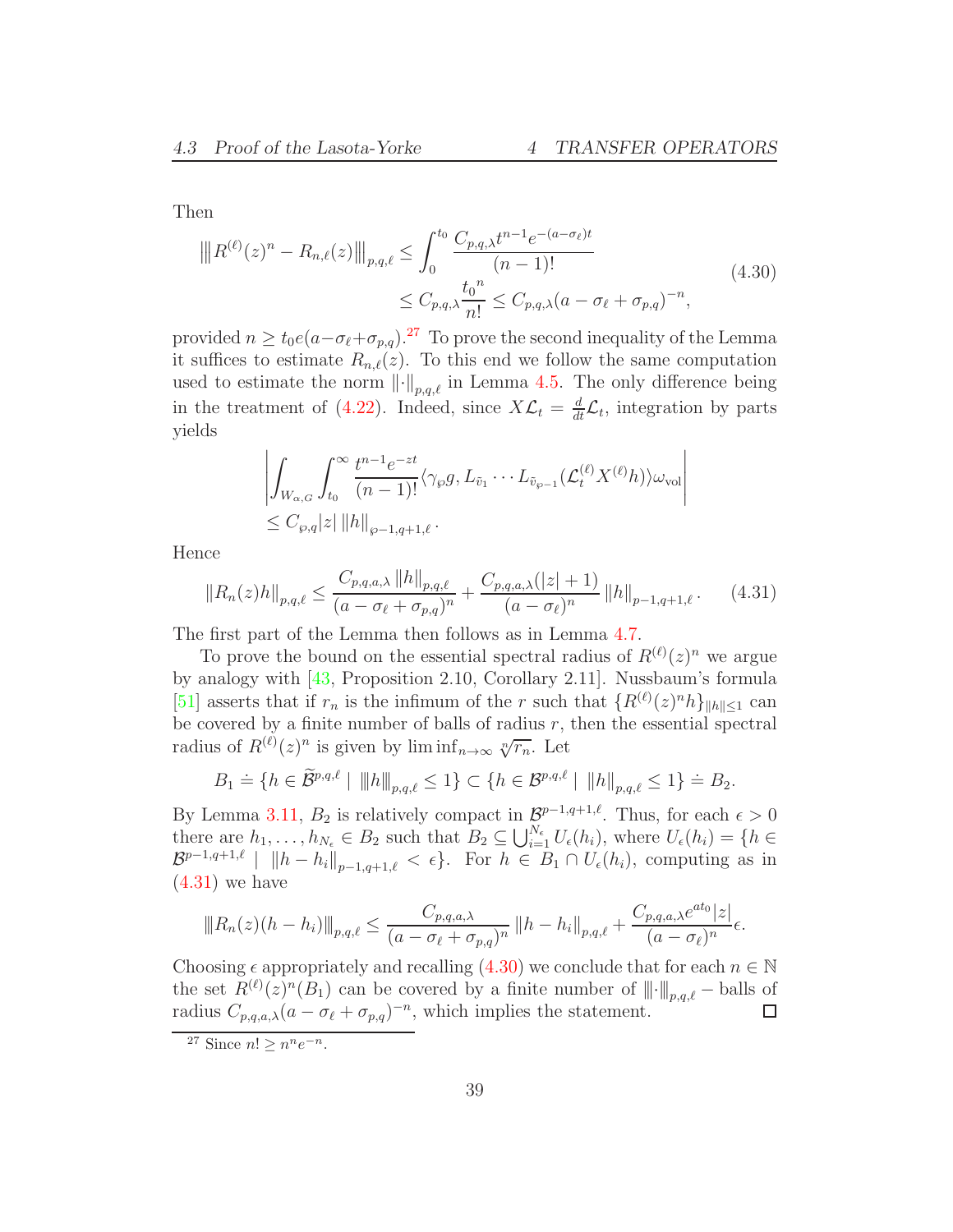# 5 Flat Traces

In this section we define a flat trace and we prove some of its relevant properties. Formally, for  $A \in L(\mathcal{B}^{p,q,\ell}, \mathcal{B}^{p,q,\ell})$  we would like to define a trace by

<span id="page-39-3"></span>
$$
\int_{M} \sum_{\alpha,\bar{i}} \langle \omega_{\alpha,\bar{i}}, A \delta_{x,\bar{i}} \rangle_{x}
$$
\n(5.1)

where, for  $x \in U_{\alpha}$ ,  $\delta_{x,\bar{i}}(f) = \langle \omega_{\alpha,\bar{i}}, f \rangle_{x} \omega_{\alpha,\bar{i}}(x)$ , for each  $f \in \Omega_{r}^{\ell}$ . Unfortunately, the  $\delta_{x,\bar{i}}$  do not belong to the space  $\mathcal{B}^{p,q,\ell}$ . We are thus forced to employ an indirect strategy. For each  $x \in M$ ,  $\bar{i} \in \mathcal{I}_{\ell}$ ,  $\alpha \in \mathcal{A}$  and  $\varepsilon > 0$  small enough,  $let^{28}$  $let^{28}$  $let^{28}$ 

<span id="page-39-1"></span>
$$
j_{\varepsilon,\alpha,\bar{i},x}(y) \doteq \begin{cases} J\Theta_{\alpha}(x)\psi_{\alpha}(x)\kappa_{\varepsilon}\left(\Theta_{\alpha}(x) - \Theta_{\alpha}(y)\right)\omega_{\alpha,\bar{i}}(y) & \text{if } y \in U_{\alpha} \\ 0 & \text{if } y \notin U_{\alpha}, \end{cases} \tag{5.2}
$$

where  $\kappa_{\varepsilon}(x) = \varepsilon^{-d} \kappa(\varepsilon^{-1}x)$ . At this stage we choose a particular  $\kappa$  (this refers also to Definition [D.1\)](#page-87-0). Let  $\kappa$  be  $\kappa(x_1,\ldots,x_d) = \kappa^{d-1}(x_1,\ldots,x_{d-1})\kappa^1(x_d)$ . Given an operator  $A \in L(\mathcal{B}^{p,q,\ell}, \mathcal{B}^{p,q,\ell})$  we define the *flat trace* by

$$
\operatorname{tr}^{\flat}(A) \doteq \lim_{\epsilon \to 0} \int_{M} \sum_{\alpha, \bar{i}} \langle \omega_{\alpha, \bar{i}}, A(j_{\epsilon, \alpha, \bar{i}, x}) \rangle_{x} \omega_{M}(x), \tag{5.3}
$$

<span id="page-39-2"></span>provided the limit exists. To get a feeling for what we are doing, consider the operator A acting on  $h \in \Omega^{\ell}$  defined by

$$
Ah(x) \doteq \int_{M} a(x, y)[h(y)] \tag{5.4}
$$

where  $a(x, y) \in L(\wedge^{\ell} T^*_{y}M, \wedge^{\ell} T^*_{x}M)$  depends continuously on  $x, y$ . A direct computation shows that

$$
\operatorname{tr}^{\flat}(A) = \int_M \operatorname{tr}(a(x, x)).
$$

Also, one can verify directly that for a finite rank operator A we have  $tr^{\flat}(A)$  =  $tr(A)$ , although we will not require this fact.

<span id="page-39-0"></span><sup>&</sup>lt;sup>28</sup> Note that the definition is, given the freedom in the choice of  $\kappa$ , quite arbitrary. We are not interested in investigating the equivalence of the various possible definitions.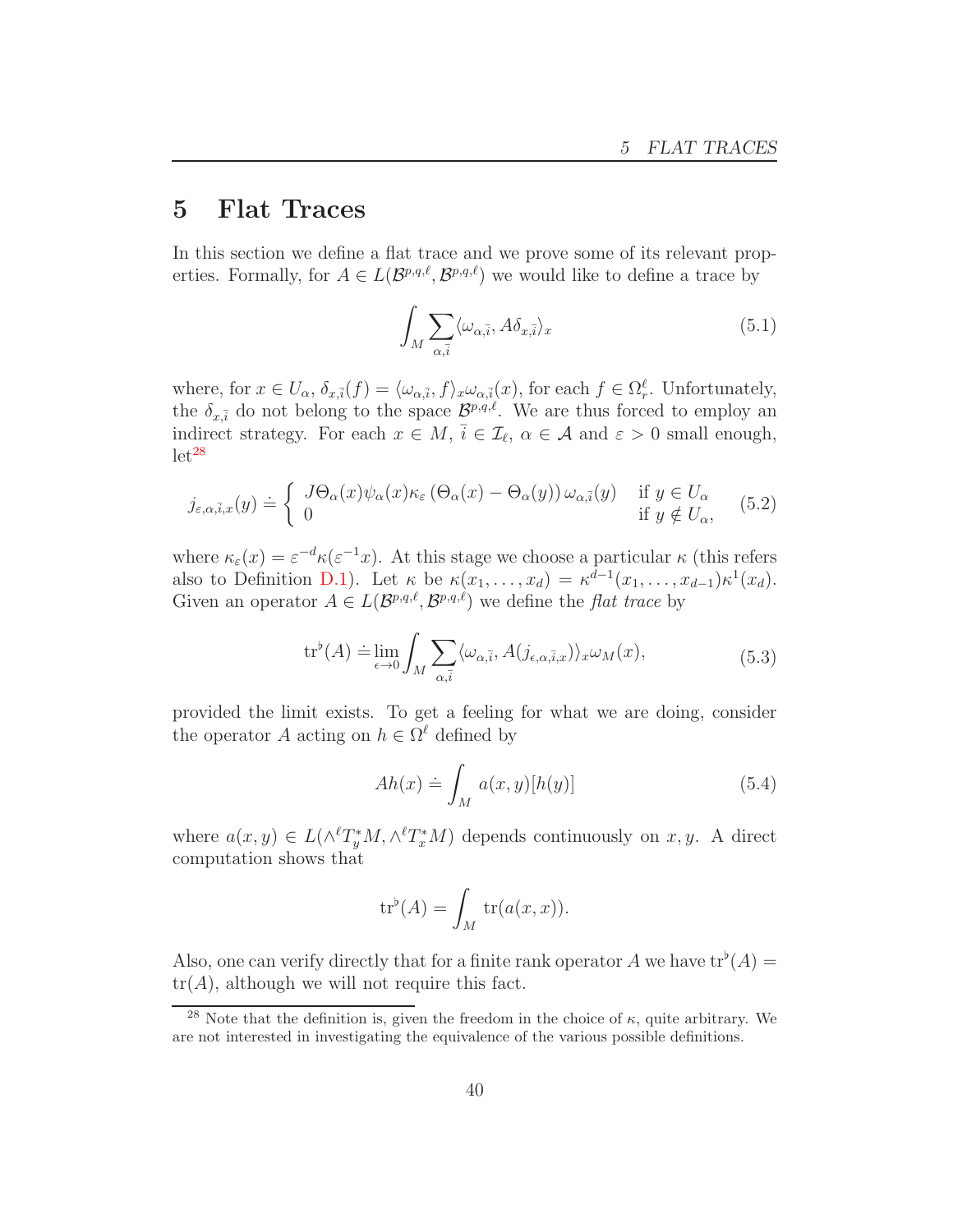<span id="page-40-1"></span>**Lemma 5.1.** For each  $s \in \mathbb{R}_+$ ,  $0 \leq \ell \leq d-1$ ,  $\Re(z) > \sigma_{\ell}$  and  $n \in \mathbb{N}$ , we have that  $tr^{\flat}(R^{(\ell)}(z)^n \mathcal{L}_s^{(\ell)})$  is well defined. Moreover,

$$
\operatorname{tr}^{\flat}(R^{(\ell)}(z)^n \mathcal{L}_s^{(\ell)}) = \frac{1}{(n-1)!} \sum_{\tau \in \mathcal{T}(s)} \frac{\chi_{\ell}(\tau)}{\mu(\tau)} \left[\lambda(\tau) - s\right]^{n-1} \lambda(\tau) e^{-z(\lambda(\tau) - s)},
$$

where  $\mathcal{T}(s) \doteq \{\tau \in \mathcal{T} ; \ \lambda(\tau) > s\}$ , provided  $s \notin {\lambda(\tau)}_{\tau \in \mathcal{T}}$ .

*Proof.* By definitions  $(4.7)$ ,  $(5.2)$  and  $(5.3)$  we have

$$
\begin{split} \operatorname{tr}^{\flat}(R(z)^{n}\mathcal{L}_{s}) &= \lim_{\varepsilon \to 0} \int_{M \times \mathbb{R}_{+}} \omega_{M}(x) dt \sum_{\alpha, \bar{i}} \frac{t^{n-1} e^{-zt}}{(n-1)!} \langle \omega_{\alpha, \bar{i}}, \phi_{-t-s}^* j_{\varepsilon, \alpha, \bar{i}, x} \rangle_{x} \\ &= \lim_{\varepsilon \to 0} \sum_{\alpha, \bar{i}} \int_{U_{\alpha} \times \mathbb{R}_{+}} \omega_{M}(x) dt \frac{t^{n-1} e^{-zt}}{(n-1)!} J \Theta_{\alpha}(x) \psi_{\alpha}(x) \\ &\times \kappa_{\varepsilon}(\Theta_{\alpha}(x) - \Theta_{\alpha}(\phi_{-t-s}(x))) \langle \omega_{\alpha, \bar{i}}, \phi_{-t-s}^* \omega_{\alpha, \bar{i}} \rangle_{x}. \end{split}
$$

We find convenient to rewrite the above as

<span id="page-40-0"></span>
$$
\operatorname{tr}^{\flat}(R(z)^{n}\mathcal{L}_{s}) = \lim_{\varepsilon \to 0} \sum_{\alpha,\bar{i}} \int_{U_{\alpha} \times [s,\infty)} F_{\alpha,\bar{i},z}(x,t-s) \frac{\kappa_{\varepsilon}(\Theta_{\alpha}(x) - \Theta_{\alpha}(\phi_{-t}(x)))}{J\Theta_{\alpha}(x)^{-1}} \tag{5.5}
$$

$$
F_{\alpha,\bar{i},z}(x,t) \doteq \frac{t^{n-1}}{(n-1)!} e^{-zt} \psi_{\alpha}(x) \langle \omega_{\alpha,\bar{i}}, \phi_{-t-s}^{*} \omega_{\alpha,\bar{i}} \rangle_{x}.
$$

Note that the integrand is non zero only for  $\kappa_{\varepsilon}(\Theta_{\alpha}(x) - \Theta_{\alpha}(\phi_{-t}(x))) \neq 0$ , that is for  $d(x, \phi_{-t}(x)) < \varepsilon$ .

Our next step is to break up the domain of the above integral in a convenient way. To this end for each closed orbit  $\tau \in \mathcal{T}$  and  $\epsilon > 0$  we define

$$
\Omega_{\tau}^{\epsilon} \doteq \{ (x, t) \in M \times \mathbb{R}_{+} \mid |t - \lambda(\tau)| \le C_{4} \varepsilon, d(\phi_{-t_{1}}(x), \tau) \le C_{3} \epsilon \quad \forall t_{1} \in (0, t) \},
$$

where  $C_3, C_4$  are constant to be specified shortly.

**Sub-Lemma 5.2.** There exists  $\varepsilon_0 > 0$  such that, for all  $\varepsilon < \varepsilon_0$ , the support of the integrand in [\(5.5\)](#page-40-0) is contained in  $\cup_{\tau \in \mathcal{T}} \Omega_{\tau}^{\varepsilon}$ . In addition, if  $\Omega_{\tau}^{\varepsilon} \cap \Omega_{\tau'}^{\varepsilon} \neq \emptyset$ , then  $\tau = \tau'$ .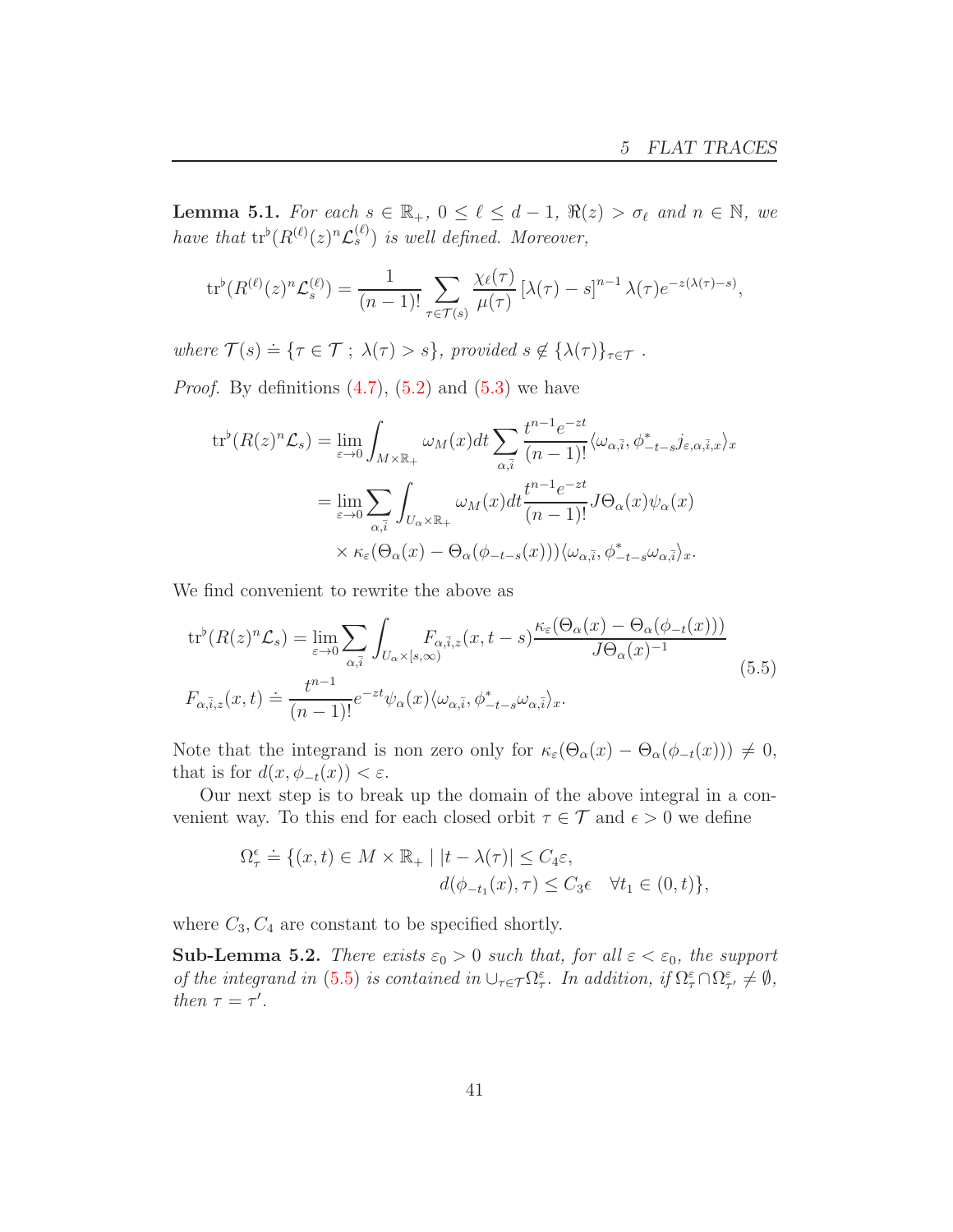*Proof.* Let us recall the shadowing theorem for flows (Bowen  $[14]$ ), in the formulation explicitly given by Pilyugin in [\[54,](#page-96-2) Theorem 1.5.1], adapted to our case. First of all we define the  $(\varepsilon, T)$ -pseudo-orbits  $\mathfrak{t}(t) : \mathbb{R} \to M$  to be maps such that for any  $t' \in \mathbb{R}$  we have  $d(\phi_t(\mathfrak{t}(t')), \mathfrak{t}(t + t')) \leq \varepsilon$  if  $|t| < T$ .<sup>[29](#page-41-0)</sup> Then we have the following theorem.

<span id="page-41-1"></span>**Theorem 5.3** ([\[54\]](#page-96-2)). Let M be a smooth manifold and  $\phi_t$  a  $C^2$  Anosov flow. There exists  $\varepsilon_0 > 0, C_3 \geq 1$  such that given a  $(\varepsilon, 1)$ -pseudo orbit  $\mathfrak{t}(t)$  with  $\varepsilon < \varepsilon_0$  there exists an orbit  $\tau$ , a point  $p \in \tau$  and a reparametrization  $\sigma(t)$ such that, for all  $t, s \in \mathbb{R}$ ,

$$
d(\mathfrak{t}(t),\phi_{\sigma(t)}(p)) \leq C_3\varepsilon \text{ where } |\sigma(t)-\sigma(s)-t+s| \leq C_3\varepsilon|t-s|.
$$

Now we can start our proof. Given  $x \in M$  and  $t \in \mathbb{R}$  such that  $d(x, \phi_{-t}(x)) < \varepsilon$ , we can construct a closed  $(\varepsilon, 1)$ -pseudo orbit. Let S be a codimension one manifold containing  $x$  and transversal to the flow. Then, by Theorem [5.3,](#page-41-1) there exists a  $p \in S \cap \tau$  and a  $\sigma$  such that  $d(\phi_{\sigma(t_1)}(p), \phi_{-t_1+nt}(x)) \leq$  $C_3\varepsilon$  for all  $t_1 \in [nt, (n+1)t], n \in \mathbb{Z}$ . Next, let  $t_*$  be the time of first return to S: i.e.  $\phi_{\sigma(t_*)}(p) = q \in S$ . Since, for all  $t_1 \in \mathbb{R}$ ,  $\phi_{t_1}(p), \phi_{t_1}(q)$  are always  $C_3\varepsilon$  close to the  $(\varepsilon, 1)$ -pseudo orbit, then they must belong to each other's weak stable and unstable manifolds, which implies  $p = q$ . Accordingly, there exists a prime periodic orbit  $\tau_p \in \mathcal{T}_p$  that shadows the pseudo orbit. Also, by the same argument, such an orbit is unique. It follows that

<span id="page-41-3"></span>
$$
|\sigma(t) - \lambda(\tau_p)| \le 2C_3\varepsilon. \tag{5.6}
$$

Moreover, for each  $t_1 \in [0, t]$ , the trajectory of  $\phi_{-t_1}(x)$  is  $C_3\varepsilon$  close to  $\tau$  for a time at least min $\{t_1, t - t_1\}$  both backward and forward in time. By the hyperbolicity this implies that  $d(\phi_{-t_1}(x), \tau) \leq C_0 C_3 \varepsilon e^{-\bar{\lambda} \min\{t_1, t-t_1\}}$ . If  $q \in \tau$ is the closest point to  $z = \phi_{-\frac{t}{2}}(x)$ , let  $\xi(t_1) = \phi_{\bar{\sigma}(t_1)}(q) - \phi_{t_1}(z)$  where  $\bar{\sigma}$  is defined  $by<sup>30</sup>$  $by<sup>30</sup>$  $by<sup>30</sup>$ 

$$
\langle \xi(t_1), V(\phi_{\bar{\sigma}(t_1)}(q)) \rangle = 0,
$$

where  $V$  is the vector field generating the flow. Differentiating we have

$$
|1 - \bar{\sigma}'| \| V(\phi_{\bar{\sigma}(t_1)}(q)) \|^2 \leq C_{\#} \| \xi(t_1) \|
$$

<span id="page-41-0"></span><sup>&</sup>lt;sup>29</sup> Note that we do not require  $t(t)$  to be continuous.

<span id="page-41-2"></span><sup>&</sup>lt;sup>30</sup> Here we are really working in charts and using the euclidean structure, we do not write this explicitly since it obvious (but a bit notationally unpleasant) how to proceed.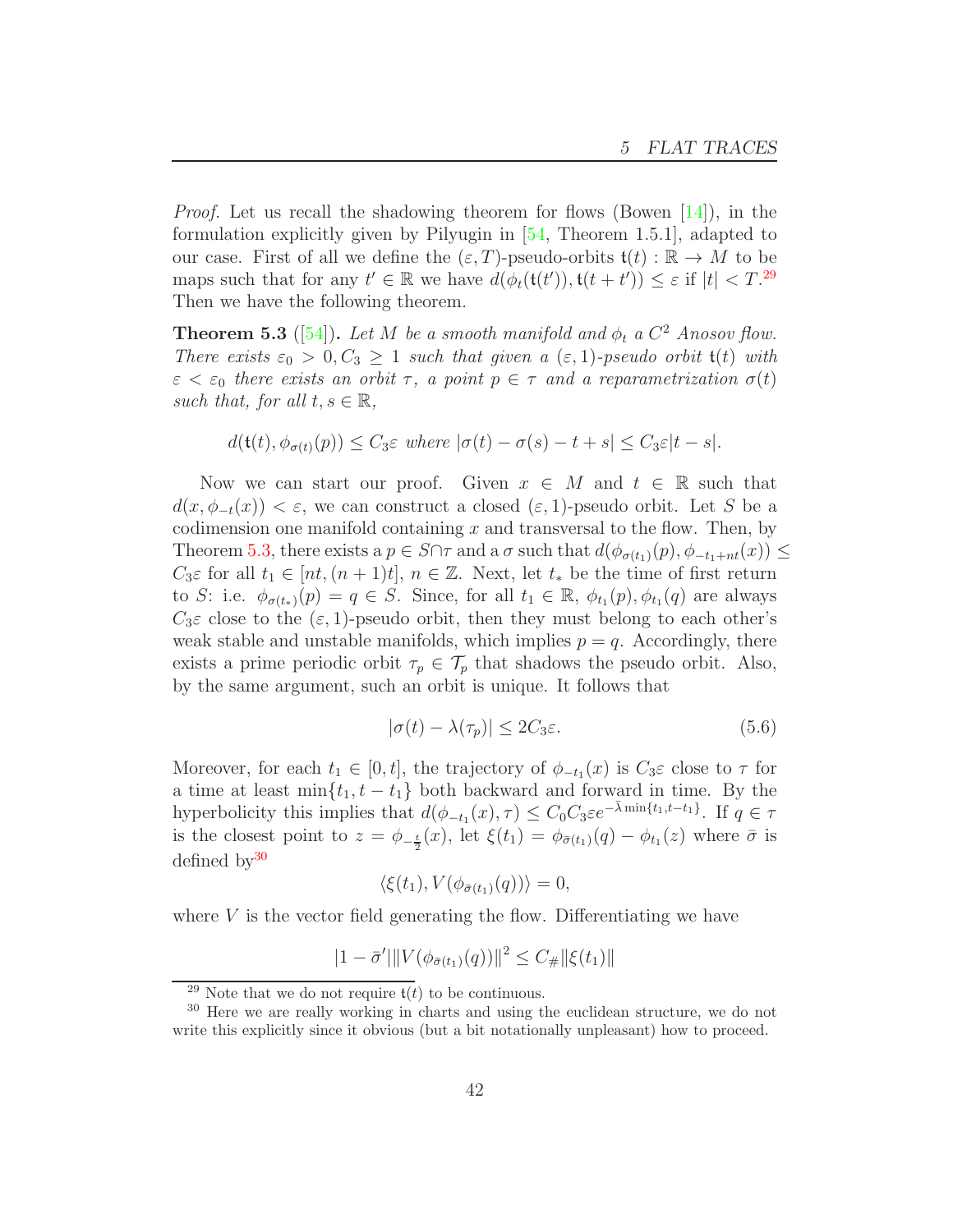which, by the integral Gronwald inequality, yields  $|\bar{\sigma}(t_1)-t_1| \leq C_{\#} \varepsilon$ . Hence, for each  $t_1 \in [0, t]$ ,

$$
|\phi_{\sigma(-t_1)}(p) - \phi_{\frac{t}{2}-t_1}(q)| \leq |\phi_{\sigma(-t_1)}(p) - \phi_{\bar{\sigma}(\frac{t}{2}-t_1)}(q)| + C_{\#}\varepsilon
$$
  

$$
\leq |\phi_{\frac{t}{2}-t_1}(z) - \phi_{\bar{\sigma}(\frac{t}{2}-t_1)}(q)| + C_{\#}\varepsilon \leq C_{\#}\varepsilon.
$$

Accordingly, there exists  $C_4 > 0$  such that  $|\sigma(t)-t| \leq C_4 \varepsilon$  whereby improving the bound in Theorem [5.3.](#page-41-1) Recalling [\(5.6\)](#page-41-3) it follows that  $(x, t) \in \Omega^{\varepsilon}_{\tau}$ .

The above proves the first part of the Sub-Lemma, to prove the second suppose  $(x, t) \in \Omega^{\varepsilon}_{\tau} \cap \Omega^{\varepsilon}_{\tau'}$ . Let  $z \in \tau$  be the closest point to x. Then,

$$
d(x, \phi_t(x)) \le 2C_3\varepsilon + d(z, \phi_t(z)) \le (2C_3 + C_4)\varepsilon.
$$

We can then construct a closed  $((2C_3 + C_4)\varepsilon, 1)$  pseudo orbit. If  $\varepsilon$  is chosen small enough, by the arguments above such a pseudo orbit can shadow a unique prime orbit  $\tau_p$ . Hence both  $\tau$  and  $\tau'$  are multiples of the same orbit, but  $|\lambda(\tau) - \lambda(\tau')| \leq 2C_4\varepsilon$ . Hence if  $2C_4\varepsilon$  is smaller than the period of the shortest periodic orbit, then  $\tau = \tau'$ .

We can then rewrite [\(5.5\)](#page-40-0) as

<span id="page-42-0"></span>
$$
\sum_{\alpha,\bar{i},\tau\in\mathcal{T}_{\varepsilon}(s)}\int_{\Omega_{\tau}^{\varepsilon}}\kappa_{\varepsilon}(\Theta_{\alpha}(x)-\Theta_{\alpha}(\phi_{-t}(x)))J\Theta_{\alpha}(x)F_{\alpha,\bar{i},z}(x,t-s)\omega_{M}(x),\quad(5.7)
$$

where we have introduced the notation  $\mathcal{T}_{\varepsilon}(s) \doteq \mathcal{T}(s - C_4 \varepsilon)$ . Next, it is convenient to pass to charts,  $(\xi, t) \doteq \widetilde{\Theta}_{\alpha}(x, t) \doteq (\Theta_{\alpha}(x), t), \phi_{-t}^{\alpha} \doteq \Theta_{\alpha} \circ \phi_{-t} \circ$  $\Theta_{\alpha}^{-1}$ . Thus, part of the expression [\(5.7\)](#page-42-0) can be rewritten as,

<span id="page-42-2"></span>
$$
\sum_{\alpha,\bar{i},\tau\in\mathcal{T}_{\varepsilon}(s)}\int_{\widetilde{\Theta}_{\alpha}(\Omega_{\tau}\cap(U_{\alpha}\times\mathbb{R}))} \kappa_{\varepsilon}(\xi-\phi_{-t}^{\alpha}(\xi))F_{\alpha,\bar{i},z}\circ\widetilde{\Theta}_{\alpha}^{-1}(\xi,t-s).
$$
 (5.8)

Note that  $\widetilde{\Theta}_{\alpha}(\Omega_{\tau} \cap (U_{\alpha} \times \mathbb{R}_{+}))$  is contained in the  $\varepsilon$ -neighborhood of a finite number of lines (the connected pieces of  $\Theta_{\alpha}(\tau \cap U_{\alpha})$ ). Let us call  $\{\overline{\Omega}_{\tau,\alpha,m}\}$ the collection of such connected components.

Let us set  $\xi = (\tilde{\xi}, \xi_d)$  and the map  $\Xi_{\tau,\alpha,m} : \overline{\Omega}_{\tau,\alpha,m} \to \mathbb{R}^{d+1}$  given by

$$
\begin{aligned} \Xi_{\tau,\alpha,m}(\xi,t) &= (\xi_1 - \phi_{-t}^{\alpha}(\xi)_1, \dots, \xi_{d-1} - \phi_{-t}^{\alpha}(\xi)_{d-1}, \xi_d, t) \\ &= (\zeta_1, \dots, \zeta_{d-1}, \xi_d, t) \doteq (\zeta, \xi_d, t). \end{aligned} \tag{5.9}
$$

<span id="page-42-1"></span>Note that, if  $\xi \in M$  belongs to a periodic orbit  $\tau$ , then  $\det(D\Xi_{\tau,\alpha,m}(\xi,\lambda(\tau))) \neq$ 0 by the hyperbolicity of the flow. Thus the map  $\Xi_{\tau,\alpha,m}$  is locally invertible. What is not clear is if it is invertible on all  $\Omega_{\tau,\alpha,m}$ .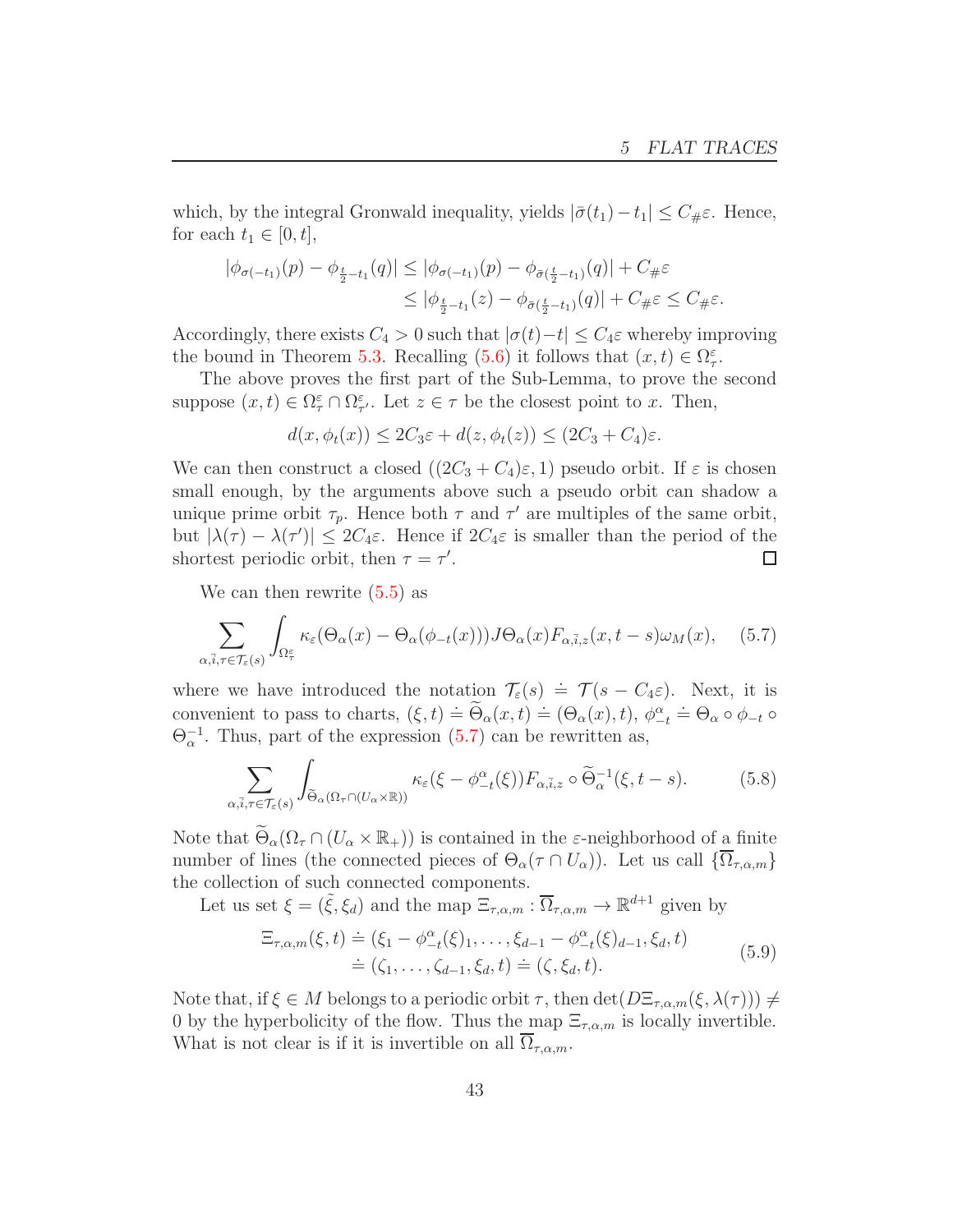**Sub-Lemma 5.4.** There exists  $\varepsilon_0 > 0$  such that, for all  $\varepsilon \leq \varepsilon_0$  and  $\alpha, m, \tau$ , the map  $\Xi_{\tau,\alpha,m}$  is a diffeomorphism from  $\overline{\Omega}_{\tau,\alpha,m}$  onto its image.

*Proof.* Suppose there exist  $(z, \xi, t), (y, \eta, t') \in \Omega_{\tau,\alpha,m}$  such that  $\Xi_{\tau,\alpha,m}(z,\xi,t) =$  $\Xi_{\tau,\alpha,m}(y,\eta,t')$ . Then  $t=t'$  and  $\xi=\eta$  and

<span id="page-43-1"></span>
$$
z - y = f(z) - f(y)
$$
 (5.10)

where  $f = \phi^{\alpha}_{-r_{\tau,\alpha,m}(z)}$  is the return map to the zero section. Let  $W^s(v)$ ,  $W^u(v)$ be the local stable and unstable manifolds of f at v and  $E^s(v)$ ,  $E^u(v)$  be the stable and unstable spaces. For  $v \in \mathbb{R}^{d-1}$  let  $\Pi(v)$  be the projector on  $E^s(v)$ along  $E^u(v)$ . Let  $x = W^s(z) \cap W^u(y)$ , then  $w = f(x) = W^s(f(z)) \cap W^u(f(y))$ . By hyperbolicity,

<span id="page-43-2"></span>
$$
||f(z) - f(x)|| \le C_0 e^{-\bar{\lambda}t} ||z - x|| \; ; \quad ||y - x|| \le C_0 e^{-\bar{\lambda}t} ||f(y) - f(x)||. \tag{5.11}
$$

By the uniform bounds on the curvature of the invariant manifolds (see Appendix [E\)](#page-91-0),

<span id="page-43-0"></span>
$$
\|\Pi(x)(z-x) - (z-x)\| \le C_{\#} \|z-x\|^2;
$$
  
 
$$
\|(1 - \Pi(f(x)))(f(z) - f(x)) - (f(z) - f(x))\| \le C_{\#} \|f(z) - f(x)\|^2,
$$
 (5.12)

and the analogous for  $y$ . Indeed, we can argue in the plane containing the triangle of vertices x, z and  $q = x + \Pi(x)(z - x)$ . Let p be the orthogonal projection of z on the x, q line. Since the side  $x, q$  is tangent to  $W<sup>s</sup>(x)$ , and the stable and unstable manifolds are uniformly transversal, at  $x, \|z - q\| +$  $||z-p|| \leq C_{\#} ||x-z||^2$ . Thus  $||z-x|| - ||x-p|| \leq C_{\#} ||z-x||^3$ . On the other hand  $||p - q|| \leq C_{\#} ||z - x||^2$ .

By the Hölder continuity of the foliations we have, for some  $\varpi \in (0, 1]$ ,

<span id="page-43-3"></span>
$$
\|\Pi(x)(1 - \Pi(f(x))\| + \|(1 - \Pi(f(x))\Pi(x)\| \le C_{\#}\varepsilon^{\infty}.
$$
 (5.13)

Accordingly, by  $(5.12)$ ,  $(5.10)$ ,  $(5.11)$  and  $(5.13)$ ,

$$
||z - x|| \le ||\Pi(x)(z - x)|| + C_{\#}||z - x||^2
$$
  
=  $||\Pi(x)[(y - x) + (f(z) - f(x)) - (f(y) - f(x))]|| + C_{\#}\varepsilon ||z - x||$   
 $\le C_{\#}[e^{-\bar{\lambda}t} + \varepsilon^{\varpi}] (||z - x|| + ||f(y) - f(x)||).$ 

If  $\lambda(\tau)$  is large enough and  $\varepsilon$  small, then  $||z - x|| \le \frac{1}{2} ||f(y) - f(x)||$ . By a similar argument we have  $|| f(y) - f(x)|| \leq \frac{1}{2} ||z - x||$ . This proves the Lemma for all the periodic orbits with period larger than a fixed constant. For the finitely many remaining orbits the statement follows trivially from the local invertibility of the map by choosing  $\varepsilon_0$  small enough.  $\Box$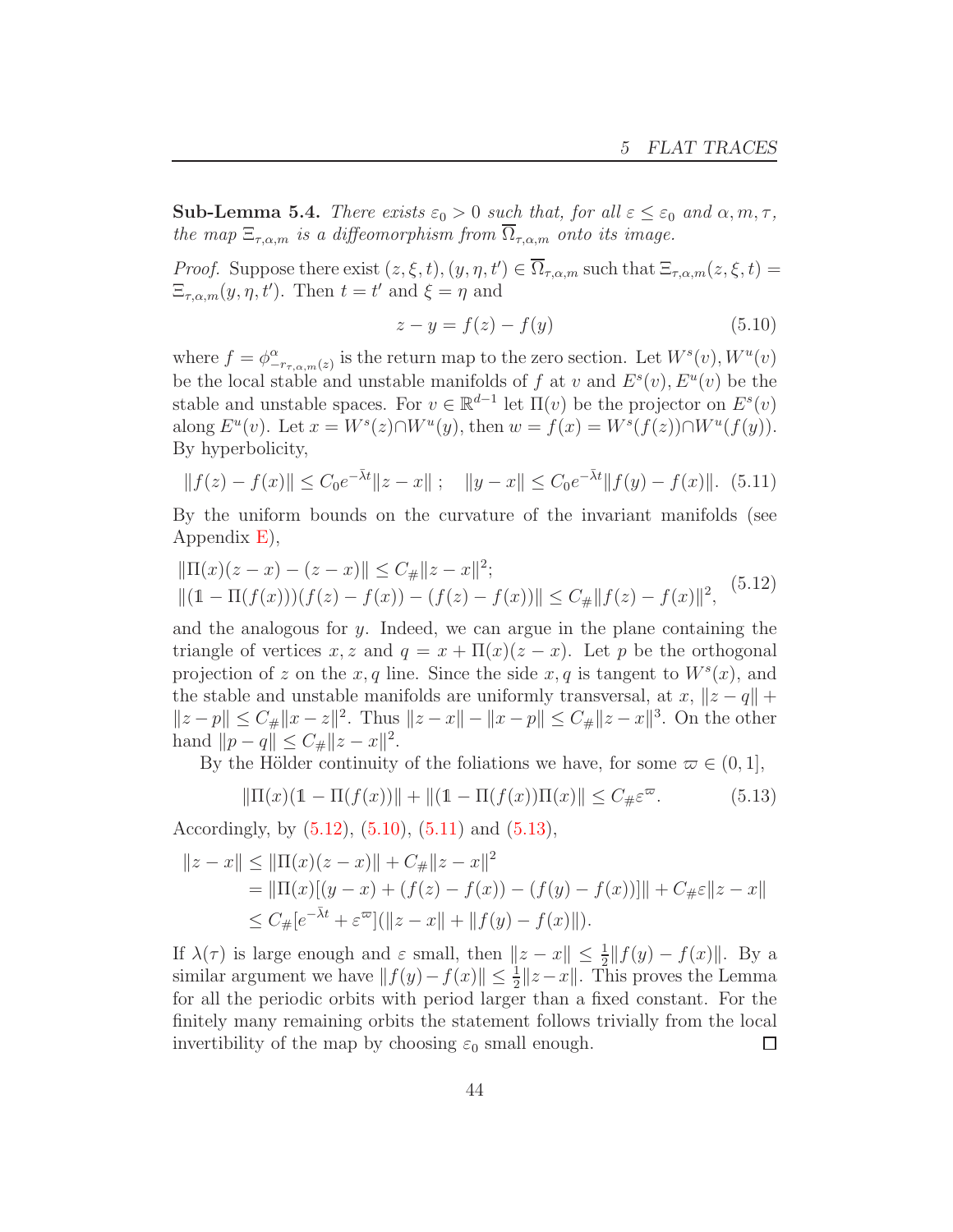Having established that [\(5.9\)](#page-42-1) is a good change of coordinates, we can consider some more of its properties. For each  $\alpha, m$ , there exists a unique  $p_{\tau,\alpha,m} \in \mathbb{R}^{d-1}$  such that  $(p_{\tau,\alpha,m},0) \in \Theta_\alpha(\tau \cap U_\alpha)$  and  $(p_{\tau,\alpha,m},0,\lambda(\tau)) \in \overline{\Omega}_{\tau,\alpha,m}$ , note that  $\Xi_{\tau,\alpha,m}(p_{\tau,\alpha,m},0,t) = (0,0,t)$ . Next, define the (smooth) return time function  $r_{\tau,\alpha,m}(\tilde{\xi})$  by  $[\phi^{\alpha}_{-r_{\tau,\alpha,m}(\tilde{\xi})}(\tilde{\xi},0)]_d = 0$  such that  $r_{\tau,\alpha,m}(p_{\tau,\alpha,m}) = \lambda(\tau)$ . Note that  $\phi_{-\lambda(\tau)}^{\alpha}(p_{\tau,\alpha,m},0)=(p_{\tau,\alpha,m},0)$ , moreover, for t close to  $\lambda(\tau)$ , we have

$$
\phi_{-t}^{\alpha}(\tilde{\xi}, \xi_d) = \phi_{-r_{\tau,\alpha,m}(\tilde{\xi})}^{\alpha}(\tilde{\xi}, 0) + (0, -t + r_{\tau,\alpha,m}(\tilde{\xi}) + \xi_d).
$$

Also  $r_{\tau,\alpha,m} \circ \Xi_{\tau,\alpha,m}^{-1}(\zeta,\xi_d,t) = \tilde{r}_{\tau,\alpha,m}(\zeta)$ . It is then natural to define the return map to the zero section  $K_{\tau,\alpha,m} = \phi_{r}^{\alpha}$  $_{r_{\tau,\alpha,m}(\tilde{\xi})}^{\alpha}(\tilde{\xi},0)$ . Clearly such a map is hyperbolic. It is convenient to set  $\Lambda_{\tau,\alpha,m}(\zeta) = [DK_{\tau,\alpha,m}] \circ \Xi_{\tau,\alpha,m}^{-1}(\zeta,0,\tilde{r}_{\tau,\alpha,m}(\zeta)).$ In the sequel we will need several estimates on the regularity of the above object that we summarize in the next result.<sup>[31](#page-44-0)</sup>

<span id="page-44-1"></span>Sub-Lemma 5.5. There exists  $\varepsilon_0 > 0$  such that, for all  $\varepsilon < \varepsilon_0$ ,  $\tau \in \mathcal{T}$ ,  $\alpha \in \mathcal{A}$  and  $m \in \mathbb{N}$ , we have

$$
||(1 - \Lambda_{\tau,\alpha,m})^{-1}||_{\infty} \leq C_{\#}
$$
  

$$
||\partial_{\zeta}\tilde{r}_{\tau,\alpha,m}||_{\infty} \leq C_{\#}
$$
  

$$
||\partial_{\zeta} \det(1 - \Lambda_{\tau,\alpha,m})^{-1}||_{\infty} \leq C_{\#} ||\det(1 - \Lambda_{\tau,\alpha,m})||_{\infty}.
$$

Proof. Note that

$$
D\phi_{-t}^{\alpha}(\xi) = \begin{pmatrix} \Lambda_{\tau,\alpha,m} \circ \Xi_{\tau,\alpha,m}(\tilde{\xi},\xi_d,t) & 0\\ g_{\tau,\alpha,m} \circ \Xi_{\tau,\alpha,m}(\tilde{\xi},\xi_d,t) & 1 \end{pmatrix}
$$

where the left entries do not depend on  $\xi_d$ , t (hence  $\Lambda_{\tau,\alpha,m}$ ,  $g_{\tau,\alpha,m}$  depend only on  $\zeta$ ). The first inequality of the Sub-Lemma follows by hyperbolicity. In addition,  $g_{\tau,\alpha,m}$ , by the existence of an invariant cone field, satisfies, for each  $\eta \in \mathbb{R}^{d-1}, |\langle g_{\tau,\alpha,m}, \eta \rangle| \leq C_{\#} ||\Lambda_{\tau,\alpha,m} \eta||.$  That is

<span id="page-44-2"></span>
$$
\| [\Lambda_{\tau,\alpha,m}^{-1}]^* g_{\tau,\alpha,m} \| \le C_{\#}.
$$
\n(5.14)

Also, we have

$$
[D\Xi_{\tau,\alpha,m}] \circ \Xi_{\tau,\alpha,m}^{-1}(\zeta,\xi_d,t) = \begin{pmatrix} 1 - \Lambda_{\tau,\alpha,m}(\zeta) & 0 & 0 \\ 0 & 1 & 0 \\ 0 & 0 & 1 \end{pmatrix} . \tag{5.15}
$$

<span id="page-44-0"></span><sup>&</sup>lt;sup>31</sup> In fact, Sub-Lemma [5.5](#page-44-1) contains much more than what is presently needed (a rough bound of the type  $e^{C_{\#}\lambda(\tau)}$  would suffice), yet its full force will be necessary in Lemma [8.2.](#page-76-0)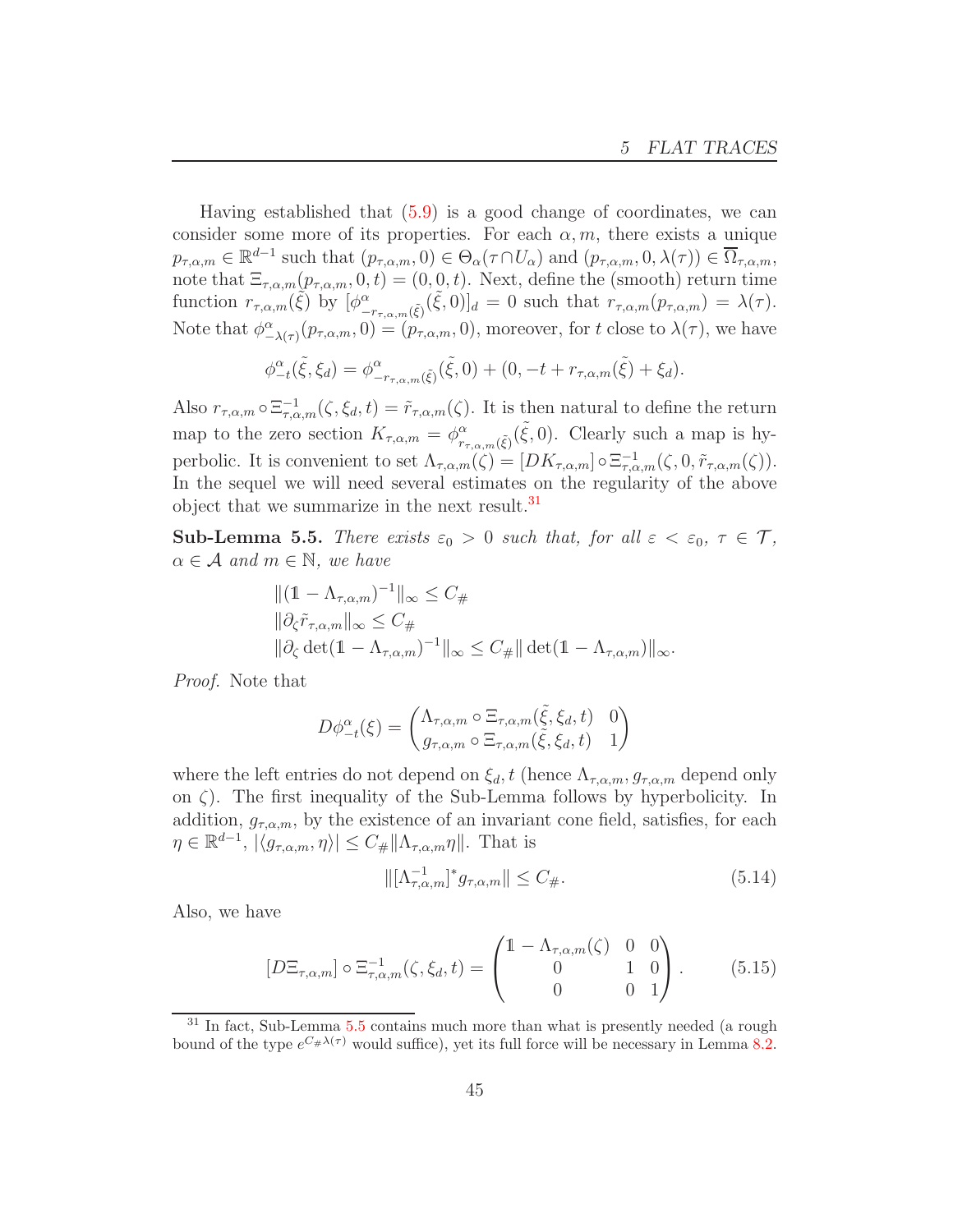Hence  $\det([D\Xi_{\tau,\alpha,m}]\circ \Xi_{\tau,\alpha,m}^{-1}(\zeta,\xi_d,t)) = \det(\mathbb{1}-\Lambda_{\tau,\alpha,m}(\zeta)) \neq 0$  by hyperbolicity. By applying the implicit function theorem we then have

$$
\partial_{\zeta}\tilde{r}_{\tau,\alpha,m} = \left[\Lambda_{\tau,\alpha,m}(1-\Lambda_{\tau,\alpha,m})^{-1}\right]^* \left[\Lambda_{\tau,\alpha,m}^{-1}\right]^* g_{\tau,\alpha,m}.
$$

The above formula and [\(5.14\)](#page-44-2) imply the second inequality of the Lemma. To prove the last we adapt the arguments in [\[44,](#page-96-3) Sub-Lemma 3.2] (see also [\[58\]](#page-96-4)).

We divide  $\lambda(\tau)$  in l time intervals long enough so that the Poincaré map is hyperbolic. Let  $\{t_i\}_{i=1}^{l-1}$  be the times at which we insert a Poincaré section while the first and last are our zero section. In each new section we can choose coordinates so that the periodic orbit is at  $(0, 0)$  and, at such a point,  $\{(\xi, 0)\}$ corresponds to the stable manifold and  $\{(0, \eta)\}\)$  to the unstable one. Let  $\Lambda_i$ be the derivative of the map between the i and  $i + 1$  section. By hypothesis each  $\Lambda_i$  expands vectors close to the  $\{(\xi,0)\}\$  subspace and contracts vectors close to the  $\{(0, \eta)\}\$  subspace. Also

$$
\Lambda_{\tau,\alpha,m} = \prod_{i=0}^{l-1} \Lambda_i.
$$

Given a point  $\tilde{\xi}$  in the zero section, let  $\tilde{\xi}^i$  be its image in the *i*-th section. With this notation we can write

$$
\partial_{\zeta_m} \Lambda_{\tau,\alpha,m} = \sum_{p=1}^{d-1} \frac{\partial \tilde{\xi}_p^j}{\partial \zeta_m} \sum_{j=0}^{l-1} P_j \Gamma_{j,p} Q_j
$$
  

$$
P_j = \prod_{i>j} \Lambda_i \ ; \quad Q_j = \prod_{i \le j} \Lambda_i \ ; \quad \Gamma_{j,p} = \partial_{\xi_p^j} \Lambda_j \Lambda_j^{-1}.
$$

Note that

$$
\frac{\partial \tilde{\xi}_p^j}{\partial \zeta_m} = Q_j (\mathbb{1} - \Lambda_{\tau,\alpha,m})^{-1} = Q_j (\mathbb{1} - P_j Q_j)^{-1} = (Q_j^{-1} - P_j)^{-1}
$$

and, by the hyperbolicity, it follows that  $\|\frac{\partial \tilde{\xi}_p^j}{\partial \zeta_m}\| \leq C_{\#}$ . On the other hand  $\partial_{\zeta_m} \det(\mathbb{1} - \Lambda_{\tau,\alpha,m}) = -\operatorname{tr} \left( \partial_{\zeta_m} \Lambda_{\tau,\alpha,m}(\mathbb{1} - \Lambda_{\tau,\alpha,m})^{-1} \right) \cdot \det(\mathbb{1} - \Lambda_{\tau,\alpha,m}).$ 

We can then compute

$$
|\operatorname{tr} (\partial_{\zeta_m} \Lambda_{\tau,\alpha,m} (\mathbb{1} - \Lambda_{\tau,\alpha,m})^{-1})| \le C_{\#} \sup_{p} \sum_{j=0}^{l-1} |\operatorname{tr} (P_j \Gamma_{j,p} Q_j (\mathbb{1} - P_j Q_j)^{-1})|
$$
  
=  $C_{\#} \sup_{p} \sum_{j=0}^{l-1} |\operatorname{tr} (\Gamma_{j,p} (P_j^{-1} Q_j^{-1} - \mathbb{1})^{-1})| \le C_{\#}$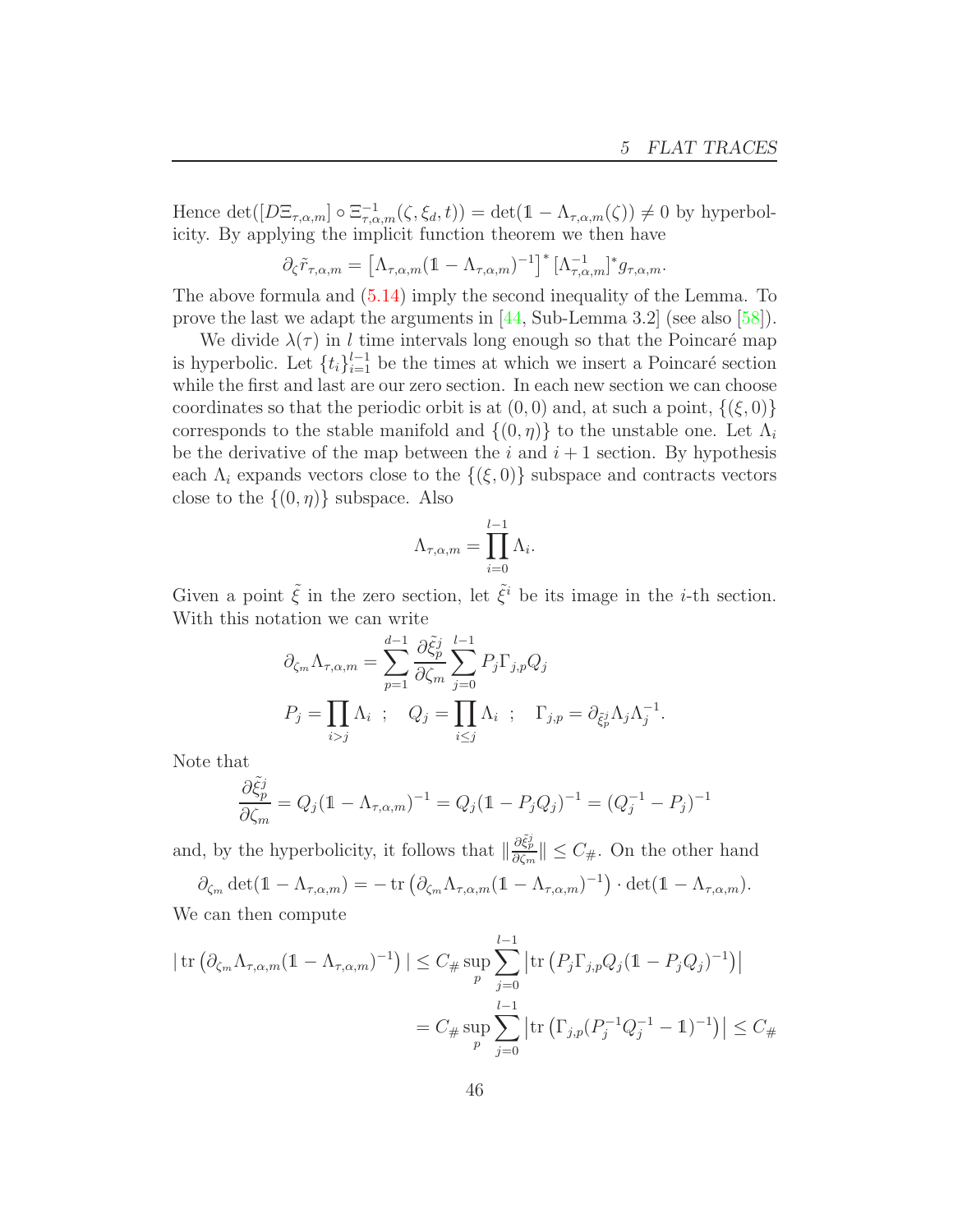where we have used the hyperbolicity again. The last inequality of the Sub-Lemma is thus proven.  $\Box$ 

By first performing the change of variables  $\Xi_{\tau,\alpha,m}$ , then using the properties of the chosen  $\kappa$ , and finally using the change of coordinates  $\eta = \varepsilon^{-1}\zeta$ ,  $v = \varepsilon^{-1}(t - \tilde{r}_{\tau,\alpha,m}(\zeta))$ , we can write [\(5.8\)](#page-42-2) as

<span id="page-46-2"></span>
$$
\sum_{\alpha,\bar{i},m,\tau\in\mathcal{T}_{\varepsilon}(s)}\int_{\mathbb{R}^{d+1}}F_{\alpha,\bar{i},z}\circ\widetilde{\Theta}_{\alpha}^{-1}\circ\Xi_{\tau,\alpha,m}^{-1}(\varepsilon\eta,\xi_{d},\varepsilon v+\widetilde{r}_{\tau,\alpha,m}(\varepsilon\eta)-s)
$$
\n
$$
\times \kappa^{d-1}(\eta)\kappa^{1}(v)|\det(\mathbb{1}-\Lambda_{\tau,\alpha,m}(\varepsilon\eta))|^{-1}.
$$
\n(5.16)

To continue we need to estimate the  $\varepsilon$  dependence in the integrand. Remembering the definition  $(5.5)$ , we see that the derivative of F is, in general, of order  $C_{\#}e^{C_{\#}|t|}$ . Then, setting  $a = \Re(z)$ , Sub-Lemma [5.5](#page-44-1) yields

<span id="page-46-1"></span>
$$
\sum_{\alpha,\bar{i},m,\tau\in\mathcal{T}_{\varepsilon}(s)}\int_{-\delta}^{\delta}\frac{F_{\alpha,\bar{i},z}\circ\widetilde{\Theta}_{\alpha}^{-1}\circ\Xi_{\tau,\alpha,m}^{-1}(0,\xi_{d},\lambda(\tau)-s)}{|\det(\mathbb{1}-\Lambda_{\tau,\alpha,m}(0))|}+\mathcal{O}\left(\varepsilon|z|\frac{[\lambda(\tau)-s]^{n-1}e^{C_{\#}\lambda(\tau)-a[\lambda(\tau)-s]}}{(n-1)!}\right).
$$
\n(5.17)

Define  $D_{\text{hyp}}\phi_{\lambda(\tau)} = \Lambda_{\tau,\alpha,m}(0)$ . If we compute this matrix in a different chart or at another point in the orbit we simply obtain a matrix conjugated to  $D_{\text{hyp}}\phi_{\lambda(\tau)}$ . Thus  $|\det(\mathbb{1}-D_{\text{hyp}}\phi_{\lambda(\tau)})|$  depends only on  $\tau$ . In addition, we have<sup>[32](#page-46-0)</sup>

$$
\text{tr}(\wedge^{\ell} D\phi^{\alpha}_{-\lambda(\tau)}) = \sum_{\bar{k}\in\mathcal{I}_{\ell}} \det(D\phi^{\alpha}_{-\lambda(\tau)})_{\bar{k},\bar{k}} = \sum_{\bar{k}\in\mathcal{I}_{\ell}^-} \det(D_{\text{hyp}}\phi_{-\lambda(\tau)})_{\bar{k},\bar{k}} \n= \text{tr}(\wedge^{\ell} (D_{\text{hyp}}\phi_{-\lambda(\tau)})),
$$
\n(5.18)

which, again, depends only on the orbit  $\tau$ . Accordingly,

$$
\sum_{\bar{i}} \langle \omega_{\alpha, \bar{i}}, \phi^*_{-\lambda(\tau)} \omega_{\alpha, \bar{i}} \rangle_{p_{\tau, \alpha, m}} = \text{tr}(\wedge^{\ell} (D_{\text{hyp}} \phi_{-\lambda(\tau)}).
$$

<span id="page-46-0"></span><sup>&</sup>lt;sup>32</sup> Given a vector space  $V^d$  over  $\mathbb R$  and a matrix representation of a linear operator  $A: V^d \to V^d$ , we can construct, by the standard external product, a matrix representation of  $\wedge^{\ell}A : \wedge^{\ell}(V^d) \to \wedge^{\ell}(V^d)$  with elements  $a_{\bar{i},\bar{j}} = \det(A_{\bar{i},\bar{j}})$  (see definition  $(A.1)$  or [\[11\]](#page-94-1)). By  $\det(A)_{\bar{k},\bar{k}}$  we mean the determinant of the matrix  $(A_{k_i,k_j})$ . Note that  $\det(D\phi^{\alpha}_{-\lambda(\tau)})_{\bar{k},\bar{k}}=0$ unless  $k_{\ell} = d$ . See Remark [3.1](#page-19-0) for the definition of  $\mathcal{I}_{\ell}^-$ .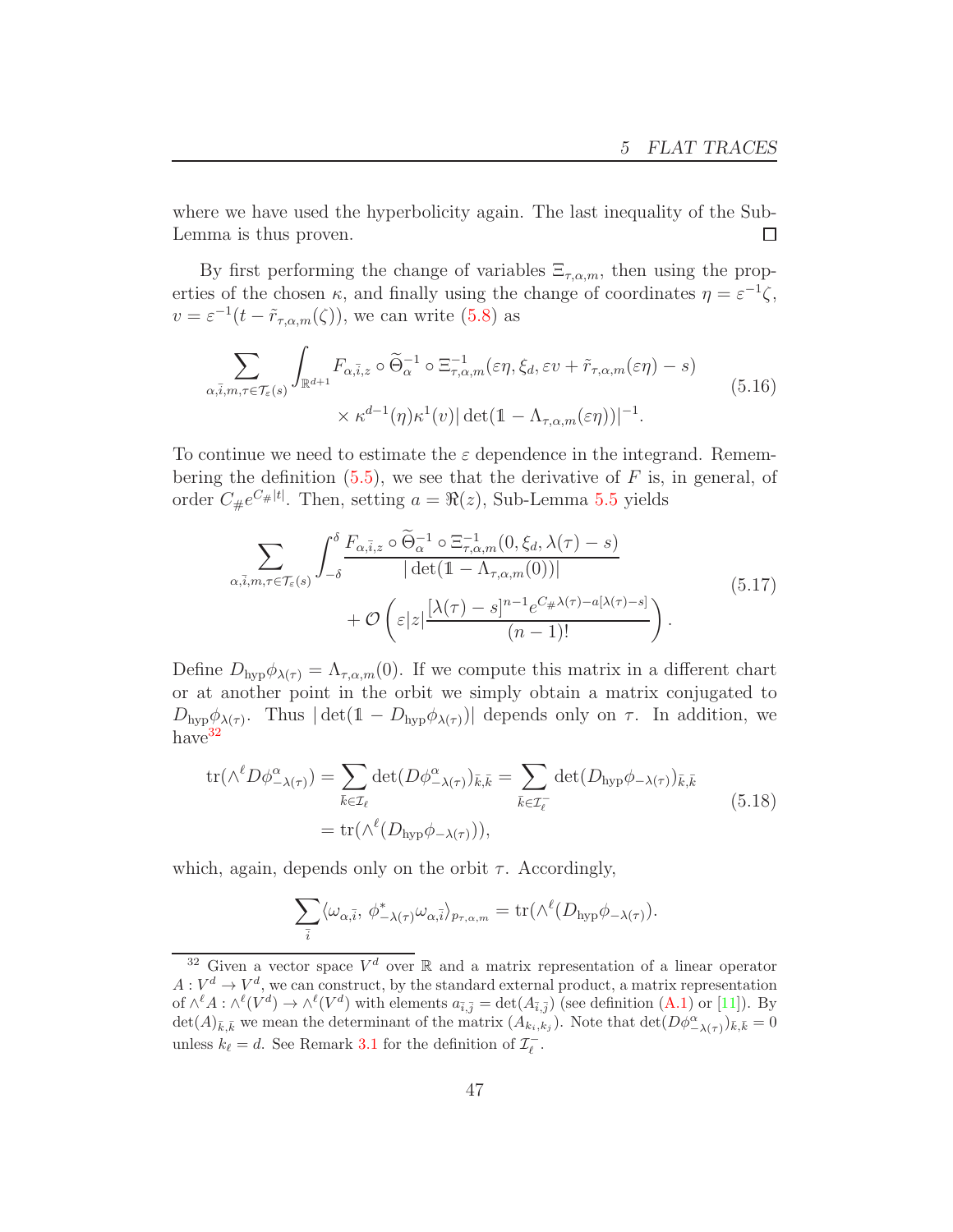To conclude, remember that the number of closed orbits with period between t and  $t+1$  is bounded by  $C_{\#}e^{h_{\text{top}}(\phi_1)t}$  (see [\[39,](#page-95-0) Theorem 18.5.7]). In fact, there exists an asymptotic formula, see [\[48\]](#page-96-5), which we are substantially improving in Theorem  $2.8$ . Hence the error term in  $(5.17)$  is bounded by

$$
\sum_{k\geq s} \varepsilon |z| \frac{[k-s]^{n-1} e^{C_{\#}k-a[k-s]}}{(n-1)!} \leq C_{\#} \varepsilon |z|(a - C_{\#})^{-n} e^{C_{\#}s}
$$

provided  $a > C_{\#}$ . By summing over the connected components of  $\overline{\Omega}_{\tau,\alpha,m}$ , taking into account the multiplicity of orbits, resumming on  $\alpha$  and recalling [\(2.6\)](#page-11-0) we finally obtain that there exists  $C_2, \varepsilon_0 > 0$  such that, for all  $\varepsilon \leq \varepsilon_0$ and  $a > C_2$ ,

$$
\left| \int_{M} \sum_{\alpha,\bar{i}} \langle \omega_{\alpha,\bar{i}}, R^{(\ell)}(z)^{n} \mathcal{L}_{s}^{(\ell)}(j_{\epsilon,\alpha,\bar{i},x}) \rangle_{x} - \sum_{\tau \in \mathcal{T}(s)} \frac{\chi_{\ell}(\tau) \left[ \lambda(\tau) - s \right]^{n-1} \lambda(\tau)}{(n-1)! \mu(\tau) e^{z(\lambda(\tau)-s)}} \right| \tag{5.19}
$$
  
 
$$
\leq C_{\#} \varepsilon |z| (a - C_{2})^{-n} e^{\frac{a}{2}s}.
$$

Taking the limit  $\varepsilon \to 0$  yields the Lemma for  $a > C_2$ . On the other hand the above estimates show that both sides of the equation in the statement of the Lemma are well defined analytic functions for  $a > \sigma_{\ell}$ . Indeed, equation [\(5.16\)](#page-46-2) shows that the approximations to the flat trace, which are analytic, are uniformly bounded in any region  $a \ge a_0 > \sigma_\ell$  hence they have analytic accumulation points that must agree since they agree for large  $a$ . The statement of the Lemma follows.  $\Box$ 

By a direct computation using Lemma  $5.1$  we have the natural formula<sup>[33](#page-47-0)</sup>

$$
\int_0^\infty e^{-zs} \frac{s^{n-1}}{(n-1)!} \, \text{tr}^\flat(R(z)\mathcal{L}_s) = \text{tr}^\flat(R(z)^{n+1}).\tag{5.20}
$$

# 6 Tensorial Transfer Operators

In this section we extend the methods of Liverani-Tsujii [\[45\]](#page-96-6) to the case of flows. The goal is to provide a setting in which a formula of the type [\(5.1\)](#page-39-3)

$$
\int_0^\infty e^{-zs} \frac{s^{n-1}}{(n-1)!} \operatorname{tr}^{\flat}(R(z)\mathcal{L}_s) = \sum_{\tau \in \mathcal{T}} \int_0^{\lambda(\tau)} \frac{s^{n-1}}{(n-1)!} \frac{\chi_{\ell}(\tau)}{\mu(\tau)} \lambda(\tau) e^{-z\lambda(\tau)}.
$$

<span id="page-47-0"></span> $33$  Indeed,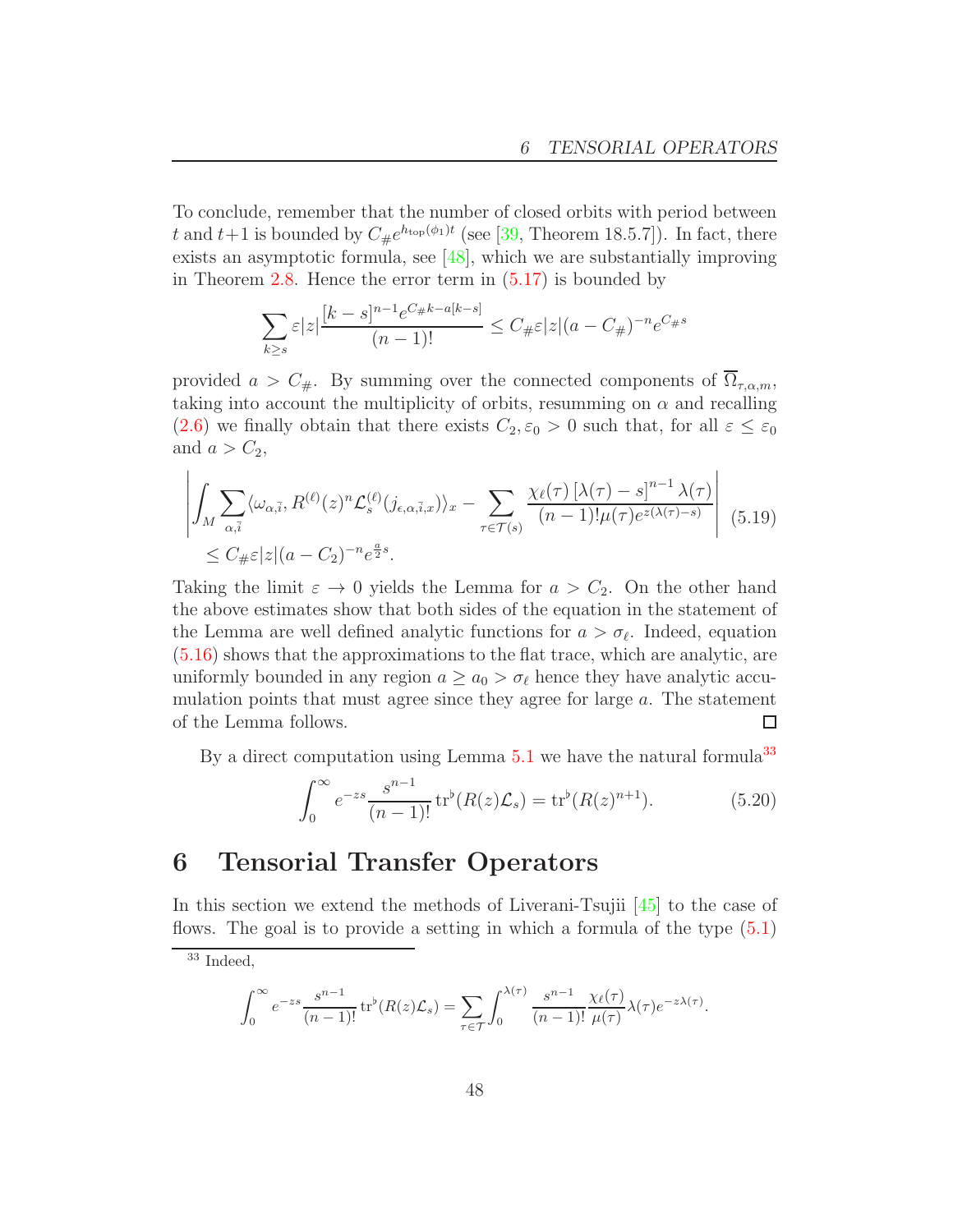makes sense and can be used to compute the trace (see Lemma [6.8](#page-57-0) for the exact implementation). The first step is to note that, by equation  $(A.4)$ , the adjoint (with respect to  $\langle \cdot, \cdot \rangle_{\Omega^{\ell}}$ ) of  $\mathcal{L}_{t}^{(\ell)}$  $t^{(\ell)}$  is given by, for  $g \in \Omega_{0,r}^{\ell}$ ,

$$
\overline{\mathcal{L}}_t^{(\ell)} g \doteq (-1)^{\ell(d-\ell)} * (\phi_t^*(*g)). \tag{6.1}
$$

Next we would like to take the tensor product of  $\mathcal{L}^{(\ell)}_t$  $\mathcal{L}_t^{(\ell)}$  times  $\mathcal{L}_t^{(\ell)}$  $t^{(0)}$ , and define a Banach space, connected to the product space  $\Omega_r^{2\ell}(M^2),^{34}$  $\Omega_r^{2\ell}(M^2),^{34}$  $\Omega_r^{2\ell}(M^2),^{34}$  on which it acts naturally. Note that, contrary to the discrete case, in the continuous setting this procedure naturally yields a  $\mathbb{R}^2_+$  action in the variables  $s, t \geq 0$  (rather than a flow). We start with the construction of the Banach space.

#### 6.1 Spaces and Operators

We use the construction developed in Section [3](#page-17-0) applied to the manifold  $M^2$ .

First of all consider the atlas  $\{U_\alpha, \Theta_\alpha\}_{\alpha \in \mathcal{A}}$  chosen at the beginning of Section [4.](#page-25-0) We define the map  $I(u, s, t, u', s', t') = (s, u', u, s', t, t'), u, u' \in \mathbb{R}^{d_u}$ ,  $s, s' \in \mathbb{R}^{(d_s)}$ ,  $t, t' \in \mathbb{R}$ , the atlas  $\{U_\alpha \times U_\beta, I \circ (\Theta_\alpha \times \Theta_\beta)\}_{\alpha,\beta \in \mathcal{A}}$  and the partition of unity  $\{\psi_{\alpha,\beta}\}_{{\alpha,\beta}\in\mathcal{A}},$  where  $\psi_{\alpha,\beta}(x,y) = \psi_{\alpha}(x)\psi_{\beta}(y)$ . We are thus in the situation of Section [3](#page-17-0) with  $d_1 = d_u + d_s = d - 1$  and  $d_2 = d + 1$ . Note that the conditions  $(3.1)$  are automatically satisfied.<sup>[35](#page-48-1)</sup> We choose the cones given by the choice  $\rho_+ = 2, \rho_- = 1$  and  $L_0$  as in Section [4](#page-25-0) to define the set of "stable" leaves, which we denote by  $\Sigma_2$ .

**Remark 6.1.** From now on we will ignore the map I since it is just a trivial permutation of the coordinates.

By appendix [A](#page-78-1) we can consider the exterior forms  $\Omega_r^{2\ell}(M^2)$  and the related scalar product. We define the projections  $\pi_i : M^2 \to M$ ,  $i \in \{1, 2\}$ , such that  $\pi_1(x, y) = x$  and  $\pi_2(x, y) = y$ . For each pair of  $\ell$ -forms  $f, g$  in  $\Omega_r^{\ell}(M)$ we have that  $\pi_1^* f \wedge \pi_2^* g \in \Omega_r^{2\ell}(M^2)$ . In addition, given  $a, b, f, g \in \Omega_r^{\ell}(M)$ , by equation  $(A.1)$ , we have

<span id="page-48-2"></span>
$$
\langle \pi_1^* a \wedge \pi_2^* b, \pi_1^* f \wedge \pi_2^* g \rangle_{(x,y)} = \langle a, f \rangle_x \langle b, g \rangle_y. \tag{6.2}
$$

Moreover, by  $(A.2)$ , it follows that

<span id="page-48-3"></span>
$$
*(\pi_1^* f \wedge \pi_2^* g) = (-1)^{\ell(d-\ell)} \pi_1^*(*f) \wedge \pi_2^*(*g). \tag{6.3}
$$

 $34$  By  $M^2$  we mean the Riemannian manifold with the product metric.

<span id="page-48-1"></span><span id="page-48-0"></span><sup>&</sup>lt;sup>35</sup> Note that the third condition holds both for  $x_{2d}$  and  $x_{2d-1}$ .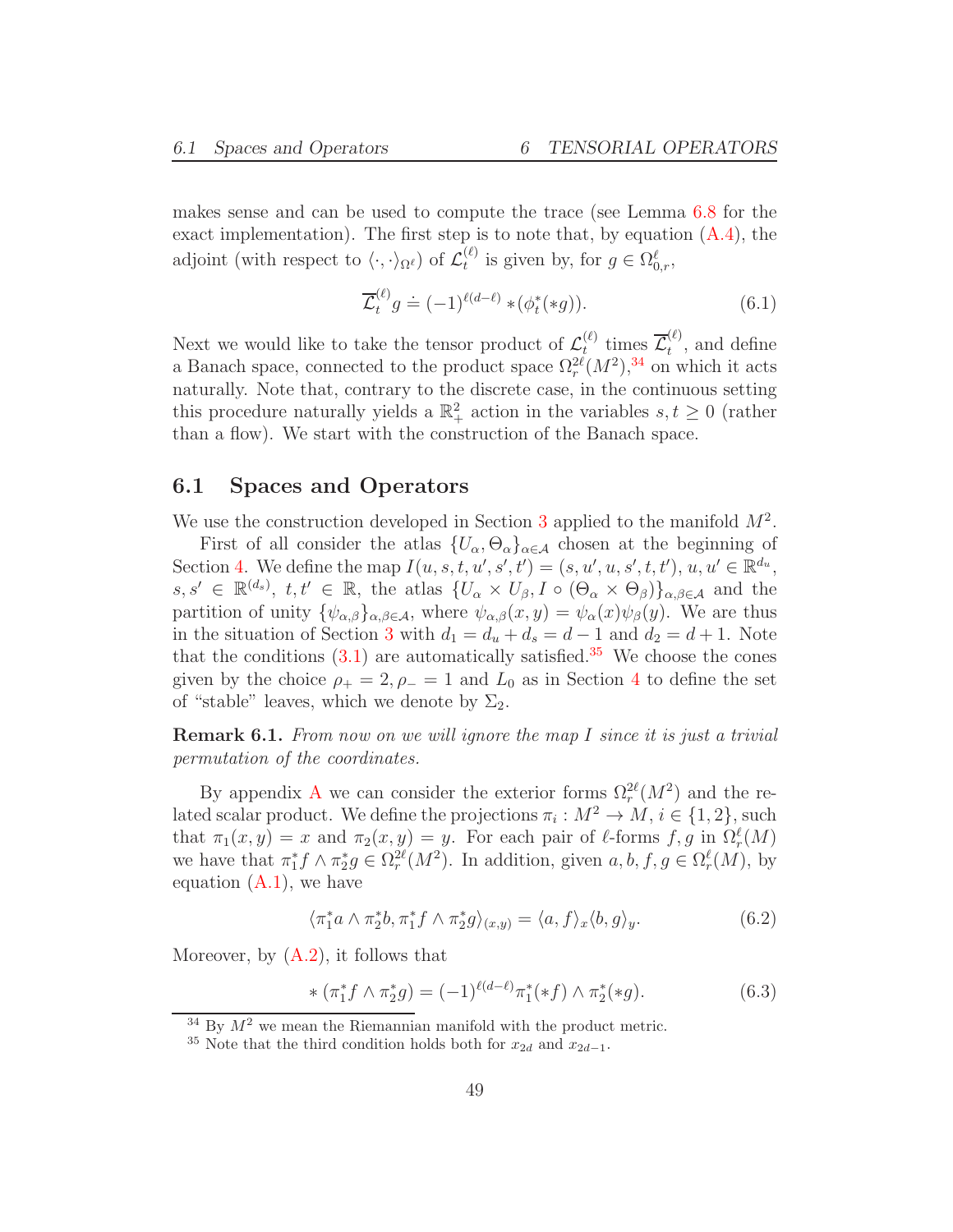Next we define the vector space  $\Omega_{2,r}^{\ell}(M) \doteq \text{span}\{\pi_1^* f \wedge \pi_2^* g \; : \; f, g \in \Omega_{0,r}^{\ell}(M)\}$ on which we intend to base our spaces. Note that locally the  $C^s$  closure of  $\Omega_{2,s}^{\ell}(M)$  contains all the forms h such that  $i_{(V,0)}h = i_{(0,V)}h = 0$  and that can be written as

$$
h = \sum_{\alpha,\beta} h_{\alpha,\beta} = \sum_{\alpha,\beta,\bar{i},\bar{j}} \psi_{\alpha,\beta}(x,y) h_{\bar{i},\bar{j}}^{\alpha,\beta}(x,y) \omega_{\alpha,\bar{i}}(x) \wedge \omega_{\beta,\bar{j}}(y), \qquad (6.4)
$$

where  $h_{\alpha,\beta} \doteq \psi_{\alpha,\beta} h$ , and  $h_{\overline{i},\overline{j}}^{\alpha,\beta}$  $\frac{\alpha_{i}\beta}{\tilde{i},\tilde{j}} \in C^{\tilde{s}}(M^{2}),$  for each  $\tilde{s} > s^{36}$  $\tilde{s} > s^{36}$  $\tilde{s} > s^{36}$ .

Lastly, we must choose an appropriate set of test functions and vector fields. For the set of test functions we choose  $\Gamma_{2,c}^{\ell,s}(\alpha,\beta,G)$ , defined by the restriction of span $\{\pi_1^* f \wedge \pi_2^* g : f, g \in \Omega_s^{\ell}(M), \pi_1^* f \wedge \pi_2^* g \vert_{\partial W_{\alpha,\beta,G}} = 0\}$  to  $W_{\alpha,\beta,G}$ . The set of vector fields have only the restriction that  $37$ 

<span id="page-49-2"></span>
$$
(\pi_1)_*(v) = 0 \Longrightarrow w \in \mathcal{V}^s(M^2) \text{ and } (\pi_2)_*(w) = 0 \longrightarrow [w, v] = 0
$$
  

$$
(\pi_2)_*(w) = 0 \Longrightarrow w \in \mathcal{V}^s(M^2) \text{ and } (\pi_2)_*(w) = 0 \longrightarrow [w, w] = 0
$$
  
(6.5)

$$
(\pi_2)_*(w) = 0 \Longrightarrow v \in \mathcal{V}^s(M^2) \text{ and } (\pi_1)_*(v) = 0 \longrightarrow [v, w] = 0.
$$

Note that this implies

<span id="page-49-3"></span>
$$
[v, w] = ([(\pi_1)_* v, (\pi_1)_* w], [(\pi_2)_* v, (\pi_2)_* w]).
$$
\n(6.6)

The reader can easily check that the above choices satisfy all the conditions specified in Section [3.](#page-17-0) In particular, Lemma [4.2](#page-25-1) holds also in the present context, since the arguments in its proof respects the property [\(6.5\)](#page-49-2). Thus we can apply the construction in Section [3](#page-17-0) and call  $\lVert \cdot \rVert_{p,q,\ell,2}$  the resulting norms and  $\mathcal{B}_2^{p,q,\ell}$  $\overline{\Omega}_{2}^{p,q,\ell} \doteq \overline{\Omega_{2,r}^{\ell}(M)}^{\|\cdot\|_{p,q,\ell,2}}$  the corresponding Banach spaces.

Finally, we define the required operators  $\mathcal{L}_{t,s}^{(\ell)}$ . For each  $f, g \in \Omega_r^{\ell}(M)$ 

<span id="page-49-4"></span>
$$
\mathcal{L}_{t,s}^{(\ell)}(\pi_1^* f \wedge \pi_2^* g) \doteq (\pi_1^*(\mathcal{L}_t^{(\ell)} f)) \wedge (\pi_2^*(\overline{\mathcal{L}}_s^{(\ell)} g))
$$
\n(6.7)

which extends by linearity to an operator  $\mathcal{L}_{t,s}^{(\ell)} : \Omega_{2,r}^{\ell}(M) \to \Omega_{2,r}^{\ell}(M)$ .

To avoid the problem of small times, for which the cone contraction might fail, we apply the same strategy used in the previous section: we define

$$
||h||_{p,q,\ell,2} = \sup_{t,s \le t_0} ||\mathcal{L}_{t,s}^{(\ell)} h||_{p,q,\ell,2},
$$

<span id="page-49-0"></span><sup>&</sup>lt;sup>36</sup> This follows since  $C^{\infty}$  is dense in  $C^{\bar{s}}$  in the  $C^s$  topology and smooth functions can be approximated by tensor functions, e.g. by Fourier series, in any  $C^s$  norm. Note that if  $s \in \mathbb{N}$ , then one can choose  $s = \overline{s}$  (for a more refined description, not used here, see the theory of *little Hölder spaces*).

<span id="page-49-1"></span><sup>&</sup>lt;sup>37</sup> Let  $(x, y) \in M^2$ , then we are requiring  $v(x, y) = (v_1(x), v_2(y)).$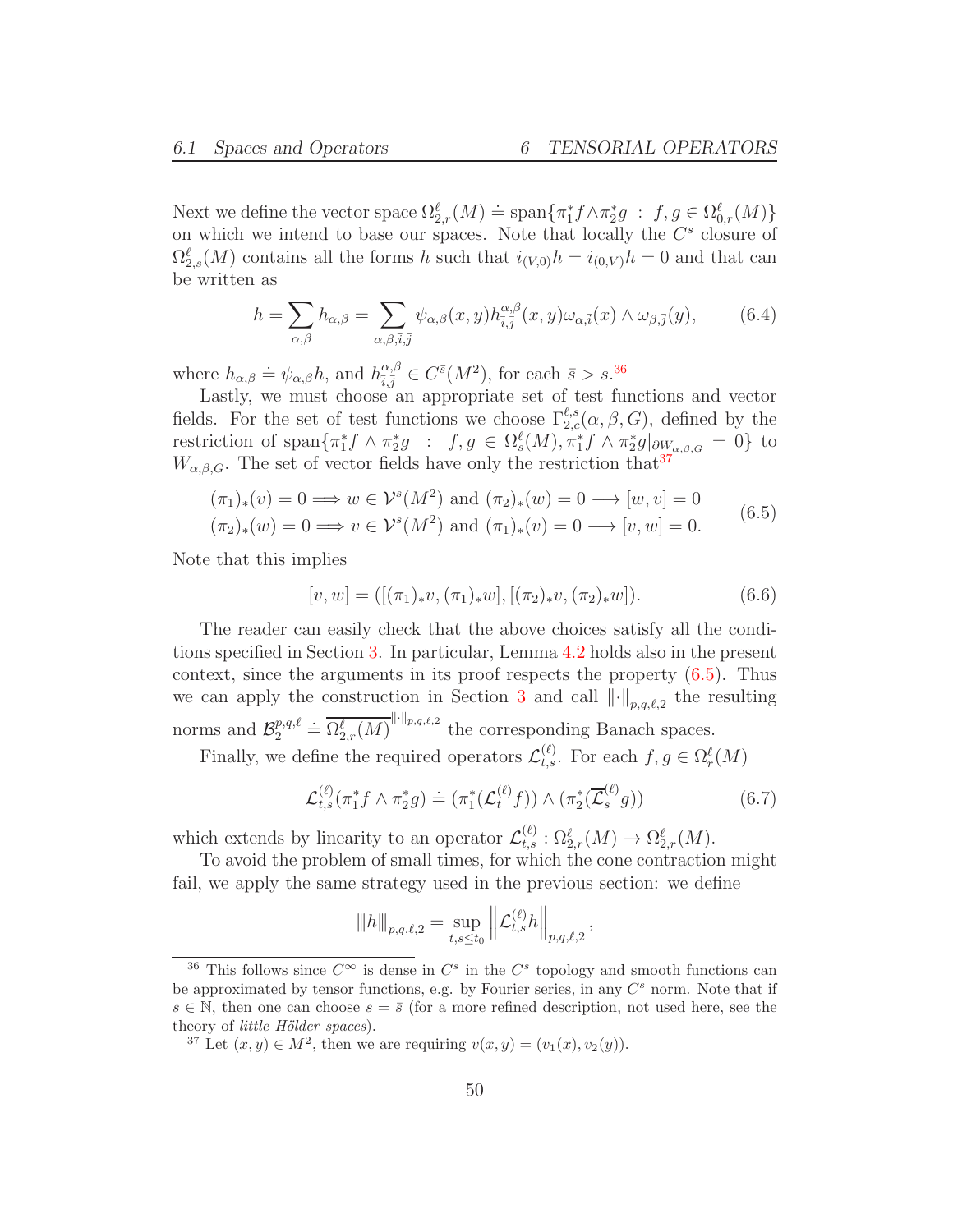and we define the spaces  $\widetilde{\mathcal{B}}_2^{p,q,\ell} \doteq \overline{\Omega_{2,r}^{\ell}}^{\|\cdot\|_{p,q,\ell,2}} \subset \mathcal{B}_2^{p,q,\ell}.$ Following Remark [3.9,](#page-22-1) equation [\(A.4\)](#page-79-0), setting  $\omega_2 = \pi_1^* \tilde{\omega} \wedge \pi_2^* \tilde{\omega}$ , yields

$$
\mathcal{L}_{t,t}^{(d-1)}(f\omega_2) = f \circ (\phi_{-t} \times \phi_t) J\phi_{-t}\omega_2.
$$

That is, we recover the same type of operators studied in [\[45\]](#page-96-6).

### 6.2 Lasota-Yorke inequalities

We can now obtain several results parallel to those in Sections [4.1,](#page-27-1) [4.2.](#page-29-2) As the proofs are almost identical to those in Section [4.3](#page-31-0) we will not give full details and highlight only the changes that need to be made.

**Lemma 6.2.** For each  $0 < p + q < r - 1$ ,  $t, s \in \mathbb{R}_+$ ,  $\mathcal{L}_{t,s}^{(\ell)} \in L(\widetilde{\mathcal{B}}_2^{p,q,\ell}, \widetilde{\mathcal{B}}_2^{p,q,\ell})$ . More precisely  $\mathcal{L}_{t,s}^{(\ell)}$  is an  $\mathbb{R}^2_+$  action over  $\widetilde{\mathcal{B}}^{p,q,\ell}$ . Moreover,  $\mathcal{L}_{t,0}^{(\ell)}$  $_{t,0}^{(\ell)}$  and  $\mathcal{L}_{0,s}^{(\ell)}$  $_{0,s}$ are strongly continuous semigroups with generators  $X_1, X_2$ , respectively. In addition, we have <sup>[38](#page-50-0)</sup>

$$
\begin{aligned} \left\| \left\| \mathcal{L}_{t,s}^{(\ell)} h \right\| \right\|_{p,q,\ell,2} & \leq & C_{p,q} e^{\sigma_{\ell}(t+s)} \left\| h \right\|_{p,q,\ell,2} \\ \left\| \left\| \mathcal{L}_{t,s}^{(\ell)} h \right\| \right\|_{p,q,\ell,2} & \leq & C_{p,q} e^{\sigma_{\ell}(t+s)} e^{-\sigma_{p,q} \min\{t,s\}} \left\| h \right\|_{p,q,\ell,2} + C_{p,q} e^{\sigma_{\ell}(t+s)} \left\| h \right\|_{p-1,q+1,\ell,2} \\ & + \sum_{j=1}^2 e^{\sigma_{\ell}(t+s)} \left\| \left[ X_j h \right\| \right]_{p-1,q+1,\ell,2}. \end{aligned}
$$

Proof. As in Section [4,](#page-25-0) we first prove an analogue of Lemma [4.5,](#page-27-0) and then we prove a stronger version of it, as in Lemma [4.7.](#page-28-0)

The proof contained in Subsection [4.3](#page-31-0) can be followed almost verbatim. By the same construction one obtains the equivalent of [\(4.11\)](#page-32-0), that is

$$
\int_{W_{\alpha,\alpha',G}} \langle g, \mathcal{L}_{t,s}^{(\ell)} h \rangle \omega_{\text{vol}} = \sum_{\substack{\beta,\beta' \in \mathcal{A} \\ k \in \widetilde{K}_{\beta,\beta'}}} \sum_{\overline{i},\overline{j},\overline{i},\overline{j'}} \int_{W_{\beta,\beta',G_k}} (-1)^{(d-\ell)\ell} \psi_{\beta,\beta'} J \phi_{t-s}^{-1} \times J_W(\phi_t \times \phi_{-s}) g_{\overline{i}',\overline{j}'} \circ (\phi_t \times \phi_{-s}) \cdot \langle \omega_{\beta,\overline{i}}, * \phi_t^* * \omega_{\alpha,\overline{j}} \rangle \langle \omega_{\beta,\overline{i}'}, \phi_{-s}^* \omega_{\alpha,\overline{j}'} \rangle \omega_{\text{vol}}.
$$

<span id="page-50-0"></span><sup>38</sup> Here and in the sequel we suppress the  $\lambda$  dependence in the constants to simplify the notation.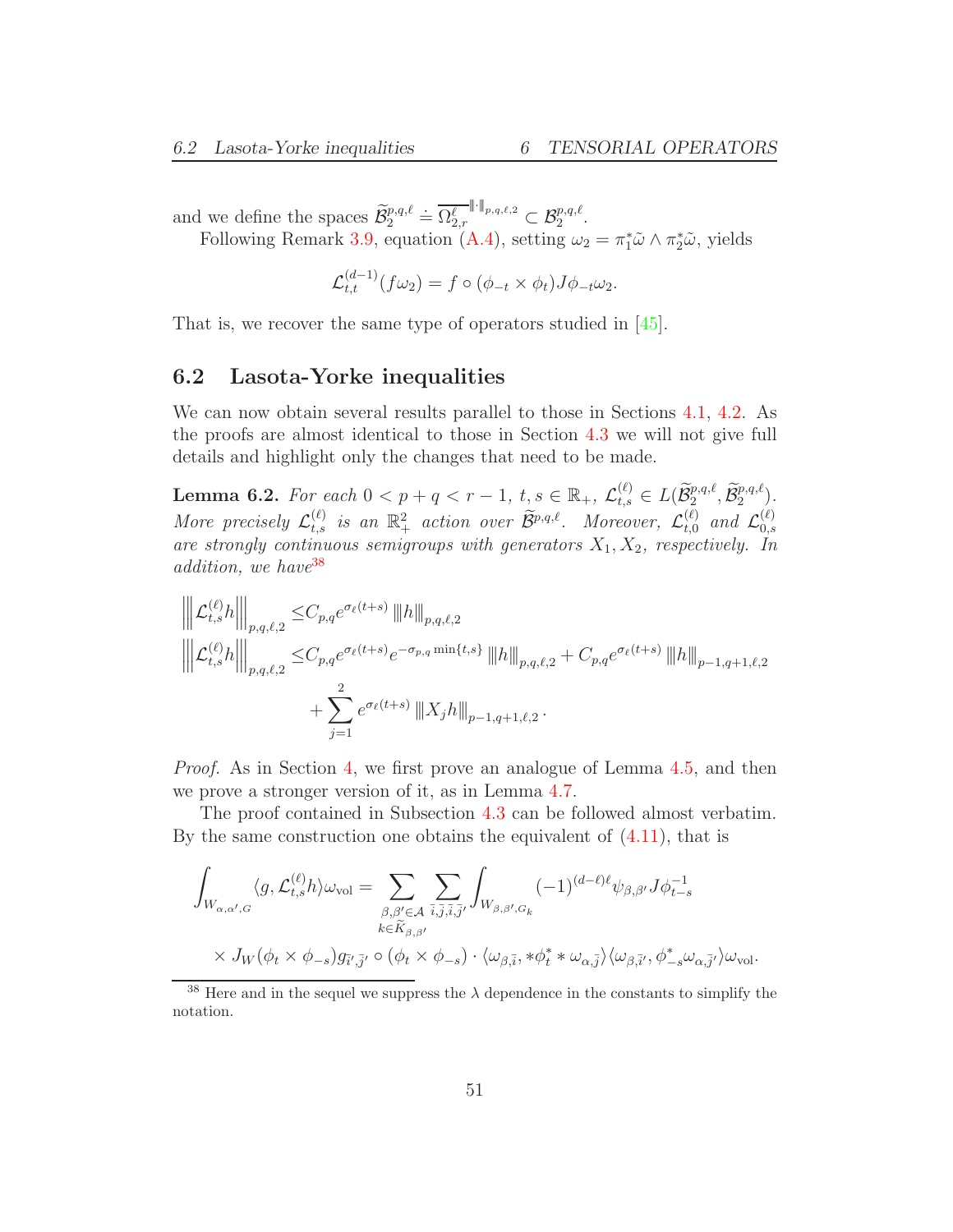For the case  $\wp = 0$ , the argument is exactly the same as in Section [4.3,](#page-31-0) apart from the estimate of the volume of  $\phi_{-t} \times \phi_s(W_{\alpha,\alpha',G})$  to which Appendix [C](#page-84-0) cannot be applied directly. To estimate such a volume, after setting  $(z_1, z_2) = (\Theta_\alpha \times \Theta_{\alpha'})^{-1}(G(0))$ , let us consider  $W(z) = W^s_{6\delta}(z_1) \times W^u_{6\delta}(z_2)$ and the holonomy from  $W_{\alpha,\alpha',G}$  to  $W(z)$  determined by the weak unstable foliation in the first coordinate and the weak stable in the second. Clearly the distance between the corresponding points in the images of  $W_{\alpha,\alpha',G}$  and  $W(z)$  is uniformly bounded; hence the required volume is proportional to the volume of  $\phi_{-t} \times \phi_s(W(z))$ , which is bounded by  $e^{h_{top}(\phi_1)(t+s)}$ .

For the case  $\wp > 0$ , by equations [\(6.6\)](#page-49-3), we can reorder the vector fields so as to have first the vector fields tangent to  $W_{\beta,\beta',G_k}$ , then the vector fields in the unstable direction of  $\phi_t \times \phi_{-s}$  and then the two neutral directions. We can then proceed as in equation [\(4.21\)](#page-35-1). All the following computations hold verbatim apart from two issues.

First, in equation [\(4.23\)](#page-35-2) the last term yields a multiplicative factor that does not produce a new legal test function. Indeed, such a factor is the sum of the a divergence of the vector field (which gives no problems) and the scalar product of the vector field time a  $C^{r-1}$  vector, call it A. As A comes from taking derivatives of  $G$ , if follows that it may not be of the required product structure. The problem is easily solved: since  $r - 1 > p + q$ , we can approximate A in the  $\wp-1+q$  topology by vectors  $A_n \in \Gamma_{2,c}^{\ell, \wp-1+q}(\alpha, \beta, G)$  with the appropriate tensor product structure. The required inequality follows.

Second, the weakest contraction is now given by the case in which all the vector fields act on the component with the smallest time, hence the  $\min\{t, s\}$  factor.  $\Box$ 

<span id="page-51-1"></span>**Lemma 6.3.** For each  $0 < p + q < r - 1$ ,  $\ell \in \{0, ..., d - 1\}$ , and for each  $\Re(z) \doteq a > \sigma_{\ell}$ , the operator

<span id="page-51-0"></span>
$$
R_2^{(\ell)}(z)^n = \frac{1}{(n-1)!^2} \int_0^\infty \int_0^\infty (ts)^{n-1} e^{-z(t+s)} \mathcal{L}_{t,s}^{(\ell)} dt ds \tag{6.8}
$$

satisfies

$$
\left\| R_2^{(\ell)}(z)^n \right\|_{p,q,\ell,2} \leq C_{p,q}(a-\sigma_\ell)^{-2n}
$$
  

$$
\left\| R_2^{(\ell)}(z)^n h \right\|_{p,q,\ell,2} \leq C_{p,q,a} \left\{ \frac{\|h\|_{p,q,\ell,2}}{(a-\sigma_\ell + \frac{\sigma_{p,q}}{2})^{2n}} + \frac{(|z|+1)}{(a-\sigma_\ell)^{2n}} \left\| h \right\|_{p-1,q+1,\ell,2} \right\}.
$$

Hence  $R^{(\ell)}(z)$  is a linear operator on  $\widetilde{\mathcal{B}}_2^{p,q,\ell}$  with spectral radius bounded by  $(\Re(z) - \sigma_{\ell})^{-2}$  and essential spectral radius bounded by  $(\Re(z) - \sigma_{\ell} + \frac{\sigma_{p,q}}{2})$  $\frac{p,q}{2}$  $)^{-2}$ .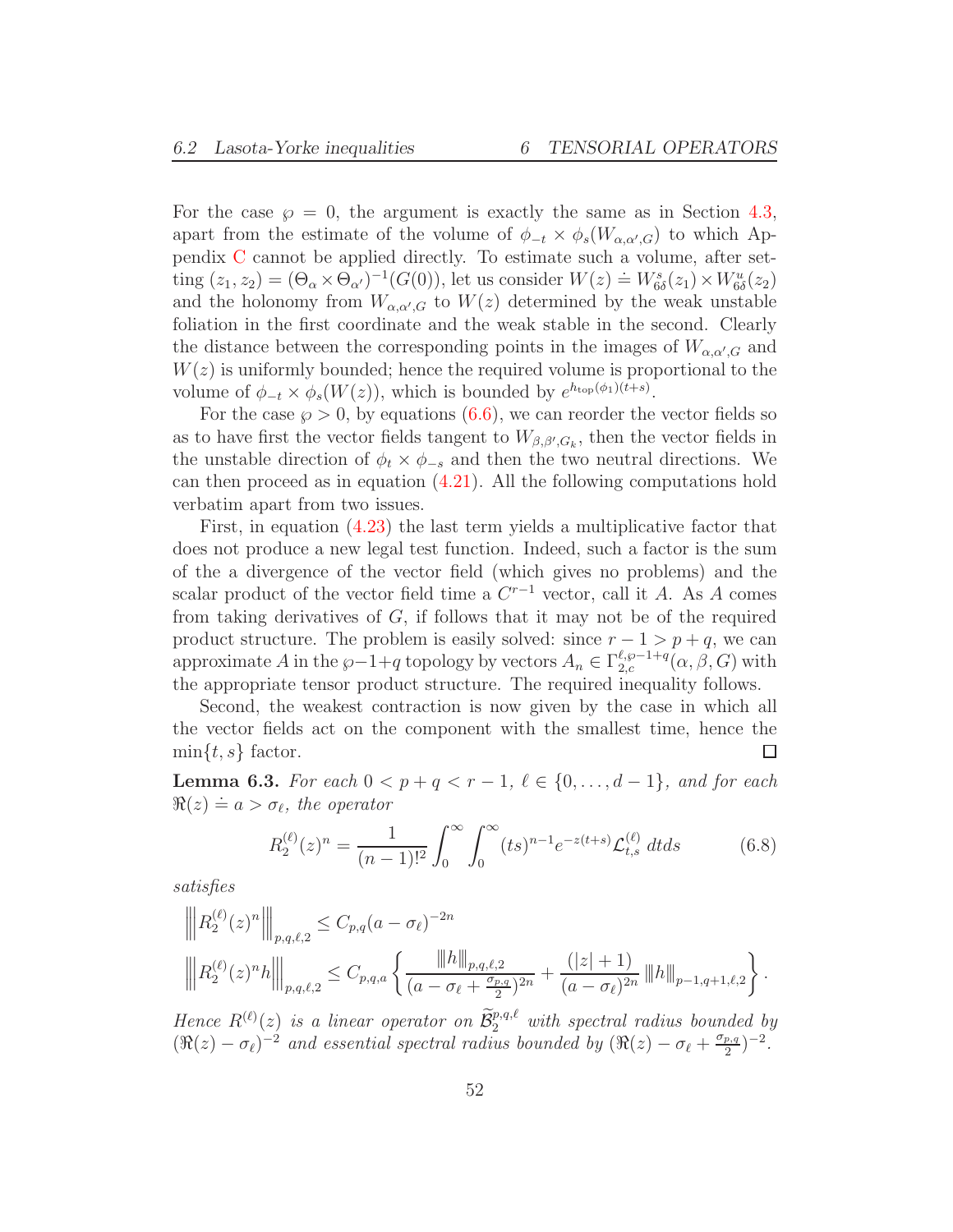Proof. Again the proof follows closely Subsection [4.2,](#page-29-2) and more precisely Lemma [4.8.](#page-29-0) The only difference rests in the need to decompose the domain of integration of [\(6.8\)](#page-51-0) into four pieces:  $A_1 = \{(t, s) \in \mathbb{R}_+^2 : t \le t_0, s \le t_0\},\$  $A_2 = \{(t, s) \in \mathbb{R}^2_+ : t \leq t_0, s > t_0\}, A_3 = \{(t, s) \in \mathbb{R}^2_+ : t > t_0, s \leq t_0\}$  and  $A_4 = \{ (t, s) \in \mathbb{R}^2_+ : t > t_0, s > t_0 \}.$ 

The estimate of the integration over  $A_4$  follows verbatim the argument in Lemma [4.8,](#page-29-0) except that one then obtains (instead of equation [\(4.31\)](#page-38-1))

$$
\int_{t_0}^{\infty} \int_{t_0}^{\infty} \frac{C_{p,q}(ts)^{n-1}}{(n-1)!^2 e^{[a-\sigma_{\ell}](t+s) + \min\{t,s\}\sigma_{p,q}} \|h\|_{p,q,\ell,2} dt ds
$$
  
+ 
$$
\frac{C_{p,q}(|z|+1)}{(a-\sigma_{\ell})^{2n}} \|h\|_{p-1,q+1,\ell,2}.
$$
 (6.9)

<span id="page-52-0"></span>The integral in [\(6.9\)](#page-52-0) is estimated as follows.

$$
\int_{t_0}^{\infty} \int_{t_0}^{\infty} \frac{e^{-[a-\sigma_{\ell}](t+s) - \min\{t,s\}\sigma_{p,q}}(ts)^{n-1}}{(n-1)!^2} = 2 \int_{t_0}^{\infty} dt \int_{t}^{\infty} \frac{e^{-[a-\sigma_{\ell}](t+s) - t\sigma_{p,q}}(ts)^{n-1}}{(n-1)!^2}
$$
\n
$$
\leq \sum_{k=0}^{n-1} \frac{2}{(n-1)!k!} \int_{0}^{\infty} dt \frac{t^{n+k-1}e^{-(2a-2\sigma_{\ell}+\sigma_{p,q})t}}{(a-\sigma_{\ell})^{n-k}}
$$
\n
$$
= 2 \sum_{k=0}^{n-1} {n+k-1 \choose n-1} \frac{1}{(a-\sigma_{\ell})^{n-k}(2a-2\sigma_{\ell}+\sigma_{p,q})^{n+k}}
$$
\n
$$
\leq 2(2a-2\sigma_{\ell}+\sigma_{p,q})^{-n}(a-\sigma_{\ell})^{-n} \sum_{k=0}^{n-1} {n+k-1 \choose n-1} \frac{(a-\sigma_{\ell})^k}{(2a-2\sigma_{\ell}+\sigma_{p,q})^k}
$$
\n
$$
\leq (a-\sigma_{\ell}+\frac{\sigma_{p,q}}{2})^{-n}(a-\sigma_{\ell})^{-n}.
$$

Similarly, the integrals over  $A_2$ ,  $A_3$  are bounded by

$$
2\int_0^\infty dt \int_0^{t_0} ds \frac{e^{-[a-\sigma_\ell](t+s)-s\sigma_{p,q}}(ts)^{n-1}}{(n-1)!^2} \le \frac{C_{p,q}t_0^n}{(a-\sigma_\ell)^n n!} \le \frac{C_{p,q}}{(a-\sigma_\ell+\frac{\sigma_{p,q}}{2})^{2n}},
$$

provided  $n \geq \frac{(a-\sigma_{\ell}+\frac{\sigma_{p,q}}{2})^2 t_0 e}{(a-\sigma_{\ell})^2}$  $\frac{\sqrt{a-\sigma_{\ell}}}{(a-\sigma_{\ell})}$ , by analogy with  $(4.30)$ . The estimate of the integral over  $A_1$  is treated similarly.  $\Box$ 

### 6.3 Tensor representation of the trace

Following the scheme of [\[45\]](#page-96-6), we define a suitable delta like functional acting on  $\widetilde{\mathcal{B}}_2^{p,q,\ell}$  and we construct an approximation scheme for such a functional.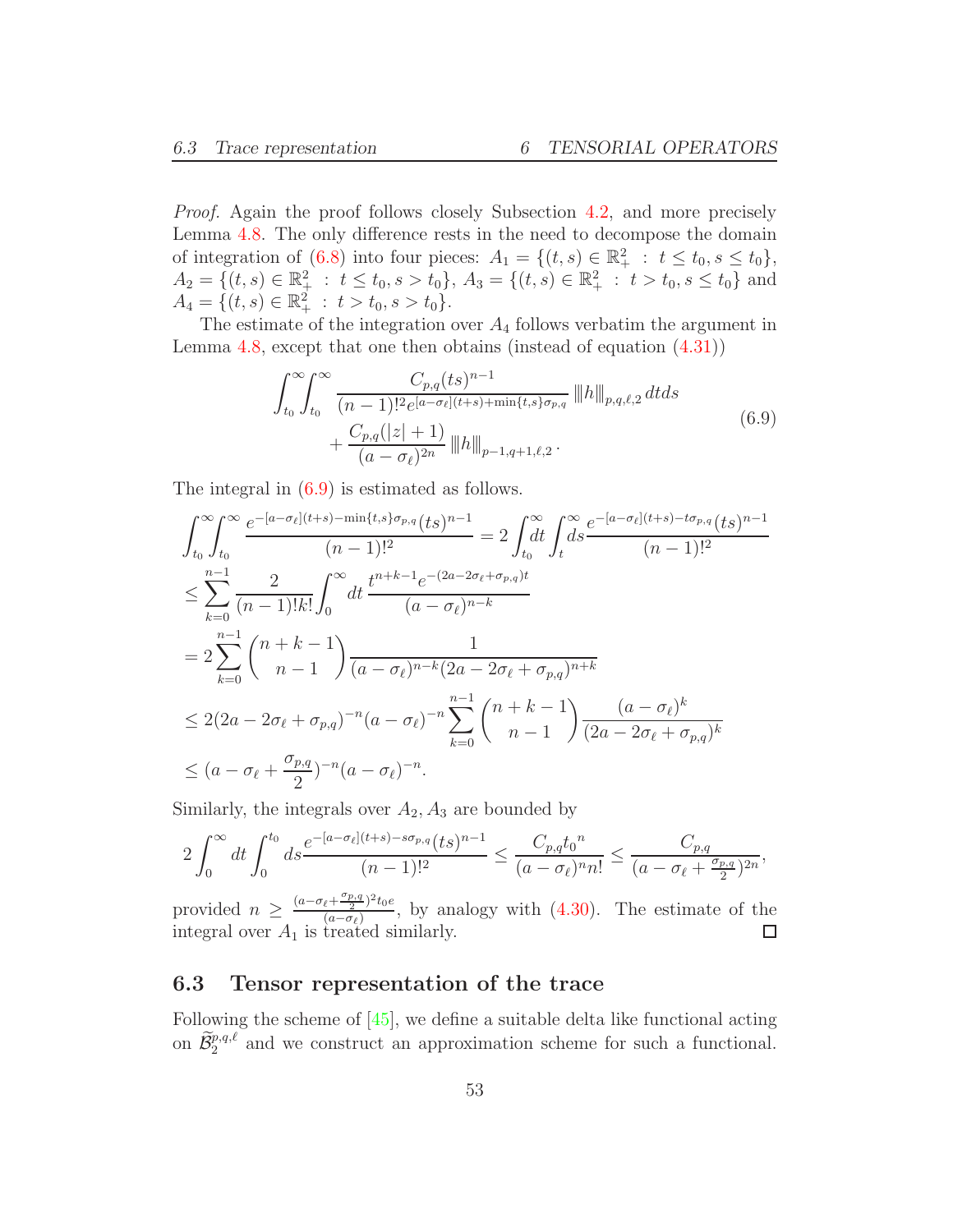For each  $f, g \in \Omega_r^{\ell}(M)$ , we define

<span id="page-53-4"></span>
$$
\delta_2^{\ell}(\pi_1^* f \wedge \pi_2^* g) \doteq \int_M \langle f, g \rangle_x \omega_M(x) \,. \tag{6.10}
$$

Such a definition extends by linearity and density to all sections in the closure of  $\Omega_{2,r}^{\ell}(M)$  with respect to the  $C^{r}$  topology. Thus we obtain

<span id="page-53-0"></span>
$$
\delta_2^{\ell}(h) = \sum_{\alpha,\beta} \sum_{\bar{i},\bar{j}} \int_M \psi_{\alpha,\beta}(x,x) h_{\bar{i},\bar{j}}^{\alpha,\beta}(x,x) \langle \omega_{\alpha,\bar{i}}(x), \omega_{\beta,\bar{j}}(x) \rangle \omega_M(x)
$$
  
= 
$$
\sum_{\alpha,\bar{i}} \int_M \psi_{\alpha}(x) h_{\bar{i},\bar{i}}^{\alpha,\alpha}(x,x) \omega_M(x).
$$
 (6.11)

Given  $\kappa_{\varepsilon}$  as in Definition [D.1,](#page-87-0) we set  $J_{\varepsilon}(x, y) = 0$  if  $d(x, y) > \delta$ , otherwise we set

<span id="page-53-1"></span>
$$
J_{\varepsilon}(x,y) \doteq \sum_{\alpha,\bar{i}} \psi_{\alpha}(y) \cdot J\Theta_{\alpha}(y) \cdot \kappa_{\varepsilon}(\Theta_{\alpha}(x) - \Theta_{\alpha}(y))\omega_{\alpha,\bar{i}}(x) \wedge \omega_{\alpha,\bar{i}}(y). \tag{6.12}
$$

<span id="page-53-2"></span>**Lemma 6.4.** For each  $h \in \Omega_{2,s}^{\ell}(M)$ ,  $s < r$ , we have that

$$
\lim_{\varepsilon \to 0} \langle J_{\varepsilon}, h \rangle_{\Omega^{(2\ell)}} = \delta_2^{\ell}(h). \tag{6.13}
$$

*Proof.* For  $f, g \in \Omega_{\infty}^{\ell}(M)$ , let  $h = \pi_1^* f \wedge \pi_2^* g$ , then

$$
\lim_{\varepsilon \to 0} \langle J_{\varepsilon}, h \rangle_{\Omega^{(2\ell)}} = \int_{M^2} \langle J_{\varepsilon}, \pi_1^* f \wedge \pi_2^* g \rangle_{(x,y)} \omega_M(x) \wedge \omega_M(y)
$$
  
= 
$$
\lim_{\varepsilon \to 0} \int_{M^2} \sum_{\alpha} \psi_{\alpha}(y) J \Theta_{\alpha}(y) \cdot \kappa_{\varepsilon} (\Theta_{\alpha}(x) - \Theta_{\alpha}(y)) \langle f, g \rangle_x \omega_M(x) \wedge \omega_M(y).
$$

The result follows, for h of the above form, by integrating with respect to y. We can extend this result to a generic  $h$  by linearity of the scalar product and by density (see footnote [36\)](#page-49-0).  $\Box$ 

Next we need the equivalent of Lemma [3.10,](#page-23-0) the proof is omitted since it is exactly the same as before, starting from the space  $\Omega_{2,r}^{\ell}(M)$  and choosing k appropriately.

<span id="page-53-3"></span>**Lemma 6.5.** There exists an injective immersion  $j_2 : \widetilde{\mathcal{B}}_2^{p,q,\ell} \to (\Omega_{2,r}^{\ell}(M))'$ .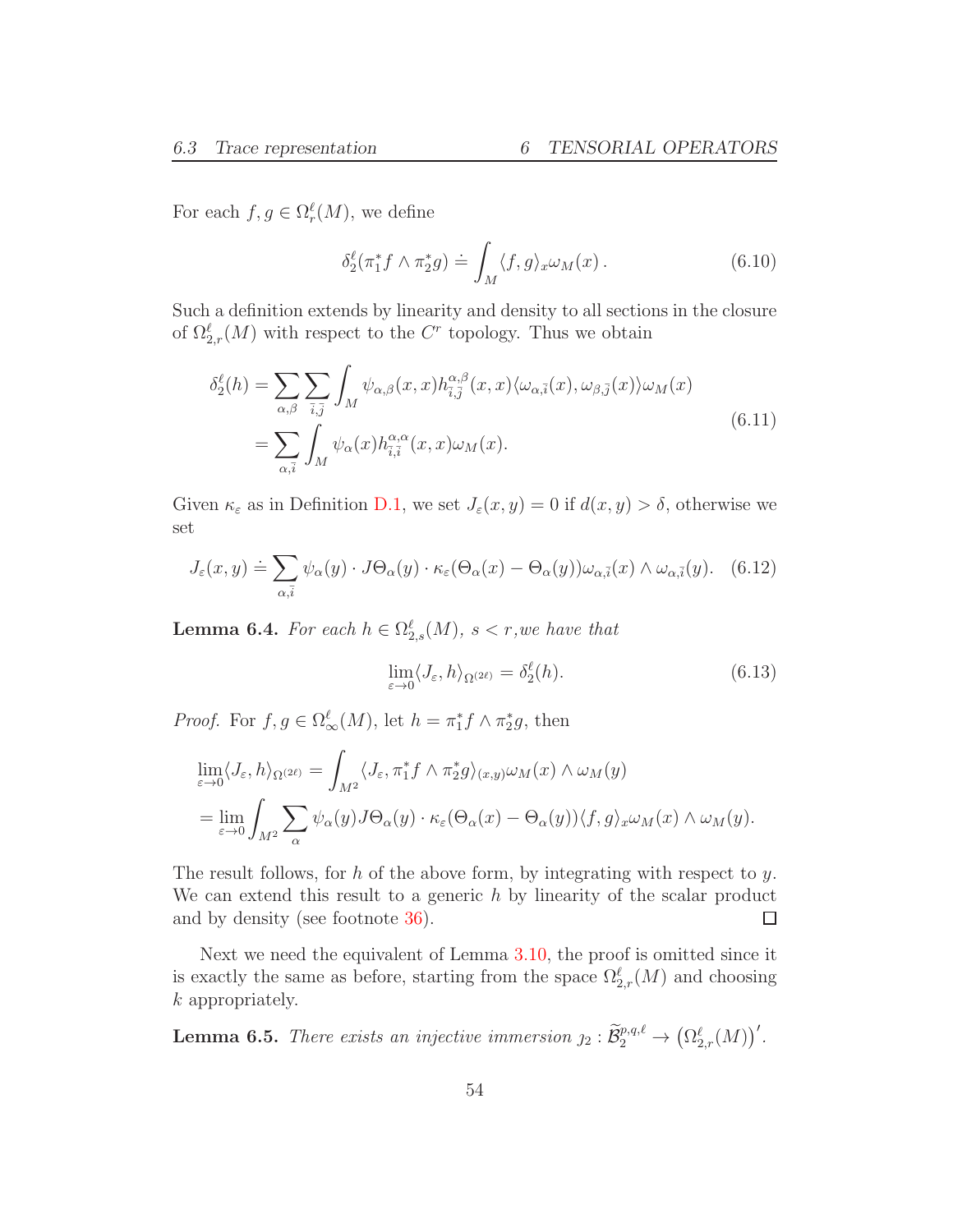<span id="page-54-1"></span>**Lemma 6.6.** The current  $\delta_2^{\ell}$  extends uniquely to an element of  $(\widetilde{\mathcal{B}}_2^{p,q,\ell})$ ′ .

*Proof.* Since  $\widetilde{\mathcal{B}}_2^{p,q,\ell}$  is defined by the closure of the sections in  $\Omega_{2,r}^{\ell}$ , it suffices to prove that there exists  $c > 0$  such that  $\delta_2^{\ell}(h) \leq c ||h||_{p,q,\ell,2}$  for each  $h \in \Omega_{2,r}^{\ell}$ .

Let  $W_D = \{(x, y) \in M^2 : x = y\}$  and recall that  $\delta_2^{\ell}$  corresponds to integrating on such a manifold by [\(6.11\)](#page-53-0). If  $x \in U_\alpha$  we can foliate  $W_D$ , in the local chart  $V_{\alpha}$ , with the manifolds  $W_{\alpha,G_{\varsigma}} \in \Sigma$  given by the graph of the functions  $G_{\varsigma}(x^s, y^u) = (x^s, y^u, \varsigma, x^s, y^u, \varsigma)$ . Accordingly,

$$
\delta_2^{\ell}(h) \leq \sum_{\alpha,\overline{i}} \int d\varsigma \left| \int_{W_{\alpha,G_{\varsigma}}} \langle \psi_{\alpha}(x) \omega_{\alpha,\overline{i}} \wedge \omega_{\alpha,\overline{i}}, h \rangle \right| \leq C_{\#} ||h||_{0,q,\ell,2}.\n\qquad \qquad \Box
$$

At this point, we would like to make sense of the limit of  $J_{\varepsilon}$  in  $\widetilde{\mathcal{B}}_2^{p,q,\ell}$ . Unfortunately, this can be done only at a price.

<span id="page-54-2"></span>**Lemma 6.7.** For  $\Re(z)$  sufficiently large, the sequence  $R_2^{(\ell)}$  $\mathcal{L}_{2}^{(\varepsilon)}(z)\mathcal{L}_{t_{0},t_{0}}J_{\varepsilon}$  is a Cauchy sequence in  $\widetilde{\mathcal{B}}_{+,2}^{p,q,\ell}$ . We call  $\overline{\delta}_2^{\ell}(z)$  the limit of such a sequence.

*Proof.* Let us start by showing that the sequence is bounded in  $\widetilde{\mathcal{B}}^{0,q,\ell}_{+,2}$ . Let  $W_{\alpha,\beta,G} \in \Sigma_2(2,L_+)$  and  $g \in \Gamma_{2,c}^{\ell,r}$ , then by equations  $(A.4)$ ,  $(6.2)$  and  $(6.3)$  we have that

<span id="page-54-0"></span>
$$
\int_{W_{\alpha,\beta,G}} \langle g, R_2^{(\ell)}(z) \mathcal{L}_{t_0,t_0} J_{\varepsilon} \rangle = \int_{\mathbb{R}_+^2} ds \, dt \, e^{-z(t+s)} \int_{W_{\alpha,\beta,G}} J \phi_{-t-t_0}(x) \times J \phi_{s+t_0}(y) \langle (*\phi_{t+t_0}^* \times \phi_{-s-t_0}^*) g, J_{\varepsilon} \rangle \rangle \circ \phi_{-t-t_0}(x) \times \phi_{s+t_0}(y).
$$
\n(6.14)

Note that, provided  $t_0$  has been chosen large enough, the tangent spaces of the manifold  $\phi_{-t-t_0} \times \phi_{s+t_0}(W_{\alpha,\beta,G})$  can be covered by manifolds in  $\Sigma_2(1,L_0)$ .

Let  $\tilde{p} \in C^{\infty}(\mathbb{R}, \mathbb{R}_+)$ , supp $(\tilde{p}) \subset (-\delta, \delta)$ ,  $\tilde{p}(-t) = \tilde{p}(t)$ , be such that  $\sum_{n\in\mathbb{Z}}\widetilde{p}(t+n\delta)=1$  for all  $t\in\mathbb{R}$ . Let

$$
F_{n,m}(x, y, t, s) \doteq J\phi_{-t-t_0}(\phi_{n\delta+t_0}(x))J\phi_{s+t_0}(\phi_{-m\delta-t_0}(y))
$$
  
 
$$
\times \det \left( D\left(\phi_{-n\delta-t_0} \times \phi_{m\delta+t_0}\right)|_{TW_{\alpha,\beta,G}} \right)^{-1} \circ \phi_{n\delta+t_0} \times \phi_{-m\delta-t_0}(x, y).
$$

By the change of variable  $(x', y') \doteq \phi_{-n\delta-t_0} \times \phi_{m\delta+t_0}(x, y)$ , [\(6.14\)](#page-54-0) becomes

$$
\sum_{n,m \in \mathbb{N}} \int_{\mathbb{R}^2_+} ds \, dt \, \widetilde{p}(-t+n\delta) \widetilde{p}(s-m\delta) e^{-z(t+s)} \times \int_{\phi_{-n\delta-t_0} \times \phi_{m\delta+t_0}(W_{\alpha,\beta,G})} F_{n,m} \cdot \langle (*\phi_{t+t_0}^* * \times \phi_{-s-t_0}^*)g, J_{\varepsilon} \rangle \circ \phi_{-t+n\delta} \times \phi_{s-m\delta}.
$$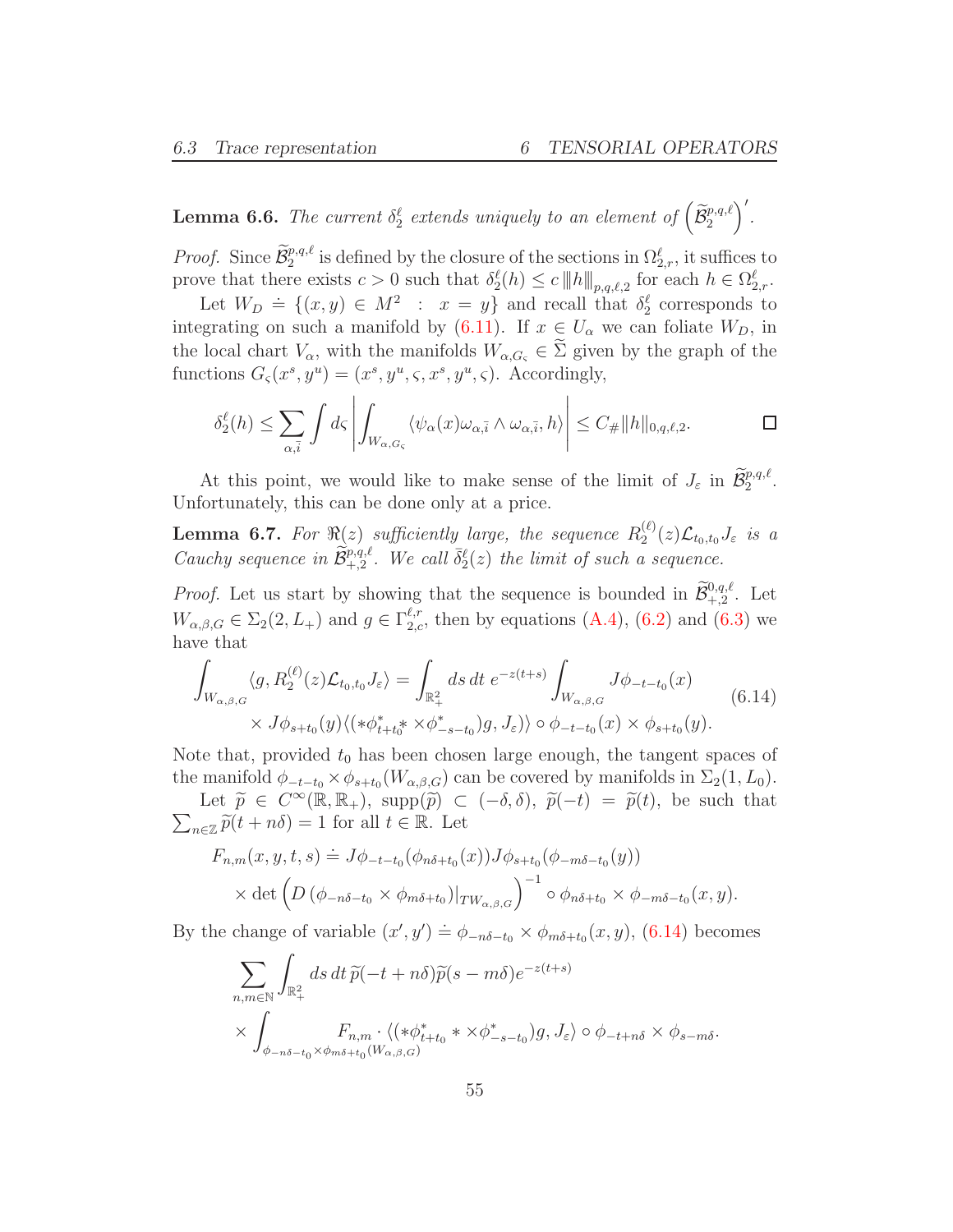Note that if  $(x, y) \in \phi_{-n\delta-t_0} \times \phi_{m\delta+t_0}(W_{\alpha, \beta, G})$  and  $y \in \text{supp }\psi_\gamma$ , then the integrand is different from zero only if  $x \in U_{\gamma}$ . Let  $\{W_{\gamma,\gamma,k}\}_{K_{\gamma,n,m}} \subset \Sigma_2(1,L_0)$ be a covering of  $\phi_{-n\delta-t_0} \times \phi_{m\delta+t_0}(W_{\alpha,\beta,G})$ . Recalling equation [\(6.12\)](#page-53-1), we can then rewrite the previous formula<sup>[39](#page-55-0)</sup> by setting  $t' = t - n\delta$ ,  $s' = s - m\delta$ . Thus we obtain

<span id="page-55-3"></span>
$$
\sum_{n,m \in \mathbb{N}} \sum_{\gamma \in A, \bar{i} \in \mathcal{I}} \sum_{k \in K_{\gamma,n,m}} \int_{\mathbb{R}^2} ds' dt' \widetilde{p}(t') \widetilde{p}(s') e^{-z(t'+s'+(n+m)\delta)} \n\times \int_{W_{\gamma,\gamma,k}} F_{n,m}(x, y, t'+n\delta, s'+m\delta) \cdot \psi_{\gamma} \circ \phi_{s'}(y) J \Theta_{\gamma} \circ \phi_{s'}(y) \n\times \kappa_{\varepsilon}(\Theta_{\gamma}(\phi_{-t'}(x)) - \Theta_{\gamma}(\phi_{s'}(y))) \n\times \langle (*\phi_{t'+t_0+n\delta}^* \times \phi_{-s'-t_0-m\delta}^*) g, \omega_{\gamma,\bar{i}} \wedge \omega_{\gamma,\bar{i}} \rangle \circ \phi_{-t'} \times \phi_{s'}.
$$
\n(6.15)

Recall that the manifolds  $\Theta_{\gamma}(W_{\gamma,\gamma,k})$  are graphs of the type<br> $^{40}$  $^{40}$  $^{40}$ 

$$
G_k(x^s, y^u) \doteq (x^s + \hat{x}^s, H^u(x^s, y^u), H^s(x^s, y^u), y^u + \hat{y}^u, H_1^0(x^s, y^u), H_2^0(x^s, y^u))
$$

where, since  $T\Theta_{\gamma}^{-1}(W_{\gamma,\gamma,k}) \in \mathcal{C}_{\frac{1}{2}}$ ,  $\max\{\|\partial_x H^u\| + \|\partial_x H^s\|, \partial_y H^u\| + \|\partial_y H^s\|\} \le$ 1  $\frac{1}{2}$ . It is then natural to set  $\overline{G}_k = \Theta_{\gamma}^{-1} \circ G_k$  and

$$
\widehat{F}_{\gamma,n,m,k,\bar{i}}(x^s, y^u, s', t') = F_{\gamma,n,m}(\overline{G}_k(x^s, y^u), t' + n\delta, s' + m\delta)
$$
\n
$$
\times [J\Theta_\gamma \cdot \psi_\gamma] \circ \Theta_\gamma^{-1}(G_k(x^s, y^u) + (0, 0, 0, s'))
$$
\n
$$
\times \langle (*\phi_{t'+t_0+n\delta}^* * \times \phi_{-s'-t_0-m\delta}^*)g, \omega_{\gamma,\bar{i}} \wedge \omega_{\gamma,\bar{i}} \rangle \circ \Theta_\gamma^{-1}(G_k(x^s, y^u) + (0, 0, -t', s')).
$$

We can then continue our computation and write

<span id="page-55-2"></span>
$$
\sum_{n,m \in \mathbb{N}} \sum_{\gamma \in A, \bar{i} \in \mathcal{I}} \sum_{k \in K_{\gamma,n,m}} \int_{\mathbb{R}^2} ds' dt' \ \tilde{p}(t') \tilde{p}(s') e^{-z(t'+s'+(n+m)\delta)} \n\times \int_{\mathbb{R}^{d-1}} dx^s dy^u \hat{F}_{\gamma,n,m,k,\bar{i}}(x^s, y^u, t', s') \n\times \varepsilon^{-d} \kappa^{d-1} (\varepsilon^{-1} (x^s - H^s(x^s, y^u) + \hat{x}^s, H^u(x^s, y^u) - y^u - \hat{y}^u)) \n\times \kappa^1 (\varepsilon^{-1} (H^{0,1}(x^s, y^u) - H^{0,2}(x^s, y^u) - t' - s')).
$$
\n(6.16)

<span id="page-55-0"></span><sup>&</sup>lt;sup>39</sup> To be precise we should treat separately the terms with  $n = 0$  or  $m = 0$ , but we leave this as an exercise for the reader since it is quite simple to handle, although a bit cumbersome.

<span id="page-55-1"></span><sup>&</sup>lt;sup>40</sup> We drop the subscript  $n, m, \gamma, k$  from  $\hat{x}, \hat{y}, H^u, H^s, H^{0,1}, H^{0,2}$  in the following equation since it is clear that such graphs depend on all these choices. Moreover we drop  $n, m, \gamma$ from  $G_k$  since it will always be clear which open set we are considering.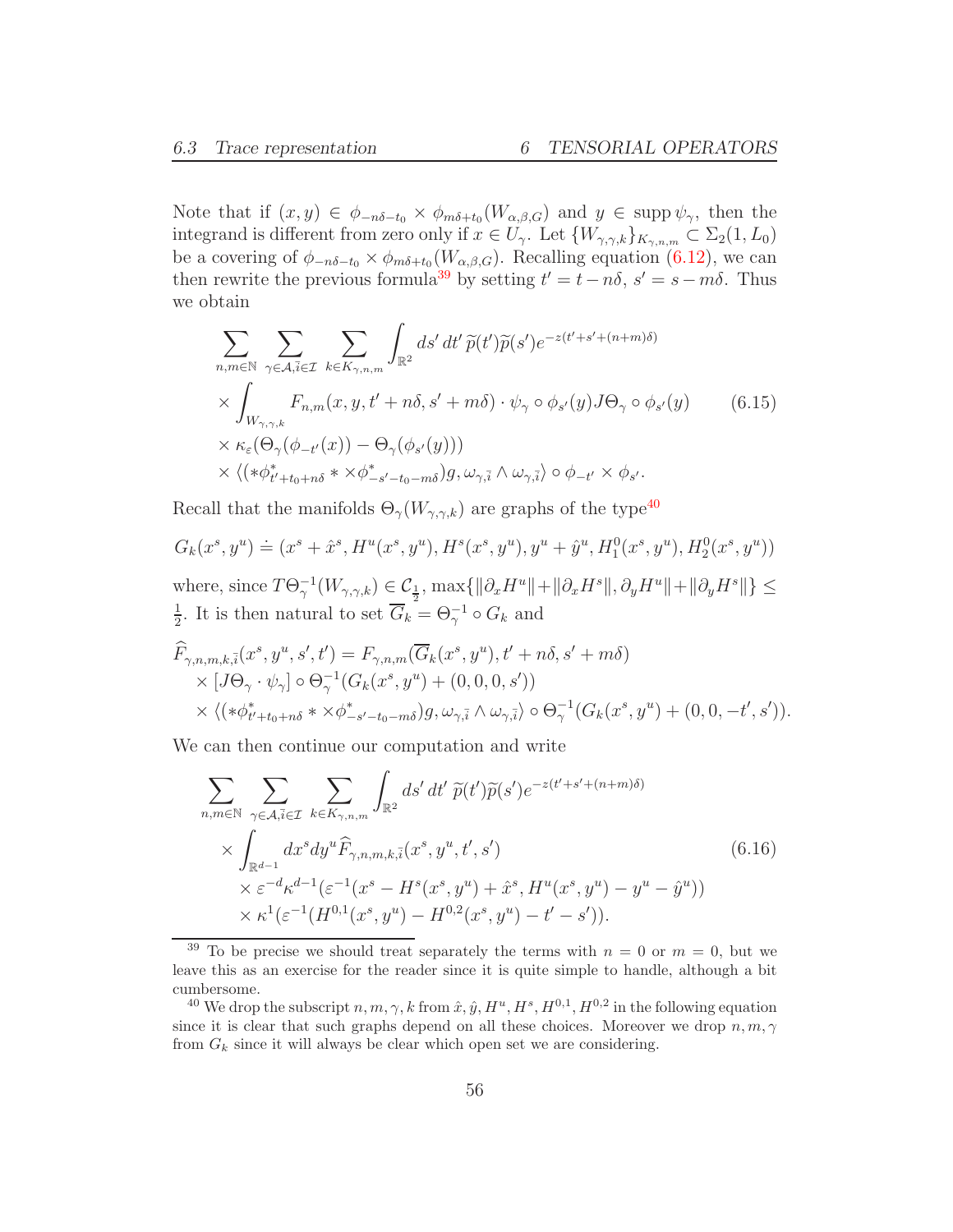Note that we have  $||F||_{\mathcal{C}^{0}} \leq C_{\#} ||g||_{\mathcal{C}^{0}}$  as in equation [\(4.15\)](#page-33-1). In addition, the map Ξ defined by

$$
\xi = x^s - H^s(x^s, y^u) + \hat{x}^s,\n\eta = H^u(x^s, y^u) - y^u - \hat{y}^u,\n\tau = -H^{0,1}(x^s, y^u) + H^{0,2}(x^s, y^u) + t' + s',
$$
\n(6.17)\n
$$
\xi = s'
$$

<span id="page-56-0"></span>is locally invertible, hence it can be used as a change of variables. Thus, setting  $a = \Re(z)$ , we can bound [\(6.16\)](#page-55-2) by

$$
\sum_{n,m\in\mathbb{N}}\sum_{\gamma\in\mathcal{A}}\sum_{k\in K_{\gamma,n,m}}C_{z}e^{-a(n+m)\delta}\|g\|_{C^{0}}\leq C_{z}\sum_{n,m\in\mathbb{N}}e^{(h_{\text{top}}(\phi_{1})-a)(n+m)\delta}\|g\|_{C^{0}}\leq C_{z}(a-h_{\text{top}}(\phi_{1}))^{-2}\|g\|_{C^{0}}.
$$

Which, taking the sup on the manifolds and test forms, yields

$$
\left\| R_2^{(\ell)}(z) \mathcal{L}_{t_0, t_0}^{(\ell)} J_{\varepsilon} \right\|_{0, q, \ell, 2} \le C_z (a - h_{\text{top}}(\phi_1))^{-2}.
$$

Next, given  $\varepsilon > \varepsilon' > 0$ , by using equation [\(6.16\)](#page-55-2), [\(6.17\)](#page-56-0) and the intermediate value theorem we have, for  $\Re(z)$  large enough,

$$
\left| \int_{W_{\alpha,\beta,G}} \langle g, R_2^{(\ell)}(z) \mathcal{L}_{t_0,t_0}^{(\ell)} J_{\varepsilon} - R_2^{(\ell)}(z) \mathcal{L}_{t_0,t_0}^{(\ell)} J_{\varepsilon'} \rangle \right|
$$
  
\n
$$
\leq C_{\#} \sum_{n,m \in \mathbb{N}} \sum_{\gamma \in A, \bar{i} \in \mathcal{I}} \sum_{k \in K_{\gamma,n,m}} \int_{\mathbb{R}^{d+1}} d\xi \, d\eta \, d\tau \, d\varsigma \, e^{-z\{\tau + [H^{0,1} - H^{0,2}] \circ \Xi^{-1}(\xi,\eta,\tau,\varsigma) + (n+m)\delta\}} \times [\mathbb{F}_{\gamma,n,m,k,\bar{i}}(\xi,\eta,t',s') - \mathbb{F}_{\gamma,n,m,k,\bar{i}}(0,0,0,s')] \cdot [\kappa_{\varepsilon}((\xi,\eta,t')) - \kappa_{\varepsilon'}((\xi,\eta,t'))]
$$
  
\n
$$
\leq C_{z,q} \varepsilon^{\min\{q,1\}} \|g\|_{C^q} (a - h_{\text{top}}(\phi_1))^{-2}
$$

where  $\mathbb{F}_{\gamma,n,m,k,\bar{i}} = \widehat{F} \circ \Xi^{-1} \cdot J \Xi^{-1}$ . Note that, as in  $(4.17)$ ,  $\|\mathbb{F}_{\gamma,n,m,k,\bar{i}}\|_{C^q} \leq C_q$ . This proves the Lemma for  $\tilde{B}_2^{0,q,\ell}$ . The extension to  $\tilde{B}_2^{p,q,\ell}$  is treated similarly after integrating by parts  $p$  times.  $\Box$ 

We can finally present a description of the trace that does not involve any limit (although, unfortunately, not yet for the operators we are interested in).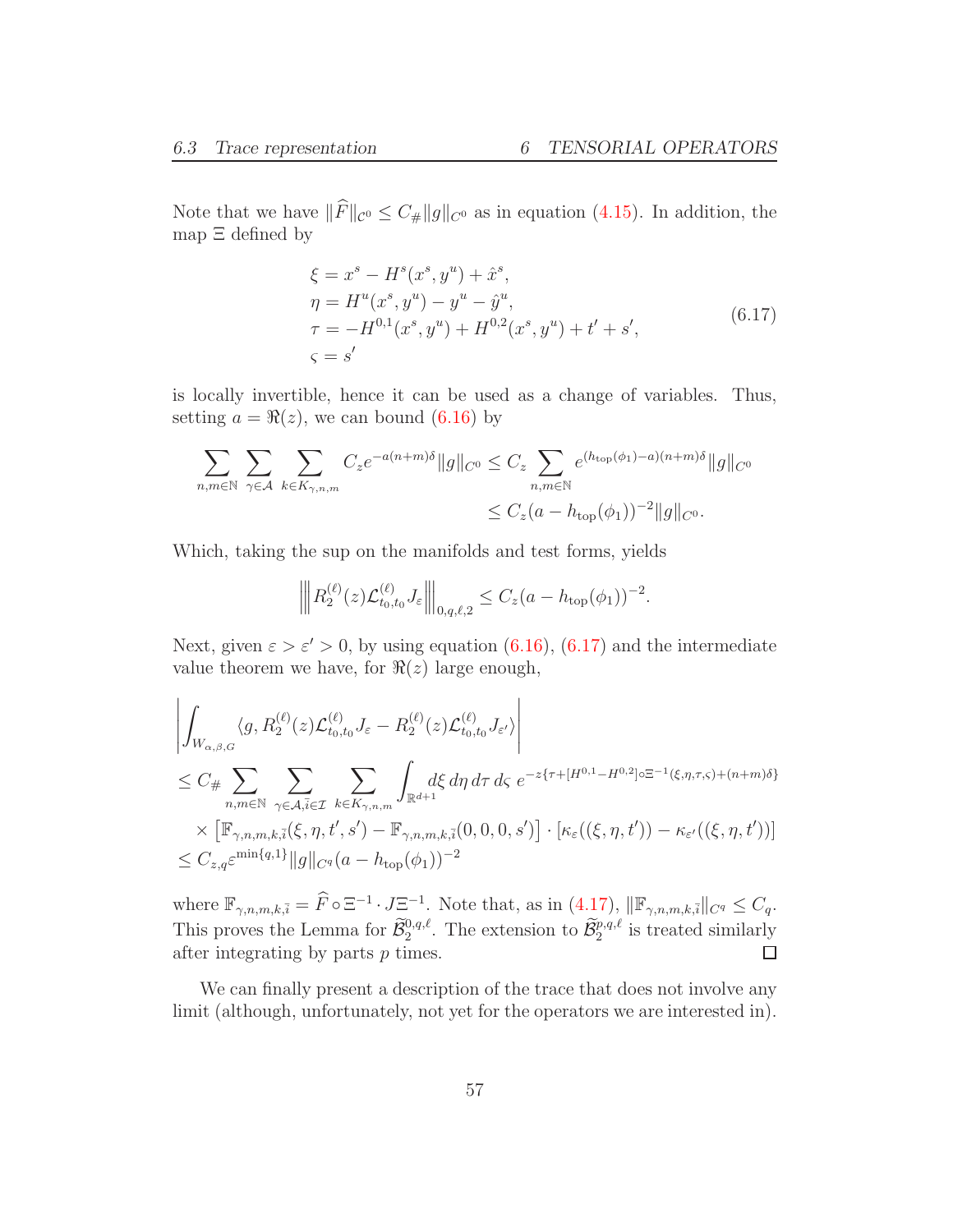<span id="page-57-0"></span>**Lemma 6.8.** For each  $z \in \mathbb{C}$ ,  $\Re(z)$  large enough,  $n \in \mathbb{N}$  and  $s, t \in \mathbb{R}_+$ , we have that

$$
\delta_2^{(\ell)}\left(R_2^{(\ell)}(z)^n \mathcal{L}_{t,s}^{(\ell)}\bar{\delta}_2^{(\ell)}(z)\right) = \text{tr}^{\flat}(R^{(\ell)}(z)^{2n}\mathcal{L}_{t+s+2t_0}^{(\ell)}).
$$
(6.18)

*Proof.* Let  $\Re_n(z, s, t) \doteq \delta_2^{(\ell)}$ 2  $\left(R_2^{(\ell)}\right)$  $\frac{(\ell)}{2}(z)^n \mathcal{L}_{t,s}^{(\ell)}$  ${}^{(\ell)}_{t,s}\bar{\delta}^{(\ell)}_2$ 2 ). From Lemmata  $6.6, 6.7$  $6.6, 6.7$  $6.6, 6.7$  and equation  $(6.11)$  we obtain

$$
\mathfrak{R}_{n}(z,s,t) = \lim_{\varepsilon \to 0} \sum_{\alpha,\bar{i}} \int_{M} \omega_{M}(x) \psi_{\alpha}(x) \left( R_{2}^{(\ell)}(z)^{n} \mathcal{L}_{t+t_{0},s+t_{0}}^{(\ell)} J_{\varepsilon} \right)_{\bar{i},\bar{i}}^{\alpha,\alpha}(x,x)
$$
  
\n
$$
= \lim_{\varepsilon \to 0} \sum_{\alpha,\beta,\bar{i},\bar{j}} \int_{\mathbb{R}_{+}^{2}} ds'dt' \frac{(t's')^{n-1}e^{-z(t'+s')}}{[(n-1)!]^{2}} \int_{M} \omega_{M}(x)\psi_{\alpha}(x) \left[\psi_{\beta}J\Theta_{\beta}\right] \circ \phi_{s'+s+t_{0}}(x)
$$
  
\n
$$
\times \kappa_{\varepsilon}(\Theta_{\beta}(\phi_{-t'-t-t_{0}}(x)) - \Theta_{\beta}(\phi_{s'+s+t_{0}}(x)))
$$
  
\n
$$
\times (-1)^{\ell(d-\ell)} \langle \phi_{-t'-t-t_{0}}^{*}\omega_{\beta,\bar{j}}, \omega_{\alpha,\bar{i}} \rangle_{x} \langle \omega_{\alpha,\bar{i}}, * \phi_{s'+s+t_{0}}^{*} * \omega_{\beta,\bar{j}} \rangle_{x}.
$$

Next, we sum over  $\bar{i}$ ,  $\alpha$  and use [\(A.4\)](#page-79-0) to obtain

$$
\mathfrak{R}(z,s,t) = \lim_{\varepsilon \to 0} \sum_{\beta,\bar{j}} \int_{\mathbb{R}^2_+} ds'dt' \frac{(t's')^{n-1}e^{-z(t'+s')}}{[(n-1)!]^2} \int_M [\psi_\beta J\Theta_\beta] \circ \phi_{s'+s+t_0}(x)
$$
  
\n
$$
\times \kappa_\varepsilon(\Theta_\beta(\phi_{s'+s+t_0}(x)) - \Theta_\beta(\phi_{-t'-t-t_0}(x)))
$$
  
\n
$$
\times J\phi_{s'+s+t_0} \langle \phi_{-t'-t-s'-s-2t_0}^* \omega_{\beta,\bar{j}}, \omega_{\beta,\bar{j}} \rangle \circ \phi_{s'+s+t_0}(x)
$$
  
\n
$$
= \lim_{\varepsilon \to 0} \sum_{\beta,\bar{j}} \int_{\mathbb{R}^2_+} ds'dt' \frac{(t's')^{n-1}e^{-z(t'+s')}}{[(n-1)!]^2} \int_M \langle \omega_{\beta,\bar{j}}, \mathcal{L}_{t'+s'+t+s+2t_0}^{(\ell)} j_{\varepsilon,\beta,\bar{j},x} \rangle,
$$

where, in the last line, we have changed variables and used [\(5.2\)](#page-39-1). Next, after the change of variables  $v = t' + s'$ ,  $u = t'$ , we integrate in u (the integral is given by the  $\beta$ -function) and recall [\(5.3\)](#page-39-2) to obtain the statement of the  $\Box$ Lemma.

At last we can start harvesting the benefits of the previous results. For fixed  $p, q > 0, p+q < r-1$ , by Lemma [6.3](#page-51-1) we have  $R_2^{(\ell)}$  $P_2^{(\ell)}(z) = P_2^{(\ell)}$  $U_2^{(\ell)}(z) + U_2^{(\ell)}$  $2^{(\ell)}_2(z)$ where  $P_2^{(\ell)}$  $2^{(l)}(z)$  is a finite rank operator and the spectral radius of  $U_2^{(l)}$  $\binom{(\ell)}{2}(z)$ is bounded by  $(\Re(z) - \sigma_\ell + \frac{\sigma_{p,q}}{2})$  $(\frac{p,q}{2})^{-2}$ . Recall that by Lemma [4.8](#page-29-0) we have  $R^{(\ell)}(z) = P^{(\ell)}(z) + U^{(\ell)}(z)$  where  $P^{(\ell)}(z)$  is a finite rank operator and the spectral radius of  $U^{(\ell)}(z)$  is bounded by  $(\Re(z) - \sigma_{\ell} + \sigma_{p,q})^{-1}$ . In addition,

$$
P^{(\ell)}(z)U^{(\ell)}(z) = U^{(\ell)}(z)P^{(\ell)}(z) = 0 ; \quad P_2^{(\ell)}(z)U_2^{(\ell)}(z) = U_2^{(\ell)}(z)P_2^{(\ell)}(z) = 0.
$$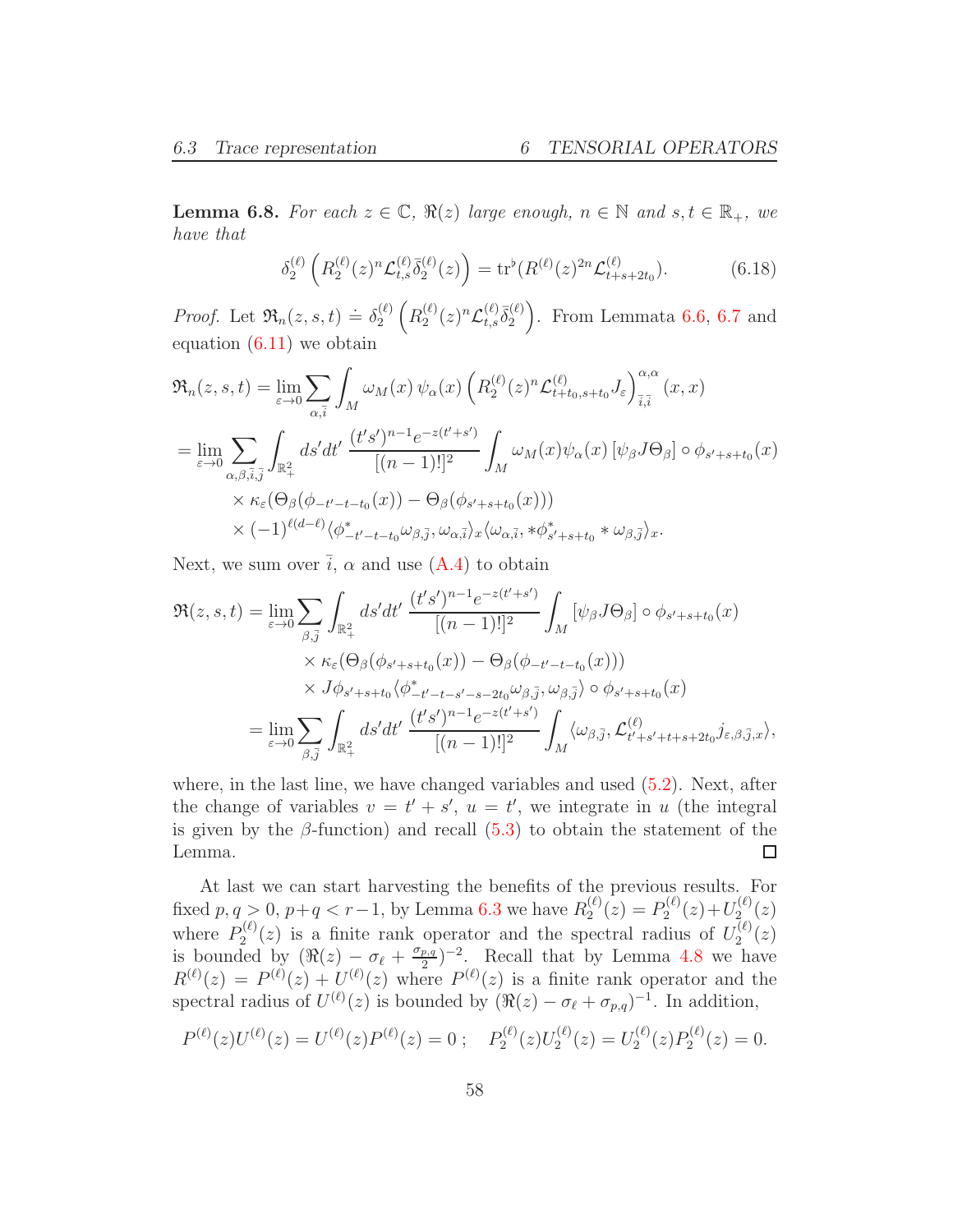<span id="page-58-0"></span>**Lemma 6.9.** There exists  $C_5 > 0$  such that, for each  $t, s \in \mathbb{R}_+$ ,  $n \in \mathbb{N}$  and  $z \in \mathbb{C}$ ,  $a = \Re(z) \geq C_5$ , we have that

$$
\delta_2^{(\ell)}\left(P_2^{(\ell)}(z)^n \mathcal{L}_{t,s}^{(\ell)}\bar{\delta}_2^{(\ell)}(z)\right) = \text{tr}\left(P^{(\ell)}(z)^{2n} \mathcal{L}_{t+s+2t_0}^{(\ell)}\right). \tag{6.19}
$$

*Proof.* Recalling [\(6.7\)](#page-49-4) and [\(A.4\)](#page-79-0) we can write, for  $\Re(z)$  sufficiently large,

$$
\langle R_2^{(\ell)}(z)^n \mathcal{L}_{t+t_0,s+t_0}^{(\ell)} J_{\varepsilon}, \pi_1^*(f) \wedge \pi_2^*(g) \rangle_{\Omega^{(2\ell)}} = \int_{\mathbb{R}_+^2 \times M^2} \frac{(t's')^{n-1}}{(n-1)!^2 e^{z(t'+s')}} \langle J_{\varepsilon}, \pi_1^*(*\phi_{t'+t+t_0}^* * f) \wedge \pi_2^*(\phi_{-s-s'-t_0}^*(g)) \rangle. \tag{6.20}
$$

By taking the limit  $\varepsilon \to 0$ , since the integrals are uniformly convergent with respect to time (as in equation [\(5.7\)](#page-42-0), by a rough bound on the growth of the number of orbits), using Lemma [6.4](#page-53-2) we obtain

$$
R_{2}^{(\ell)}(z)^{n} \mathcal{L}_{t,s}^{(\ell)} \bar{\delta}_{2}^{\ell}(\pi_{1}^{*}(f) \wedge \pi_{2}^{*}(g)) = \int_{\mathbb{R}_{+}^{2} \times M} \frac{(t's')^{n-1} \langle * \phi_{t'+t+t_{0}}^{*} * f, \phi_{-s'-s-t_{0}}^{*} g \rangle}{(n-1)!^{2} e^{z(t'+s')}} \\
= (-1)^{\ell(d-\ell)} \int_{\mathbb{R}_{+}^{2}} ds dt \frac{(t's')^{n-1} e^{-z(t'+s')}}{(n-1)!^{2}} \int_{M} \langle f, \phi_{-s-t-s'-t'-2t_{0}}^{*} g \rangle \\
= (-1)^{\ell(d-\ell)} \int_{\mathbb{R}_{+}} d\tau \int_{0}^{1} d\eta \frac{\tau^{2n-1} \eta^{n-1} (1-\eta)^{n-1}}{(n-1)!^{2} e^{z\tau}} \int_{M} \langle f, \phi_{-\tau-t-s-2t_{0}}^{*} g \rangle \tag{6.21}
$$
\n
$$
= (-1)^{\ell(d-\ell)} \int_{\mathbb{R}_{+} \times M} \frac{\tau^{2n-1} \langle f, \phi_{-\tau-t-s-2t_{0}}^{*} g \rangle}{(2n-1)! e^{z\tau}} \\
= (-1)^{\ell(d-\ell)} \langle f, R(z)^{2n} \mathcal{L}_{t+s+2t_{0}}^{(\ell)} g \rangle_{\Omega^{\ell}},
$$

since the  $d\eta$  integral in the third line is given by the  $\beta$ -function. By the von Neumann expansion, for  $\Re(z)$  and  $\Re(\xi)$  large enough, we have

$$
(\xi \mathbb{1} - R_2^{(\ell)}(z))^{-1} \mathcal{L}_{t,s}^{(\ell)} \bar{\delta}_2^{\ell} (\pi_1^*(f) \wedge \pi_2^*(g)) = (-1)^{\ell(d-\ell)} \langle f, (\xi \mathbb{1} - (R(z)^{(\ell)})^2)^{-1} \mathcal{L}_{t+s+2t_0}^{(\ell)} g \rangle_{\Omega^{\ell}}.
$$
  
Since both expression are meromorphic in the region  $\{|\xi| > (a - \sigma_{\ell} + \frac{\sigma_{p,q}}{2})^{-2} \},$ 

it follows that they must agree on such a region. Given a curve  $\gamma$  surrounding the region  $\{|\xi| \leq (a - \sigma_{\ell} + \frac{\sigma_{p,q}}{2})\}$  $\left(\frac{p,q}{2}\right)^{-2}$ , we can use standard functional analytic calculus (e.g., [\[37\]](#page-95-1)) and recall Lemma [6.5](#page-53-3) to obtain, for  $h = \pi_1^* f \wedge \pi_2^* g$ ,

$$
\begin{split}\n&\left\{\left[U_{2}^{(\ell)}(z)\right]^{m}\mathcal{L}_{t,s}^{(\ell)}\bar{\delta}_{2}^{\ell}\right\}(h) = \frac{1}{2\pi i}\int_{\gamma}\xi^{m}\left(\xi\mathbb{1} - R_{2}^{(\ell)}(z)\right)^{-1}\mathcal{L}_{t,s}^{(\ell)}\bar{\delta}_{2}^{\ell}(h)d\xi \\
&= \frac{(-1)^{\ell(d-\ell)}}{2\pi i}\int_{\gamma}\xi^{m}\langle f, \left(\xi\mathbb{1} - R^{(\ell)}(z)^{2}\right)^{-1}\mathcal{L}_{t+s+2t_{0}}^{(\ell)}g\rangle_{\Omega^{\ell}}d\xi \\
&= \langle f, U^{(\ell)}(z)^{2m}\mathcal{L}_{t+s+2t_{0}}^{(\ell)}g\rangle_{\Omega^{\ell}}.\n\end{split}
$$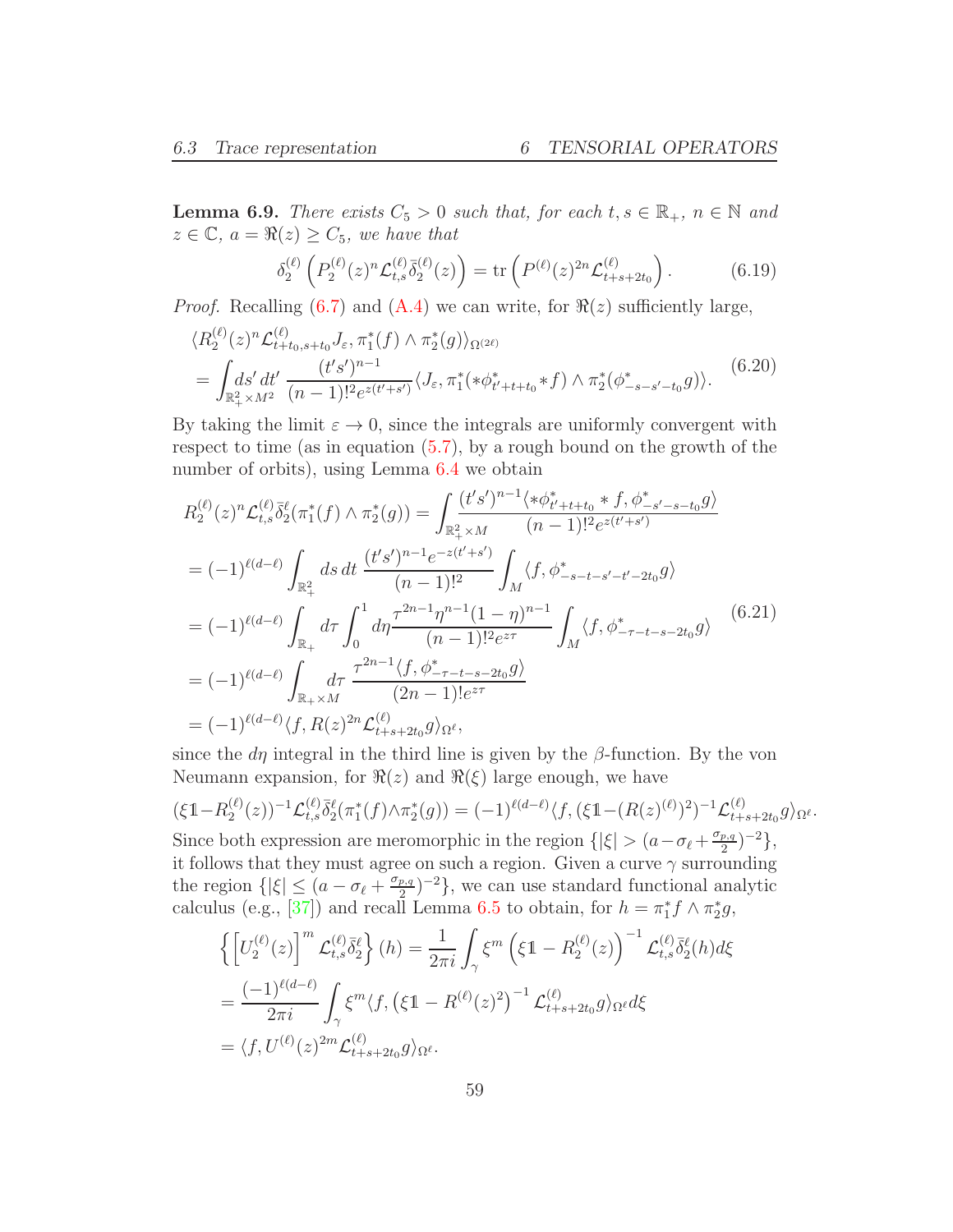Hence, we have

<span id="page-59-0"></span>
$$
\left\{ \left[ P_2^{(\ell)}(z) \right]^m \mathcal{L}_{t,s}^{(\ell)} \overline{\delta}_2^{\ell} \right\} (h) = \langle f, P^{(\ell)}(z)^{2m} \mathcal{L}_{t+s+2t_0}^{(\ell)} g \rangle_{\Omega^{\ell}}.
$$
 (6.22)

Since  $P^{(\ell)}(z)^{2m}$  is a finite rank operator, it follows that  $P^{(\ell)}(z)^{2m}\mathcal{L}^{(\ell)}_{t+s+2t_0}$  =  $\mathcal{L}_{t_0}^{(\ell)}P^{(\ell)}(z)^{2m}\mathcal{L}_{t+}^{(\ell)}$  $t_{t+s+t_0}$  is also finite rank on  $\mathcal{B}_{p,q,\ell}$ . Thus there exist  $u_{m,k} \in$  $\mathcal{B}'_{-p,q,\ell}, v_{m,k} \in \mathcal{B}_{+,p,q,\ell}, k \in \{1, \ldots, L\}$  (see Lemma [4.5\)](#page-27-0), such that

$$
\langle f, P^{(\ell)}(z)^{2m} \mathcal{L}_{t+s+2t_0}^{(\ell)} g \rangle_{\Omega^{\ell}} = \sum_{k=1}^{L} \langle f, v_{m,k} \rangle_{\Omega^{\ell}} u_{m,k}(g).
$$

Next, we define the mollification of an element  $h \in \Omega_{2,s}^{\ell}$  by

$$
\mathbb{M}_{2,\varepsilon}(h)(x,y) = \sum_{\alpha,\beta} \sum_{\overline{i},\overline{j}} \psi_{\alpha}(x,y) \psi_{\beta}(x,y) \omega_{\alpha,\overline{i}}(x) \wedge \omega_{\beta,\overline{j}}(y) \times \varepsilon^{-2d} \int_{\mathbb{R}^{2d}} \kappa_{\varepsilon}(\Theta_{\alpha}(x)-\xi) \kappa_{\varepsilon}(\Theta_{\beta}(y)-\eta) h_{\overline{i},\overline{j}}^{\alpha,\beta}(\Theta_{\alpha}^{-1}(\xi),\Theta_{\beta}^{-1}(\eta)).
$$
\n(6.23)

By duality, we can define the mollificator  $\mathbb{M}'_{2,\varepsilon}$  on the currents. Following the same reasoning as in Lemma [D.2](#page-88-0) we have that  $\mathbb{M}'_{2,\varepsilon}$ , restricted to  $\mathcal{B}_2^{p,q,\ell}$  $_2^{p,q,\ell},$ is a bounded operator which converges, in the sense of Lemma [D.2,](#page-88-0) to the identity when  $\varepsilon \to 0$ .

A direct computation shows that  $\mathbb{M}_{2,\varepsilon}(\pi_1^*(f)\wedge \pi_2^*(g)) = \pi_1^*(\mathbb{M}_{\varepsilon}f)\wedge \pi_2^*(\mathbb{M}_{\varepsilon}g),$ hence [\(6.22\)](#page-59-0) implies

$$
\mathbb{M}'_{2,\varepsilon}\left\{\left[P_2^{(\ell)}(z)\right]^m \mathcal{L}_{t,s}^{(\ell)}\overline{\delta}_2^{\ell}\right\}(h) = \langle \mathbb{M}_{\varepsilon}f, P^{(\ell)}(z)^{2m} \mathcal{L}_{t+s+2t_0}^{(\ell)} \mathbb{M}_{\varepsilon}g \rangle_{\Omega^{\ell}}.
$$

Note that the  $\mathbb{M}'_{2,\varepsilon}\left\{\left[P_2^{(\ell)}\right]_n\right\}$  $\binom{2^{(\ell)}}{2}(z)$ <sup>m</sup>  $\mathcal{L}_{t,s}^{(\ell)}$  ${}^{(\ell)}_{t,s}\bar{\delta}^\ell_2$  $\Big\} \in \mathcal{E}^{2\ell}_s$  for  $s \leq p+q$ . Thus its value on the product sections determines it uniquely as a  $\mathcal{E}_{p+q}^{2\ell}$  current (see foot-note [36\)](#page-49-0). Accordingly, since  $\mathbb{M}'_{2,\varepsilon}[P_2^{(\ell)}]$  $\mathcal{L}^{(\ell)}_{2}(z)]^{m}\mathcal{L}^{(\ell)}_{t,s}$  $\sum_{k=1}^{(\ell)} \bar{\delta}_{2}^{\ell}$  and  $\sum_{k=1}^{L} \pi_1^* (\mathbb{M}'_{\varepsilon} v_{m,k}) \wedge$  $\pi_2^*(\mathbb{M}'_{\varepsilon} u_{m,k})$  agree on each element of the type  $\pi_1^*(f) \wedge \pi_2^*(g)$ , they agree as currents. Thus, by Lemma [6.5,](#page-53-3) they are the same element of  $\mathcal{B}_2^{p,q,\ell}$  $_2^{p,q,\ell}$ . Accord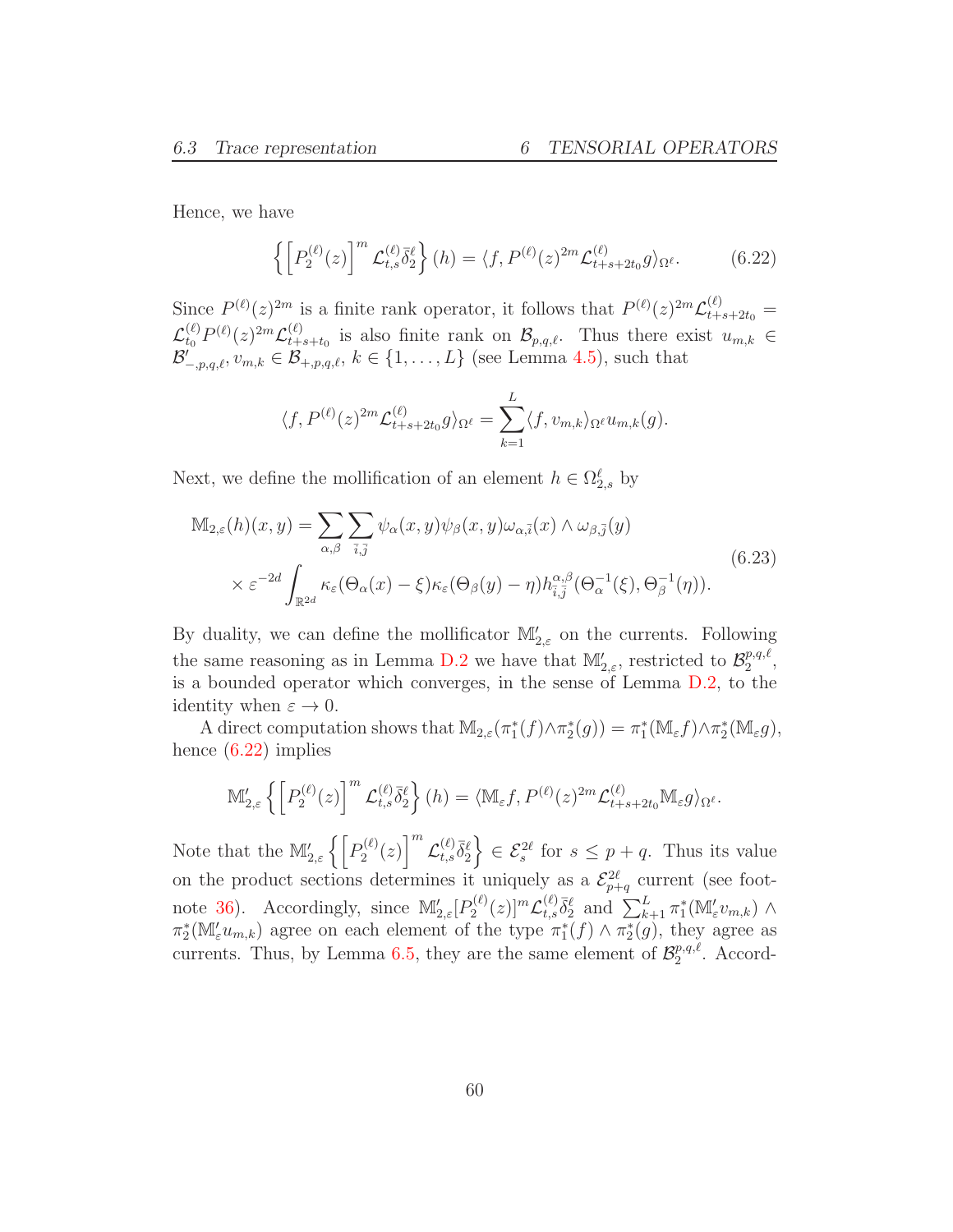ingly, by Lemmata [D.2,](#page-88-0) [6.6](#page-54-1) and equation [\(6.10\)](#page-53-4), we finally obtain that

$$
\delta_2 \left( P_2^{(\ell)}(z)^m \mathcal{L}_{t,s}^{(\ell)} \overline{\delta}_2^{\ell} \right) = \lim_{\varepsilon \to 0} \delta_2 \left( \mathbb{M}_{2,\varepsilon}' P_2^{(\ell)}(z)^m \mathcal{L}_{t,s}^{(\ell)} \overline{\delta}_2^{\ell} \right)
$$
  
\n
$$
= \lim_{\varepsilon \to 0} \sum_{k=1}^L \delta_2 \left( \pi_1^* (\mathbb{M}_{\varepsilon}' v_{m,k}) \wedge \pi_2^* (\mathbb{M}_{\varepsilon}' u_{m,k}) \right)
$$
  
\n
$$
= \lim_{\varepsilon \to 0} \sum_{k=1}^L \langle \mathbb{M}_{\varepsilon}' v_{m,k}, \mathbb{M}_{\varepsilon}' u_{m,k} \rangle = \sum_{k=1}^L u_{m,k} (v_{m,k}).
$$

Thus we have reduced the computation of certain "flat trace" to that of a trace of a matrix. This suffices to obtain the same type of result for the operators we are interested in, at last.

**Lemma 6.10.** For each  $p + q < r - 1$ ,  $z = a + ib \in \mathbb{C}$  with  $a > C_5$ ,  $\mu > (a - \sigma_{\ell} + \frac{\sigma_{p,q}}{2})$  $\left(\frac{p,q}{2}\right)^{-1}$ , we have, for each  $n \in \mathbb{N}$ , that

$$
\left| \text{tr}^{\flat} (R^{(\ell)}(z)^n) - \text{tr} (P^{(\ell)}(z)^n) \right| \le C_{p,q,z,\mu} \mu^n. \tag{6.24}
$$

*Proof.* Lemma [6.8](#page-57-0) yields, for all  $n, m, k \in \mathbb{N}$ ,  $|m - k| \le C_{\#}$ , the following ugly, but useful, formula

<span id="page-60-0"></span>
$$
\int_{t_0}^{\infty} dt \int_{t_0}^{\infty} ds \frac{s^{m-1}t^{k-1}e^{-z(t+s)}}{(m-1)!(k-1)!} \delta_2^{(\ell)} \left( R_2^{(\ell)}(z)^n \mathcal{L}_{t-t_0,s-t_0}^{(\ell)} \overline{\delta_2}^{(\ell)} \right)
$$
\n
$$
= \int_{2t_0}^{\infty} dt \int_{t_0}^{t-t_0} ds \frac{s^{m-1}(t-s)^{k-1}e^{-zt}}{(m-1)!(k-1)!} \operatorname{tr}^{\flat}(R^{(\ell)}(z)^{2n} \mathcal{L}_t^{(\ell)})
$$
\n
$$
= \operatorname{tr}^{\flat}(R^{(\ell)}(z)^{2n+m+k}) - \int_0^{2t_0} dt \frac{t^{m+k-1}}{(m+k-1)!} e^{-zt} \operatorname{tr}^{\flat}(R^{(\ell)}(z)^{2n} \mathcal{L}_t^{(\ell)})
$$
\n
$$
-2 \int_{2t_0}^{\infty} dt \int_0^{t_0} \frac{s^{m-1}(t-s)^{k-1}e^{-zt}}{(m-1)!(k-1)!} \operatorname{tr}^{\flat}(R^{(\ell)}(z)^{2n} \mathcal{L}_t^{(\ell)}).
$$
\n(6.25)

On the other hand by the spectral decomposition of  $R_2$ , as in Lemma [6.3,](#page-51-1) and Lemma [6.9](#page-58-0) it follows that, for each  $\mu > \mu_1 > (a - \sigma_\ell + \frac{\sigma_{p,q}}{2})$  $\frac{p,q}{2}$  $)^{-1}$ ,

$$
\int_{t_0}^{\infty} dt \int_{t_0}^{\infty} ds \frac{s^{m-1}t^{k-1}e^{-z(t+s)}}{(m-1)!(k-1)!} \delta_2^{(\ell)} \left( R_2^{(\ell)}(z)^n \mathcal{L}_{t-t_0,s-t_0}^{(\ell)} \bar{\delta}_2^{(\ell)} \right)
$$
\n
$$
= \int_{t_0}^{\infty} dt \int_{t_0}^{\infty} ds \frac{s^{m-1}t^{k-1}e^{-z(t+s)}}{(m-1)!(k-1)!} \delta_2^{(\ell)} \left( P_2^{(\ell)}(z)^n \mathcal{L}_{t-t_0,s-t_0}^{(\ell)} \bar{\delta}_2^{(\ell)} \right) + \mathcal{O}\left( \frac{C_{p,q,z,\mu_1} \mu_1^{2n}}{(a-\sigma_\ell)^{m+k}} \right)
$$
\n
$$
= \int_{t_0}^{\infty} dt \int_{t_0}^{\infty} ds \frac{s^{m-1}t^{k-1}e^{-z(t+s)}}{(m-1)!(k-1)!} \operatorname{tr}\left( P^{(\ell)}(z)^{2n} \mathcal{L}_{t+s}^{(\ell)} \right) + \mathcal{O}\left( \frac{C_{p,q,z,\mu_1} \mu_1^{2n}}{(a-\sigma_\ell)^{m+k}} \right)
$$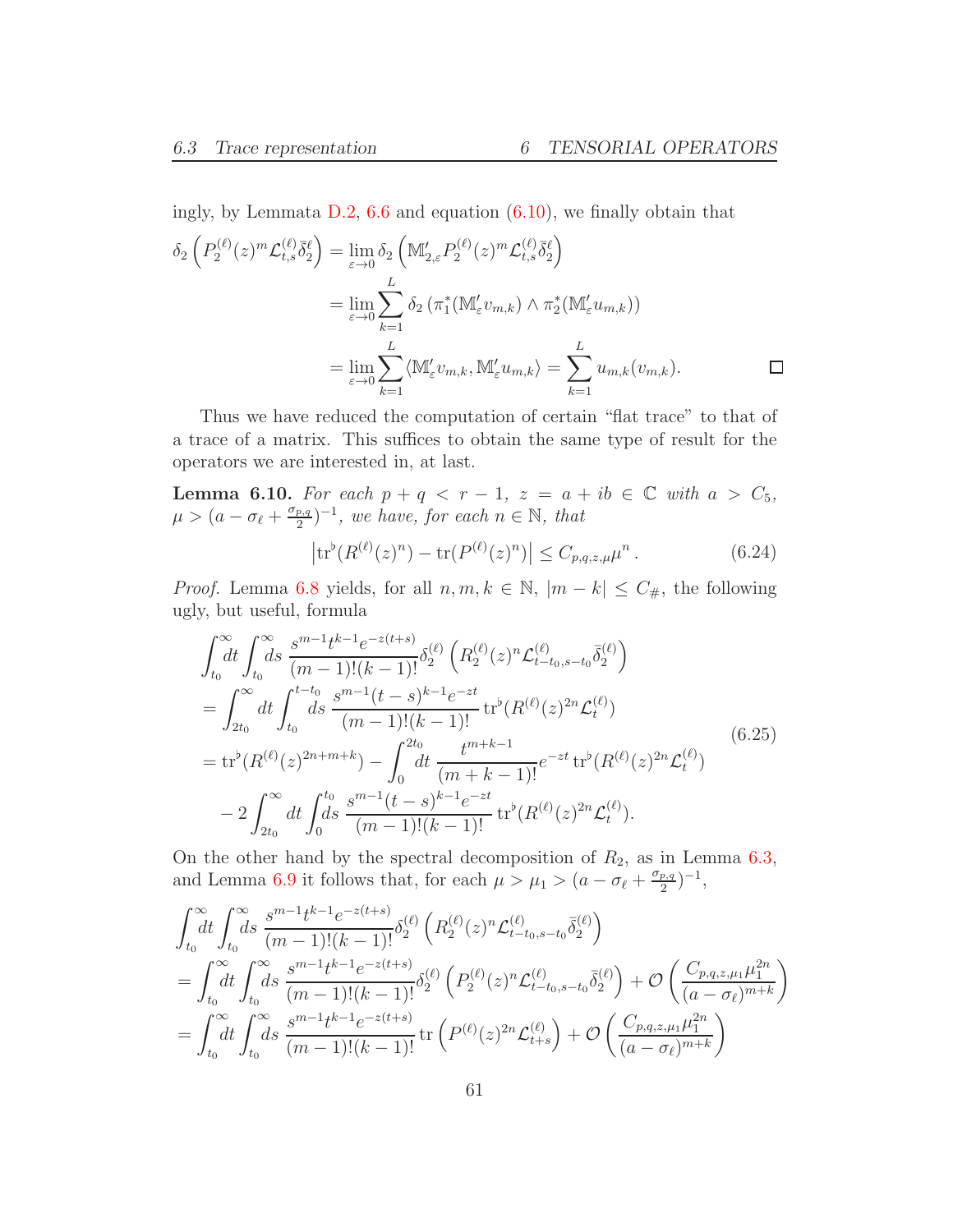Finally, recall again that the number of periodic orbits of length  $t$  grows at most exponentially. Hence, by Lemma [5.1,](#page-40-1) there exists  $A \geq \sigma_{\ell}$  such that  $|\operatorname{tr}^{\flat}(R^{(\ell)}(z)^{2n}\mathcal{L}_t^{(\ell)}\)$  $\left| \sum_{t=0}^{(\ell)} \right| \leq C_{\#}(a-A)^{-2n} e^{At}$  while  $|\text{tr} \left( P^{(\ell)}(z)^{2n} \mathcal{L}_{t+1}^{(\ell)} \right)$  $_{t+s}$  $\overline{ }$  $\vert \leq$  $C_{\#}(a - \sigma_{\ell})^{-2n}e^{\sigma_{\ell}t}$ . We can use such estimates to evaluate the integrals in  $(6.25)$  and obtain,

$$
\left| \text{tr}^{\flat}(R^{(\ell)}(z)^{2n+m+k}) - \text{tr}\left(P^{(\ell)}(z)^{2n+m+k}\right) \right| \leq \frac{C_{p,q,z,\mu_1} \mu_1^{2n}}{(a-\sigma_\ell)^{m+k}} + \frac{C_{\#}(t)^m}{(a-A)^{2n+k}m!} + \frac{C_{\#}(2t_0)^{m+k}}{(a-A)^{2n}(m+k)!}.
$$

To conclude we choose  $m = \varsigma n$ ,  $|m - k| \leq 1$ . Note that the last two terms are smaller than  $\mu^{2n+m+k}$  provided  $n \geq \frac{C_{\#}e^{i\theta_0}}{c(a-4)^{1+\frac{2}{5}}}$  $\frac{C_{\#}^{2}(a)}{s(a-A)^{1+\frac{2}{s}}\mu^{2+\frac{2}{s}}},$  while the first term on the left is bounded by  $C_{\#} \mu^{2n+m+k}$  provided we choose  $\varsigma = \frac{\ln \mu \mu_1^{-1}}{\mu^{-1}(a - \sigma_{\ell}^{-1})}$ .  $\Box$ 

## 7 Contact flows

The results of the previous sections suffice to prove that the  $\zeta_{\text{Rule}}$  is meromorphic, yet they provide very little information on the location of its zeroes and poles. Such a knowledge is fundamental to extract information from the ζ functions (e.g. counting results or statistical properties of the flow). In section [8](#page-75-0) we provide an approach to gain such information, partially inspired by [\[44\]](#page-96-3), based on a Dolgopyat type estimate on the norm of the resolvent. We are not aware of a general approach to gain such estimates apart for the case of  $C^1$  or Lipschitz foliations [\[21,](#page-94-2) [69,](#page-97-0) [70\]](#page-97-1) and the case of *contact flows*  $([42, 73])$  $([42, 73])$  $([42, 73])$  $([42, 73])$  $([42, 73])$ . In the following we will restrict to the latter since it covers the geometrically relevant case of geodesic flows in negative curvature. Our approach follows roughly [\[42,](#page-96-7) Section 6] but employs several simplifying ideas, some from [\[8\]](#page-94-3), some new.

In the case of contact flows d must be odd,  $d_u = d_s$  and we can, and will, assume that the contact form  $\overline{\alpha}$  in coordinates reads (see [\[8,](#page-94-3) section 3.2, Appendix A] for details)

$$
(\Theta_{\beta}^{-1})^*\overline{\alpha} = dx_d - \langle x^s, dx^u \rangle \doteq \alpha_0
$$

where  $(x^s, x^u, x_d) \in \mathbb{R}^{(d_s)} \times \mathbb{R}^{(d_s)} \times \mathbb{R} = \mathbb{R}^d$  is a point in the chart.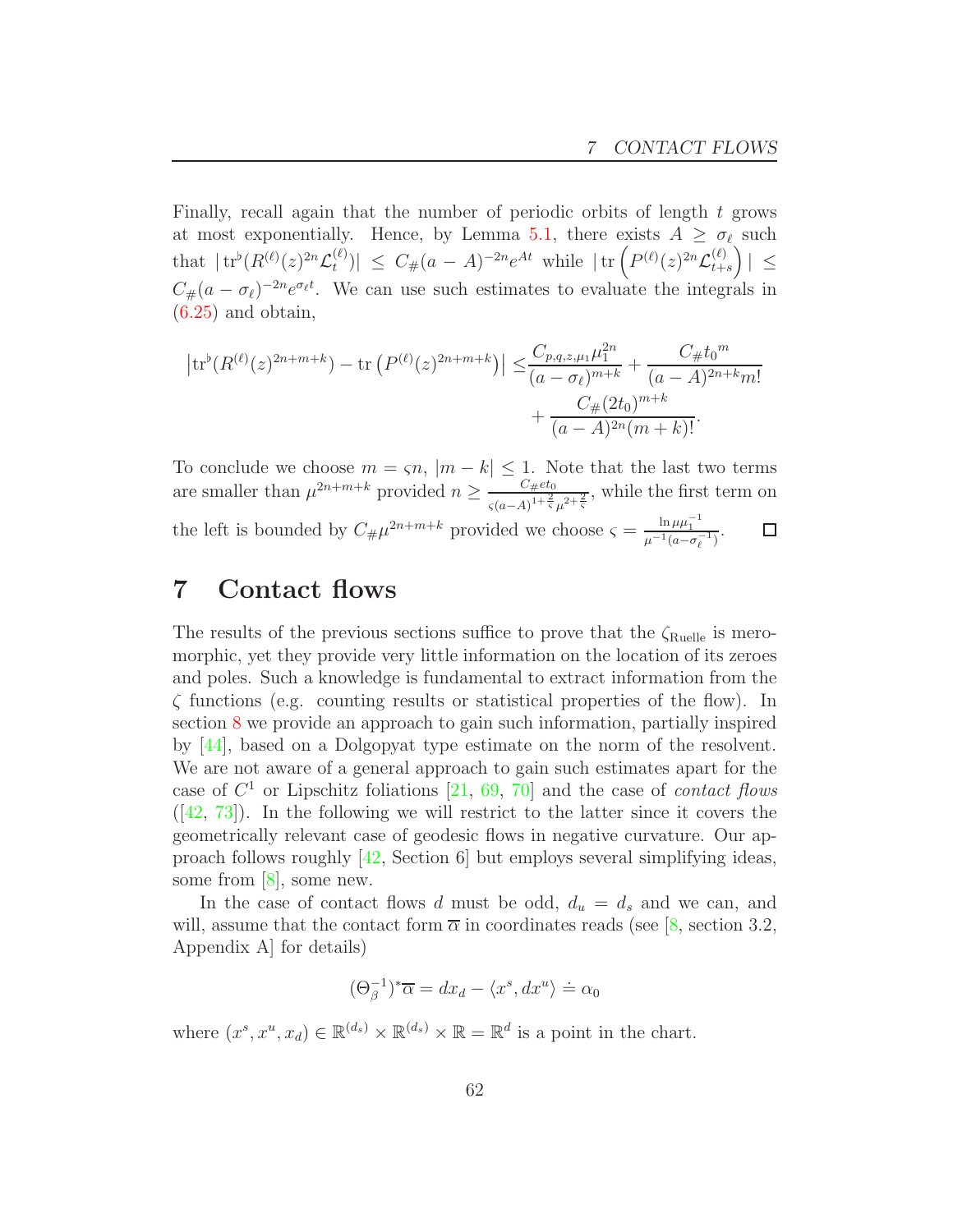Remark 7.1. The extra information that we need, and that can be gained in the contact flow case, are bounds on the size of the resolvent  $R^{(d_s)}(z)$  for  $\Im(z)$  large. See Lemma [8.3](#page-77-0) for an explanation of why  $\ell \neq d_s$  need not be studied. Since in the rest of this section we discuss only the case  $\ell = d_s$  we will often drop the scripts  $d_s$  in the relevant objects.

#### 7.1 Dolgopyat's estimate

Let  $a = \Re(z) > \sigma_{d_s}$  be fixed once and for all. For a fixed  $C_6 \in (0, e^{-4})$ , define  $c_a \doteq C_6 (a - \sigma_{d_s})^{-1} e^{-1}$  and

$$
\widehat{R}_n(z)h = \int_{c_{a}n}^{\infty} dt \ e^{-zt} \frac{t^{n-1}}{(n-1)!} \mathcal{L}_t^{(d_s)} h.
$$

Then, bounding  $e^{-\sigma_{d_s}t}$   $||\mathcal{L}_t||_{0,q,d_s}$  by one, integrating and using Stirling formula we have, for each  $q > 0$ ,

<span id="page-62-1"></span>
$$
\left\| (R^{(d_s)}(z)^n - \widehat{R}_n(z))h \right\|_{0,q,d_s} \le C_{\#}(a - \sigma_{d_s})^{-n} C_6^n \left\| h \right\|_{0,q,d_s}.
$$
 (7.1)

Moreover, for  $c_a n > t_0$ , by Lemma [4.5](#page-27-0) it follows that

<span id="page-62-2"></span>
$$
\left\| \widehat{R}_n(z)h \right\|_{0,q,d_s} \le C_{\#}(a-\sigma_{d_s})^{-n} \left\| h \right\|_{0,q,d_s}.
$$
 (7.2)

Thus, it is natural to start estimating the latter norm.

In the following arguments it turns out to be convenient to introduce norms similar to the one used in [\[42\]](#page-96-7). We did not use them in the previous sections since they do not allow to keep track of the higher regularity of the flow.

**Definition 7.2.** We define norms  $\lVert \cdot \rVert_q^s$  as with the norms  $\lVert \cdot \rVert_{0,q,d_s}$  with the only difference that the set  $\Sigma$  is replaced by the set  $\Sigma^s$ , defined as the elements of  $\Sigma$  which are subsets of a strong stable manifold. Also, let  $\mathcal{V}^u$  be the set of continuous vector fields tangent to the strong unstable direction, of  $C^0$ norm one, and  $C^1$  when restricted to any unstable manifold.<sup>[41](#page-62-0)</sup> We then define  $||h||^u \doteq \sup_{v \in \mathcal{V}^u} ||L_v h||_{0,0,d_s}$ . To conclude we define the norm  $||\cdot||_q^* \doteq$  $\left\| \cdot \right\|_q^s + \left\| \cdot \right\|^u.$ 

<span id="page-62-0"></span><sup>&</sup>lt;sup>41</sup>Note that such vector fields determine a unique flow on each unstable manifold, hence a unique global flow, even if they are only continuous on the manifold. Thus the corresponding Lie derivative is well defined.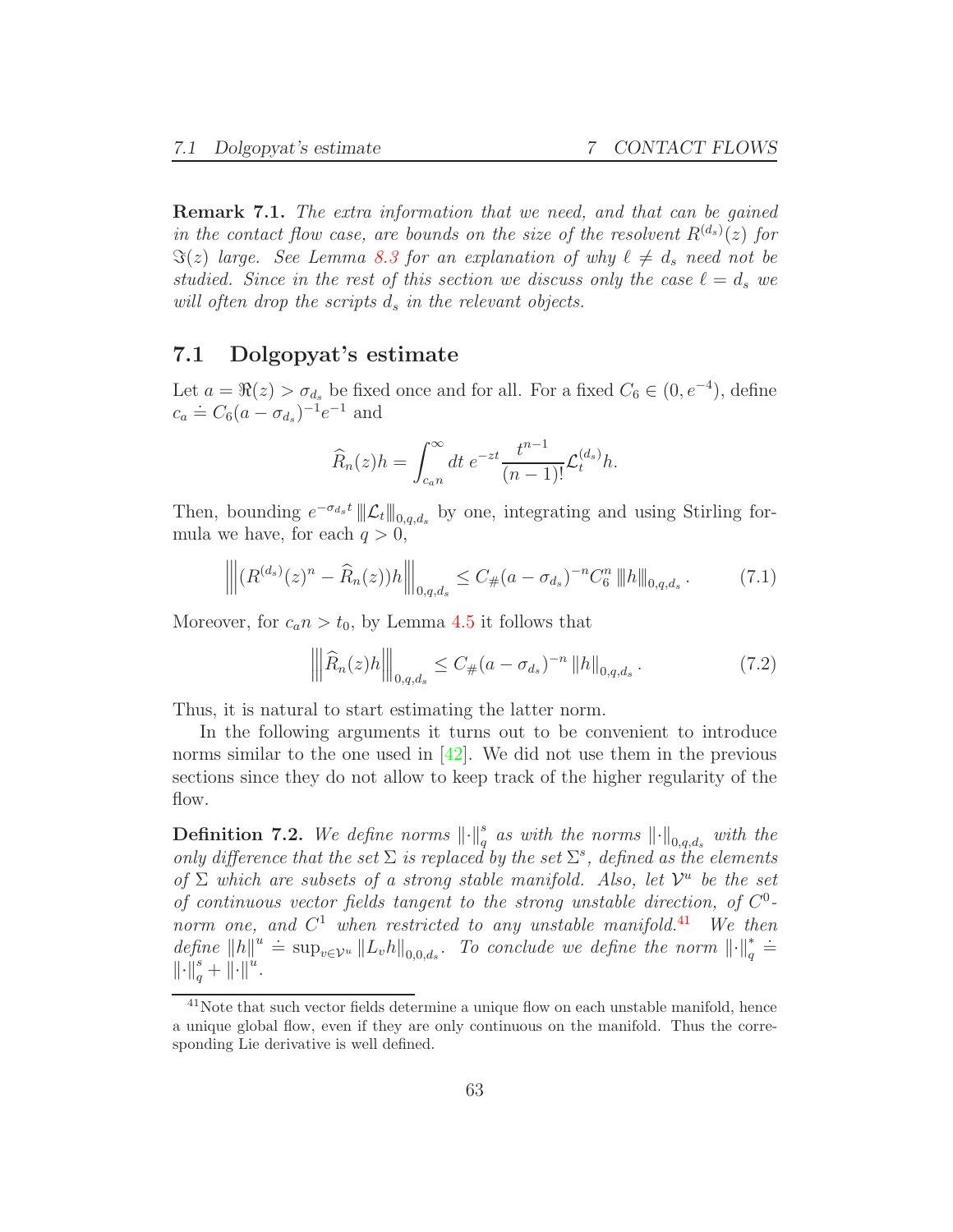Note that the unstable foliation can be trivialized by a Hölder continuous change of variables that is  $C<sup>1</sup>$  when restricted to any leaf. In such coordinates one can easily verify that [\(3.10\)](#page-21-0) holds also in the present case by arguing as in Lemma [4.2.](#page-25-1)

Before starting the real work let us fix some notation and recall some facts. Let  $\varpi$  be the Hölder regularity of the strong foliations and  $\varpi^*$  the Hölder regularity of the Jacobian of the associated holonomy. Then, in the contact flow case,  $\varpi \geq \frac{2\lambda}{\lambda_+}$  $\frac{2\lambda}{\lambda_+}$  and  $\varpi^* \geq \frac{\lambda}{\lambda_+}$  $\frac{\lambda}{\lambda_{+}}$  (see Appendix [E](#page-91-0) for more details).

For a manifold  $W \in \Sigma$  let  $\widetilde{W} = \bigcup_{|t| \leq \delta} \phi_t W, \widetilde{W}_+ = \bigcup_{|t| \leq 2\delta} \phi_t W_+$ . For each two sufficiently nearby manifolds  $W, W' \in \Sigma$ , let  $H_{W,W'} : W_+ \to W'_+$  be the strong unstable holonomy, then  $||JH_{W,W'}||_{C^{\varpi^*}} + ||H_{W,W'}||_{C^{\varpi}} \leq C_{\#}$ . We set  $\hat{\varpi} = \frac{2\lambda}{\lambda}$  $\frac{2\lambda}{\lambda_+}, \ \varpi' = \min\{1, \hat{\varpi}\}\$  and  $\varpi_* = \min\{\overline{\lambda}/\lambda_+, \hat{\varpi}^2\}.$ 

<span id="page-63-0"></span>**Lemma 7.3.** For each  $q \geq 1$ ,  $\alpha \in \mathcal{A}$ ,  $W, W' \in \Sigma_{\alpha}$  such that  $H_{W,W'}(\widetilde{W}) \subset$  $W'_{+}, g \in \Gamma_c^{d_s,q}(W'),$  there exists  $\bar{g} \in \Gamma_c^{d_s,\varpi_*}(W'_{+}), ||\bar{g}||_{\Gamma_c^{d_s,\varpi_*}(\widetilde{W}')}\leq C_{\#}||g||_{\Gamma_c^{d_s,q}(\widetilde{W})},$ such that for all  $h \in \Omega_r^{d_s}$  we have

$$
\left|\int_{\widetilde{W}}\langle g, h\rangle-\int_{\widetilde{W}_{+}^{\prime}}\langle\bar{g}, h\rangle\right|\leq C_{\#}d(W, W^{\prime})\left\|h\right\|^{u}\left\|g\right\|_{\Gamma_{c}^{d_{s},q}(\widetilde{W})}.
$$

*Proof.* Let  $\{W^*_\tau\}_{\tau \in [0,1]}$  be a smooth foliation interpolating between W and W'. Also let  $H_{\tau}$  be the strong unstable holonomy from W to  $W_{\tau}^*$ . Note that, by performing the interpolation in the chart  $\Theta_{\alpha}$ , one can ensure that there exists  $W_{\tau} \in \Sigma_{\alpha}$  such that  $W_{\tau}^* \subset W_{\tau,+}$ . Next, let  $\varphi_{\tau}$  be a one parameter family of forms, then

$$
\int_{W^*_{\tau}}\langle \varphi_\tau, h\rangle = \int_{\widetilde{W}}\langle \varphi_\tau, h\rangle \circ H_{\tau} J H_{\tau} = \sum_{\overline{i}}\int_{\widetilde{W}} \overline{\varphi}_{\tau, \overline{i}} h_{\overline{i}} \circ H_{\tau}.
$$

where  $\overline{\varphi}_{\tau,\overline{i}} = \varphi_{\tau,\overline{i}} \circ H_{\tau} J H_{\tau}$ . By the implicit function theorem it follows that  $\partial_{\tau}h_{\bar{i}} \circ H_{\tau} = (L_v h_{\bar{i}}) \circ H_{\tau}$  for some  $v \in \mathcal{V}^u$ ,  $||v||_{\infty} \leq C_{\#}d(W, W')$ . In addition,

$$
(L_v h)_{\bar{i}} = L_v h_{\bar{j}} + \sum_{\bar{j}} \langle \omega_{\alpha, \bar{i}}, L_v \omega_{\alpha, \bar{j}} \rangle h_{\bar{j}}.
$$

Let  $A_{\bar{i},\bar{j}}(\tau) = \langle \omega_{\alpha,\bar{i}}, L_v \omega_{\alpha,\bar{j}} \rangle \circ H_\tau$  and note that A is  $C^r$  in  $\tau$ .

$$
\partial_\tau \int_{W_\tau^*} \langle \varphi_\tau, h \rangle = \sum_{\overline{i}} \int_{\widetilde{W}} \left\{ \partial_\tau \overline{\varphi}_{\tau, \overline{i}} - \sum_{\overline{j}} A_{\overline{j}, \overline{i}} \overline{\varphi}_{\tau, \overline{j}} \right\} h_{\overline{i}} \circ H_\tau + \overline{\varphi}_{\tau, \overline{i}} (L_v h)_{\overline{i}} \circ H_\tau.
$$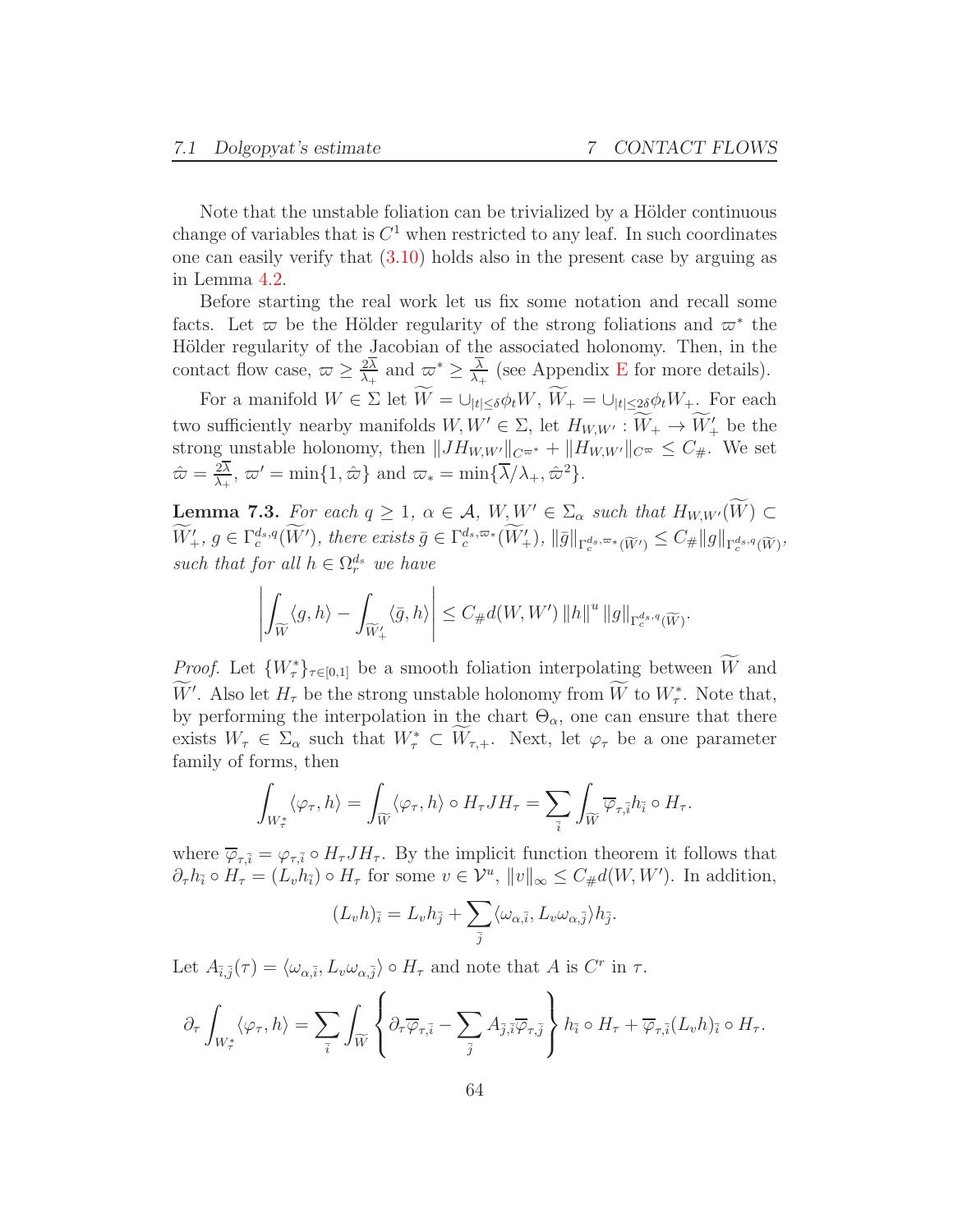$\Box$ 

We can then choose  $\overline{\varphi}_{\tau,\overline{i}}$  as the solution of the ordinary differential equation (the variables on  $\widetilde{W}$  are treated as parameters)

$$
\frac{d}{d\tau}\overline{\varphi}_{\tau,\overline{i}} = \sum_{\overline{j}} A_{\overline{j},\overline{i}}(\tau)\overline{\varphi}_{\tau,\overline{j}}
$$

$$
\overline{\varphi}_{0,\overline{i}} = g_{\overline{i}}.
$$

By the dependence on the parameters of the solution of an ODE we have, for each  $\tau \in [0,1]$ ,  $\|\overline{\varphi}_{\tau,\overline{i}}\|_{C^{\varpi'}} \leq C_{\#}\|g\|_{\Gamma^q_c}$ . Hence,  $\|\varphi_{\tau}\|_{\Gamma^{\varpi_*}_c(W^*_{\tau})} \leq C_{\#}\|g\|_{\Gamma^q_c(\widetilde{W})}$ .

<span id="page-64-1"></span>
$$
\left| \int_{\widetilde{W}'} \langle \varphi_1, h \rangle - \int_{\widetilde{W}} \langle g, h \rangle \right| \leq \int_0^1 d\tau \left| \sum_{\overline{i}} \int_{\widetilde{W}} \overline{\varphi}_{\tau, \overline{i}}(L_v h)_{\overline{i}} \circ H_{\tau} \right|.
$$
\n
$$
= \int_0^1 d\tau \left| \int_{W^*_{\tau}} \langle \varphi_\tau, L_v h \rangle \right| \leq C_{\#} d(W, W') \left\| h \right\|^u \left\| g \right\|_{\Gamma_c^{d_s, q}(\widetilde{W})}.
$$
\n(7.3)

<span id="page-64-0"></span>**Lemma 7.4.** For each  $\eta \in (0, \varpi_*)$ ,  $t \in (t_0, \infty)$  and  $h \in \Omega_r^{d_s}$  we have

$$
||h||_{0,\eta,d_s} \ge ||h||_{\eta}^s ,
$$
  

$$
\left\|\widehat{R}_n(z)h\right\|_{0,1+\eta,d_s} \le \frac{C_{\#}}{a-\sigma_{d_s}}\|h\|_{\eta}^*.
$$

Proof. The first inequality is obvious since the sup in the definition of the norm is taken on a larger set. To prove the second note that

$$
\int_{W_{\alpha,G}} \langle g, \widehat{R}_n(z)h \rangle = \int_{c_a n}^{\infty} dt \int_{W_{\alpha,G}} \frac{t^{n-1} e^{-zt}}{(n-1)!} \langle g, \mathcal{L}_t^{d_s} h \rangle
$$

which, by introducing a partition of unity in time as in  $(6.15)$  and changing variables as in [\(4.11\)](#page-32-0), can be seen as an integral on  $d_s + 1$  dimensional manifolds close to the weak stable foliation. If we consider the integral on a strong stable leaf close to  $W_{\alpha,G}$  we can split it similarly and apply Lemma [7.3](#page-63-0) to compare the integral on each manifold. The Lemma readily follows.  $\Box$ 

We can now state the main estimate of this section. As the proof is a bit involved we postpone it at the end of the section so as not to break the flow of the argument.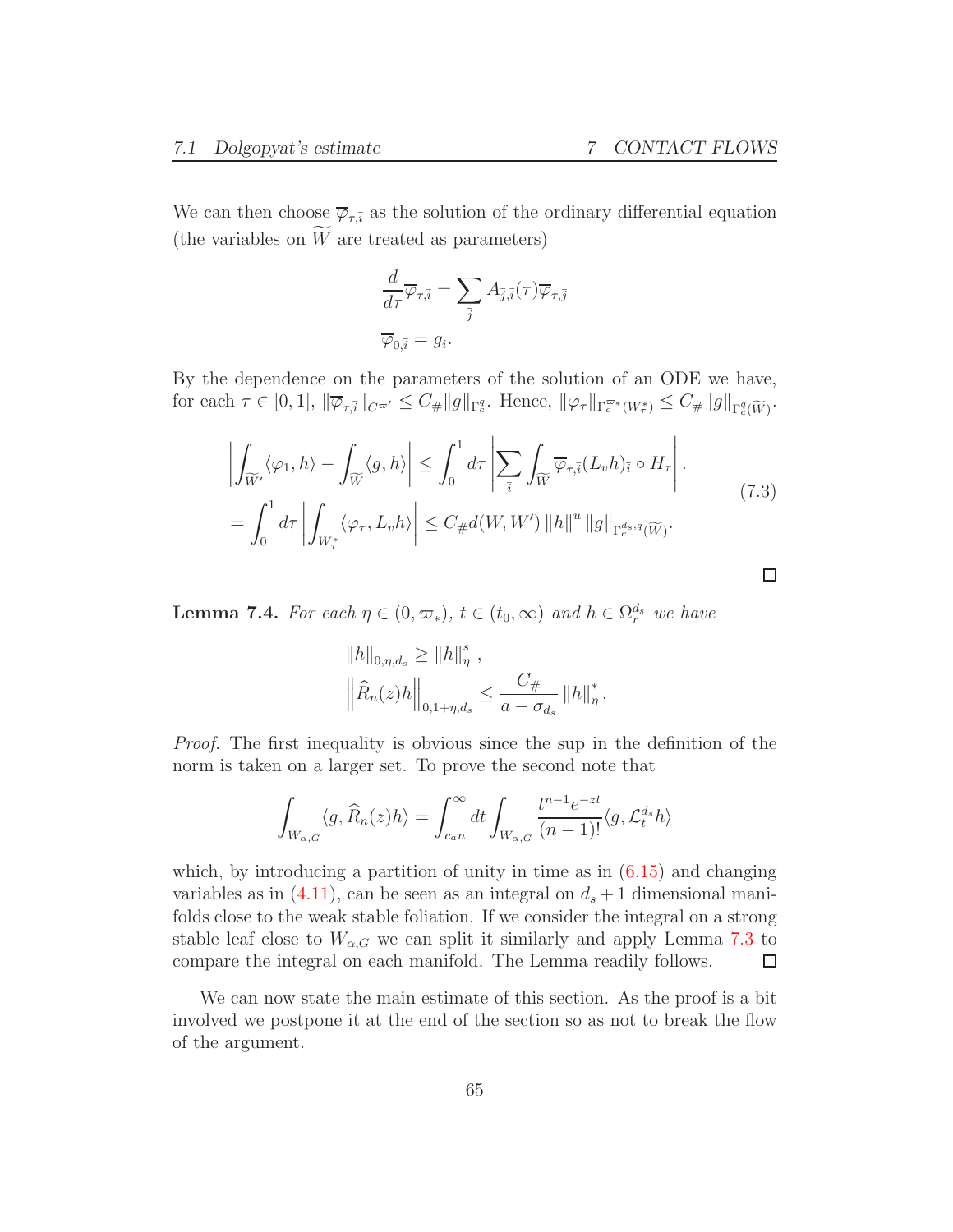<span id="page-65-0"></span>**Proposition 7.5** (Dolgopyat type estimate). Let  $\phi_t$  be a contact flow such that  $\varpi' > \frac{2}{3}$  $\frac{2}{3}$ . Then for each  $\eta \in (0, \varpi_*)$ , there exist constants  $C_1, a_0, b_0 \geq 1$ ,  $\lambda C_1 C_6 > 2ea_0$ , and  $\gamma_0 \in (0,1)$  such that, for each  $h \in \Omega_{0,1}^{d_s}(M)$ ,  $z = a + ib$ with  $2a_0 + \sigma_{d_s} \ge a \ge a_0 + \sigma_{d_s}$ ,  $|b| \ge b_0$  and  $n \ge C_1 \ln |b|$ , we have

$$
\left\| \widehat{R}_n(z)h \right\|_{\eta}^* \leq \frac{C_{\eta}}{(a - \sigma_{d_s})^n} \left\| h \right\|_{\eta}^*,
$$
  

$$
\left\| \widehat{R}_n(z)^3 h \right\|_{\eta}^* \leq \frac{C_{\eta}}{(a - \sigma_{d_s})^{3n}} |b|^{-3\gamma_0} \left\| h \right\|_{\eta}^*.
$$

Remark 7.6. The bunching condition in the statement of Proposition [7.5](#page-65-0) arises as follows: in the Dolgopyat estimate one reduces the problem to comparing certain integrals over a multitude of nearby manifolds. They are usually broken into two sets: the one that are sufficiently far apart to allow for cancellations due to the non integrability of the foliations (this is the basic Dolgopyat cancellation mechanism) and the ones that are too close for the cancellation mechanism to be effective. The latter are shown to be too few to contribute to the total estimate. In Lemma [7.10](#page-70-0) we give explicit meaning to "sufficiently far apart", we believe this to be optimal. The remaining "too close" manifolds are handled in Lemma [7.9.](#page-70-1) The estimate is reduced to the growth rate of certain unstable disks that we can handle only if "too close" is small enough. This is due to the possibility for a disk to grow in an extremely elongated ellipses because of different expansion rates in the unstable directions. The two different meaning of "too close" are consistent only under the above mentioned bunching conditions. This is the only place where such a condition is used. It might be possible to improve Lemma [7.9,](#page-70-1) and hence remove the bunching condition, by cleverly using some distortion estimate but at the moment we do not see how.

**Remark 7.7.** The choice of stating the Lemma in terms of the norm  $\lVert \cdot \rVert^*_{\eta}$ is a bit arbitrary but very convenient in the present context. The estimate is largely norm-independent as better shown in [\[8\]](#page-94-3).

The goal of this section easily follows.

**Lemma 7.8.** If  $\phi_t$  is a contact Anosov flow with  $\varpi' > \frac{2}{3}$  $\frac{2}{3}$ , then for each  $\eta \in (0, \varpi_*)$ , there exist constants  $C_1, a_0, b_0 \geq 1$ ,  $\lambda C_1 C_6 > 2ea_0$ , such that for each  $h \in \mathcal{B}^{1,\eta,d_s}$ ,  $z = a + ib$  with  $2a_0 + \sigma_{d_s} > a \ge a_0 + \sigma_{d_s}$ ,  $|b| \ge b_0$ , and  $n \geq C_{\#}C_1 \ln |b|$ , holds true

$$
||R(z)^n h||_{1,\eta,d_s} \leq C_{\eta} (a - \sigma_{d_s})^{-n} b^{-\gamma_0} ||h||_{1,\eta,d_s}.
$$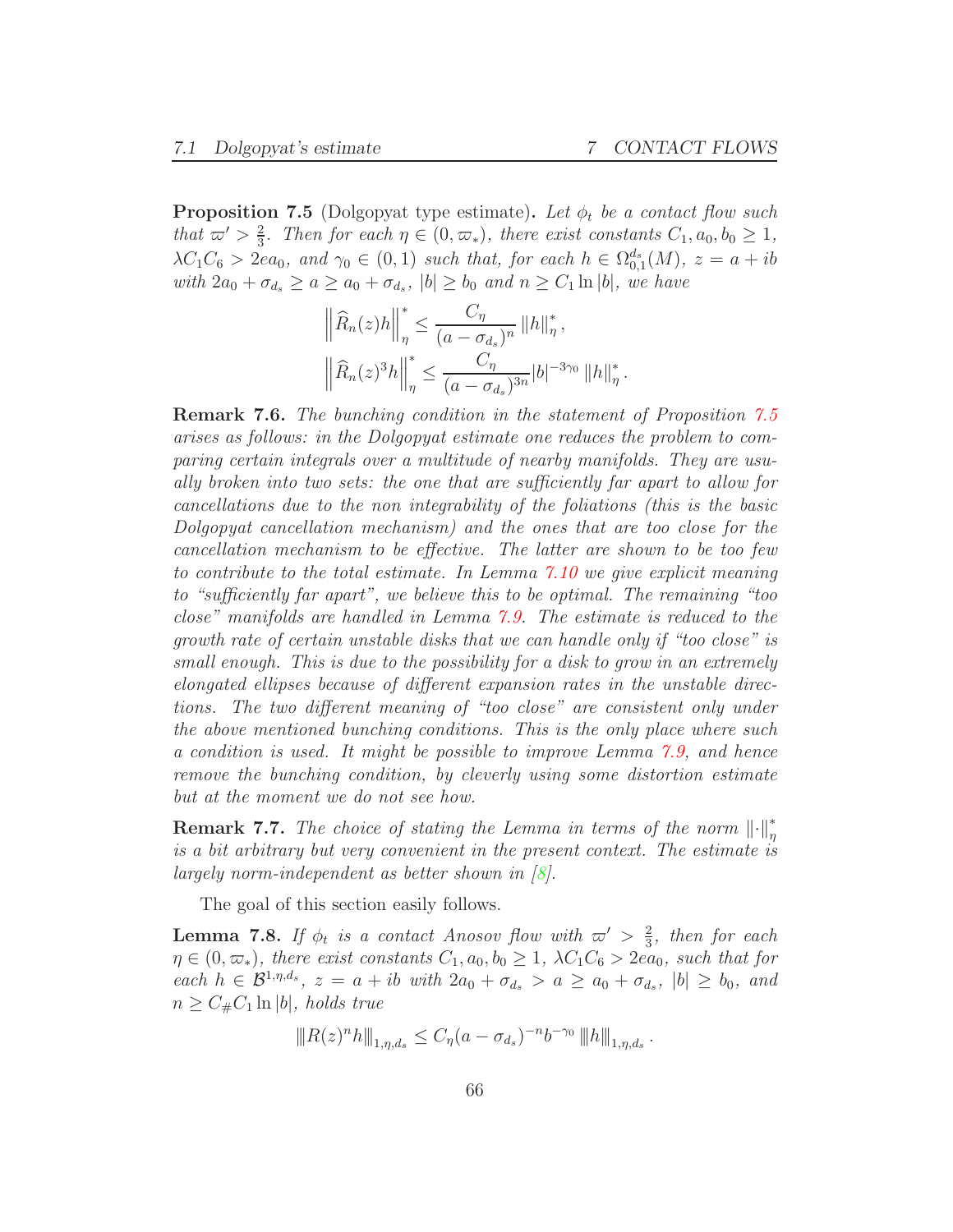*Proof.* By Lemma [4.8](#page-29-0) we have, for  $m = [C_1 \ln |b|]$  where  $C_1$  is given by Proposition [7.5,](#page-65-0)

$$
||R(z)^{(k+2)m}h||_{1,\eta,d_s} \leq \frac{C_{\#}}{(a-\sigma_{d_s})^{(k+1)m}(a-\sigma_{d_s}+\lambda)^m} ||h||_{1,\eta,d_s}
$$

$$
+ \frac{C_{\#}|b|}{(a-\sigma_{d_s})^m} ||R(z)^{(k+1)m}h||_{0,1+\eta,d_s}.
$$

The first term is already small enough. By equations [\(7.1\)](#page-62-1), [\(7.2\)](#page-62-2)

$$
\left\| |R(z)^{(k+1)m}h|\right\|_{0,1+\eta,d_s} \leq \frac{C_\# kC_6^m \left\|h\right\|_{0,1+\eta,d_s}}{(a-\sigma_{d_s})^{(k+1)m}} + \frac{C_\#}{a-\sigma_{d_s}} \left\| \widehat{R}_m(z)^k h\right\|_{0,1+\eta,d_s}.
$$

The first term is small enough provided  $\gamma_0 \leq C_1 \ln C_6^{-1} - 1 - \frac{\ln k}{\ln b_0}$  $rac{\ln k}{\ln b_0}$ . Accordingly, to establish the Lemma it suffices to prove, for some  $k \in \overline{N}$ ,

<span id="page-66-0"></span>
$$
\left\| \widehat{R}_m(z)^k h \right\|_{0, 1 + \eta, d_s} \le C_\eta (a - \sigma_{d_s})^{-km} b^{-1-\gamma_0} \left\| h \right\|_{1, \eta, d_s} . \tag{7.4}
$$

Note that  $\left\|\widehat{R}_m(z)h\right\|_{+,1,\eta,d_s} \leq \frac{C_\eta}{a-\sigma}$  $\frac{C_{\eta}}{a-\sigma_{ds}}$  ||h||<sub>-,1,η,d<sub>s</sub></sub>. Hence, by Lemmata [D.2,](#page-88-0) [7.4](#page-64-0) and Proposition [7.5](#page-65-0) we have

$$
\begin{split}\n&\left\|\widehat{R}_{m}(z)^{k}h\right\|_{0,1+\eta,d_{s}} \leq \frac{C_{\#}\varepsilon\left\|h\right\|_{1,\eta,d_{s}}}{(a-\sigma_{d_{s}})^{kn}} + C_{\#}\left\|\widehat{R}_{m}(z)^{k-1}\mathbb{M}_{\varepsilon}\widehat{R}_{m}(z)h\right\|_{0,1+\eta,d_{s}} \\
&\leq \frac{C_{\#}\varepsilon\left\|h\right\|_{1,\eta,d_{s}}}{(a-\sigma_{d_{s}})^{km}} + \frac{C_{\#}}{a-\sigma_{d_{s}}}\left\|\widehat{R}_{m}(z)^{k-2}\mathbb{M}_{\varepsilon}\widehat{R}_{n}(z)h\right\|_{\eta}^{*} \\
&\leq \frac{C_{\#}\varepsilon\left\|h\right\|_{1,\eta,d_{s}}}{(a-\sigma_{d_{s}})^{km}} + C_{\#}(a-\sigma_{d_{s}})^{-(k-1)m}|b|^{-(k-1)\gamma_{0}}\left\|\mathbb{M}_{\varepsilon}\widehat{R}_{m}(z)h\right\|_{\eta}^{*} \\
&\leq \frac{C_{\#}\varepsilon\left\|h\right\|_{1,\eta,d_{s}}}{(a-\sigma_{d_{s}})^{kn}} + C_{\#}(a-\sigma_{d_{s}})^{-km}|b|^{-(k-1)\gamma_{0}}\varepsilon^{-1-\eta-d_{s}}\left\|h\right\|_{1,\eta,d_{s}},\n\end{split}
$$

which, after choosing  $\varepsilon = |b|^{-1-\gamma_0}$  and  $k = C_{\#}\gamma_0^{-1}$ , proves equation [\(7.4\)](#page-66-0) and hence the Lemma. Indeed, the condition  $\gamma_0 \leq C_1 \ln C_6^{-1} - 1 - \frac{\ln k}{\ln b_0}$  $\frac{\ln k}{\ln b_0}$  can be satisfied by choosing  $b_0$  large enough.  $\Box$ 

We conclude with the missing proof.

**Proof of Proposition [7.5.](#page-65-0)** First note that, for each  $v \in \mathcal{V}^u$ ,  $L_v \phi^*_{-t} h =$  $\phi_{-t}^* L_{(\phi_{-t})_*v} h$  and, by the Anosov property,  $\|(\phi_{-t})_*v\|_{C^0} \leq C_{\#}e^{-\lambda t}\|v\|_{C^0}$ .

<span id="page-66-1"></span>
$$
\|\mathcal{L}_{t}h\|^{u} \leq C_{\#}e^{-\overline{\lambda}t} \sup_{v \in \mathcal{V}^{u}} \|\mathcal{L}_{t}(L_{v}h)\|_{0,0,d_{s}} \leq C_{\#}e^{(h_{\text{top}}(\phi_{1})-\overline{\lambda})t} \|h\|^{u}.
$$
 (7.5)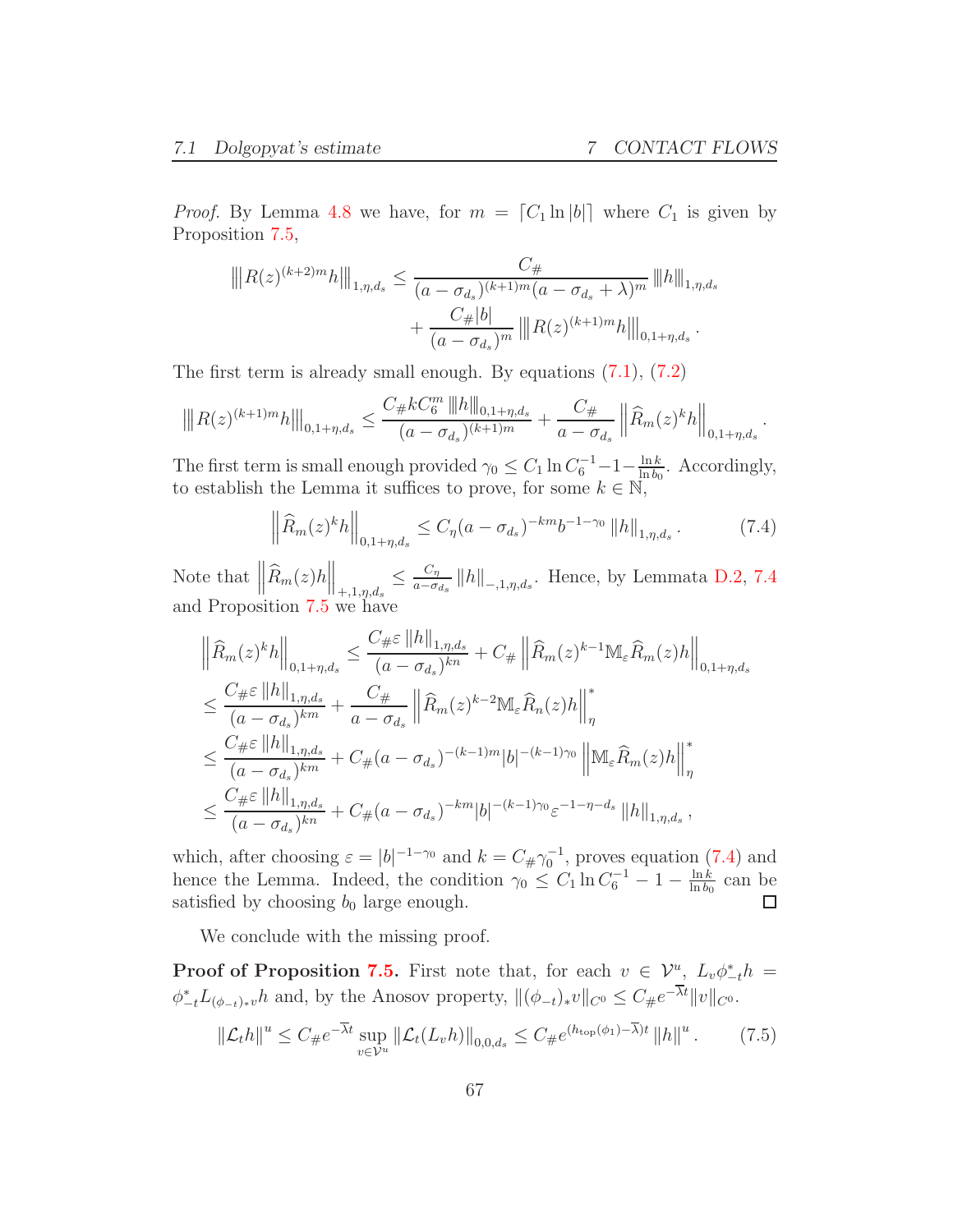Thus

<span id="page-67-2"></span>
$$
\left\|\widehat{R}_n(z)h\right\|^u \le C_{\#}(a-\sigma_{d_s}+\overline{\lambda})^{-n} \left\|h\right\|^u. \tag{7.6}
$$

To continue note that the proof of Lemma [4.5](#page-27-0) holds for the set of manifolds  $\Sigma^s$ , indeed the only required property of the set of manifolds is the fact that the image under the flow can be covered by manifolds in the set. Thus the first two inequalities of Lemma [4.5](#page-27-0) hold for the norms  $\lVert \cdot \rVert^s_\eta$ . By the first

$$
\left\|\widehat{R}_n(z)h\right\|_{\eta}^s \leq C_{\#}(a-\sigma_{d_s})^{-n} \left\|h\right\|_{\eta}^s,
$$

which suffices to prove the first inequality of the Lemma. To prove the second is much harder. The second inequality in Lemma [4.5](#page-27-0) can be used, as in Lemma [4.8,](#page-29-0) to yield

<span id="page-67-1"></span>
$$
\left\| \widehat{R}_n(z)h \right\|_{\eta}^s \le \frac{C_{\eta}}{(a - \sigma_{d_s} + \lambda \eta)^n} \left\| h \right\|_{\eta}^s + \frac{C_{\eta}}{(a - \sigma_{d_s})^n} \left\| h \right\|_{1+\eta}^s. \tag{7.7}
$$

It is then sufficient to consider the case  $h \in \Omega_{0,r}^{d_s}$ ,  $g \in \Gamma_c^{\ell,1+\eta}$ . In the following we will set  $h_s = \mathcal{L}_s^{(\ell)} h$ . It is convenient to proceed by small time steps of size  $r > 0$ , to be fixed later. Let  $p(t) = \tilde{p}(\delta t)$  where  $\tilde{p}$  is as in the proof of Lemma [6.7.](#page-54-2) For  $n \in \mathbb{N}$  large enough, we must estimate (see  $(4.11)$ )

<span id="page-67-0"></span>
$$
\int_{c_{a}n}^{\infty} dt \int_{W_{\alpha,G}} \frac{t^{n-1}e^{-zt}}{(n-1)!} \langle g, \phi_{-t}^* h_s \rangle = \sum_{k \in \mathbb{N}} \int_{c_{a}n}^{\infty} dt \frac{t^{n-1}e^{-zt}p(k - tr^{-1})}{(-1)^{\ell(d-\ell)}(n-1)!}
$$
\n
$$
\times \int_{\phi_{-kr}W_{\alpha,G}} \langle * \phi_t^* * g, h_s \rangle \circ \phi_{-t+kr} J_W \phi_{kr} J \phi_{-t} \circ \phi_{kr}.
$$
\n(7.8)

Next, it is convenient to localize in space as well. To this end we need to define a sequence of smooth partitions of unity.

For each  $\mathbf{i} \in \mathbb{Z}^d$ , let us define  $x^{\mathbf{i}} = rd^{-\frac{1}{2}}\mathbf{i}$ . We then introduce the partition of unity  $\Phi_{r,i}(x) = \prod_{l=1}^d p(d^{\frac{1}{2}}r^{-1}x_{i_l} - i_l)$  (limited to the set  $B_d(0, 30\delta)$ ). Note that it enjoys the following properties

- (i)  $\Phi_{r,i}(z) = 0$  for all  $z \notin B_d(x_i, r);$
- (ii) the collection  ${B_d(x^i, r)}_{i \in B_d(0, 10\delta)}$  covers  $B_d(0, 30\delta)$  with a uniformly bounded number of overlaps;
- (iii) for each r, *i* we have  $\|\nabla \Phi_{r,i}\|_{L^{\infty}} \leq C_{\#}r^{-1}$ .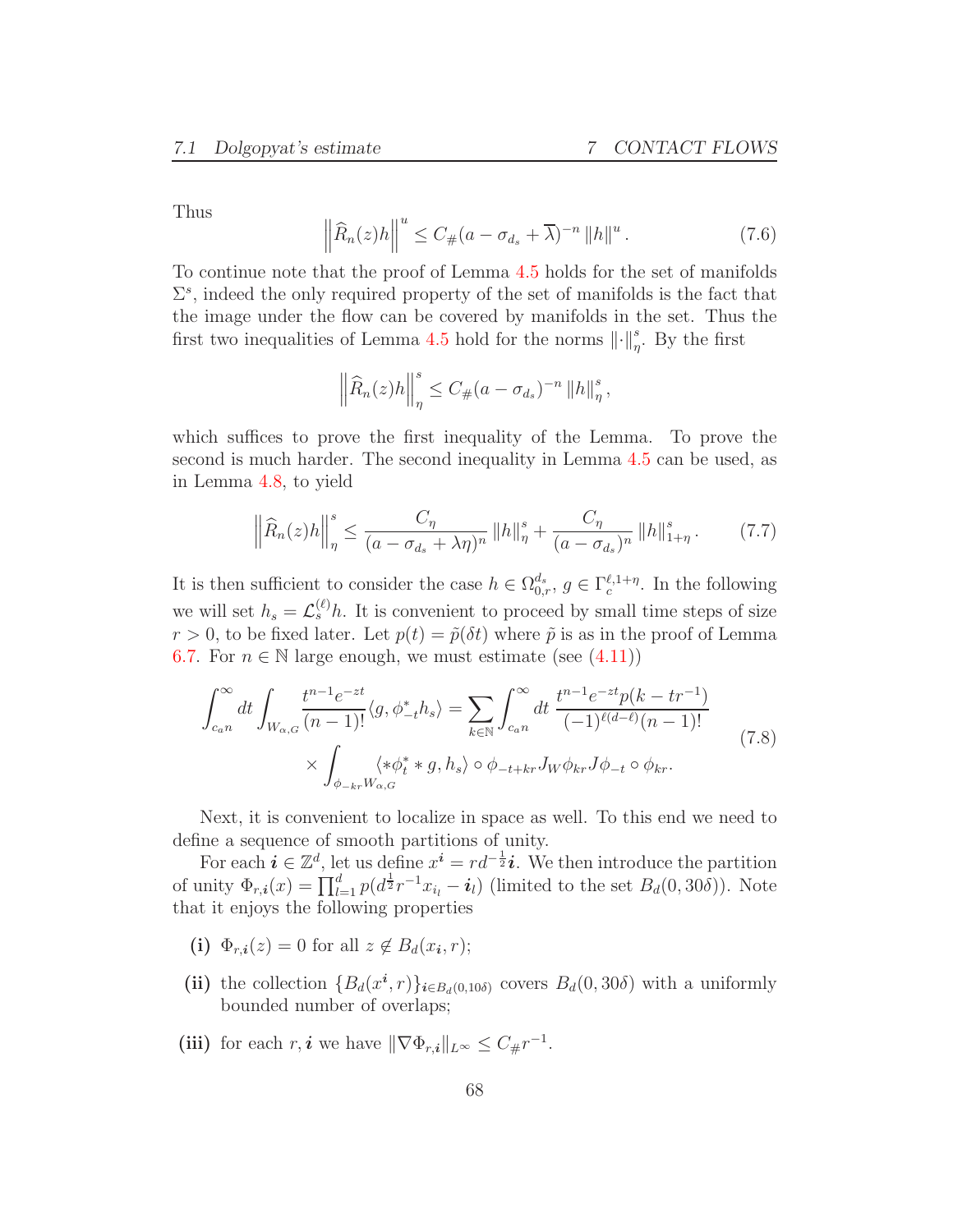Note that the collection in (ii) has a number of elements bounded by  $C_{\#}r^{-d}$ .

For each  $k \in \mathbb{N}$  let  $\mathcal{W}_{\alpha,G,\beta,kr}$  be the family of manifolds defined in  $(4.10)$ , with  $t = kr$ , and set  $\mathcal{W}_{\alpha,G,\beta,kr,i} = \{ W \in \mathcal{W}_{\alpha,G,\beta,kr} : \Theta_{\beta}(W) \cap B_d(x^i, r) \neq \emptyset \}.$ For simplicity, let us adopt the notation  $W_{k,\beta,\boldsymbol{i}} \doteq W_{\alpha,G,\beta,kr,\boldsymbol{i}}$ . For  $W \in W_{k,\beta,\boldsymbol{i}}$ <br>For simplicity, let us adopt the notation  $W_{k,\beta,\boldsymbol{i}} \doteq W_{\alpha,G,\beta,kr,\boldsymbol{i}}$ . For  $W \in W_{k,\beta,\boldsymbol{i}}$ let  $\tau_W : \overline{W} \doteq \bigcup_{t \in [-2r, 2r]} \phi_t W \rightarrow \mathbb{R}$  be defined by  $\phi_{\tau_W(x)}(x) \in W$ . Also set

<span id="page-68-3"></span>
$$
\varphi_{k,\beta,i}(x) = \psi_{\beta}(x)\Phi_{r,i}(\Theta_{\beta}(x))p(r^{-1}\tau_W(x))||V(x)||^{-1}.
$$
 (7.9)

Letting

<span id="page-68-4"></span>
$$
\hat{g}_{k,\beta,\mathbf{i}} = \varphi_{k,\beta,\mathbf{i}} \frac{(kr + \tau_W)^{n-1} J_W \phi_{kr} \circ \phi_{\tau_W}}{(-1)^{\ell(d-\ell)} e^{-z(kr + \tau_W)} J \phi_{kr + \tau_W}(n-1)!} * \phi_{kr + \tau_W}^* * g,
$$
(7.10)

<span id="page-68-1"></span>we can rewrite  $(7.8)$  as<sup>[42](#page-68-0)</sup>

$$
\int_{cn}^{\infty} dt \int_{W_{\alpha,G}} \frac{t^{n-1} \langle g, \phi_{-t}^* h_s \rangle}{e^{zt} (n-1)!} = \sum_{k,\beta,i} \sum_{W \in \mathcal{W}_{k,\beta,i}} \int_{\widetilde{W}} \langle \hat{g}_{k,\beta,i}, h_s \rangle.
$$
 (7.11)

Recalling [\(4.17\)](#page-33-2) and since the derivative of  $\hat{g}_{k,\beta,i}$  in the flow direction is uniformly bounded, we have

<span id="page-68-5"></span>
$$
\left\| J_W \phi_{kr} \circ \phi_{\tau_W} \left( J \phi_{kr + \tau_W} \right)^{-1} * \phi_{kr - \tau_W}^* * g \right\|_{\Gamma_c^{1+\eta}(\widetilde{W})} \le C_\#.
$$
 (7.12)

For each  $\beta, i$  we choose the reference manifold  $W^s_{\delta}(\Theta_{\beta}^{-1}(x^i)) \doteq \overline{W}_{\beta,i} \in \Sigma^s$ , and define  $W_{\beta,i} = \overline{W}_{\beta,i} \cap \Theta_{\beta}^{-1}(B_d(x^i, 2r))$  and  $\widetilde{W}_{\beta,i} = \bigcup_{t \in [-4r,4r]} \phi_t(W_{\beta,i})$ . Let us set  $H_{\widetilde{W}_{\beta,i},\widetilde{W}} = H_{\beta,i,W}$ . We can then rewrite the right hand side of [\(7.11\)](#page-68-1) multiplied by  $(-1)^{\ell(d-\ell)}$  as

<span id="page-68-7"></span>
$$
\sum_{k,\beta,\mathbf{i}} \sum_{W \in \mathcal{W}_{k,\beta,\mathbf{i}}} \int_{\widetilde{W}_{\beta,\mathbf{i}}} \langle \hat{g}_{k,\beta,\mathbf{i},W}, h_s \rangle + \mathcal{O}\left(\frac{r^{1-\eta}(kr)^{n-1} e^{(\sigma_{ds}-\lambda)s} \|h\|^u}{(n-1)! e^{(a-\sigma_{ds})kr}}\right), \quad (7.13)
$$

where  $\hat{g}_{k,\beta,i,W}$  is given by Lemma [7.3](#page-63-0) and we have used [\(7.5\)](#page-66-1).<sup>[43](#page-68-2)</sup> Then Lemma [7.3](#page-63-0) and equations [\(7.9\)](#page-68-3), [\(7.10\)](#page-68-4), [\(7.12\)](#page-68-5) imply

<span id="page-68-6"></span>
$$
\|\hat{g}_{k,\beta,\mathbf{i},W}\|_{\Gamma_c^{\eta}(\widetilde{W}_{\beta,\mathbf{i}})} \le C_{\#}r^{-\eta} \frac{(kr)^{n-1}e^{-akr}}{(n-1)!}.\tag{7.14}
$$

<span id="page-68-0"></span><sup>&</sup>lt;sup>42</sup> First, for each  $k \in \mathbb{N}$ , perform the change change of variables  $L_k : \mathbb{R} \times W \to \widetilde{W}$ defined by  $L_k(t, y) = \phi_{-t+kr}(y)$  and then introduce the partition of unity in space. Note that this implies  $t = kr - \tau_W(x)$ . Also, note that the same manifold W appears several times. Yet, given the support of the functions, the value of the integral is the correct one.

<span id="page-68-2"></span> $^{43}$  More precisely, rather than Lemma [7.3,](#page-63-0) we have used equation [\(7.3\)](#page-64-1) and the fact that, in the present case, the support of  $\varphi_{\tau}$ , in the flow direction, is contained in a strip of size  $C_{\#}r$ , which provides the extra factor r.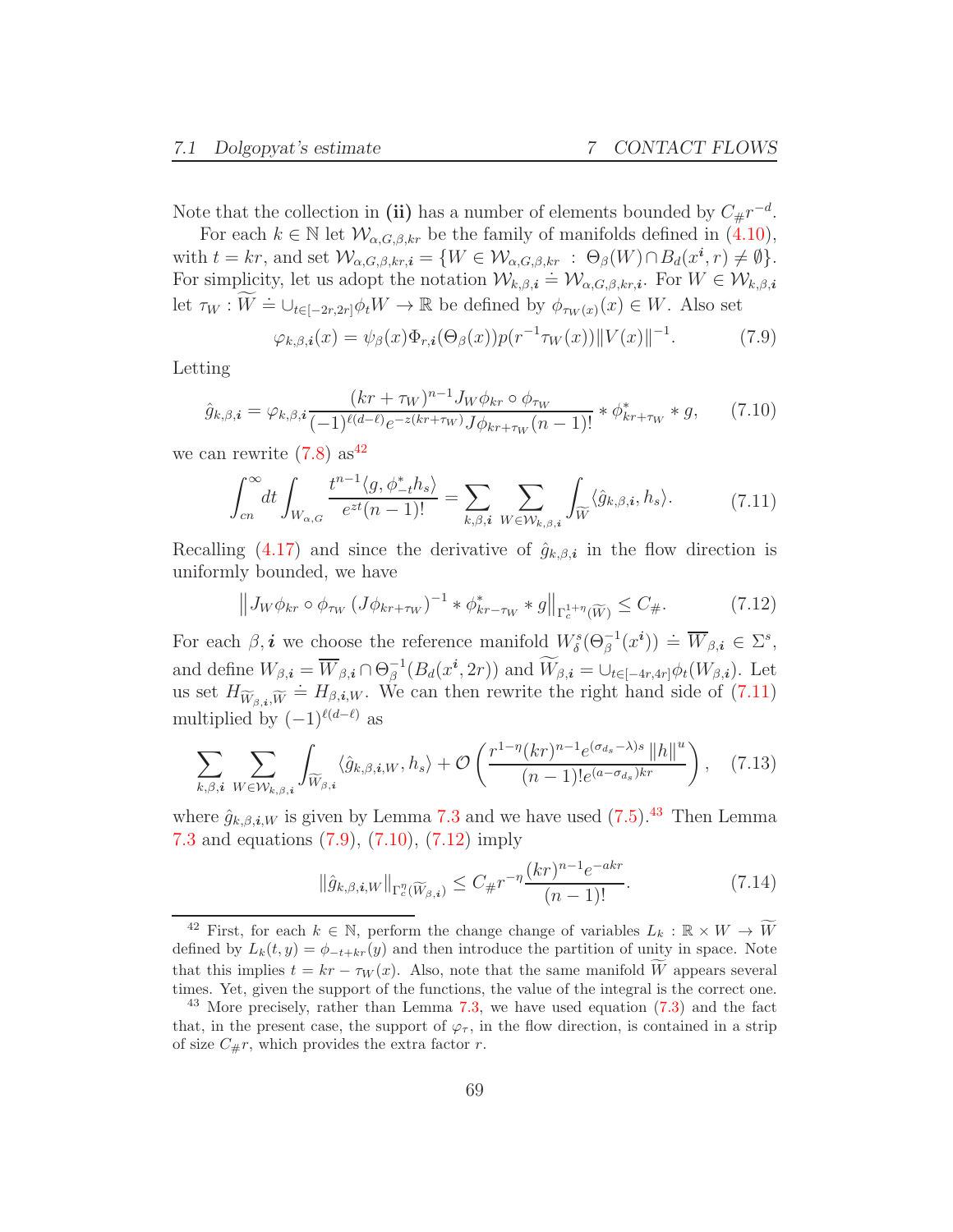It is then natural to define

$$
\mathfrak{g}_{k,\beta,\boldsymbol{i}} \doteq \sum_{W \in \mathcal{W}_{k,\beta,\boldsymbol{i}}} \hat{g}_{k,\beta,\boldsymbol{i},W}.\tag{7.15}
$$

To conclude we need a sharp estimate for the sup norm of  $\mathfrak{g}_{k,\beta,i}$ , this will follow from an  $L^2$  estimate and the inequality<sup>[44](#page-69-0)</sup>

$$
\int_{\widetilde{W}_{\beta,i}} \|\mathfrak{g}_{k,\beta,i}\|^2 \geq C_{\#} \|\mathfrak{g}_{k,\beta,i}\|_{\Gamma_{c}^0}^{2+\frac{d_s+1}{\eta}} \|\mathfrak{g}_{k,\beta,i}\|_{\Gamma_{c}^{\eta}}^{-\frac{d_s+1}{\eta}}.
$$

Hence

<span id="page-69-1"></span>
$$
\|\mathfrak{g}_{k,\beta,\boldsymbol{i}}\|_{\Gamma_c^0} \le C_{\#} \|\mathfrak{g}_{k,\beta,\boldsymbol{i}}\|_{L^2(\widetilde{W}_{\beta,\boldsymbol{i}}^s)}^{\mathfrak{p}} \|\mathfrak{g}_{k,\beta,\boldsymbol{i}}\|_{\Gamma_c^{\eta}}^{1-\mathfrak{p}}.
$$
\n(7.16)

where we have set  $\mathfrak{p} = \frac{2\eta}{2\eta + d_s + 1}$ . To compute the  $L^2$  norm it is convenient to proceed as follows. Given  $W \in \mathcal{W}_{k,\beta,i}$  let  $\{x_W\} \doteq \widetilde{W} \cap \Theta_{\beta}^{-1}(\{x^i +$  $(0, \eta)$ <sub> $\eta \in B_{d_u}(0, r)$ </sub> be its "central" point. Also, for each  $\rho > 0$ , consider the disks  $D_{\rho}^u(W) = {\Theta_{\beta}(x_W) + (0, u, 0)}_{u \in B_{d_u}(0, \rho)}$ . Then, for a fixed  $\rho \in (0, r)$  to be chosen later, let  $A_{k,\beta,i}(W) = \{W' \in \mathcal{W}_{k,\beta,i} : \Theta_{\beta}(W') \cap D_{\varrho}^u(W) \neq \emptyset\}$  and  $B_{k,\beta,i}(W) = \mathcal{W}_{k,\beta,i} \setminus A_{k,\beta,i}(W)$  and set

$$
\begin{aligned} \mathfrak{G}_{k,\beta,\pmb{i},A} &\doteq \sum_{W\in \mathcal{W}_{k,\beta,\pmb{i}}} \sum_{W'\in A_{k,\beta,\pmb{i}}(W)} \langle \hat{g}_{k,\beta,\pmb{i},W}, \hat{g}_{k,\beta,\pmb{i},W'} \rangle \\ \mathfrak{G}_{k,\beta,\pmb{i},B} &\doteq \sum_{W\in \mathcal{W}_{k,\beta,\pmb{i}}} \sum_{W'\in B_{k,\beta,\pmb{i}}(W)} \langle \hat{g}_{k,\beta,\pmb{i},W}, \hat{g}_{k,\beta,\pmb{i},W'} \rangle, \end{aligned}
$$

note that  $\langle \mathfrak{g}_{k,\beta,i}, \mathfrak{g}_{k,\beta,i} \rangle = \mathfrak{G}_{k,\beta,i,A} + \mathfrak{G}_{k,\beta,i,B}$ . We will estimate the two terms by separate arguments, the first being similar to [\[43,](#page-96-0) Lemma 6.2], the second being the equivalent of [\[43,](#page-96-0) Lemma 6.3].

To simplify the notation we set:  $D_{k,\beta,i} = \frac{(kr)^{n-1}e^{-ark}}{(n-1)!} \# \mathcal{W}_{k,\beta,i}$ , where by  $#A$  we mean the cardinality of the set A. Also, we assume

<span id="page-69-2"></span>
$$
n \ge C_1 \ln |b| \tag{7.17}
$$

where  $C_1$  is a constant to be chosen large enough.

<span id="page-69-0"></span><sup>&</sup>lt;sup>44</sup> To prove the inequality note that if  $f : \mathbb{R}^{\nu} \to \mathbb{R}_{+}$  is a *η*-Hölder function and  $x_0$ satisfies  $f(x_0) = ||f||_{C^0}$ , then  $f(x) \ge ||f||_{C^0} - ||f||_{C^{\eta}} |x_0 - x|^{\eta}$ , thus  $f(x) \ge \frac{1}{2} ||f||_{\infty}$  for all  $x \in B_{\nu}(x_0, \rho)$  where  $\rho = [\|f\|_{C^0}(2\|f\|_{C^{\eta}})^{-1}]^{\frac{1}{\eta}}$ .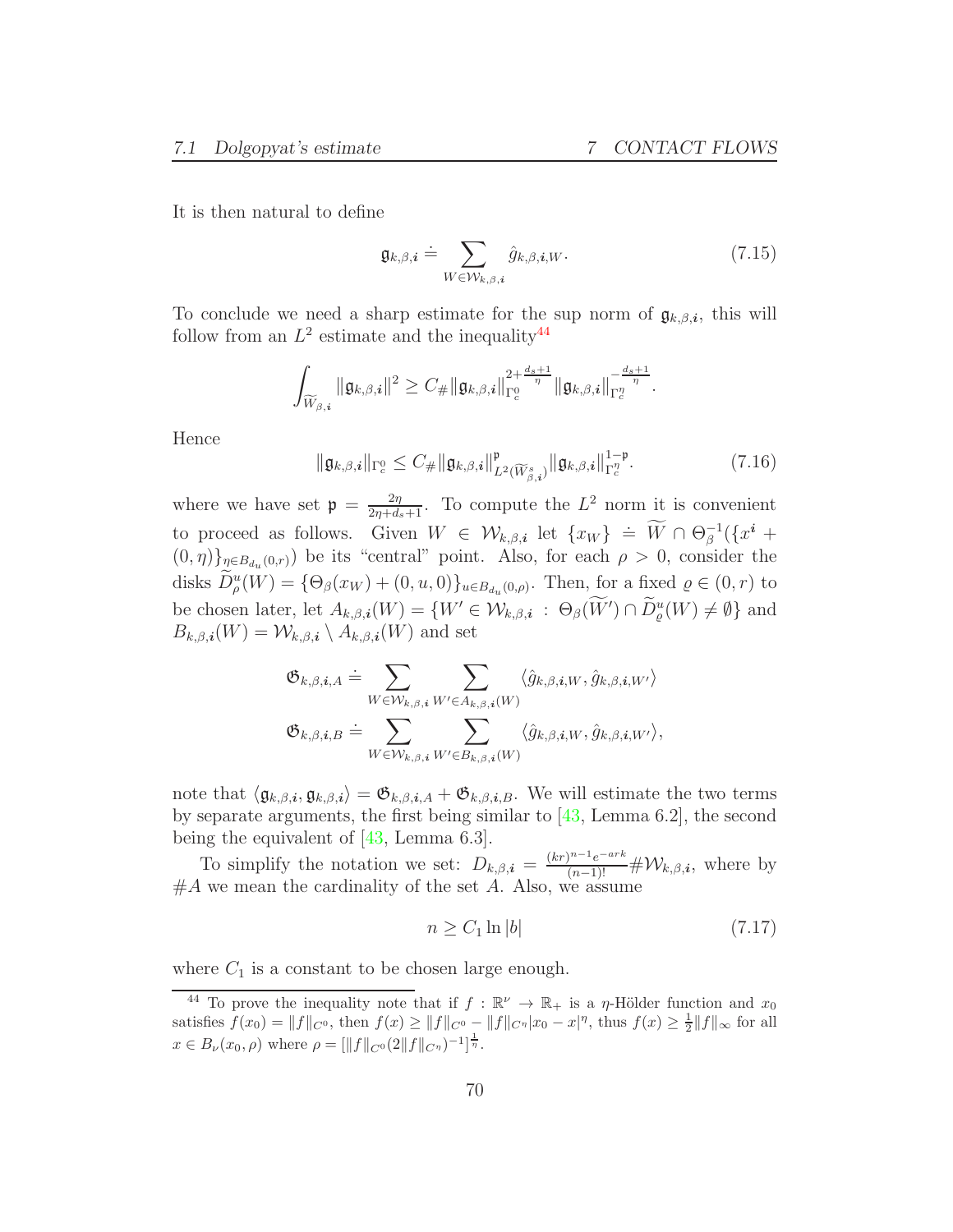<span id="page-70-1"></span>**Lemma 7.9.** If  $C_{\#}|b|^{-\frac{\bar{\lambda}C_1C_6}{2ea_0}} \leq \varrho < \delta r^{(1+\varsigma)\frac{2}{\bar{\varpi}}},$  for some  $\varsigma > 0$ , then there exists  $\varsigma_0 > 0$  s.t.

$$
\|\mathfrak{G}_{k,\beta,\mathbf{i},A}\|_{\infty} \leq C_{\#} D_{k,\beta,\mathbf{i}}^2 r^{\varsigma_0}.\tag{7.18}
$$

<span id="page-70-3"></span>*Proof.* Note that the number of elements in  $A_{k,\beta,i}(W)$  must correspond to the number of intersections between  $\cup_{t\in[-3\delta,3\delta]} W_{\alpha,G}$  and  $\phi_{kr}(D^u_{\varrho}(W))$ . Since each intersection has a  $\delta$ -neighborhood in  $\phi_{kr}(D^u_{\varrho}(W))$  that cannot contain any other intersection we have  $#A_{k,\beta,i}(W) \leq C_{\#}vol(\phi_{kr}(D_{2\varrho}^u(W))),$  provided that each point in  $\phi_{kr}(D^u_{\varrho}(W))$  has a  $\delta$  neighbourhood contained in  $\phi_{kr}(D^u_{2\varrho}(W))$ . The latter condition is satisfied provided  $C_{\#}|b|^{\bar{\lambda}\frac{C_6C_1}{2ea_0}}\varrho \geq \delta$ , which is implied by the first hypothesis in the Lemma. On the other hand, by the mixing property,<sup>[45](#page-70-2)</sup> a disk in  $\phi_{kr}(D_r^u(W))$  with diameter larger than  $C_{\#}$  must intersect  $\cup_{t\in[-3\delta,3\delta]}W_{\alpha,G}$ , thus  $\#\mathcal{W}_{k,\beta,\boldsymbol{i}}\geq C_{\#\text{vol}}(\phi_{kr}(D_{r/2}^u(W))).$  We are thus reduced to estimating the ratio of two volumes.

The simplest possible estimate is as follows: let  $\overline{t} \in \mathbb{R}_+$  be such that  $C_0e^{\overline{\lambda}\overline{t}}r = r^{-\varsigma}$ , now assume that  $2e^{\lambda+\overline{t}}\varrho \leq \delta$ . It follows that at time  $\overline{t}$  the image of  $D_{2\varrho}^u(W)$  is contained in a disk of radius  $\delta$  while the image of  $D_{r/2}^u(W)$ contains at least  $C_{\#}r^{-\varsigma d_u}$  such disks. By Lemmata [C.1](#page-85-0) and [C.3](#page-87-1) such a ratio will persist at later times. Note that the above assumptions are verified only if  $\varrho < \delta r^{(1+\varsigma)\frac{2}{\hat{\varpi}}}$ . П

<span id="page-70-0"></span>**Lemma 7.10.** Setting  $|b| = \varrho^{-2+\varpi'-2\varsigma}$  and  $r = \varrho^{1-\varpi'+\varsigma}$ , for  $\varsigma > 0$ , there exists  $\gamma > 0$  such that

<span id="page-70-4"></span>
$$
\left| \int_{\widetilde{W}_{\beta,i}} \mathfrak{G}_{k,\beta,i,B} \right| \le C_{\#} b^{-6\gamma} r^{d_s+1} D^2_{k,\beta,i}.
$$
 (7.19)

The proof of the above Lemma is postponed to Subsection [7.2.](#page-71-0)

Remark 7.11. Note that the conditions of the two Lemmata can be simultaneously satisfied, by choosing  $C_1$  large and  $\varsigma$  small enough, only if  $\varpi' > \frac{2}{3}$  $\frac{2}{3}$ . In addition, since  $\omega' \leq 1$ ,  $\varsigma$  must always be smaller than  $\frac{\sqrt{3}-1}{2}$ .

Substituting in  $(7.16)$  the estimates given by  $(7.14)$ ,  $(7.18)$  and  $(7.19)$ , we obtain that there exists  $\gamma_0 \in (0, \gamma]$  such that

<span id="page-70-5"></span>
$$
\|\mathfrak{g}_{k,\beta,\mathbf{i}}\|_{\Gamma_c^0} \le C_\# D_{k,\beta,\mathbf{i}} |b|^{-3\gamma_0}.
$$
\n(7.20)

<span id="page-70-2"></span> $^{45}$ Recall that a contact flow on a connected manifold is mixing,  $[38]$ .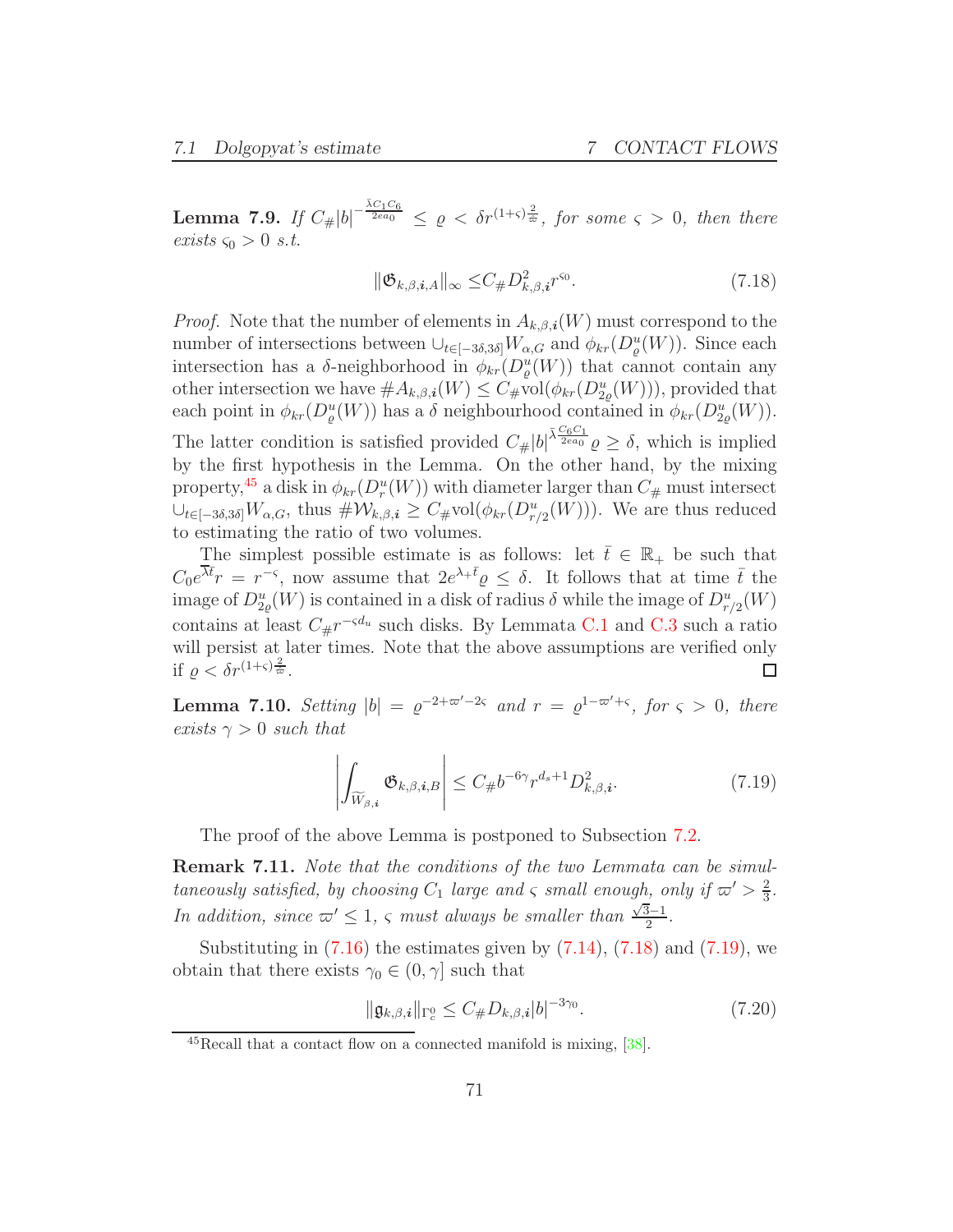Next, we assume  $s \geq c_a n$ . Then, by [\(7.14\)](#page-68-6) and [\(7.20\)](#page-70-5) and arguing as in the proof of  $(4.19)$ , <sup>[46](#page-71-1)</sup> we can write the integral in  $(7.13)$  as<sup>[47](#page-71-2)</sup>

$$
\left|\sum_{k,\beta,\boldsymbol{i}}\,\int_{\widetilde{W}_{\beta,\boldsymbol{i}}}\big\langle\mathfrak{g}_{k,\beta,\boldsymbol{i}},h_s\big\rangle\right|\leq C_{\#}\sum_{k,\beta,\boldsymbol{i}}D_{k,\beta,\boldsymbol{i}}(b^{-3\gamma_0}+e^{-\lambda\eta s}r^{-\eta})\,\mathrm{vol}\Big(\phi_{-s}\widetilde{W}_{\beta,\boldsymbol{i}}\Big)\,\|h\|_{\eta}^{s}\,.
$$

Note that  $\sum_{i} \# \mathcal{W}_{k,\beta,i} |\phi_{-s}\widetilde{W}_{\beta,i}| \leq C_{\#}\sum_{W \in \mathcal{W}_{\alpha,G,\beta,kr}} |\phi_{-s}W|$ . Thus, by Lemma [C.3](#page-87-1) and Remark [C.4,](#page-87-2)

<span id="page-71-3"></span>
$$
\left| \sum_{k,\beta,\mathbf{i}} \int_{\widetilde{W}_{\beta,\mathbf{i}}} \langle \mathfrak{g}_{k,\beta,\mathbf{i}}, h_s \rangle \right| \leq C_{\#} \sum_{k} \frac{(kr)^{n-1} (|b|^{-3\gamma_0} + e^{-\lambda \eta s} r^{-\eta})}{(n-1)! e^{\alpha rk - \sigma_{d_s}(kr+s)}} r \|h\|_{\eta}^{s}
$$
\n
$$
\leq C_{\#}(a - \sigma_{d_s})^{-n} (|b|^{-3\gamma_0} + e^{-\lambda \eta s} r^{-\eta}) e^{\sigma_{d_s} s} \|h\|_{\eta}^{s}.
$$
\n
$$
(7.21)
$$

Thus, by [\(7.11\)](#page-68-1), [\(7.13\)](#page-68-7), [\(7.21\)](#page-71-3),

<span id="page-71-4"></span>
$$
\left\|\widehat{R}_n(z)^2h\right\|_{1+\eta}^s \le \frac{C_{\#}}{(a-\sigma_{d_s})^{2n}} \left[\frac{r^{-\eta} \|h\|^u (a-\sigma_{d_s})^n}{(a-\sigma_{d_s}+\lambda\eta)^n} + |b|^{-3\gamma_0} \|h\|_{\eta}^s\right].
$$
 (7.22)

Next, by [\(7.7\)](#page-67-1), [\(7.22\)](#page-71-4) and Lemma [7.10,](#page-70-0)

$$
\|\widehat{R}_n(z)^3 h\|_{\eta}^s \le \frac{C_{\eta} \left\|\widehat{R}_n(z)^2 h\right\|_{\eta}^s}{(a - \sigma_{d_s} + \lambda \eta)^n} + \frac{C_{\eta}}{(a - \sigma_{d_s})^n} \left\|\widehat{R}_n(z)^2 h\right\|_{1+\eta}^s
$$
\n
$$
\le \frac{C_{\eta}}{(a - \sigma_{d_s})^{3n}} \left[\frac{(a - \sigma_{d_s})^n |b|^{\frac{n}{2}}}{(a - \sigma_{d_s} + \lambda \eta)^n} + |b|^{-3\gamma_0}\right] \|h\|^*.
$$
\n(7.23)

The above, and [\(7.6\)](#page-67-2), [\(7.17\)](#page-69-2) imply the Lemma provided  $\gamma_0$  has been chosen smaller than  $40\eta$ .  $\Box$ 

### <span id="page-71-0"></span>7.2 A key (but technical) inequality

We are left with the task of proving  $(7.19)$ .

<sup>&</sup>lt;sup>46</sup> Namely, we use the first line of the equation before [\(4.19\)](#page-34-0) with  $g - g_{\varepsilon} = \mathfrak{g}_{k,\beta,i}, \varepsilon = 1$ and  $q = \eta$ .

<span id="page-71-2"></span><span id="page-71-1"></span><sup>&</sup>lt;sup>47</sup> Note that, since  $\mathfrak{g}_{k,\beta,i}$  is supported in  $\widetilde{W}_{\beta,i}$ , the integral can also be seen as an integral on  $\overline{W}_{\beta,i} \in \Sigma^s$ .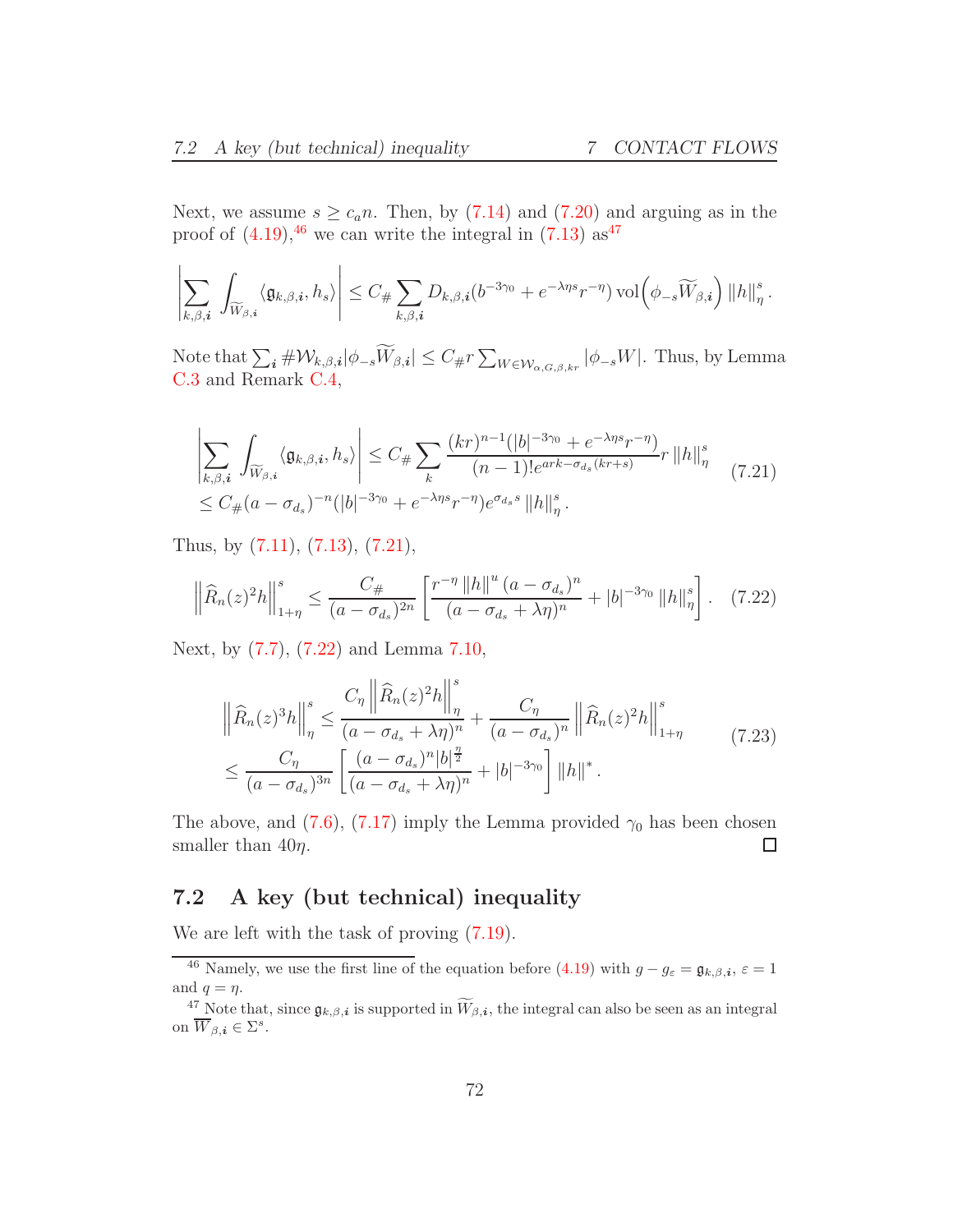**Proof of Lemma [7.10.](#page-70-0)** This is the heart of Dolgopyat's estimate. Given  $W \in \mathcal{W}_{k,\beta,i}$  and  $W' \in B_{k,\beta,i}(W)$ , we must estimate

<span id="page-72-1"></span>
$$
\int_{\widetilde{W}_{\beta,i}} \langle \hat{g}_{k,\beta,i,W}, \hat{g}_{k,\beta,i,W'} \rangle = \int_{\widetilde{W}_{\beta,i}} J H_{\beta,i,W} \cdot J H_{\beta,i,W'} \cdot \overline{\hat{g}_{k,\beta,i,\bar{i}}} \circ H_{\beta,i,W}
$$
\n
$$
\times \hat{g}_{k,\beta,i,\bar{i}} \circ H_{\beta,i,W'}.
$$
\n(7.24)

It turns out to be convenient to write the above as an integral over  $\widetilde{W}$ . More precisely, let  $\tilde{\vartheta}_W : B_d(0, \delta) \to \mathbb{R}^d$  be a flow box coordinate change preserving the contact form  $\alpha_0$  and such that, setting  $\vartheta_W = \Theta_{\beta}^{-1} \circ \tilde{\vartheta}_W$ , has the property that  $\vartheta_W(\{(\xi,0)\}_{\xi\in B_{d_s}(0,C_{\#}r)})\subset W$  and, moreover, W contains the support (projected on via the unstable Holonomy) of the integrand.<sup>[48](#page-72-0)</sup> We can then rewrite  $(7.24)$  as<sup>[49](#page-72-2)</sup>

<span id="page-72-4"></span>
$$
\int_{\widetilde{W}_{\beta,i}} \langle \hat{g}_{k,\beta,i,W}, \hat{g}_{k,\beta,i,W'} \rangle = \int_{B_{ds+1}(0,2r)} d\xi \, e^{-z(\tau_{W'} \circ \widetilde{H}_{W'}(\xi) - \xi_d)} \mathcal{G}_{k,\beta,i,W,W',\overline{i}}(\xi),\tag{7.25}
$$

where  $\xi = (\tilde{\xi}, \xi_d)$ ,  $\widetilde{H}_{W'} = H_{\widetilde{W}} \widetilde{W'} \circ \vartheta_W$ , and

$$
\mathcal{G}_{k,\beta,i,W,W',\bar{i}} \doteq \left\{ \overbrace{\varphi_{k,\beta}} \frac{(kr + \tau_W)^{n-1} e^{-akr}}{(n-1)!} \frac{J_W \phi_{kr} \circ \phi_{\tau_W}}{J \phi_{kr+\tau_W}} (\ast \phi_{kr+\tau_W}^* * g)_{\bar{i}} \right\} \circ \vartheta_W
$$
\n
$$
\times \left\{ \varphi_{k,\beta} \frac{(kr + \tau_{W'})^{n-1} e^{-akr}}{(n-1)!} \frac{J_{W'} \phi_{kr} \circ \phi_{\tau_{W'}}}{J \phi_{kr+\tau_{W'}}} (\ast \phi_{kr+\tau_{W'}}^* * g)_{\bar{i}} \right\} \circ \widetilde{H}_{W'} \times J \widetilde{H}_{\beta,i,W'}.
$$

Let us define

<span id="page-72-5"></span>
$$
\Delta^*(\xi) \doteq \tau_{W'} \circ \widetilde{H}_{\beta, \mathbf{i}, W'}(\xi) - \xi_d, \tag{7.26}
$$

and note that  $\Delta^*(\xi + \zeta) - \Delta^*(\xi)$  is exactly the so called *temporal function*.<sup>[50](#page-72-3)</sup> We let  $w(\xi) = (w^s(\xi), w^u(\xi), w_d(\xi)) = \vartheta_W^{-1} \circ \tilde{H}_{W'}(\xi) - (\xi, 0)$ . Then by Lemma

<sup>48</sup> Such a coordinate change always exists, see [\[8,](#page-94-0) Lemma A.4].

<span id="page-72-2"></span><span id="page-72-0"></span><sup>&</sup>lt;sup>49</sup> By Appendix [E](#page-91-0) it follows that the image of W' on  $\widetilde{W}$  by the unstable holonomy is strictly contained in a ball of radius  $2r$ , provided r is small enough.

<span id="page-72-3"></span> $50$  In the language of  $[43]$  (in which the role of the stable and unstable manifolds are reversed)  $\Delta^*(\xi + \zeta) - \Delta^*(\xi) = \Delta(y, y')$ , where  $x = \vartheta_W(\xi)$ ,  $y = \overline{H}_{W'}(\xi)$  and  $y' = \vartheta_W(\xi + \zeta)$  $(\tilde{\zeta}, 0)$ ) with  $\zeta = (\tilde{\zeta}, \zeta_d)$ .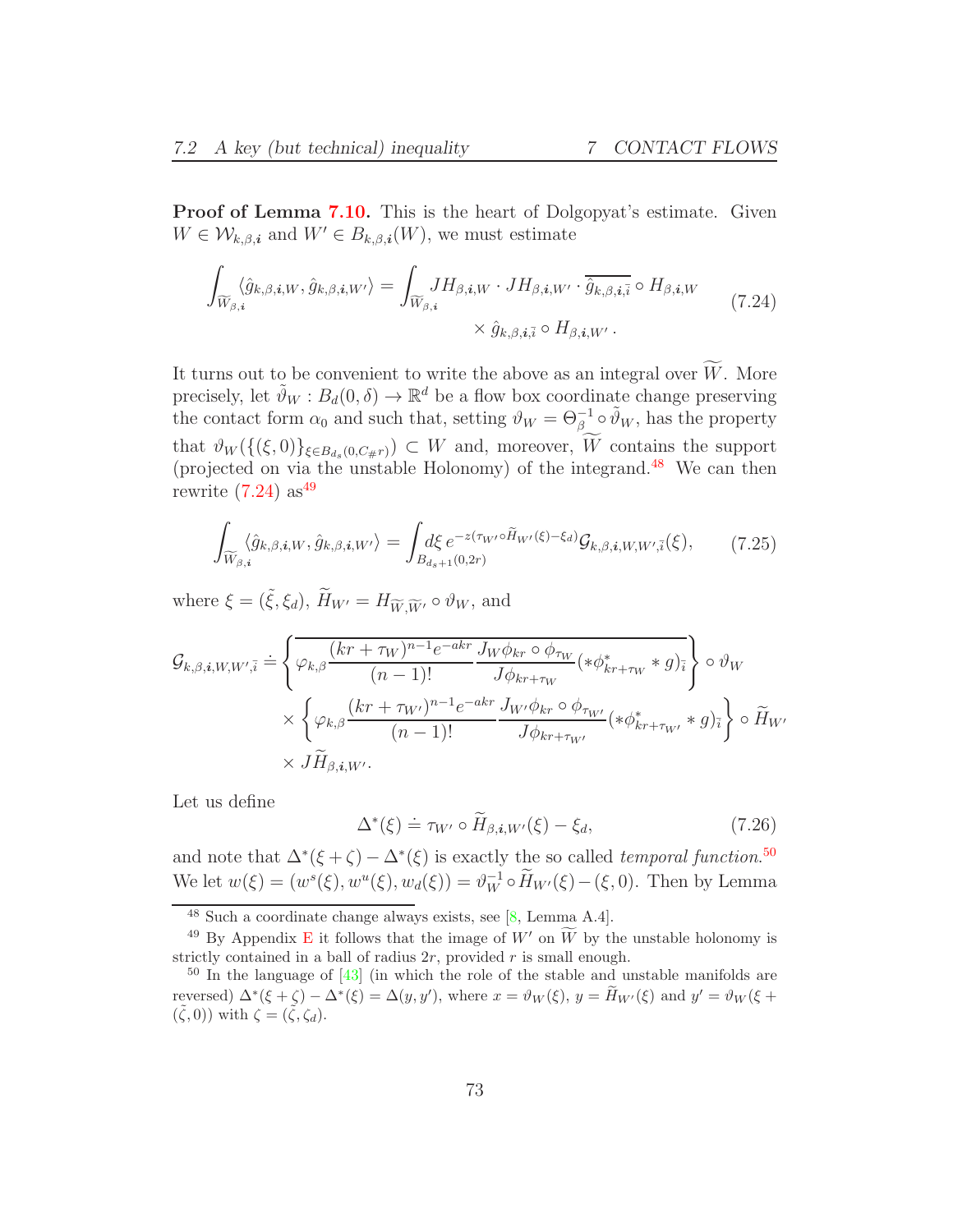$E.2$  we have  $51$ 

<span id="page-73-3"></span>
$$
|\Delta^*(\xi + \zeta) - \Delta^*(\xi) - d\alpha_0(w(\xi), \zeta)| \leq C_{\#} \|w\|^2 \|\tilde{\zeta}\|^{2\sigma'} + C_{\#} \|w\|^{\sigma'} \|\tilde{\zeta}\|^2 + C_{\#} \|w\|^{\sigma'} \|\tilde{\zeta}\|^2 \tag{7.27}
$$

We are left with the task of performing the integral in the lefthand side of  $(7.25)$ . The basic idea (introduced in  $[43]$ ) is to integrate first in the direction  $y_i = ||w^u(0)||^{-1}(w^u(0), 0)$ . Note that  $d\alpha_0(w(0), y_i) = ||w^u(0)||$  and, by the cone condition,  $||w^s|| \leq C_{\#} ||w^u||$ . Hence, by the Hölder continuity of the unstable foliation (detailed in Appendix [E\)](#page-91-0), for  $\xi \in B_{d_s+1}(0,r)$ ,

<span id="page-73-1"></span>
$$
d\alpha_0(w(\xi), y_i) \ge C_{\#} \|w(\xi)\| \ge C_{\#}\varrho. \tag{7.28}
$$

Next, we impose the condition

<span id="page-73-5"></span>
$$
r = \varrho^{1 - \varpi' + \varsigma} \tag{7.29}
$$

for some, very small,  $\varsigma > 0$ . By Lemma [E.1](#page-92-1) we have that

<span id="page-73-6"></span>
$$
||w(\xi) - w(\xi + \zeta)|| \le C_{\#}(||w(\xi)|| \|\tilde{\zeta}\|^{\varpi'} + ||w(\xi)||^{\varpi'} \|\tilde{\zeta}\|) \le C_{\#}\varrho. \tag{7.30}
$$

For each  $\xi \in B_{d_s+1}(0,r)$ ,  $\langle \xi, y_i \rangle = 0$ , we define  $I_i(\xi) = \{ s \in \mathbb{R} : \xi + sy_i \in$  $B_{d_s+1}(0,r)$  and consider the integral

$$
\left| \int_{I_i(\xi)} ds \ e^{-z\Delta^*(\xi + sy_i)} \mathcal{G}_{k,\beta,i,W,W',\bar{i}}(\xi + sy_i) \right|.
$$
 (7.31)

<span id="page-73-2"></span>It is then natural to divide the interval  $I_i(\xi)$  in subintervals  $\{s_l, s_{l+1}\}_{l \in \mathbb{Z}}$  such that,

$$
(s_{l+1} - s_l) d\alpha_0(w(\xi + s_l y_i), y_i) = 2\pi |b|^{-1}.
$$

Let us set  $\delta_l = s_{l+1} - s_l$  and  $w_l = w(\xi + s_l y_i)$ , then, recalling [\(7.28\)](#page-73-1), we have

<span id="page-73-4"></span>
$$
C_{\#}|b|^{-1} \le \frac{\delta_l \|w_l\|}{2\pi} \le C_{\#}|b|^{-1}.\tag{7.32}
$$

Next, we must assume

<span id="page-73-0"></span><sup>&</sup>lt;sup>51</sup> It may be possible to improve this estimate by going forward or backward in time to the situation in which the two lengths are equal, but some non-obvious distortion estimate would have to play a role to ensure that the following "preferred" direction does not changes too wildly.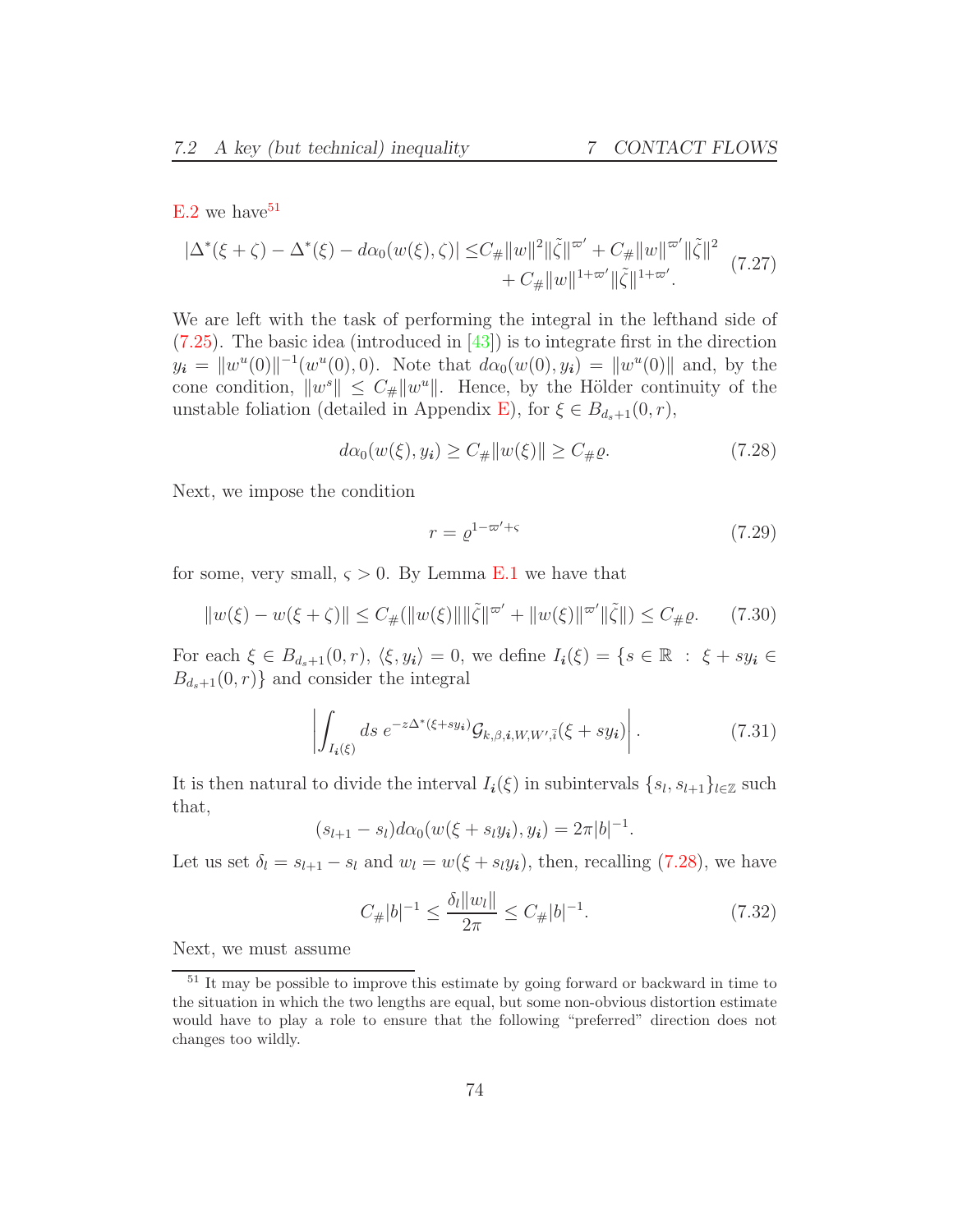<span id="page-74-2"></span>
$$
|b|^{-1} \le r\varrho,\tag{7.33}
$$

to insure that  $I_i(\xi)$  contains at least one interval. Note that Lemma [E.1](#page-92-1) implies that  $\|\widetilde{H}_{W'}(\xi + y_i s_{l+1}) - \widetilde{H}_{W'}(\xi + y_i s_l)\| \leq C_{\#} \max\{\delta_l, \|w_l\| \delta_l^{\varpi'}\}.$  Hence<sup>[52](#page-74-0)</sup>

$$
\sup_{|s-s_l| \leq \delta_i} |\mathcal{G}_{k,\beta,\mathbf{i},W,W',\bar{\mathbf{i}}}(\xi + s y_{\mathbf{i}}) - \mathcal{G}_{k,\beta,\mathbf{i},W,W',\bar{\mathbf{i}}}(\xi + s_l y_{\mathbf{i}})| \leq C_{\#} D_{n,k}^2
$$
  
 
$$
\times (r^{-1} \max\{\delta_l, \|w_l\|\delta_l^{\varpi'}\} + \delta_l^{\varpi_*} \|w_l\|)
$$

where  $D_{n,k} \doteq \frac{(kr)^{n-1}e^{-akr}}{(n-1)!}$  $\frac{(n-1)!}{(n-1)!}$ .

We can then bound [\(7.31\)](#page-73-2) by

$$
\sum_{l} \left| \int_{s_l}^{s_{l+1}} e^{-z[\Delta^*(\xi + sy_i) - \Delta^*(\xi + s_ly_i)]} \mathcal{G}_{k,\beta,i,W,W',\bar{i}}(\xi + s_ly_i) \right|
$$
  
+  $C_{\#}D_{n,k}^2 \left( |b|^{-1} ||w_l||^{-1} + |b|^{-\varpi'} ||w_l||^{1-\varpi'} + \frac{||w_l||^{1-\varpi}r}{|b|^{\varpi_*}} \right).$ 

Next, equations [\(7.27\)](#page-73-3), [\(7.32\)](#page-73-4) yield

$$
|\Delta^*(\xi + sy_i) - \Delta^*(\xi + s_ly_i) - (s - s_l)d\alpha_0(w_l, y_i)| \le C_{\#} \frac{||w_l||^{2 - \infty'}}{|b|^{\infty'}} + C_{\#} \frac{||w_l||^{\infty' - 2}}{|b|^2} + C_{\#} \frac{1}{|b|^{1 + \infty'}}.
$$

Recalling  $(7.29)$  and  $(7.30)$ , we can continue our estimate of  $(7.31)$  as

$$
C_{\#} \sum_{l} \left| \int_{s_l}^{s_{l+1}} ds \ e^{-z(s-s_l) d\alpha_0(w_l, y_i)} \mathcal{G}_{k, \beta, i, W, W', \bar{i}}(\xi + s_l y_i) \right|
$$
  
+ 
$$
C_{\#} D_{n,k}^2 r \left( |b|^{-1} \varrho^{-1} r^{-1} + \frac{r^{1-\varpi_*}}{|b|^{\varpi_*}} + \frac{r^{2-\varpi'}}{|b|^{\varpi'-1}} + \frac{\varrho^{\varpi'-2}}{|b|} + \frac{r^{-\varpi'}}{|b|^{\varpi'}} \right).
$$

We remark that the integrals in the first line are all bounded by  $C_{\#}|b|^{-1}\delta_{l}$ . By the above equation, integrating in the remaining directions and letting<sup>[53](#page-74-1)</sup>

 $D_{k,n,\beta,i} \doteq D_{k,n} \# \mathcal{W}_{k,\beta,i}$  and  $|b|^{-1} = \varrho^{2-\varpi'+2\varsigma}$ 

<sup>&</sup>lt;sup>52</sup> We remark that  $||J\tilde{H}_{\beta,i,W'}(\xi) - J\tilde{H}_{\beta,i,W'}(\xi+\zeta)|| \leq C_{\#} ||w_l|| ||\zeta||^{\varpi_*}$ , see Appendix [E.](#page-91-0)

<span id="page-74-1"></span><span id="page-74-0"></span> $^{53}$  The choice for  $\varrho$  satisfies the constraints  $(7.33)$  .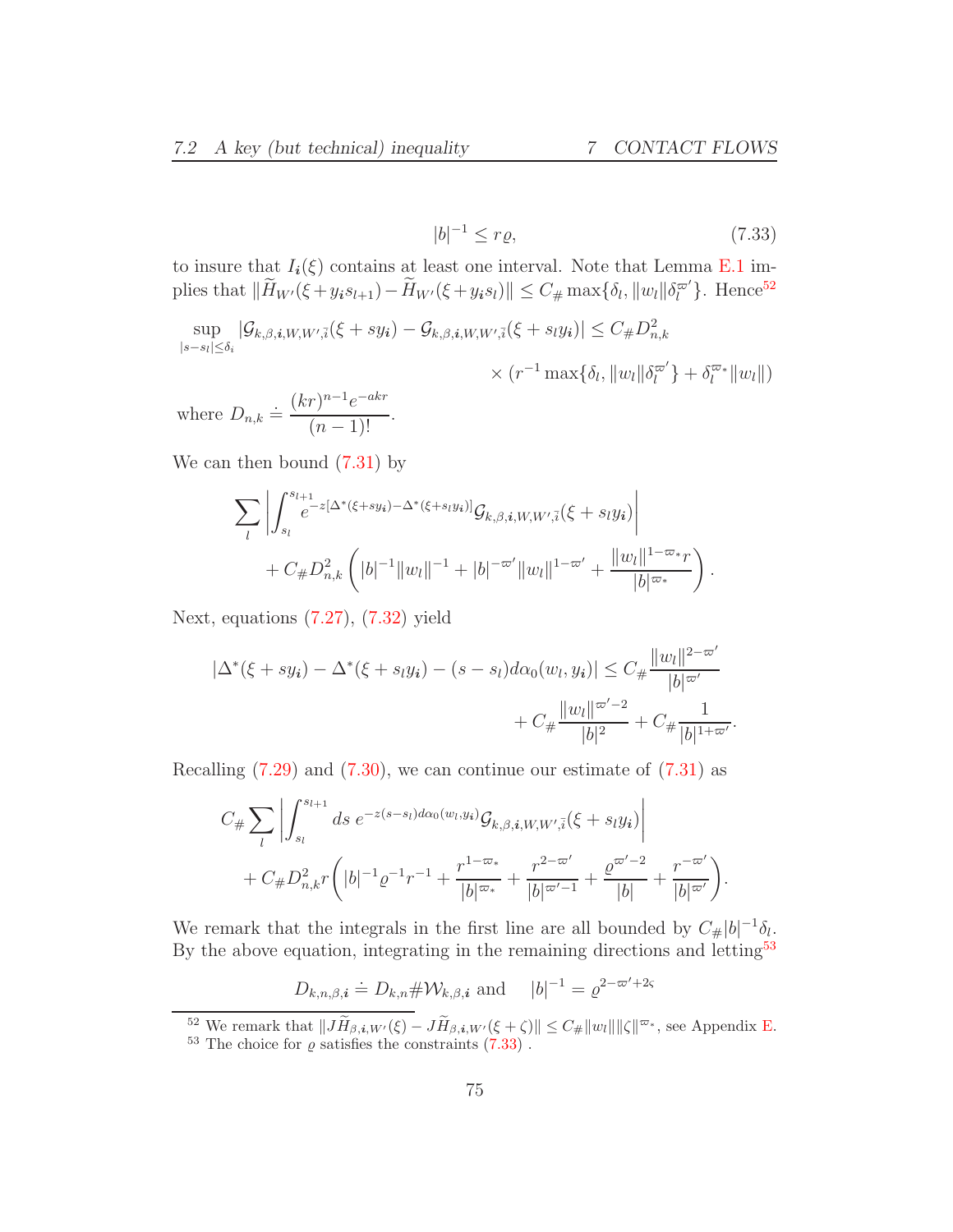equation [\(7.25\)](#page-72-4) yields

$$
\left|\int_{\widetilde{W}_{\beta,\boldsymbol{i}}}\mathfrak{G}_{k,\beta,\boldsymbol{i},B}\right|\leq C_{\#}D^2_{k,n,\beta,\boldsymbol{i}}\left[\varrho^{\varpi'\varsigma}+\frac{1}{|b|^{\frac{\varpi'}{2}}}\right]r^{d_s+1}\leq C_{\#}D^2_{k,n,\beta,\boldsymbol{i}}|b|^{-\frac{\varpi'\varsigma}{2-\varpi'+2\varsigma}}r^{d_s+1}.
$$

which gives the required inequality.

#### $\Box$

#### 8 Growth of ζ-functions

We start by showing that the estimates in section [7.1](#page-62-0) imply a bound on the growth of the traces. To this end note that the previous results show that  $tr^{\flat}(R^{(d_s)}(z)^n)$ , which is well defined for  $\Re(z)$  large enough, equals a function meromorphic in  $\Re(z) > \sigma_{d_s} - \frac{\sigma_{p,q}}{2}$  $\frac{p,q}{2}$ , for each  $0 < p + q < r - 1$ . Since  $tr^b(R^{(d_s)}(z)^n)$  is independent on p, q, it can be extended as much as the condition  $p + q < r - 1$  allows. It is then natural to use  $tr^{\flat}(R^{(d_s)}(z)^n)$  to also denote such an extension. Before getting to the point we need a refinement of equation [\(5.19\)](#page-47-0) which holds only for  $\ell = d_s$ .

<span id="page-75-0"></span>**Lemma 8.1.** For each  $a = \Re(z) > h_{top}(\phi_1)$  and  $n \in \mathbb{N}$ 

$$
\left| \int_M \sum_{\alpha, \bar{i}} \langle \omega_{\alpha, \bar{i}}, R^{(d_s)}(z)^n j_{\varepsilon, \alpha, \bar{i}, x} \rangle_x - \sum_{\tau \in \mathcal{T}} \frac{\chi_{d_s}(\tau) \lambda(\tau)^{n-1} \lambda(\tau)}{(n-1)! \mu(\tau) e^{z\lambda(\tau)}} \right| \leq \frac{C_{\#} \varepsilon |z| n}{(a - \sigma_{d_s})^{n+1}} + \frac{C_{\#} |z| n}{(a - \sigma_{d_s} + \lambda)^{n+1}}.
$$

*Proof.* We start by equation [\(5.16\)](#page-46-0) with  $s = 0$  and  $\ell = d_s$  and then we look more in depth at the derivative of  $F_{\alpha,\bar{i},z}$ . By formulae [\(5.5\)](#page-40-0) and [\(5.18\)](#page-46-1) we have

$$
\sum_{\bar{i}} F_{\alpha, \bar{i}, z}(x, t) = \frac{t^{n-1}}{(n-1)!} e^{-zt} \psi_{\alpha}(x) \text{tr}(\wedge^{d_s} (D_{\text{hyp}} \phi_{-\lambda(\tau)}(x)).
$$

To compute the trace is it convenient to do a linear change of variables in the zero section such that the periodic orbit is at zero and its stable and unstable substances are spanned by  $e_1, \ldots, e_{d_s}$  and  $e_{d_s+1}, \ldots, e_{d-1}$ . Then, calling  $\omega_i$  the dual base, we have that  $\langle \omega_1 \wedge \cdots \wedge \omega_{d_s}, D_{\text{hyp}} \phi_{-\lambda(\tau)} \omega_1 \wedge \cdots \wedge \omega_{d_s} \rangle$  gives exactly the stable Jacobian  $J_t^s$  of the map, while all the other terms in the trace are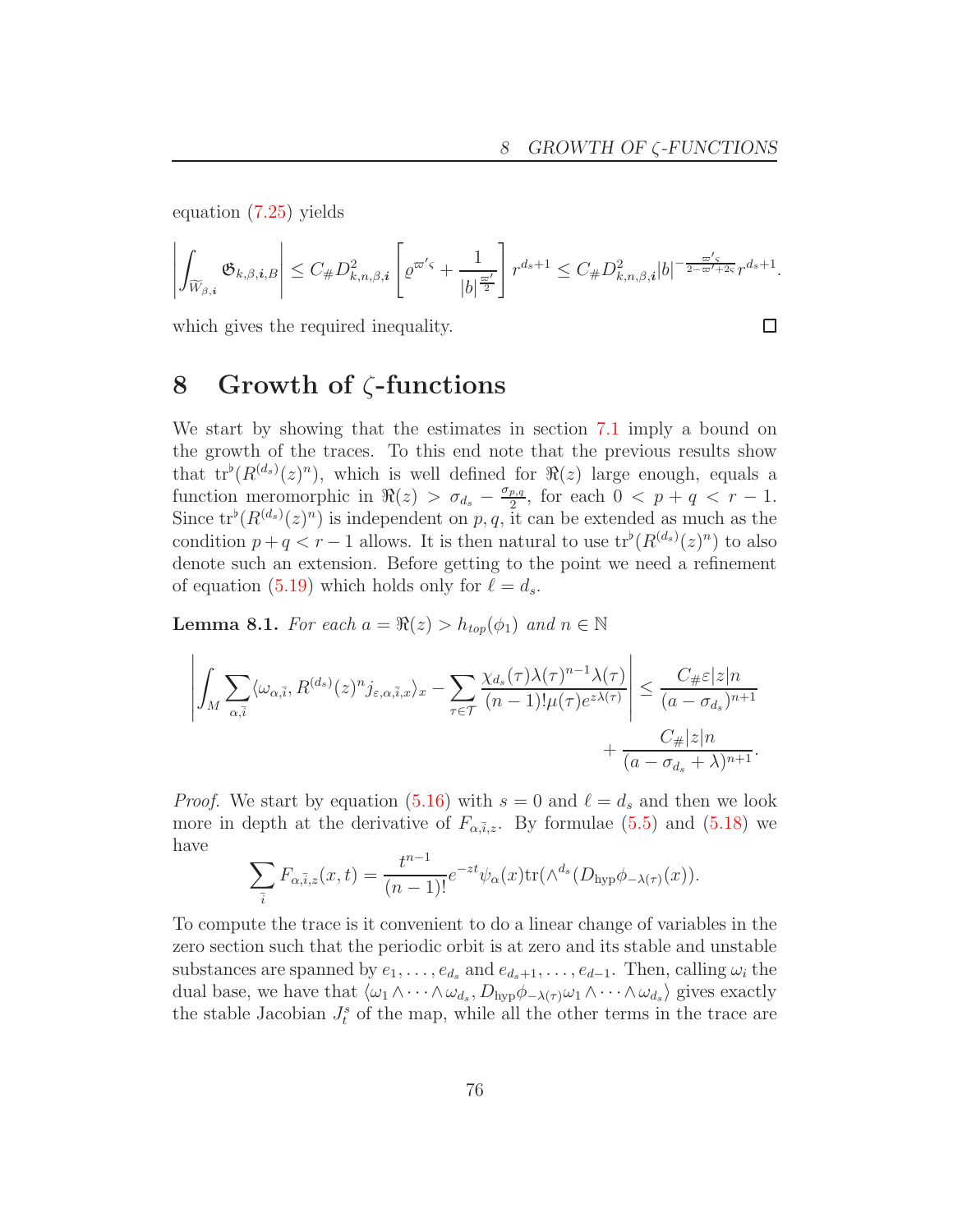.

smaller than  $C_{\#}J_i^s e^{-\bar{\lambda}t}$ . Note that this implies that  $\sup_{\tau} \chi_{d_s}(\tau) \leq C_{\#}$ . By the usual distortion estimates it follows that

$$
\|\partial_\zeta J_t^s\|_\infty\leq C_{\#}\|J_t^s\|_\infty\leq C_{\#}|\det(\mathbb{1}-\Lambda_{\tau,\alpha,m}(0))|,
$$

where we are using the coordinates defined in  $(5.9)$ . By the above inequality and Sub-Lemma [5.5](#page-44-0) we can obtain from equation [\(5.16\)](#page-46-0) the improved estimated (with respect to equation [\(5.17\)](#page-46-2))

$$
\sum_{\alpha,\bar{i},m,\tau \in \mathcal{T}_{\varepsilon}} \int_{-\delta}^{\delta} \frac{F_{\alpha,\bar{i},z} \circ \widetilde{\Theta}_{\alpha}^{-1} \circ \Xi_{\tau,\alpha,m}^{-1}(0,\xi_{d},\lambda(\tau))}{|\det(\mathbb{1}-\Lambda_{\tau,\alpha,m}(0))|} + \frac{\lambda(\tau)^{n-1}}{(n-1)!} \mathcal{O}\left(\varepsilon |z| e^{-a\lambda(\tau)} + |z| e^{-(a+\bar{\lambda})\lambda(\tau)}\right).
$$
\n(8.1)

Using [\[39,](#page-95-0) Theorem 18.5.7] we can bound the total error term in the above equation by

$$
C_{\#}\varepsilon |z|n(a - h_{\text{top}}(\phi_1))^{-n-1} + C_{\#}|z|n(a + \bar{\lambda} - h_{\text{top}}(\phi_1))^{-n-1}.
$$

The Lemma is then proven arguing exactly as at the end of Lemma [5.1.](#page-40-1)  $\Box$ 

<span id="page-76-0"></span>**Lemma 8.2.** There exists  $a_0 \geq 1$  and  $\tau_* > 0$  such that, for each  $n \in \mathbb{N}$ ,  $z \in \mathbb{C}, h_{top}(\phi_1) + 2a_0 \ge a = \Re(z) \ge h_{top}(\phi_1) + a_0, b = \Im(z) \notin [-1, 1],$ 

$$
|\operatorname{tr}^{\flat}(R^{(d_s)}(z)^n)| \le C_{\#}|b|(a - \sigma_{d_s} + \tau_*)^{-n}
$$

*Proof.* Choose  $\eta \in (0, \varpi_*)$  and consider  $R^{(d_s)}(z) \in L(\mathcal{B}^{1,\eta,d_s}, \mathcal{B}^{1,\eta,d_s})$ . Next, we establish the analogue of [\[44,](#page-96-1) Lemma 3.1]. By Lemmata [5.1](#page-40-1) and [8.1](#page-75-0) it follows, for each  $\varepsilon < \varepsilon_0$ ,

$$
\left| \text{tr}^{b}(R^{(d_s)}(z)^n) \right| \leq C_{\#} \left\| |R^{(d_s)}(z)^n| \right\|_{1, \eta, d_s} \sup_{x \in M} \left\| |j_{\epsilon, \alpha, \bar{i}, x}|\right\|_{1, \eta, d_s} + \frac{C_{\#}|z|\varepsilon n}{(a - \sigma_{d_s})^{n+1}} + \frac{C_{\#}|z|n}{(a + \lambda - \sigma_{d_s})^{n+1}} \leq C_{\#} \varepsilon^{-C_{\eta}} \left\| |R^{(d_s)}(z)^n| \right\|_{1, \eta, d_s} + \frac{C_{\#}|z|\varepsilon n}{(a - \sigma_{d_s})^{n+1}} + \frac{C_{\#}|z|n}{(a + \lambda - \sigma_{d_s})^{n+1}}
$$

where, in the first line, we have used the usual trick of seeing, locally, the integral over M as an integral over a foliation made of elements of  $\Sigma$ . Next,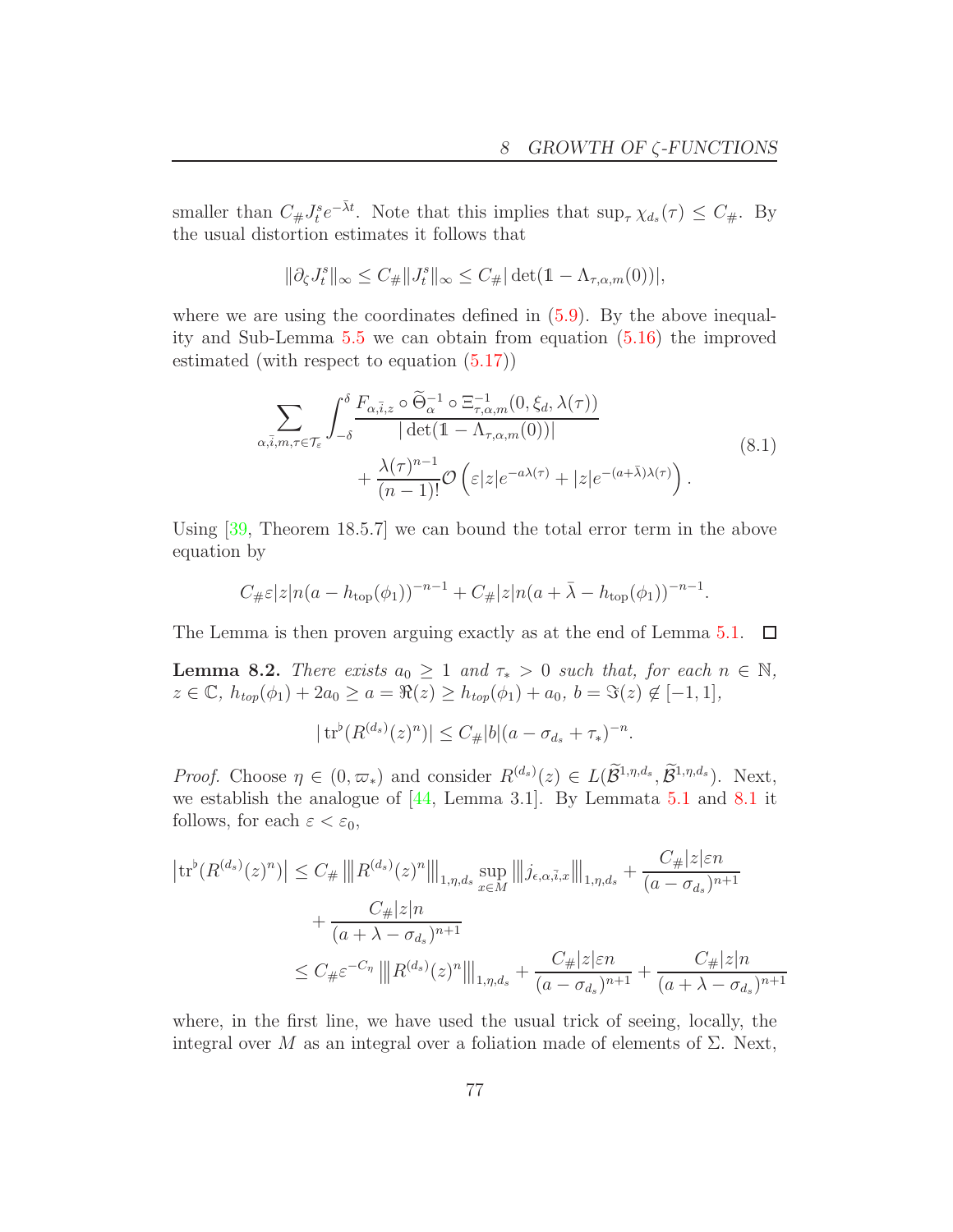given  $b \in \mathbb{R}$ ,  $|b| \geq B$ , let  $z = a + ib$ ,  $a = a_0 + \sigma_{d_s}$  and  $c > 0$ . Also, let  $n_b = \lfloor C_1 C_\# \ln |b| \rfloor$  and write, for any  $n \in \mathbb{N}$ ,  $n = k_n n_b + r_n$ ,  $r_n < n_b$ . Lemmata [7.8,](#page-65-0) [4.8](#page-29-0) imply

<span id="page-77-0"></span>
$$
\|R^{(d_s)}(z)^n\|_{1,\eta,d_s} \le \frac{C_{\eta}^{k_n+1}|b|^{-\gamma_0 k_n}}{(a-\sigma_{d_s})^n} \le \frac{|b|^{\gamma_0} e^{\frac{n}{C_1 C_{\#}\ln|b|}(\ln C_{\eta}-\gamma_0 \ln|b|)}}{(a-\sigma_{d_s})^n} \le \frac{C_{\eta}|b|^{\gamma_0} e^{-\frac{n\gamma_0}{2 C_1 C_{\#}}}}{(a-\sigma_{d_s})^n},
$$
\n(8.2)

where we have assumed  $|b| \geq C_{\eta}^{\frac{2}{\gamma_0}} =: B$ . Choosing  $\varepsilon$  depending on *n* by requiring  $\varepsilon^{-C_{\eta}}e^{-\frac{n\gamma_0}{2C_{\#}C_1}} = \varepsilon$  yields

$$
\left| \text{tr}^{\flat}(R^{(d_s)}(z)^n) \right| \leq C_{\#}(a - \sigma_{d_s})^{-n} |b| e^{-\frac{n\gamma_0}{3C_1C_{\#}(1+C_{\eta})}} + C_{\#}|b|n(a + \lambda - \sigma_{d_s})^{-n}
$$

implying the result for  $|b| \geq B$ . On the over hand, by Proposition [4.9,](#page-30-0) in the region  $\{z \in \mathbb{C} : |\Im(z)| \leq B, h_{top}(\phi_1) - 1 \leq \Re(z) \leq h_{top}(\phi_1)\}\$  there are only finitely many eigenvalues of  $X^{(d_s)}$  and  $h_{\text{top}}(\phi_1)$  is the only eigenvalue on the line  $\Re(z) = h_{top}(\phi_1)$ . Accordingly, there exists  $\tau_0 > 0$  such that  $\sigma(X^{(d_s)}) \cap \{z \in \mathbb{C} : |\Im(z)| \leq B, h_{\text{top}}(\phi_1) - \tau_0 \leq \Re(z) < h_{\text{top}}(\phi_1)\} = \emptyset.$  By standard spectral theory it follows that, for  $\tau_1 < \min\{\tau_0, \frac{1}{2a}\}$  $\frac{1}{2a_0}\},$ 

$$
\left\| |R^{(d_s)}(z)^n| \right\|_{1,\eta,d_s} \leq C_{\#}(a+\tau_1-\sigma_{d_s})^{-n}.
$$

Using the above instead of [\(8.2\)](#page-77-0) yields the results in the remaining region.  $\Box$ 

**Lemma 8.3.** In the region  $\{z \in \mathbb{C} : \Re(z) \in [h_{top}(\phi_1) - \tau_*, \infty)\}\zeta_{Rule}$ is non zero and has only a simple pole at  $z = h_{top}(\phi_1)$ . Moreover, setting  $D = \{z \in \mathbb{C} : \Re(z) \in [h_{top}(\phi_1) - \tau_*, A] ; |\Im(z)| \geq 1\}$  we have

$$
|\zeta_{Rule}(z)| \le C_{\#}e^{C_{\#}|z|} \quad \text{for all } z \in D
$$

$$
\left|\frac{d}{dz}\ln\zeta_{Rule}(z)\right| \le C_{\#}|z| \quad \text{for all } z \in D.
$$

*Proof.* If  $\tau_*$  is chosen small enough, then Proposition [2.12](#page-11-0) implies that the determinants  $\mathfrak{D}_{\ell}, \ell \neq d_s$ , are analytic, bounded and non zero in the regions considered and hence, recalling equation [\(2.5\)](#page-10-0), it suffices to study  $\mathfrak{D}_{d_s}(z)$ .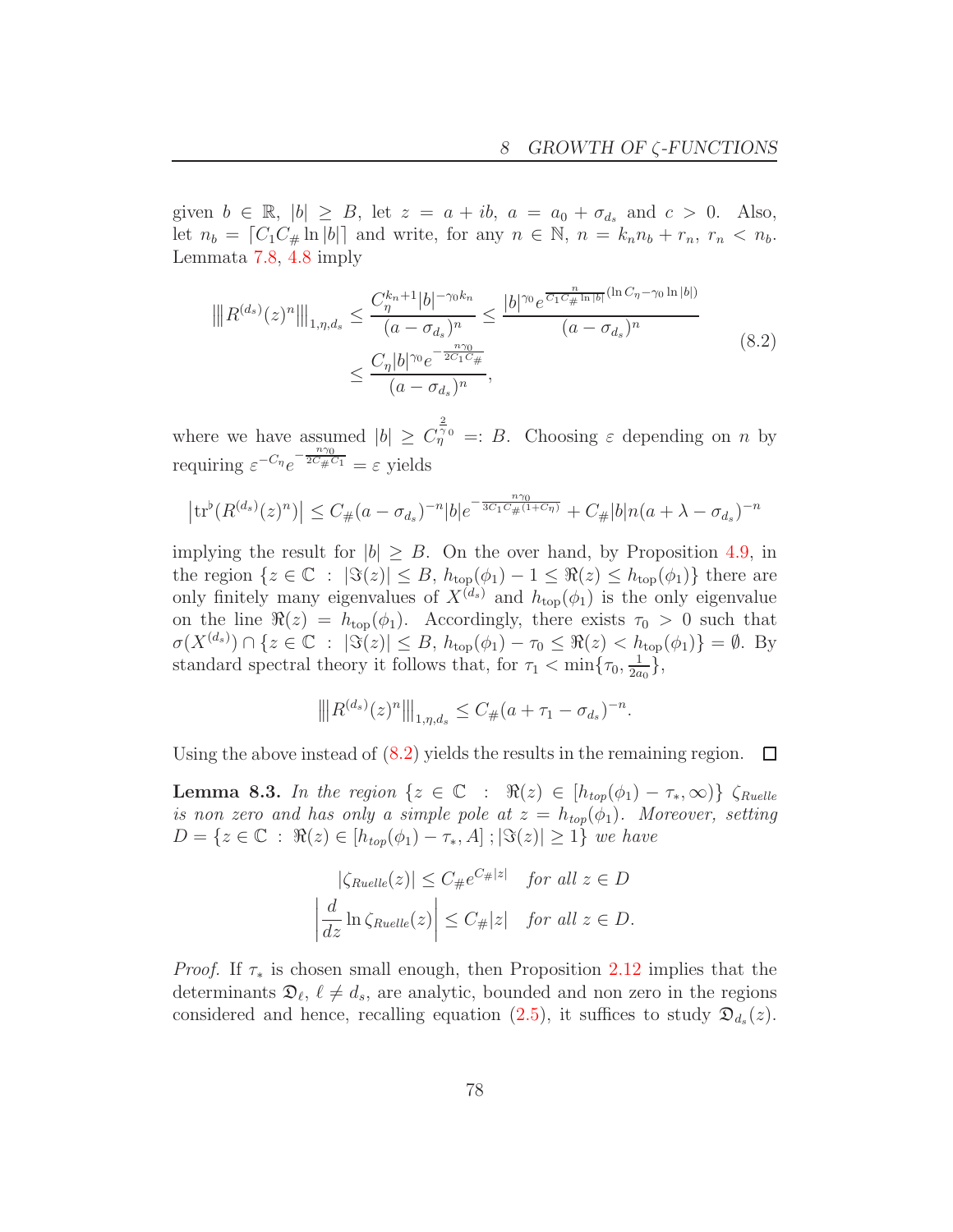In view of Lemma [2.11](#page-11-1) we start by studying  $\mathfrak{D}_{d_s}(\xi - z, \xi)$ . Fix  $z_0 \in D$  and consider  $\xi = a_0 + h_{\text{top}}(\phi_1) + i\Im(z_0)$ . Then, recalling Lemma [5.1](#page-40-1)

$$
\mathfrak{D}_{d_s}(z) = \mathfrak{D}_{d_s}(\xi)\tilde{\mathfrak{D}}_{d_s}(\xi - z, \xi) = \mathfrak{D}_{d_s}(\xi) \exp\left(-\sum_{n=1}^{\infty} \frac{(\xi - z)^n}{n} \operatorname{tr}^b(R(\xi)^n)\right).
$$

Note that  $\mathfrak{D}_{d_s}(\xi)$  is uniformly bounded in  $z_0$ . By Lemma [8.2](#page-76-0) it follows that

$$
|\mathfrak{D}_{d_s}(z_0)| \leq C_{\#} \exp\left(\sum_{n=1}^{\infty} \frac{|\Im(z_0)|(a_0 + h_{\text{top}}(\phi_1) - \Re(z_0))^n}{n(a_0 + \tau_*)^n}\right)
$$

which is convergent provided  $\Re(z_0) > h_{top}(\phi_1) - \tau_*$ .

Next, by the same argument as above, the logarithmic derivative

$$
\frac{d}{dz}\ln \mathfrak{D}_{d_s}(z) = \sum_{n=1}^{\infty} (\xi - z)^{n-1} \operatorname{tr}^{\flat} (R(\xi)^n)
$$

is bounded as claimed in the required domain.

 $\Box$ 

# Appendices

#### A External Forms: a toolbox

In this appendix we collect, for the reader's convenience, some useful formulae. More details can be found in [\[36,](#page-95-1) Section 2]).

Given a Riemannian d dimensional manifold M, for each  $x \in M$ ,  $\ell \in$  $\{0, \ldots, d\}$  and  $v_1, \ldots, v_\ell, w_1, \ldots, w_\ell \in T_x^*M$  we define<sup>[54](#page-78-0)</sup>

$$
\langle v_1 \wedge \cdots \wedge v_\ell, w_1 \wedge \cdots \wedge w_\ell \rangle = \det(\langle v_i, w_j \rangle). \tag{A.1}
$$

Assuming bilinearity, the above formula defines uniquely a scalar product among  $\ell$ -forms.

Let  $\omega_M$  be the Riemannian volume form on M. We define a duality from  $\ell$  to  $d - \ell$  forms via (see [\[36,](#page-95-1) (2.1.6)])

$$
\langle v, w \rangle \omega_M = (-1)^{\ell(d-\ell)} v \wedge *w = (-1)^{\ell(d-\ell)} w \wedge *v = *v \wedge w. \tag{A.2}
$$

<span id="page-78-0"></span><sup>&</sup>lt;sup>54</sup> By duality the scalar product in  $T_*M$  induces a canonical scalar product in  $T^*M$ .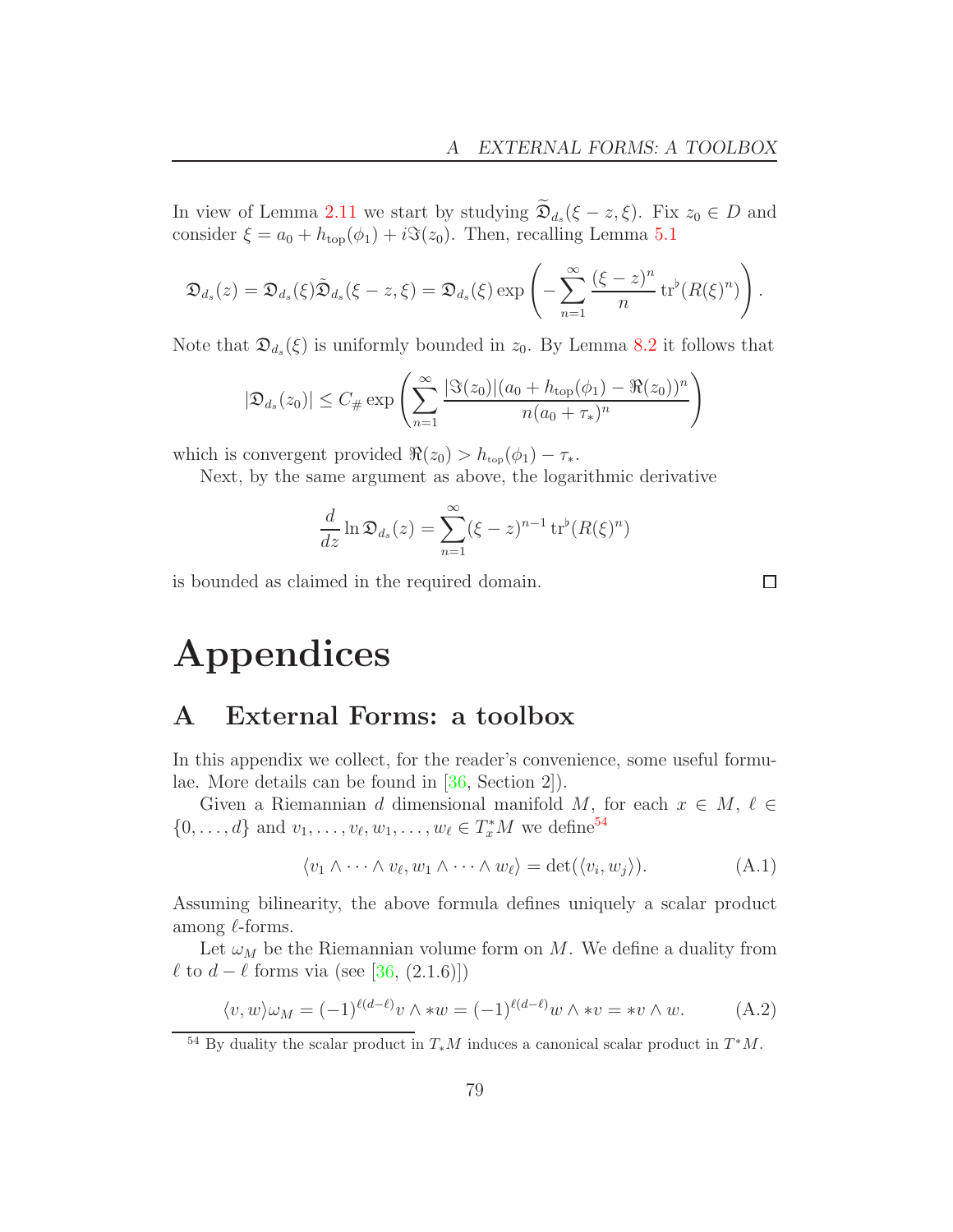Since such a formula must hold for all  $\ell$ -forms, the  $(d - \ell)$ -forms ∗w, ∗v are uniquely defined. The operator "∗" is the so called Hodge operator.

Note that if  $\{dx_i\}$  is an orthogonal base of  $T^*_{\underline{x}}M$ , then  $\{dx_{\overline{i}} = dx_{i_1} \wedge \cdots \wedge \overline{x_{i_k}}\}$  $dx_{i_{\ell}}$  is an orthonormal base of  $\wedge^{l}T^{*}M$ , where  $\bar{i} = (i_{1}, \ldots, i_{l})$  is an ordered multi-index (i.e.  $i_k < i_{k+1}$ ). Then

$$
*dx_{\bar{i}} = \varepsilon(\bar{i}^c)dx_{\bar{i}^c}
$$

where  $\bar{i}^c$  is the ordered  $(d - \ell)$ -multiindex such that  $dx_{\bar{i}} \wedge dx_{\bar{i}^c} = \varepsilon(\bar{i})\omega_M$  and  $\varepsilon(\overline{i})$  is the sign of the permutation  $\pi(1,\ldots,d) = (i_1,\ldots,i_\ell,i_1^c,\ldots,i_{d-\ell}^c)$ .

The above definitions and considerations imply the following equalities

$$
\langle v, *w \rangle = (-1)^{\ell(d-\ell)} \langle *v, w \rangle \; ; \; *v = (-1)^{\ell(d-\ell)} v \; ; \; \langle *v, *w \rangle = \langle v, w \rangle. \tag{A.3}
$$

Note also that, for any smooth function  $f, *(fw) = f * w$ . It is also natural to define the scalar product

$$
\langle v, w \rangle_{\Omega_{\ell}} \doteq \int_M \langle v, w \rangle_x \, \omega_M(x).
$$

Next, consider a smooth diffeomorphism  $F : M \to N$ , for  $M, N$  Riemannian manifolds. Let  $\det(DF)$  be determined by  $F^*\omega_N = \det(DF)\omega_M$ , then

$$
\langle F^*v, w \rangle = (-1)^{(d-\ell)\ell} \det(DF) \cdot F^* \langle v, * (F^{-1})^* * w \rangle.
$$
 (A.4)

To prove this, we just compute

$$
\langle F^*v, w \rangle \omega_M = * * F^*v \wedge *w = F^*(v \wedge * * (F^{-1})^* * w)
$$
  
=  $(-1)^{\ell(d-\ell)} F^*(\langle v, * (F^{-1})^* * w \rangle \omega_N)$   
=  $(-1)^{\ell(d-\ell)} \det(DF) \cdot \langle v, * (F^{-1})^* * w \rangle \circ F \cdot \omega_M.$ 

In particular, letting  $(F^*)'$  be defined by  $\langle F^*f, g \rangle_{\Omega^{\ell}} = \langle f, (F^*)'g \rangle_{\Omega^{\ell}}$ , we have

$$
*(F^*)' = (F^{-1})^* * .
$$

The above formulae yield a formula for the Lie derivative: let Z be a vector field and  $F_t$  the flow generated by Z. Then, by differentiating  $F_t^*(v, w) =$  $\det(DF)^{-1}\langle F_t^**v, *F_t^*w\rangle$  with respect to t at  $t=0$ . It follows that

<span id="page-79-0"></span>
$$
L_Z \langle v, w \rangle = -\langle v, w \rangle \operatorname{div} Z + \langle L_Z(w), *w \rangle + \langle v, L_Z w \rangle
$$
  
= -\langle v, w \rangle \operatorname{div} Z + (-1)^{d(d-\ell)} \langle \*L\_Z(\*v), w \rangle + \langle v, L\_Z w \rangle. (A.5)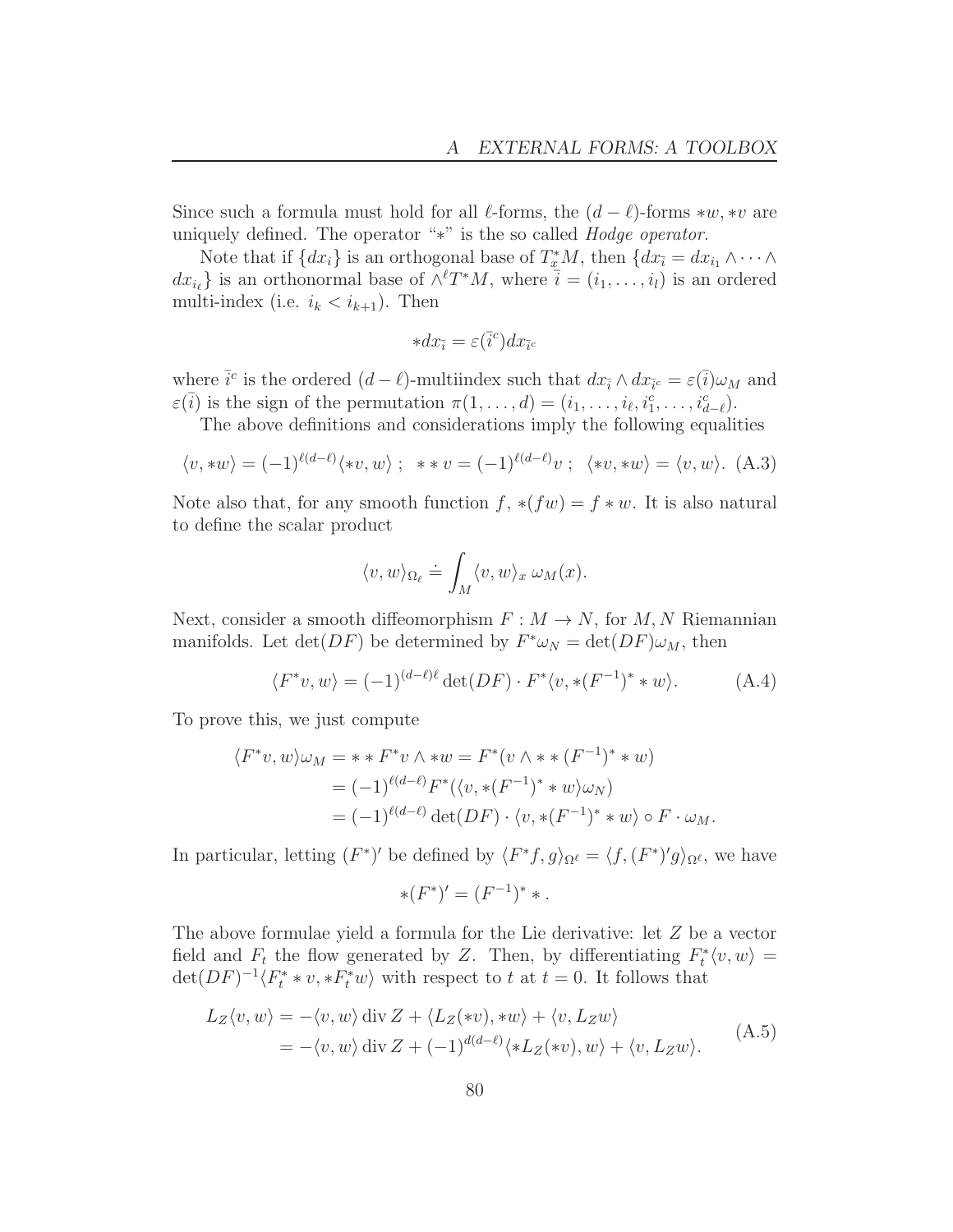We will also be using the relation (see  $\left[1, \text{Proposition 2.2.19}\right]$  for the details)

<span id="page-80-0"></span>
$$
L_Z F^* w = F^* L_{F_* Z} w.
$$
\n(A.6)

Let  $\gamma V$  be a rescaling of the vector field V. Recall that, by definition,  $X^{(\ell)}h \doteq \frac{d}{dt}\phi_{-t}^*h|_{t=0} = -L_Vh$  for  $h \in \Omega_s^{\ell}$ . Hence for all  $t \in \mathbb{R}$  and  $h \in \Omega_{0,s}^{\ell}$ , by the properties of Lie derivatives (for  $i_V$  as in Remark [3.9\)](#page-22-0),

$$
L_{\gamma V}(\mathcal{L}_t^{(\ell)} h) = \gamma L_V(\mathcal{L}_t^{(\ell)} h) + d\gamma \wedge i_V(\mathcal{L}_t^{(\ell)} h)
$$
  
= 
$$
-\gamma \frac{d}{ds} \phi_{-s}^*(\phi_{-t}^* h) \Big|_{s=0} = -\gamma \mathcal{L}_t^{(\ell)}(X^{(\ell)} h).
$$
 (A.7)

#### B Orientability

Here we prove some simple facts about orientability of the invariant distributions for Anosov flows and discuss how to modify the arguments of this paper in the non orientable case. We believe some of the following results to be well known but we could not locate a simple reference, so we add them for the reader's convenience.

Lemma B.1. For each geodesic flow on an orientable compact Riemannian manifold  $M_0$  of negative sectional curvature, the unstable and stable distribution are orientable.

Proof. We present the proof for the unstable distribution, the proof for the stable distribution being exactly the same by reversing time. Remember that the geodesic flow takes place in  $M = T_1M$ , the unitary tangent bundle. If we assume that  $M_0$  is d dimensional, then M is  $2d-1$  dimensional and the unstable space is  $d-1$  dimensional.

Given a geodesic  $\gamma$ , let  $(J, J') \in T(TM)$  be a Jacobi fields along it. We have then [\[20,](#page-94-1) Chapter 5.2]

$$
\frac{D^2J}{dt^2} + R(\gamma'(t), J(t)))\gamma'(t) = 0
$$

where  $\frac{D}{dt}$ , is the covariant derivative and R is the curvature tensor. Recall that  $\frac{D}{dt}J = \tilde{J}'$  and that we can assume that both  $J(t)$  and  $J'(t)$  are perpendicular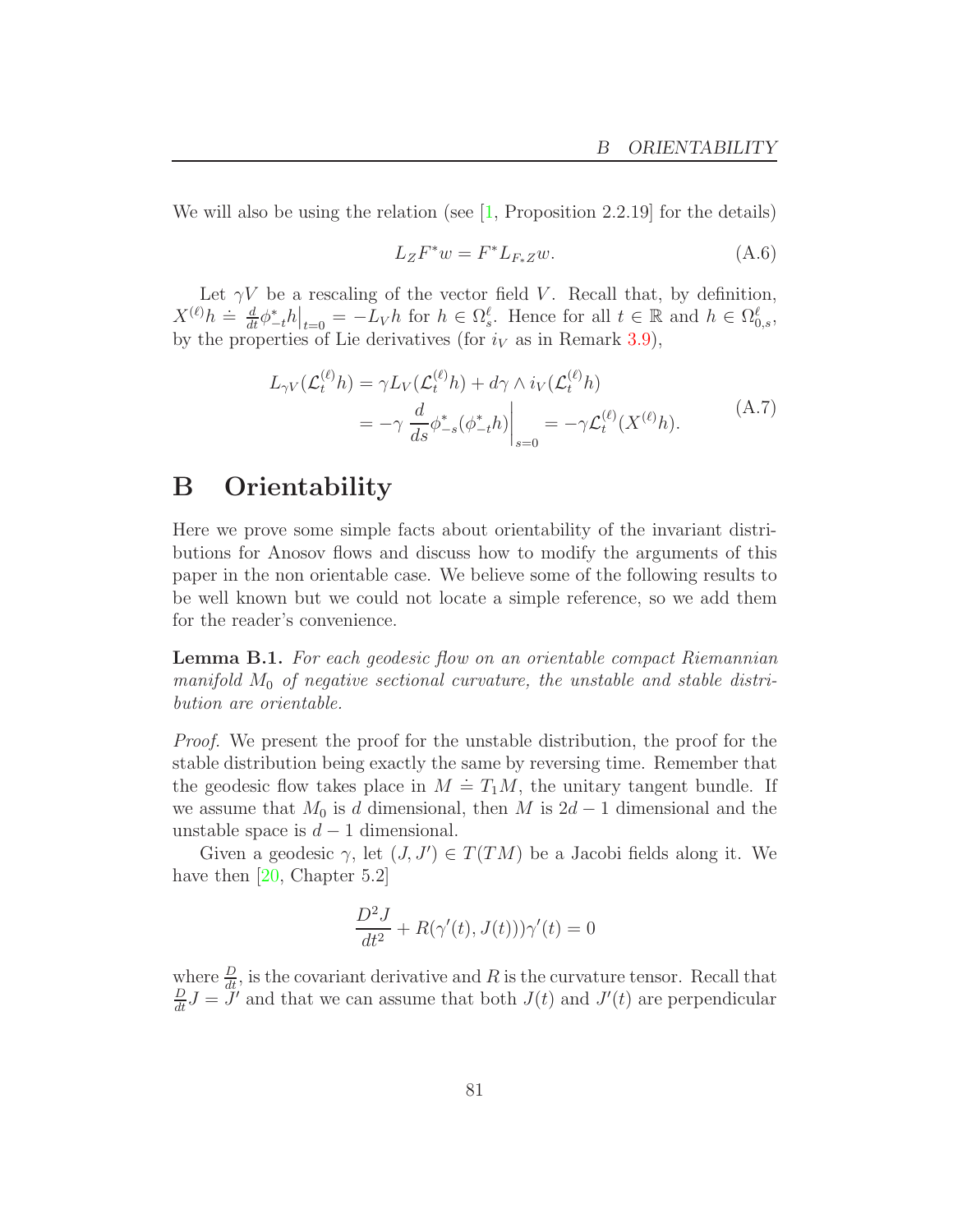to  $\frac{d}{dt}\gamma(t)$ . If we then define the quadratic form  $Q(J, J') = \langle J, J' \rangle$ , we have [\[20,](#page-94-1) chapter  $3.3$ ],<sup>[55](#page-81-0)</sup>

$$
\frac{d}{dt}Q(J, J') = \langle J', J'\rangle - \langle J, R(\gamma'(t), J(t))\gamma'(t)\rangle
$$
  
=  $\langle J', J'\rangle - K(\gamma'(t), J(t)) ||\gamma'(t) \wedge J(t)||^2 > 0.$ 

This means that the cone  $\{(J, J') \in T(TM) : Q(J, J') > 0\}$  is invariant under the flow, thus the unstable vectors must belong to such a cone. Given a point  $q \in M_0$  and  $(q, p) \in M$ , let us consider the tangent space  $T_{(q,p)}M$ . Let  $(\delta q, \delta p) \in E^u(q, p) \subset T_{(p,q)}M$ . By the above discussion we have  $\langle \delta q, p \rangle =$  $\langle \delta p, p \rangle = 0$  and that  $(0, \delta p) \in E^u$  implies  $\delta p = 0$ . Finally, let  $E^{cu}(q, p) = 0$  $\text{span}\{E^u(q,p),V\}$ , where  $V=(p,0)$  is the vector field generating the geodesic flow. Accordingly, if we denote the canonical projection  $\pi : M \to M_0$  defined by  $\pi(q, p) = q$ , we have that  $\pi_* : E^{cu}(q, p) \to T_qM$  is an isomorphism. Indeed, if  $(\delta q, \delta p) \in E^{cu}$ , then we can write  $\delta q = \beta p + \xi$  and  $\delta p = \eta$ , where  $\beta \in \mathbb{R}$ , and  $(\xi, \eta) \in E^u$ . Accordingly, if  $\delta q = \pi_*(\delta q, \delta p) = 0$ , then  $\beta = 0$  and  $\xi = 0$ , which in turns imply  $\eta = 0$ .

To conclude note that since  $M_0$  is orientable, then there exists a volume form  $\omega$  on  $M_0$ . But then  $\overline{\omega} = i_V(\pi^*\omega)$  is a volume form on each  $E^u$ , therefore the bundle is orientable.  $\Box$ 

The above arguments remain true for more general flows (see [\[47,](#page-96-2) [46\]](#page-96-3) for a discussion of appropriate invariant cones associated to contact flows or [\[76\]](#page-97-0) for a slightly more general setting) but the result is false for some Anosov flows.[56](#page-81-1) Yet, it is often possible to keep track of the orientation of an orbit by a simple multiplicative factor as follows.

<span id="page-81-2"></span>**Lemma B.2.** If the torsion of the first homology group of  $M$  does not contain factors of the type  $\mathbb{Z}_{2^m}$ , then there exists a smooth function  $A: M \times \mathbb{R}_+ \to \mathbb{R}$ such that, for each closed orbit  $\tau$  and  $x \in \tau$ ,

$$
e^{\pi i A(x,\lambda(\tau))} = \epsilon(\tau).
$$

$$
A = \begin{pmatrix} 1 & 1 \\ 1 & 2 \end{pmatrix}.
$$

<span id="page-81-0"></span> $55$  We let K denote the sectional curvature.

<span id="page-81-1"></span><sup>&</sup>lt;sup>56</sup> For example consider the map  $f : \mathbb{T}^2 \to \mathbb{T}^2$  defined by  $f(x, y) = -A(x, y) \mod 1$ where

One can then define a ceiling function  $\tau$  and the associated suspension, and clearly the resulting flows is Anosov but the invariant distribution are non orientable.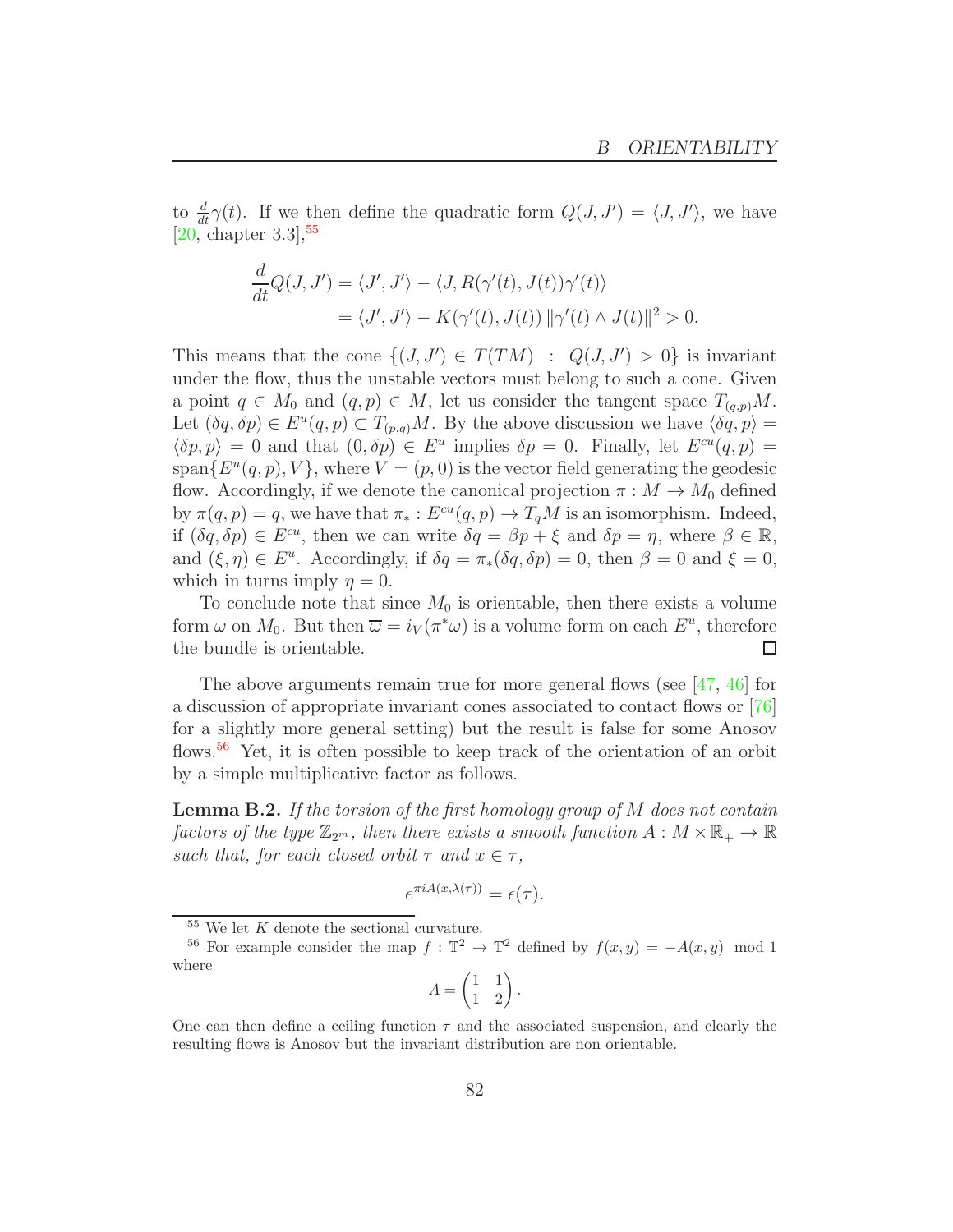Moreover,  $A_t(\cdot) = A(\cdot, t)$  is a cocycle.

*Proof.* Consider the line bundle  $\pi : \mathcal{F} \to M$  such that the fiber at  $x \in M$ consists of the volume forms on  $E^u(x)$ . Let  $\mathcal{F}_0 = \mathcal{F} \setminus \{(x,0)\}_{x \in M}$ , i.e. we have taken out the zero section. Hence, for each  $x \in M$ ,  $\pi^{-1}(x)$  has two connected component. Thus, for each  $x \in M$ , there exists a neighborhood  $\mathcal{F}_0 \supset U \ni \pi^{-1}x$  and a continuous map  $F: U \to \pi(U) \times \mathbb{Z}_2$  such that, for each  $\bar{x} \in U$ ,  $p \circ F(\bar{x}) = \pi(\bar{x})$ , where  $p(x, i) = x$ , and  $q(F(U)) = \mathbb{Z}_2$ , where  $q(x, i) = i$ . This construction defines a double covering  $M_{or}$  of M. Given a cycle  $\gamma : [0,1] \to M$  we can then consider any lift  $\tilde{\gamma}$  to  $M_{or}$ . Locally  $\tilde{\gamma}$ will have the form  $\tilde{\gamma}(t) = (\gamma(t), i(t)), i \in \mathbb{Z}_2$ . We define then the degree map  $d(\gamma) = i(0) + i(1)$  which is well known to be a homotopy invariant. Accordingly, d depends only on the homology class of  $\gamma$ . In other words  $\bar{d} \in H^1(M, \mathbb{Z}_2)$ . We would like to show that  $\bar{d} \in H^1(M, \mathbb{R})$ .

Since  $H_1(M, \mathbb{Z})$  is finitely generated it is isomorphic to  $\mathbb{Z}^n \oplus \text{Tor}$ . By the universal coefficient Theorem  $H_1(M, \mathbb{R})$  is isomorphic to  $\mathbb{R}^n$  while  $H_1(M, \mathbb{Z}_2)$ is isomorphic to  $\mathbb{Z}_2^{n+m}$  where m is the number of  $\mathbb{Z}_{2^k}$  that are present in the torsion part. Thus by hypothesis  $m = 0$ . Next, it is known that the closed orbits of an Anosov map generate all  $H_1(M,\mathbb{Z})$ , [\[2\]](#page-93-1). Consider a set of closed periodic orbits  $\Gamma = {\gamma_i}_{i\in\mathbb{N}}$  that generate  $H_1(M,\mathbb{Z})$ , hence they generate  $H_1(M, \mathbb{Z}_2)$ . We can thus consider a base  $\Gamma_0 \subset \Gamma$  of  $H_1(M, \mathbb{Z}_2)$ . By the above discussion it is a base in  $H_1(M,\mathbb{R})$  as well. We can then consider the dual base in  $H^1(M,\mathbb{R})$ . By De Rham cohomology such a base can be represented in terms of 1-forms. In conclusion, there exist closed 1-forms  $\{w_{\gamma}\}_{\gamma \in \Gamma_0}$  such that, for each  $\gamma, \gamma' \in \Gamma_0$ ,  $\int_0^{\lambda(\gamma')}$  $\int_0^{\lambda(\gamma)} \phi_t^* w_{\gamma}(V)$  is one if  $\gamma = \gamma'$  and zero otherwise. Finally, let

$$
A(x,t) = \sum_{\gamma \in \Gamma_0} d(\gamma) \int_0^t \phi_s^* w_\gamma(V(x)) ds.
$$

Note that A is an additive cocycle with respect to the flow  $\phi_t$ . Moreover, if  $\tau$  is a closed orbit and  $x \in \tau$ ,  $A(x, \lambda(\tau)) \mod 2 = d(\tau)$ . The Lemma follows since  $\epsilon(\tau) = e^{\pi i \bar{d}(\tau)}$ . since  $\epsilon(\tau) = e^{\pi i \bar{d}(\tau)}$ .

In the hypothesis of the above Lemma we can define, instead of [\(2.9\)](#page-12-0), the operator

$$
\mathcal{L}_t^{(\ell)}(h) = e^{\pi i A_t} \phi_{-t}^* h.
$$
\n(B.1)

The study of such an operator can be carried out in complete analogy with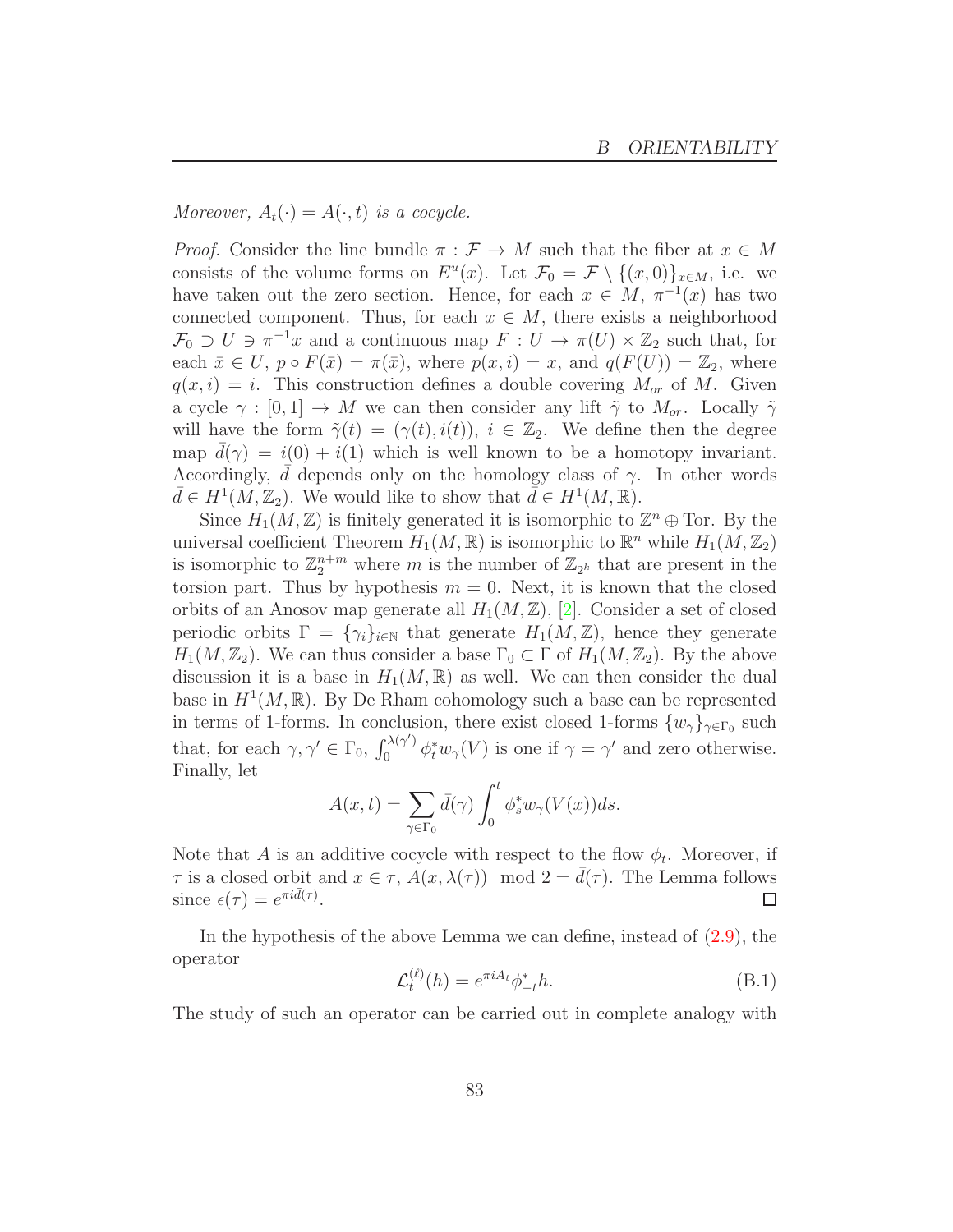what we have done in sections  $4, 5, 6$  $4, 5, 6$  $4, 5, 6$  $4, 5, 6$  $4, 5, 6$  (at the price of slightly heavier nota- $\rm{tion}$ ).<sup>[57](#page-83-0)</sup>

If the hypothesis of Lemma [B.2](#page-81-2) does not apply, then one can still introduce an appropriate weight, but this creates some difficulties that can be solved only by introducing a more sophisticated Banach space. The basic idea is to consider the action of  $\phi_t^*$  also on an orientation bundle. This would be simple enough, but in so doing the action of the flows on such a bundle produces a multiplicative factor proportional to the stable Jacobian. To eliminate such an unwanted multiplicative factor it is then necessary to consider a transfer operator with a weight given exactly by the inverse of the stable Jacobian.<sup>[58](#page-83-1)</sup> Yet, this solution produces another problem: in general such a weight is only Hölder, hence the resulting operator does not act properly on spaces of smooth functions, a property essential to obtain large domains of analyticity for the zeta function. To overcome this last obstacle in the present setting one has to change the Banach space. This can be done as in [\[31\]](#page-95-2).

Let  $\mathcal G$  be the Grassmannian of  $d_s$  dimensional subspaces of the tangent bundle. Next, consider the fiber bundle  $\mathcal{E} := \{(x, E, h, \omega) : (x, E) \in \mathcal{G}, h \in$  $\bigwedge^{\ell} \mathcal{T}_{x}^{*}M, \omega \in \bigwedge^{d_{s}} E'\}, \pi : \mathcal{E} \to \mathcal{G}$  given by  $\pi(x, E, h, \omega) = (x, E)$ . The fibers consist of an  $\ell$ -form times a volume form (hence an orientation) on the subspace. We can then consider the vector space S of the  $C^{r-1}$  sections of the bundle  $\mathcal{E}$ . This generalizes the space  $\Omega_r^{\ell}$ . Given  $(h,\omega) \in \mathcal{S}$ ,  $g \in \Omega_r^{\ell}$  and  $W_{\alpha,G} \in \Sigma$  we can then define the integral

$$
\int_{W_{\alpha,G}} \langle g, h \rangle \omega = \int_{\mathbb{R}^{(d_s)}} \langle g(G_{\alpha}(\xi)), h(G_{\alpha}(\xi), E_{G_{\alpha}}) \rangle G_{\alpha}^* \omega
$$

where  $G_{\alpha} = \Theta_{\alpha}^{-1} \circ G$  and  $E_{G_{\alpha}} = DG_{\alpha}(\mathbb{R}^{(d_s)})$ . We can then use the above to define the analogue of the functional  $J_{\alpha,G,g,v_1,...,v_p}$  in section [\(3.11\)](#page-21-0) and then construct the norms in the same way. The transfer operator is then the canonical action of the flow on  $S$  with a weight given by the Jacobian of the flow restricted to the element of the Grassmanian. Note that one obtains an operator of the type considered in  $[31, \text{ equation } (3.1)]$ . Accordingly, all the present arguments can be repeated in complete analogy, although one must

<span id="page-83-0"></span> $57$  $57$  The computations are essentially the same. In Section [4,](#page-25-0) [6,](#page-47-1) 7 one obtains the same bounds for the spectrum, while in Section [5](#page-39-0) keeping track of the cocycle yields the required factor  $\epsilon(\tau)$ .

<span id="page-83-1"></span><sup>58</sup> The interested reader can consult Fried [\[27,](#page-95-3) Section 6] for a thorough explanation.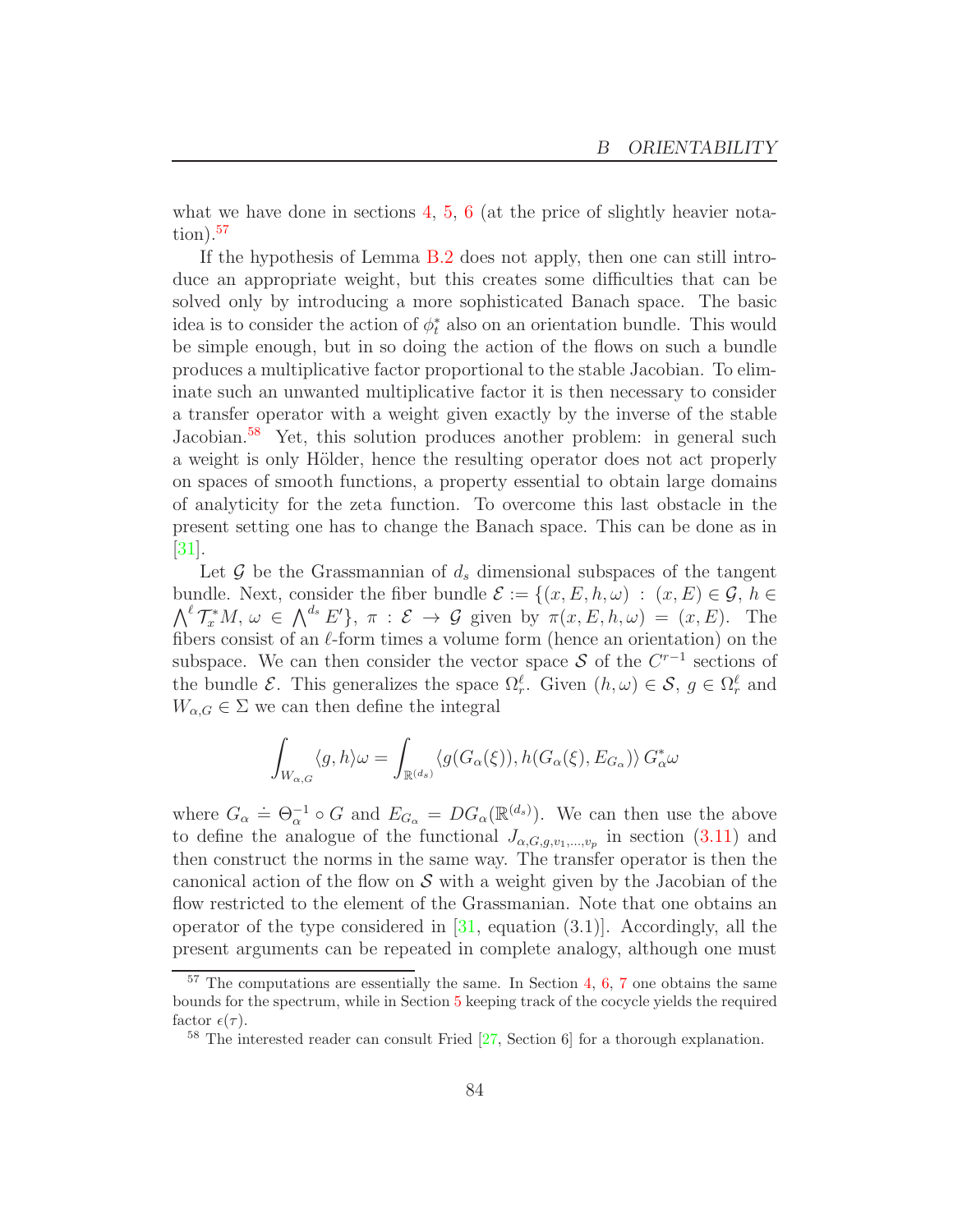compute in the more sophisticated way explained in [\[31\]](#page-95-2).[59](#page-84-0)

As the present paper is already quite technical, we decided not to go into such a more sophisticated construction as, on the one hand, it does not add any new idea, and on the other it would make the presentation much harder to follow. Nevertheless, all the results presented here can be generalized by using such an approach.

### C Topological Entropy and volume growth

It is well known that there is a relation between asymptotic volume growth of manifolds and the topological entropy (see [\[77,](#page-97-1) [29,](#page-95-4) [50\]](#page-96-4) and references therein). Unfortunately, here we need a uniform upper and lower bound for all times. We are not aware of such bounds for flows in the literature. For Axiom A diffeomorphisms they can be obtained in great generality from the results in [\[31\]](#page-95-2).[60](#page-84-1) It is clear that applying the same strategy to the present setting of flows similar results can be obtained. Yet, since we are interested only in the topological entropy and not in an arbitrary potential, a more elementary approach is available.

Let us proceed in slightly greater generality than needed, since it can be done at no extra cost. Let M be a Riemannian manifold and  $(M, f)$  a partially hyperbolic diffeomorphism. Call  $E^s$ ,  $E^u$ ,  $E^c$  the stable, unstable and central distribution respectively. Let  $d_s$  be the dimension of  $E^s$ .

Assume that, for each  $n \in \mathbb{N}$ ,  $||Df^n|_{E^c}|| + ||Df^{-n}|_{E^c}|| \leq C_{\#}$ .

A set  $S \subset M$  is called  $(\varepsilon, n)$ -separated if for each  $x, y \in S$  we have that  $d_{f,n}(x,y) > \varepsilon$  where  $d_{f,n}(x,y) = \max_{0 \le k \le n} d(f^k(x), f^k(y))$ . Let  $\mathcal{S}(f, \varepsilon, n)$  be the set of all  $(\varepsilon, n)$ -separated sets. We then define  $N(f, \varepsilon, n) = \sup \#S$ .  $S \in \mathcal{S}(f,\varepsilon,n)$ 

It is well known that, [\[39\]](#page-95-0),

$$
h_{\text{top}}(f) = \lim_{\varepsilon \to 0} \lim_{n \to \infty} \frac{\ln N(f, \varepsilon, n)}{n}.
$$

<span id="page-84-0"></span><sup>&</sup>lt;sup>59</sup> To be precise, in [\[31\]](#page-95-2) there are no  $\ell$ -forms, but the point of the present paper is exactly that functions and  $\ell$ -forms can be handled by essentially the same computations once the proper machinery has been set up.

<span id="page-84-1"></span> $^{60}$ Indeed, in [\[31\]](#page-95-2) it is shown in particular that, given a mixing Axiom A diffeomorphism  $(M, f)$ , the spectral radius of a transfer operator with potential  $\phi$  satisfies, for each manifold  $W \in \Sigma$ ,  $C_{\#}e^{P(\bar{\phi})n} \leq$  $\int_W e^{\sum_{k=0}^{n-1} \bar{\phi} \circ f^k} \Big| \leq C_{\#} e^{P(\bar{\phi})n}$ , where  $P(\bar{\phi})$  is the pressure associated to the potential, see  $\overline{31}$ , equations  $(3.3)$ ,  $(4.10)$ , Lemma 4.7, Theorem 5.1.].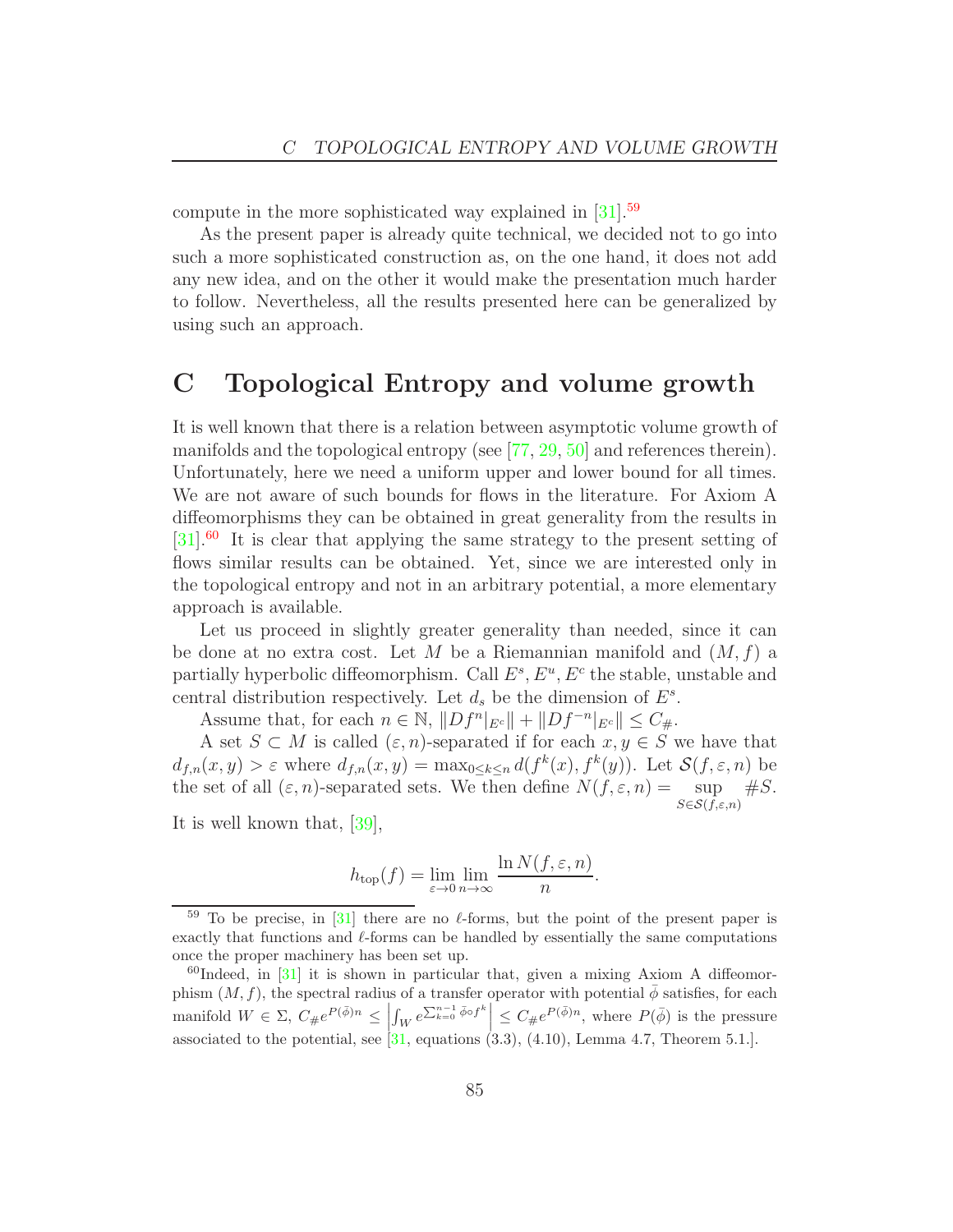Moreover since if  $\varepsilon' > \varepsilon$ , then  $N(f, \varepsilon, n) \ge N(f, \varepsilon', n)$ . Thus, for each  $\delta > 0$ ,

<span id="page-85-2"></span>
$$
h_{\text{top}}(f) \ge \lim_{n \to \infty} \frac{\ln N(f, \delta, n)}{n}.
$$
 (C.1)

Fix  $\delta > 0$  and let  $\hat{\Sigma}$  be the set of all  $C^1$ ,  $d_s$ -dimensional manifolds of radius  $\delta$  and tangent space close to  $E^s$ . Let us define

$$
\rho_n^+ = \sup_{W \in \hat{\Sigma}} \text{vol}(f^n W) \qquad ; \qquad \rho_n^- = \inf_{W \in \hat{\Sigma}} \text{vol}(f^n W).
$$

<span id="page-85-1"></span>**Lemma C.1.** For all  $n, m \in \mathbb{N}$ ,

$$
\bar{\rho_{n+m}} \ge C_{\#}\bar{\rho_n}\bar{\rho_m}; \quad \bar{\rho_{n+m}} \le C_{\#}\bar{\rho_n} + \bar{\rho_m}.
$$

In addition, if f is topologically transitive,

$$
\rho_n^+ \le C_{\#}\rho_n^-.
$$

*Proof.* To prove the first equation consider  $f^{n}(W)$  and chose a set  $\mathcal{W}_{n}$  =  $\{W_i\} \in \Sigma$  such that  $W_i \subset f^n(W)$ ,  $W_i \cap W_j = \emptyset$  and the cardinality of  $\mathcal{W}_n$  is maximal. Then  $\#\mathcal{W}_n \geq C_{\#}$  vol $(f^n(W))$ . Thus

$$
\text{vol}(f^{n+m}(W)) \ge \sum_{W' \in \mathcal{W}_n} \text{vol}(f^m(W')) \ge C_{\#}\rho_n^- \rho_m^-
$$

and the result follows taking the inf on  $W$ . The second inequality is proven similarly by taking a minimal cover of  $f^n(W)$ .

Let us prove the last inequality. By topological transitivity for each  $\varepsilon > 0$ there exists  $n_{\varepsilon} \in \mathbb{N}$  such that given any two ball  $B, B'$  of radius  $\varepsilon$ , there exists  $n \leq n_{\varepsilon}$  such that  $f^{n}(B) \cap B' \neq \emptyset$ . Let  $\bar{n} = n_{\delta}$ .

Next, for each  $n \in \mathbb{N}$  there exists  $W_n \in \widehat{\Sigma}$  such that  $vol(f^{n-\overline{n}}(W_n)) \ge$ 1  $\frac{1}{2}\rho_{n-\bar{n}}^+$ . Let  $x \in W_n$  and B an open ball centered at x and of radius  $c\delta$  for some fixed  $c \in (0,1)$  to be chosen later. Given any  $W \in \hat{\Sigma}$  let  $z \in W$  and  $B'$  a ball of radius  $c\delta$  centered at z. By the above arguments there exists  $m \leq \bar{n}$ , such that  $f^m(B') \cap B \neq \emptyset$ . Given that the stable and unstable

<span id="page-85-0"></span><sup>&</sup>lt;sup>61</sup> Take  $S \in \mathcal{S}(f, 0, \varepsilon/4)$  with maximal cardinality. Then  $\cup_{x \in S} B(x, \varepsilon) \supset M$ , where  $B(x, \varepsilon)$  is a ball (in the Riemannian metric) or radius  $\varepsilon$  and center x. Then for each  $x, y \in S$  there exists  $n_{x,y} \in \mathbb{N}$  such that  $f^{n_{xy}}(B(x, \varepsilon/4)) \cap B(y, \varepsilon/4) \neq \emptyset$ . The claim follows since any ball B of radius  $\varepsilon$  must contain a point  $x \in S$  such that  $B(x, \varepsilon/4) \subset B$ .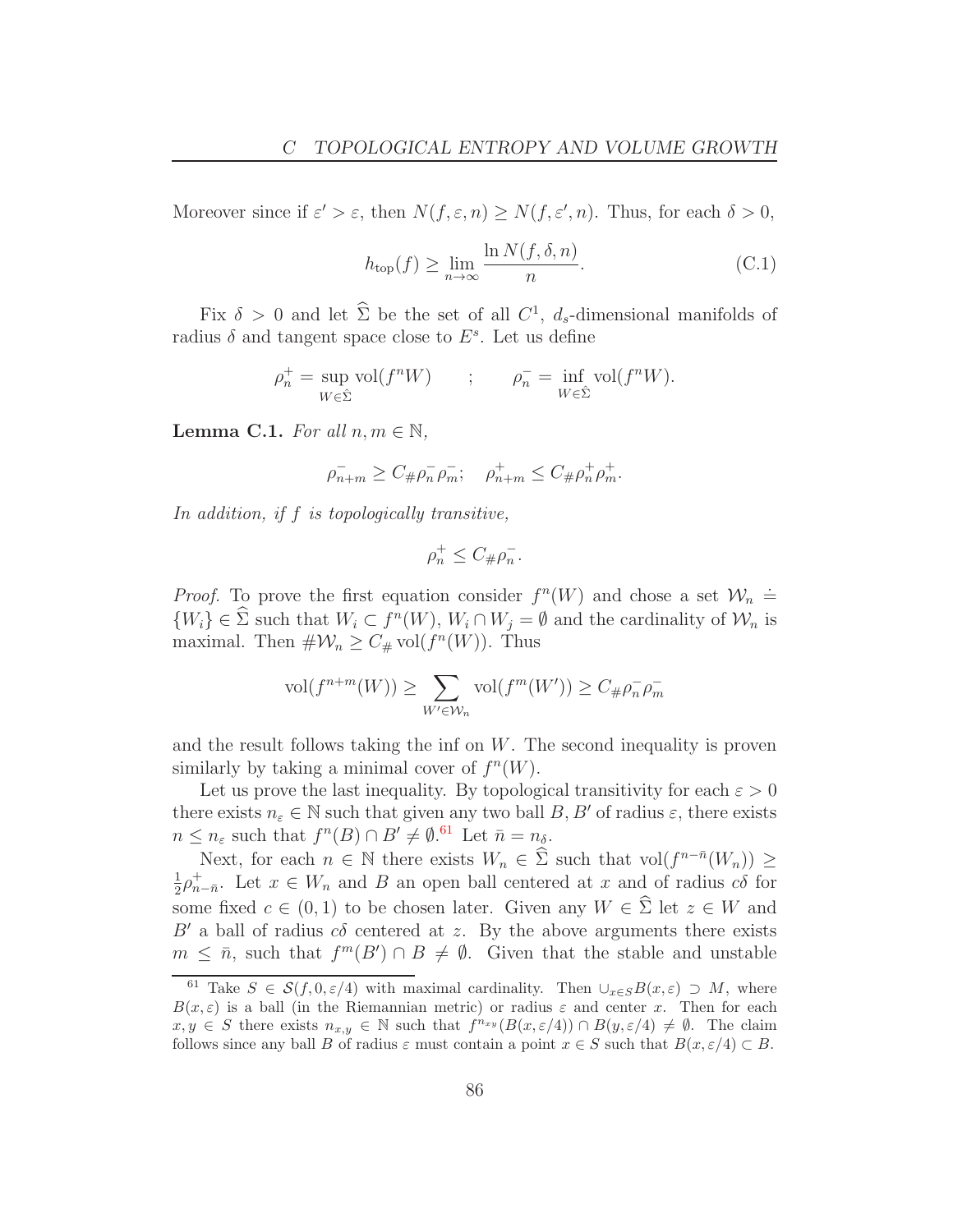manifolds are uniformly transversal, it is possible to choose  $c$  such that, for each point in  $y \in W_n$ ,  $W_\delta^{cu}(y) \cap f^m W \neq \emptyset$ .<sup>[62](#page-86-0)</sup> By the hypothesis on the central bundle it follows that the point related by the holonomy will never have a distance larger than  $\delta$  in the future, then  $\text{vol}(f^k(W_n)) \leq C_{\#} \text{vol}(f^{k+m}(W)).$ Accordingly

$$
\text{vol}(f^n(W)) \ge C_{\#} \text{vol}(f^{n-m}(W_n)) \ge C_{\#}\rho_{n-\bar{n}}^+ \ge C_{\#}\rho_n^+,
$$

and the result follows again by taking the inf on the W.

 $\Box$ 

<span id="page-86-2"></span>**Lemma C.2.** If  $(M, f)$  is topologically transitive, then, for each  $n \in \mathbb{N}$ ,  $\varepsilon > 0$ ,

$$
C_{\varepsilon}\rho_n^+ \le N(f,\delta,n) \le C_{\varepsilon}\rho_n^+.
$$

*Proof.* Let  $W \in \Sigma$  and consider a  $\varepsilon$  separated set  $S_n$  on  $f^n(W)$ .<sup>[63](#page-86-1)</sup> Since the manifold contracts backward, points that are far away in  $f^{n}(W)$  but close in M will separate backward. Thus  $f^{-n}S_n \in \mathcal{S}(f, \varepsilon, n)$ . Since  $\#S_n \geq$  $C_{\#}$  vol $(f^{n}(W))$ , it follows that  $N(f, \varepsilon, n) \geq C_{\varepsilon} \rho_n^+$ .

To prove the second inequality we use the notation introduced in the proof of Lemma [C.1.](#page-85-1) Fix  $W \in \Sigma$ . Let  $S \in \mathcal{S}(f, \varepsilon, n)$  be a set with maximal cardinality. Cover M with balls of radius  $c\epsilon$ . By transitivity, for each ball B there exists a time  $n_B \leq \bar{n}$  such that  $f^{n_B}W \cap B \neq \emptyset$ . Let  $W_B \subset f^{n_B}W$ ,  $W_B \in \hat{\Sigma}$  be a manifold that intersects the ball B and project all the point in  $S \cap B$  to  $W_B$  via the weak unstable holonomy. If we consider the images of such points we note that two points can be  $(\varepsilon, n)$  separated only if their corresponding points on  $W_B$  are  $(C_{\#}\varepsilon, n)$  separated. Finally, note again that the  $(C_{\#}\varepsilon, n)$  separated points on  $W_B$  must have a distance larger that  $C_{\#}\varepsilon$ in the manifold  $f^n(W_B)$ . Thus there can be at most  $C_\varepsilon \text{vol}(f^n(W_B))$  such points. Accordingly,

$$
N(f, \varepsilon, n) \le \sum_{B} C_{\varepsilon} \operatorname{vol}(f^{n+n_B}(W)) \le C_{\varepsilon} \rho_n^+.
$$

 $\Box$ 

Using the above results the required bound follows.

<span id="page-86-0"></span> $^{62}$  By  $W_\delta^{cu}(y)$  we mean a disk of radius  $\delta$  in the weak unstable manifold.

<span id="page-86-1"></span> $63$  That is the distance among the points is larger than  $\varepsilon$  when measured on the manifold  $f^n(W)$ .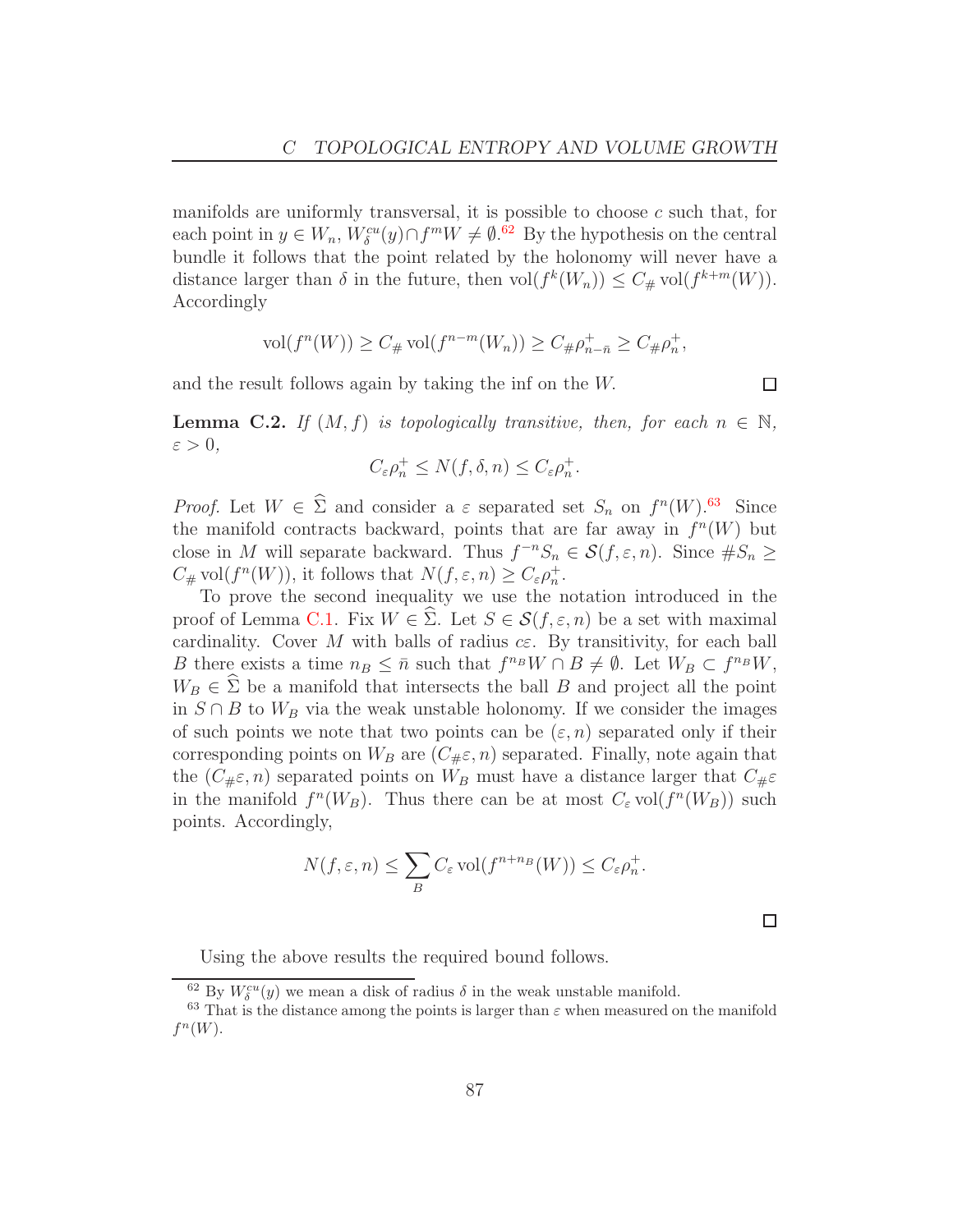$\Box$ 

.

<span id="page-87-0"></span>**Lemma C.3.** If  $(M, f)$  is topologically transitive, then for all  $n \in \mathbb{N}$  we have

$$
e^{h_{top}(f)n} \le \rho_n^+ \le C_{\#}e^{h_{top}(f)n}
$$

Proof. By Lemmata [C.2,](#page-86-2) [C.1](#page-85-1)

$$
\frac{\ln N(f, \varepsilon, kn)}{kn} \le \frac{\ln C_{\varepsilon} \rho_{kn}^+}{kn} \le \frac{\ln C_{\varepsilon}}{kn} + \frac{\ln \rho_n^+}{n}.
$$

Taking first the limit for  $k \to \infty$  and then the limit  $\varepsilon \to 0$ , the first inequality of the Lemma follows.

By Lemma [C.1,](#page-85-1) it follows that  $\rho_{n+m}^+ \geq C_{\#} \rho_n^+ \rho_m^+$ . Then  $\rho_{kn}^+ \geq C_{\#}^k (\rho_n^+)^k$ and

$$
\ln[C_{\#}\rho_n^+] \le m \lim_{k \to \infty} \frac{\ln \rho_{kn}^+}{km} \le n \lim_{k \to \infty} \frac{\ln N(f, \delta, kn)}{kn} \le nh_{\text{top}}(\phi_1)
$$

where we have used Lemma  $C.2$  and equation  $(C.1)$ .

**Remark C.4.** Note that if f is the time one map of a hyperbolic flow, then by the spectral decomposition Theorem [\[13,](#page-94-2) Section 1.1], the manifold can be decomposed into finitely many isolated topologically transitive sets. Hence

applying Lemma [C.3](#page-87-0) to each isolating neighborhood we obtain  $C_{\#}e^{h_{top}(\phi_1)n} \leq$  $\rho_n^+ \leq C_{\#}e^{h_{top}(\phi_1)n}$  for each Anosov flow.

#### D Averaging operators

The following operators are used extensively in this paper.

<span id="page-87-2"></span>**Definition D.1.** Let  $\kappa \in C^{\infty}(\mathbb{R}^d, \mathbb{R}_+)$  such that  $\int \kappa(x)dx = 1$ , supp  $\kappa \subset$ **EXECUTE:**  $\exists x \in \mathbb{R}^d : ||x|| \leq 1$  and let  $\kappa_{\varepsilon}(x) = \varepsilon^{-d} \kappa(\varepsilon^{-1}x)$ . For each  $\alpha \in \mathcal{A}$ ,  $\ell \in \{0,\ldots,d\}, \text{ let } \Psi \in C_0^{\infty}(\mathbb{R}^{2d}, GL(\ell^d))$  $(\ell^d), \mathbb{R})$  with supp  $\Psi \subset B_d(0, 2\delta)^2$ . We define<sup>[64](#page-87-1)</sup> the operator  $\mathbb{M}_{\alpha,\Psi,\varepsilon}: \Omega_r^{\ell} \to \Omega_r^{\ell^{\sim}}$ by

$$
\mathbb{M}_{\alpha,\Psi,\varepsilon}(h)(x) \doteq \left\{ \begin{array}{ll} 0 & \text{if } x \notin U_{\alpha} \\ \sum_{\bar{i},\bar{j} \in \mathcal{I}_{\ell}} \left[ \int_{\mathbb{R}^d} \Psi(\Theta_{\alpha}(x), y)_{\bar{i},\bar{j}} \kappa_{\varepsilon}(\Theta_{\alpha}(x) - y) & \right. \\ \times \langle \omega_{\alpha,\bar{j}}, h \rangle_{\Theta_{\alpha}^{-1}(y)} dy \right] \omega_{\alpha,\bar{i}} & \text{if } x \in U_{\alpha}. \end{array} \right.
$$

<span id="page-87-1"></span><sup>&</sup>lt;sup>64</sup> Obviously our definition depends on the choice of the function  $\kappa$ , and in the future some special choice of  $\kappa$  will be made. However, we choose not to explicitly show the dependence as a subscript to simplify the notation.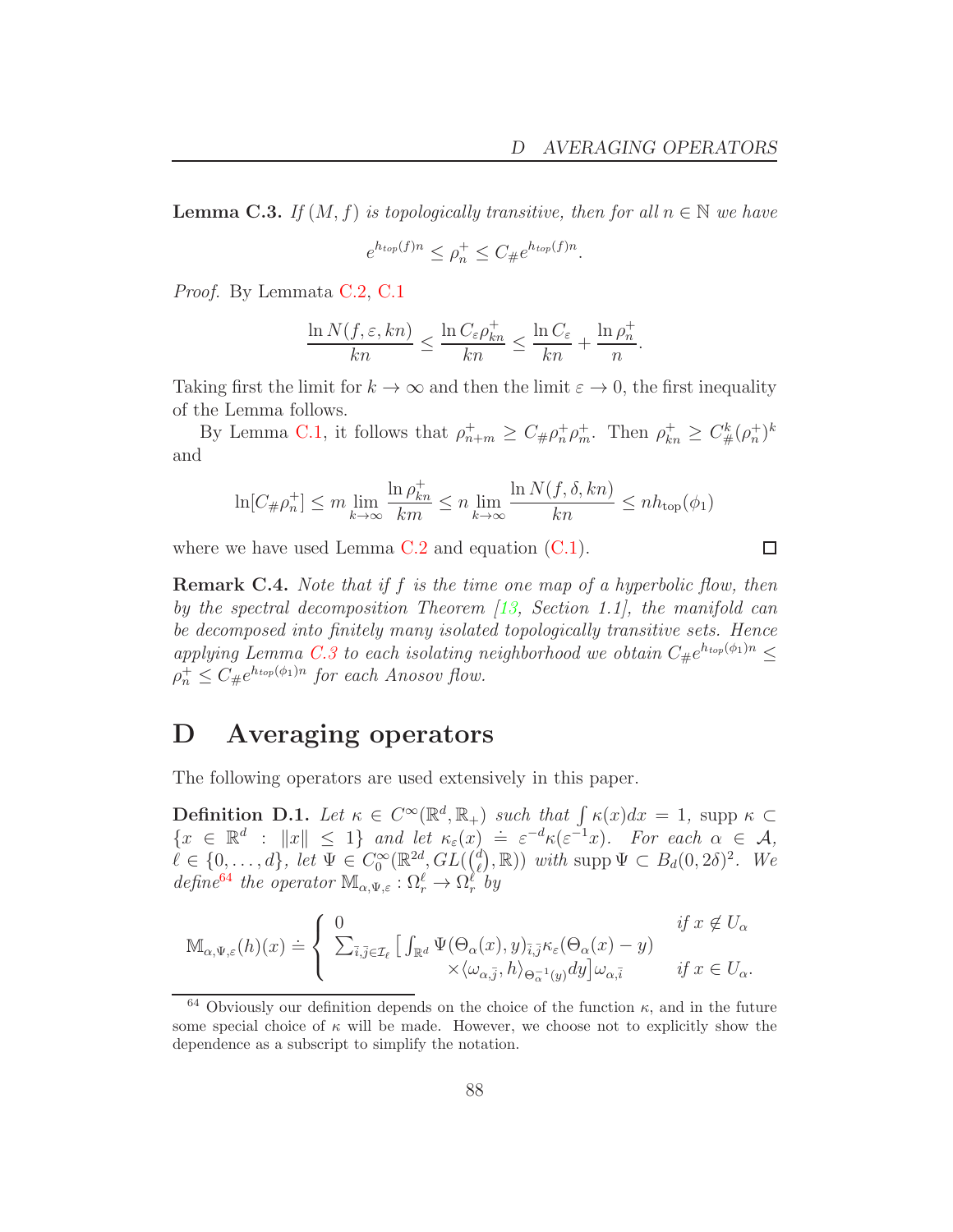Given the particular choice  $\overline{\Psi}(x, y)_{\overline{i}, \overline{j}} \doteq \psi_\alpha(\Theta_\alpha^{-1}(x)) \delta_{\overline{i}, \overline{j}}$  we define

$$
\mathbb{M}_{\varepsilon}\doteq\sum_{\alpha}\mathbb{M}_{\alpha,\varepsilon}\doteq\sum_{\alpha}\mathbb{M}_{\alpha,\overline{\Psi},\varepsilon}.
$$

Lastly, given the duality induced by [\(3.4\)](#page-19-0), we define the operators  $\mathbb{M}'_{\alpha,\varepsilon},\mathbb{M}'_{\varepsilon}$ , as those such that for all  $h, g \in \Omega_r^{\ell}$  we have  $65$ 

$$
\langle \mathbb{M}'_{\alpha,\varepsilon}h,g\rangle_{\Omega_r^{\ell}}=\langle h,\mathbb{M}_{\alpha,\varepsilon}g\rangle_{\Omega_r^{\ell}}\quad and \quad \langle \mathbb{M}'_{\varepsilon}h,g\rangle_{\Omega_r^{\ell}}=\langle h,\mathbb{M}_{\varepsilon}g\rangle_{\Omega_r^{\ell}}.
$$

**Lemma D.2.** There exists  $\varepsilon_0 > 0$  such that, for each  $\varepsilon \in (0, \varepsilon_0)$ ,  $\ell \in$  $\{1,\ldots,d\}, q>0, p \in \mathbb{N}^*$  and  $h \in \Omega_{p+q}^{\ell}$ , we can bound

$$
\begin{aligned} &\|\mathbb{M}_{\varepsilon}h\|_{-,p,q,\ell}+\|\mathbb{M}_{\varepsilon}'h\|_{-,p,q,\ell}\leq C_{p,q,\kappa}\|h\|_{+,p,q,\ell},\\ &\|\mathbb{M}_{\varepsilon}h\|_{C^{p}(\Omega,M)}+\|\mathbb{M}_{\varepsilon}'h\|_{C^{p}(\Omega,M)}\leq C_{p,q,\kappa}\varepsilon^{-d_{s}-p-q}\|h\|_{-,p,q,\ell},\\ &\|h-\mathbb{M}_{\varepsilon}h\|_{-,p-1,q+1,\ell}+\|h-\mathbb{M}_{\varepsilon}'h\|_{-,p-1,q+1,\ell}\leq C_{p,q,\kappa}\varepsilon\|h\|_{+,p,q,\ell}. \end{aligned}
$$

*Proof.* We will give a proof only for the operator  $\mathbb{M}_{\varepsilon}$ , the proof for  $\mathbb{M}'_{\varepsilon}$  being similar. To prove the first inequality we begin by estimating the integral in [\(3.11\)](#page-21-0) for the case  $p = 0$ . First of all note that, for each  $\alpha, \beta \in \mathcal{A}, W_{\beta, G} \in$  $\Sigma_{\alpha}(\rho, L_0)$  and  $\Psi$ , if

$$
\int_{W_{\beta,G}} \langle g, \mathbb{M}_{\alpha,\Psi,\varepsilon} h \rangle \omega_{\text{vol}} \neq 0, \tag{D.1}
$$

then  $W_{\beta,G} \cap \widehat{U}_\alpha \neq \emptyset$ . Thus there exists  $W_{\alpha,G'} \in \Sigma_\alpha(\rho_+, L_+)$  such that  $W_{\beta,G} \cap \widehat{U}_\alpha$  $\widehat{U}_{\alpha} \subset W_{\alpha,G'}$  (see Remark [3.5\)](#page-22-1). On the other hand, by Definition [D.1,](#page-87-2) the integrand is supported in  $\widehat{U}_{\alpha}$ , thus

$$
\int_{W_{\beta,G}}\langle g,\mathbb{M}_{\alpha,\Psi,\varepsilon}h\rangle\omega_{\mathrm{vol}}=\int_{W_{\alpha,G'}}\langle g,\mathbb{M}_{\alpha,\Psi,\varepsilon}h\rangle\omega_{\mathrm{vol}}.
$$

Thus, it suffices to compute

$$
\int_{W_{\alpha,G_{x,F}}} \langle g, \mathbb{M}_{\alpha,\Psi,\varepsilon} h \rangle \, \omega_{\text{vol}} = \sum_{\overline{i},\overline{j} \in \mathcal{I}_{\ell}} \int_{B_{d_s}(0,2\delta)} d\xi \int_{\mathbb{R}^d} dy \, \Psi(G_{x,F}(\xi),y)_{\overline{i},\overline{j}} \times g_{\alpha,\overline{i}} \circ \Theta_{\alpha}^{-1} \circ G_{x,F}(\xi) h_{\alpha,\overline{j}} \circ \Theta_{\alpha}^{-1}(y) \kappa_{\varepsilon}(G_{x,F}(\xi) - y),
$$

<span id="page-88-0"></span><sup>65</sup> By the duality relation M′ is then also defined on currents. In addition, note that  $\mathbb{M}_{\alpha,\varepsilon}\Omega_{0,r}^{\ell}\cup \mathbb{M}_{\alpha,\varepsilon}'\Omega_{0,r}^{\ell}\subset \Omega_{0,r}^{\ell}.$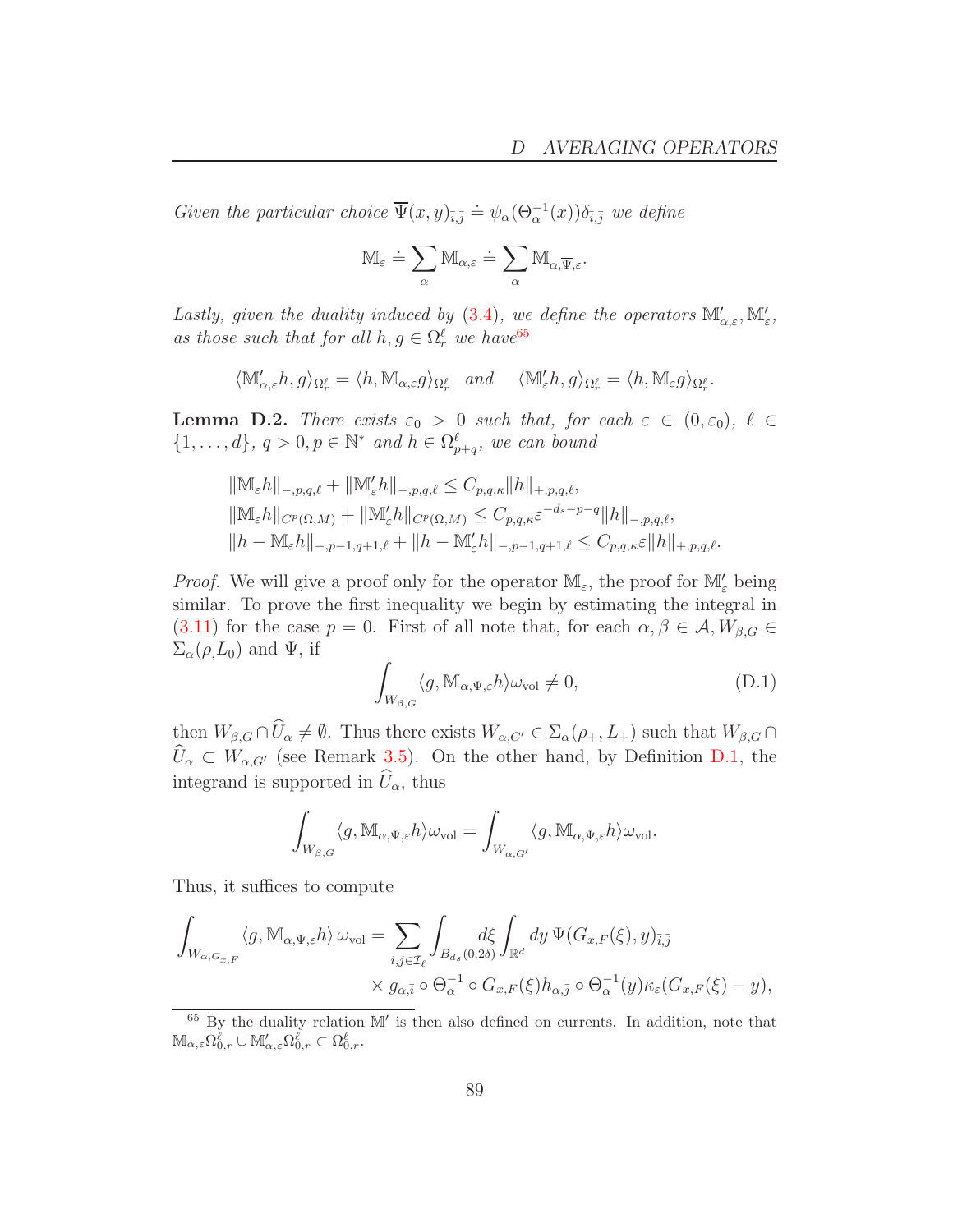where  $h_{\alpha,\bar{i}}(z) = \langle h, \omega_{\alpha,\bar{i}} \rangle_z$  and  $g_{\alpha,\bar{i}}(z) = \langle g, \omega_{\alpha,\bar{i}} \rangle_z$  for each  $z \in U_{\alpha}$ .

Next, we keep  $\xi \in B_{d_s}(0, 2\delta)$  fixed and we consider the change of variables  $\zeta = G_{x,F}(\xi) - y$ . By Fubini-Tonelli theorem and the definition of  $G_{x,F}$  we can exchange the integrals and obtain

<span id="page-89-2"></span>
$$
\int_{W_{\alpha,G_{x,F}}} \langle g, \mathbb{M}_{\alpha,\Psi,\varepsilon} h \rangle \omega_{\text{vol}} = \sum_{\overline{i},\overline{j} \in \mathcal{I}_{\ell}} \int_{\mathbb{R}^d} d\zeta \,\kappa_{\varepsilon}(\zeta) \int_{B_{d_s}(0,2\delta)} d\xi \,\Psi(G_{x,F}(\xi), G_{x-\zeta,F}(\xi))_{\overline{i},\overline{j}} \times g_{\alpha,\overline{i}} \circ \Theta_{\alpha}^{-1} \circ G_{x,F}(\xi) \, h_{\alpha,\overline{j}} \circ \Theta_{\alpha}^{-1} \circ G_{x-\zeta,F}(\xi).
$$
\n(D.2)

Now given our admissible test function g and a leaf  $W_{\alpha,G_{x,F}}$ , we can define admissible elements  $g_{\zeta,\Psi}$  and  $W_{\alpha,G_{x_{\zeta},F}}$ , as follows. Let  $x_{\zeta} \doteq x - \zeta$ ,  $g_{\zeta,\Psi,\bar{j}} \circ$  $\Theta_{\alpha}^{-1}(z) \doteq \sum_{\bar{i}} \Psi(z + \zeta, z)_{\bar{i},\bar{j}} g_{\alpha,\bar{i}} \circ \Theta_{\alpha}^{-1}(z + \zeta)$  and  $g_{\zeta,\Psi} = \sum_{\bar{i}} g_{\zeta,\Psi,\bar{i}} \omega_{\alpha,\bar{i}},$  so that

$$
\sum_{\overline{i}} \Psi(G_{x,F}(\xi), G_{x-\zeta,F}(\xi))_{\overline{i},\overline{j}} g_{\alpha,\overline{i}} \circ \Theta_{\alpha}^{-1} \circ G_{x,F}(\xi) = g_{\zeta,\Psi,\overline{j}} \circ \Theta_{\alpha}^{-1} \circ G_{x_{\zeta},F}(\xi).
$$

Then

<span id="page-89-1"></span>
$$
\int_{W_{\alpha,G_{x,F}}} \langle g, \mathbb{M}_{\alpha,\Psi,\varepsilon} h \rangle \omega_{\text{vol}} = \int_{\mathbb{R}^d} d\zeta \kappa_{\varepsilon}(\zeta) \int_{W_{\alpha,G_{x_\zeta,F}}} \langle g_{\zeta,\Psi}, h \rangle \omega_{\text{vol}}.
$$
 (D.3)

Note that, since the cones are constant in the charts,  $G_{x_c,F} \in \Sigma(\rho_+, L_+)$  for each  $\zeta$  small enough. Since,  $||g_{\zeta,\Psi}||_{\Gamma_c^{\ell,q}(\alpha,G_{x_{\zeta},F})} \leq C_q ||\Psi||_{C^q} ||g||_{\Gamma_c^{\ell,p+q}(\alpha,G_{x,F})}$  we have

$$
\|\mathbb{M}_{\alpha,\Psi,\varepsilon}h\|_{-,0,q}\leq C_q \|\Psi\|_{C^q}\|h\|_{+,0,q}.
$$

The first inequality of the Lemma, for  $p = 0$ , follows.

Next we treat the case  $p > 0$ . Let  $v \in C^{p+q}$ . We need to compute  $L_v \mathbb{M}_{\alpha,\Psi,\varepsilon}$ . To do so note that  $L_v(\omega_{\alpha,\overline{i}}) = \sum_{\overline{j}} \rho_{\overline{i},\overline{j}}(v) \omega_{\alpha,\overline{j}}$ . Moreover by equation  $(\mathbf{A}.\mathbf{6})$  there exists  $\Psi'_{v}$  such that we have  $L_{v}(\Psi(\Theta_{\alpha}(x), y))_{\bar{i}, \bar{j}} \doteq \Psi'_{v}(\Theta_{\alpha}(x), y)_{\bar{i}, \bar{j}}$ . Next, we deal with  $L_v(\kappa_\varepsilon(\Theta_\alpha(x)-y))$  using integration by parts with respect to y. Lastly, we apply  $(A.5)$  to  $L_v \langle \omega_{\alpha, \overline{j}}, h \rangle_{\Theta_{\alpha}^{-1}(y)}$ .

By using all the remarks above, we obtain that there exists vectors  $w_1(v), \ldots, w_l(v) \in C^{p+q}$ , and functions  $\Psi_v, \Psi_{v,1}, \ldots, \Psi_{v,l}$  such that  $\|\Psi_v\|_{C^{p+q-1}} +$  $\sum_{l} \|\Psi_{v,l}\|_{C^{p+q}} \leq C_{\#} \|\psi\|_{C^{p+q}}$  and for which we have

<span id="page-89-0"></span>
$$
L_v \mathbb{M}_{\alpha, \Psi, \varepsilon} h = \mathbb{M}_{\alpha, \Psi_v, \varepsilon} h + \sum_l \mathbb{M}_{\alpha, \Psi_v, l, \varepsilon} (L_{w_l} h).
$$
 (D.4)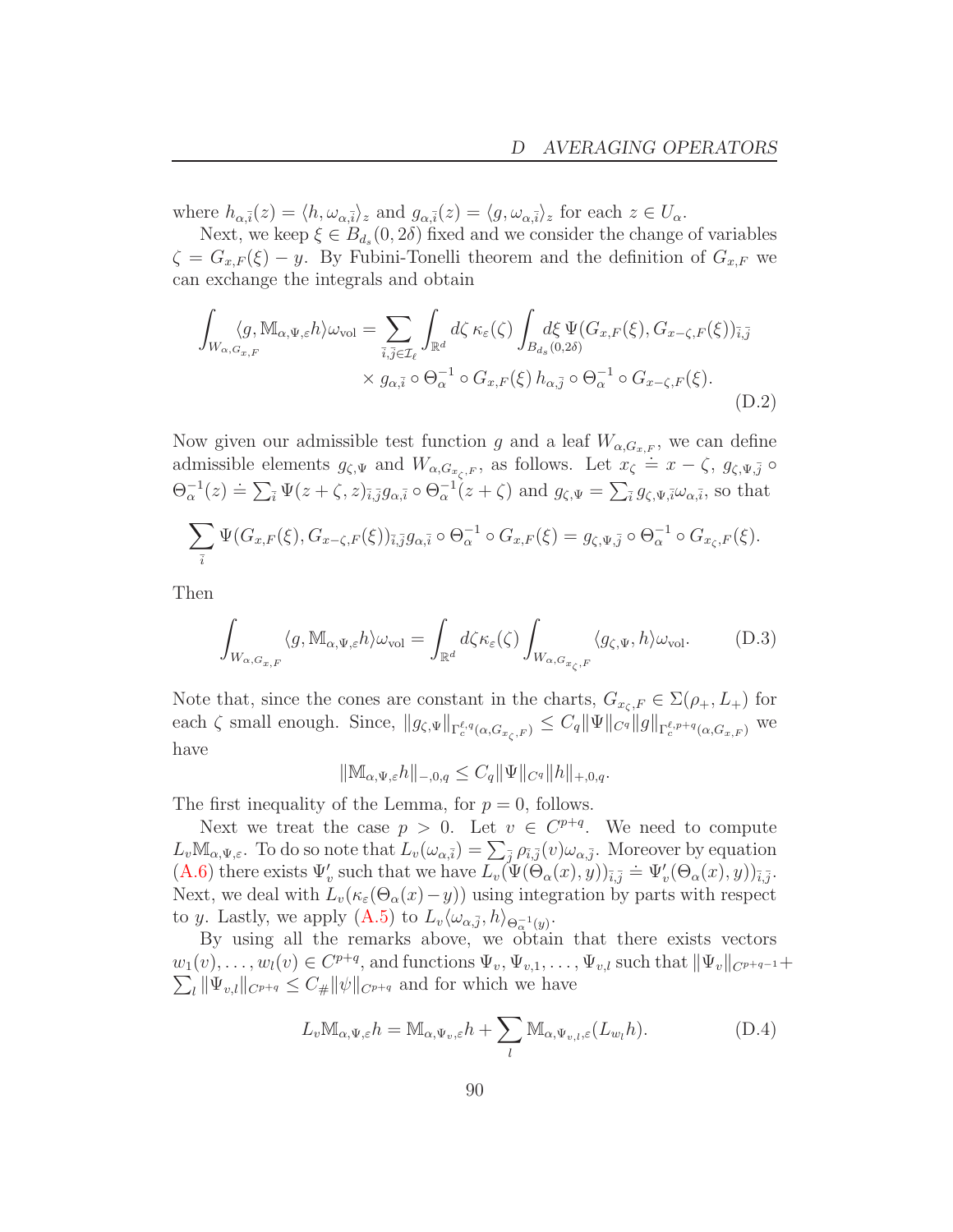By iterating the above equality, using the previous bound for  $p = 0$  and equation [\(3.14\)](#page-22-2), we obtain the first inequality of the Lemma.

To prove the second inequality, given definition [\(3.9\)](#page-20-0), we must evaluate

<span id="page-90-0"></span>
$$
\langle \omega_{\alpha,i}, \mathbb{M}_{\alpha,\varepsilon} h \rangle_{\Theta_{\alpha}^{-1}(z)} = \psi_{\alpha} \circ \Theta_{\alpha}^{-1}(z) \left[ \int_{\mathbb{R}^d} \kappa_{\varepsilon}(z-y) \langle \omega_{\alpha,\overline{i}}, h \rangle_{\Theta_{\alpha}^{-1}(y)} dy \right]
$$
  
= 
$$
\int_{\mathbb{R}^{d_u+1}} dy_{d_s+1} \dots dy_d \int_{W_{\alpha,G_{(0,y_{d_s+1},...,y_d),0}}} \langle g_{\varepsilon,z,y}, h \rangle \omega_{\text{vol}}.
$$
 (D.5)

where  $\hat{g}_{\varepsilon,z,y,\bar{i}} \circ \Theta_{\alpha}^{-1}(\xi) = \psi_{\alpha} \circ \Theta_{\alpha}^{-1}(z) \kappa_{\varepsilon}(z - (\xi, y_{d_s+1}, \dots, y_d))$  and  $g_{\varepsilon,z,y} =$  $\hat{g}_{\varepsilon,z,y,\bar{i}}\omega_{\alpha,\bar{i}}$ . Then, differentiating [\(D.5\)](#page-90-0) with respect to z and integrating by parts yields the desired result since  $||g_{\varepsilon,z,y}||_{\Gamma_c^{\ell,p+q}} \leq C_{\#} \varepsilon^{-p-q}$ .

Finally note that by construction

$$
\lim_{\varepsilon \to 0} [\mathbb{M}_{\alpha, \Psi, \varepsilon} h](x) = \Psi(\Theta_{\alpha}(x), \Theta_{\alpha}(x)) h(x) \doteq \widehat{\Psi}_{\alpha}(x) h(x).
$$

Thus, by  $(D.4)$ , we have that  $\lim_{\varepsilon\to 0} L_v \mathbb{M}_{\alpha,\Psi,\varepsilon} h$  exists. On the other hand, for all  $g \in C^r$ , we have (see  $(4.23)$ )

$$
\lim_{\varepsilon \to 0} \int_M g L_v \mathbb{M}_{\alpha, \Psi, \varepsilon} h \ \omega = \lim_{\varepsilon \to 0} (-1)^d \int_M \mathbb{M}_{\alpha, \Psi, \varepsilon} h d(i_v(g\omega)) = \int_M g L_v[\widehat{\Psi}_{\alpha} h].
$$

Thus,

<span id="page-90-1"></span>
$$
\lim_{\varepsilon \to 0} L_v \mathbb{M}_{\alpha, \Psi, \varepsilon} h = L_v[\widehat{\Psi}_{\alpha} h].
$$
\n(D.6)

Hence, by  $(D.3)$  and the explicit representation of  $(D.2)$ , we can write

$$
\int_{W_{\alpha,G_{x,F}}} \omega_{\text{vol}} \left[ \langle g, \widehat{\Psi}_{\alpha} h \rangle - \langle g, \mathbb{M}_{\alpha,\Psi,\varepsilon} h \rangle \right]
$$
\n
$$
= \int d\zeta \kappa_{\varepsilon}(\zeta) \int_{0}^{1} dt \frac{d}{dt} \int_{W_{\alpha,G_{x_{t\zeta},F}}} \omega_{\text{vol}} \langle g_{t\zeta,\Psi}, h \rangle
$$
\n
$$
= \int d\zeta \kappa_{\varepsilon}(\zeta) \int_{0}^{1} dt \int_{W_{\alpha,G_{x_{t\zeta},F}}} \omega_{\text{vol}} \langle g_{t\zeta,\Psi}, L_{v_{\zeta}} h \rangle - \sum_{\overline{i}} \langle g_{t\zeta,\Psi}, \widehat{h}_{\alpha,\overline{i}} L_{v_{\zeta}} \omega_{\alpha,\overline{i}} \rangle
$$
\n(D.7)

where  $v_{\zeta} = -(\Theta_{\alpha}^{-1})_{*}\zeta$ . The last inequality, for  $p = 0$ , follows since  $||v_{\zeta}||_{C^{p+q}} \le$  $C_{\#} \varepsilon$ . To obtain the result for  $p > 0$ , one can use [\(D.4\)](#page-89-0) and [\(D.6\)](#page-90-1) repeatedly.  $\Box$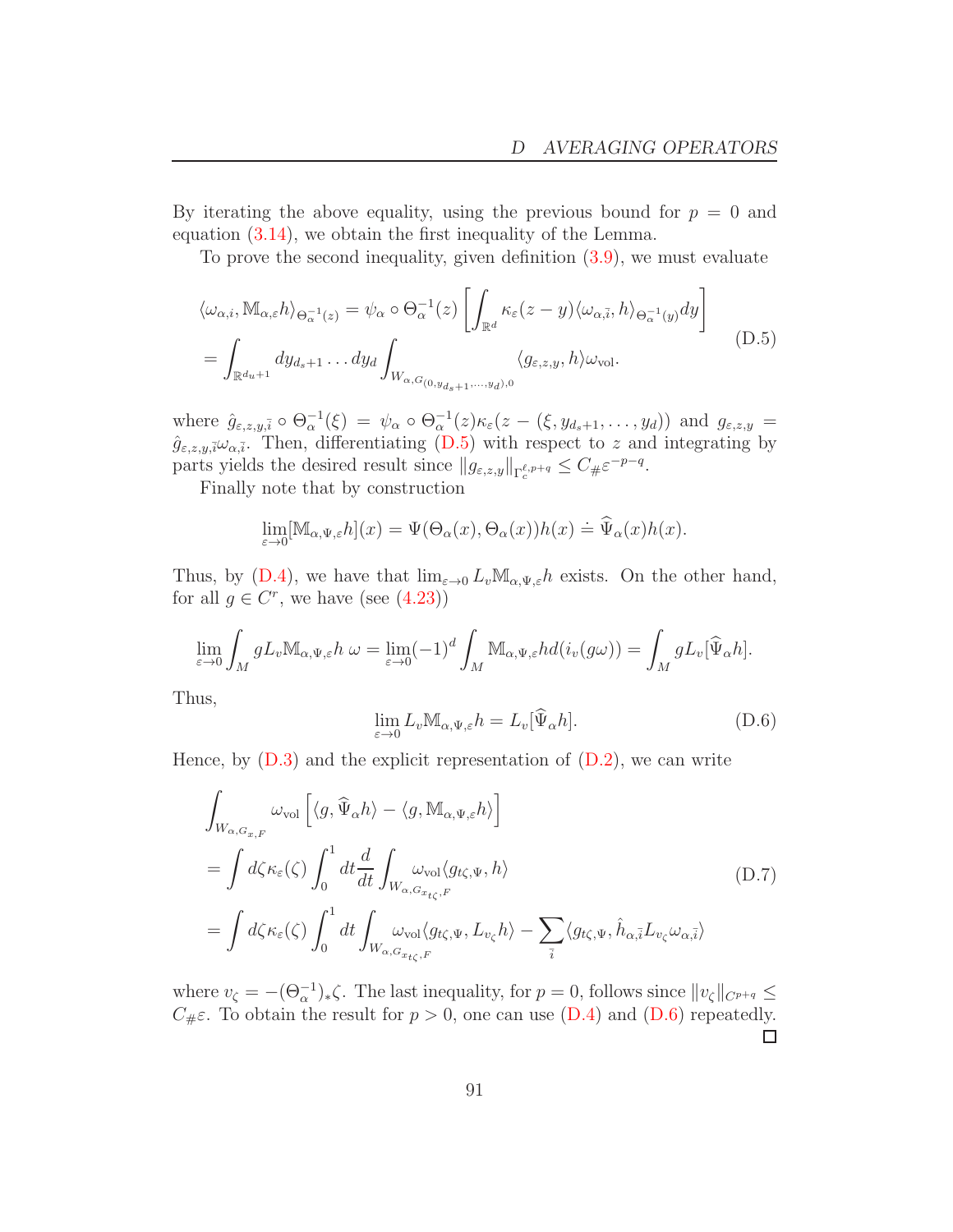$\Box$ 

The above Lemma has a useful corollary.

Corollary D.3. Both  $\mathbb{M}_{\varepsilon}$  and  $\mathbb{M}'_{\varepsilon}$  extend to operators in  $L(\mathcal{B}^{p,q,\ell}_+, \mathcal{B}^{p,q,\ell}_-)$  and  $L((\mathcal{B}^{p,q,\ell}_{-})',(\mathcal{B}^{p,q,\ell}_{+})')$ . In addition, if  $h \in \mathcal{B}^{p,q,\ell}_{+}$ , then

$$
\lim_{\varepsilon \to 0} \|h - \mathbb{M}_{\varepsilon}h\|_{-,p,q,\ell} + \|h - \mathbb{M}'_{\varepsilon}h\|_{-,p,q,\ell} = 0.
$$
 (D.8)

*Proof.* By definition, there exists a sequence  $\{h_n\} \subset \Omega_s^{\ell}$  that converges to h in  $\mathcal{B}^{p,q,\ell}_+$ . Hence

$$
||h - M_{\varepsilon}h||_{-,p,q,\ell} \le ||h - h_n||_{-,p,q,\ell} + ||h_n - M_{\varepsilon}h_n||_{-,p,q,\ell} + ||M_{\varepsilon}(h_n - h)||_{-,p,q,\ell}
$$
  

$$
\le C_{\#}||h - h_n||_{+,p,q,\ell} + C_{\#}\varepsilon||h_n||_{+,p+1,q-1,\ell}
$$

implies the result.

**Remark D.4.** The loss related to the  $\pm$  norms is due to the need of viewing a manifold of  $\Sigma_{\alpha}$  in a different chart. If we would consider a  $\Psi$  supported in  $U_{\alpha}$  and be interested only in the semi-norms arising from  $\Sigma_{\alpha}$ , such a loss would disappear.

#### <span id="page-91-0"></span>E Holonomies

Here we recall some known facts concerning the invariant foliations of an Anosov flow and prove some useful estimates. Concerning the issue of regularity, more details can be found in [\[32,](#page-95-5) [33,](#page-95-6) [34\]](#page-95-7).

The strong unstable foliation can be locally trivialized by a change of coordinates of the form  $\mathbb{H}(\xi, \eta) = (H(\xi, \eta), \eta), \eta \in B_{d_u}(0, \delta), \xi \in B_{d_s+1}(0, \delta),$ such that for each  $\xi$ ,  $\{\mathbb{H}(\xi,\eta)\}_{\eta \in B_{d_u}(0,\delta)}$  is a strong unstable manifold. In addition, without loss of generality, we can require that  $H(0, \eta) = 0$  and  $H(\xi, 0) = \xi$ . The results on the regularity of the foliation can be summarized by considering the map  $\tilde{H}$ :  $B_{d_s+1}(0,\delta) \rightarrow C^0(B_{d_u}(0,\delta), \mathbb{R}^{d_s+1})$  defined by  $[\tilde{H}(\xi)](\cdot) = H(\xi, \cdot)$ . Then  $\tilde{H}$  has range in  $C^r(B_{d_u}(0, \delta), \mathbb{R}^{d_s+1})$  and  $\|\tilde{H}\|_{C^{\infty}(B_{ds+1}(0,\delta),C^{r}(B_{d_u}(0,\delta),\mathbb{R}^{d_s+1}))} \leq C_{\#}$ . Moreover for each  $\eta$ , the function  $H(\cdot, \eta)$  is absolutely continuous and has Jacobian  $JH(\xi, \eta)$ . Again, we can define  $J\tilde{H}: B_{d_s+1}(0,\delta) \to C^0(B_{d_u}(0,\delta),\mathbb{R})$  by  $[J\tilde{H}(\xi)](\cdot) = JH(\xi,\cdot)$ . Then  $J\tilde{H}$ has range in  $C^{r}(B_{d_u}(0,\delta),\mathbb{R})$  and  $||J\tilde{H}||_{C^{\varpi^{*}}(B_{d_s+1}(0,\delta),C^{r}(B_{d_u}(0,\delta),\mathbb{R}))} \leq C_{\#}$ .<sup>[66](#page-91-1)</sup>

<span id="page-91-1"></span> $66$  See [\[34\]](#page-95-7) and referencess therein for the proofs of these statements.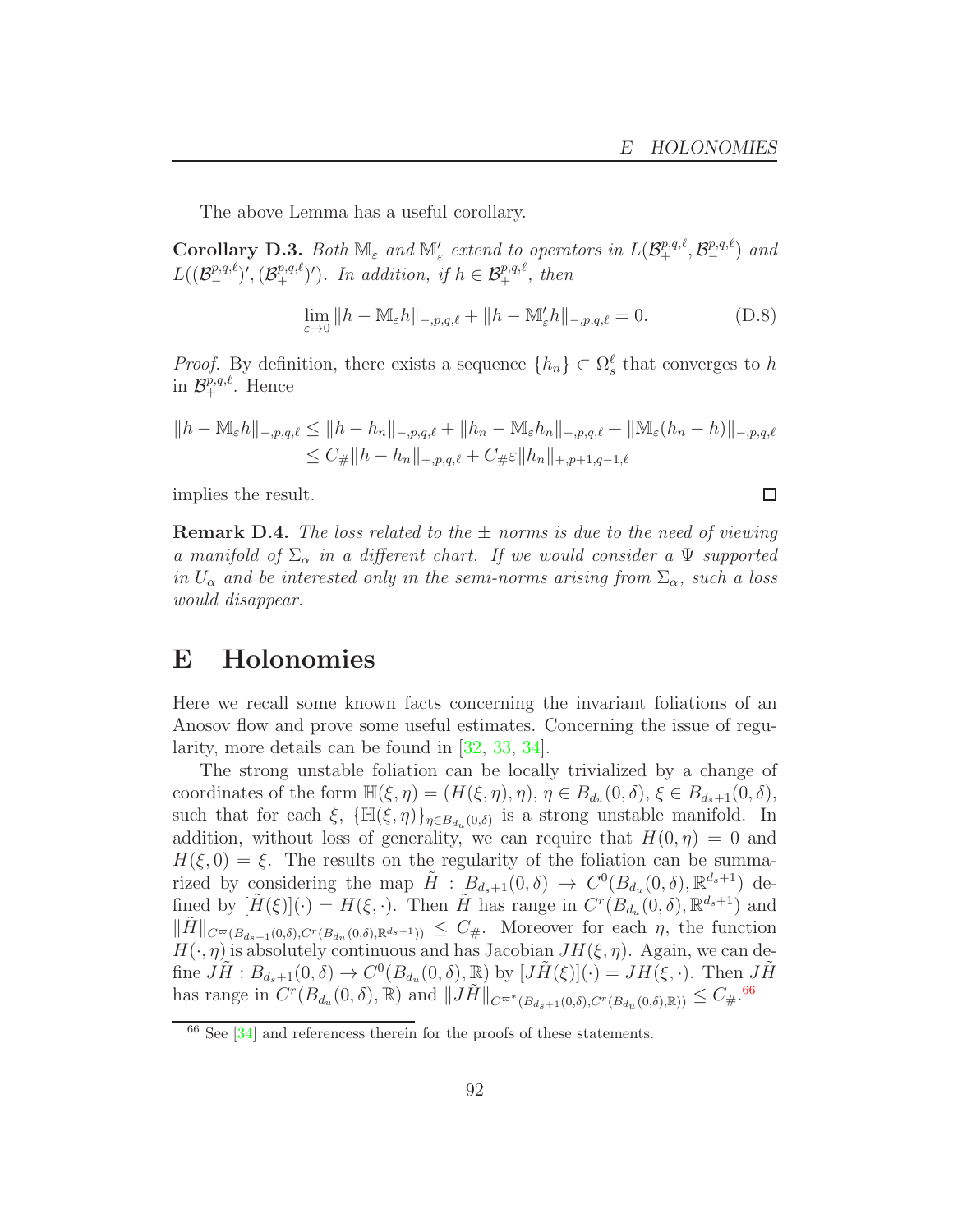In this paper the holonomies are often used as follows: given  $W_1, W_2 \in \Sigma$ and  $x, y \in W_1$  estimate  $d(H_{\widetilde{W}_1, \widetilde{W}_2}(x), H_{\widetilde{W}_1, \widetilde{W}_2}(y))$ .<sup>[67](#page-92-2)</sup> Although it is clear how to proceed, we give the details for the benefit of the lazy reader.

Note that, without loss of generality we can assume that  $x = 0, y = (a, 0)$ and  $H_{\widetilde{W}_1,\widetilde{W}_2}(0) = (0, z)$ ,  $W_1 = \{(\xi, 0)\}_{\xi \in \mathbb{R}^{d_s+1}}$ . Then  $W_2$  will have the form  $\{(\xi, z + G(\xi)), G(0) = 0, \text{ and } ||D_{\xi}G|| \leq 2. \text{ Also let } H_{\widetilde{W}_{1},\widetilde{W}_{2}}(a,0) = (\xi, \eta),$ 

<span id="page-92-1"></span>Lemma E.1. We have that

$$
\|(\xi,\eta) - (a,z)\| \le C_{\#}\left[ \|a\|^{\varpi'}\|z\| + \|\partial_{\xi}G\|_{C^{0}}\|a\|\right].
$$
 (E.1)

*Proof.* The intersection point  $(\xi, \eta)$  satisfies  $(\xi, \eta) = (H(a, \eta), z + G(\xi))$ . Thus

$$
\xi - a = H(a, \eta) - H(a, 0)
$$
  
=  $H(a, z + G(\xi)) - H(a, z + G(a)) + H(a, z + G(a)) - H(a, 0)$   
=  $A(\xi - a) + H(a, z + G(a)) - H(a, 0)$ .

where the last line is an application of the intermediate value theorem and  $||A(\xi)|| \le ||\partial_{\eta}H(a, \cdot)||_{C^0} ||\partial_{\xi}G||_{C^0} \le C_{\#} ||a||^{\varpi'} ||\partial_{\xi}G||_{C^0}$ . Then

$$
\|\xi-a\| \le \|(1-A)^{-1}(H(a,z+G(a))-H(a,0))\| \le C_{\#}\|a\|^{\varpi'}(\|z\|+\|\partial_{\xi}G\|_{C^{0}}\|a\|).
$$

Analogously,

$$
\eta - z = G(H(a, \eta)) - G(H(a, z)) + G(H(a, z)) = A_1(\eta - z) + G(H(a, z)),
$$
  
where  $||A_1(\eta)|| \le ||\partial_{\xi}G||_{C^0} ||\partial_{\eta}H(a, \cdot)||_{C^0} \le C_{\#} ||a||^{\pi'} ||\partial_{\xi}G||_{C^0}.$  Thus  

$$
||\eta - z|| \le ||(1 - A_1)^{-1}G(H(a, z))|| \le C_{\#} ||\partial_{\xi}G||_{C^0} (||a|| + ||a||^{\pi'} ||z||).
$$

Next, we need a small improvement of  $[43, \text{Lemma B.7}]$ . We use the same notation established before [\(7.27\)](#page-73-3), a part form the fact that the points  $\xi, \zeta$ are fixed to some value  $\xi_*, \zeta_*$ .

<span id="page-92-0"></span>**Lemma E.2.** For  $\xi_*, \zeta_* \in B_{d_s+1}(0, \delta)$  and  $\Delta^*$  as in [\(7.26\)](#page-72-5) we have that  $|\Delta^*(\xi_* + \zeta_*) - \Delta^*(\xi_*) - d\alpha_0(z(\xi_*), \zeta_*)| \leq C_{\#}(\|z\|^2 \|\tilde{\zeta}_*\|^{\varpi'} + \|z\|^{\varpi'} \|\tilde{\zeta}_*\|^2)$  $+ C_{\#} ||z||^{1+\varpi'} ||\tilde{\zeta}_{*}||^{1+\varpi'}.$ 

<span id="page-92-2"></span><sup>&</sup>lt;sup>67</sup> Remember that  $\widetilde{W} = \bigcup_{t \in I} \phi_t W$ , for some appropriate interval *I*.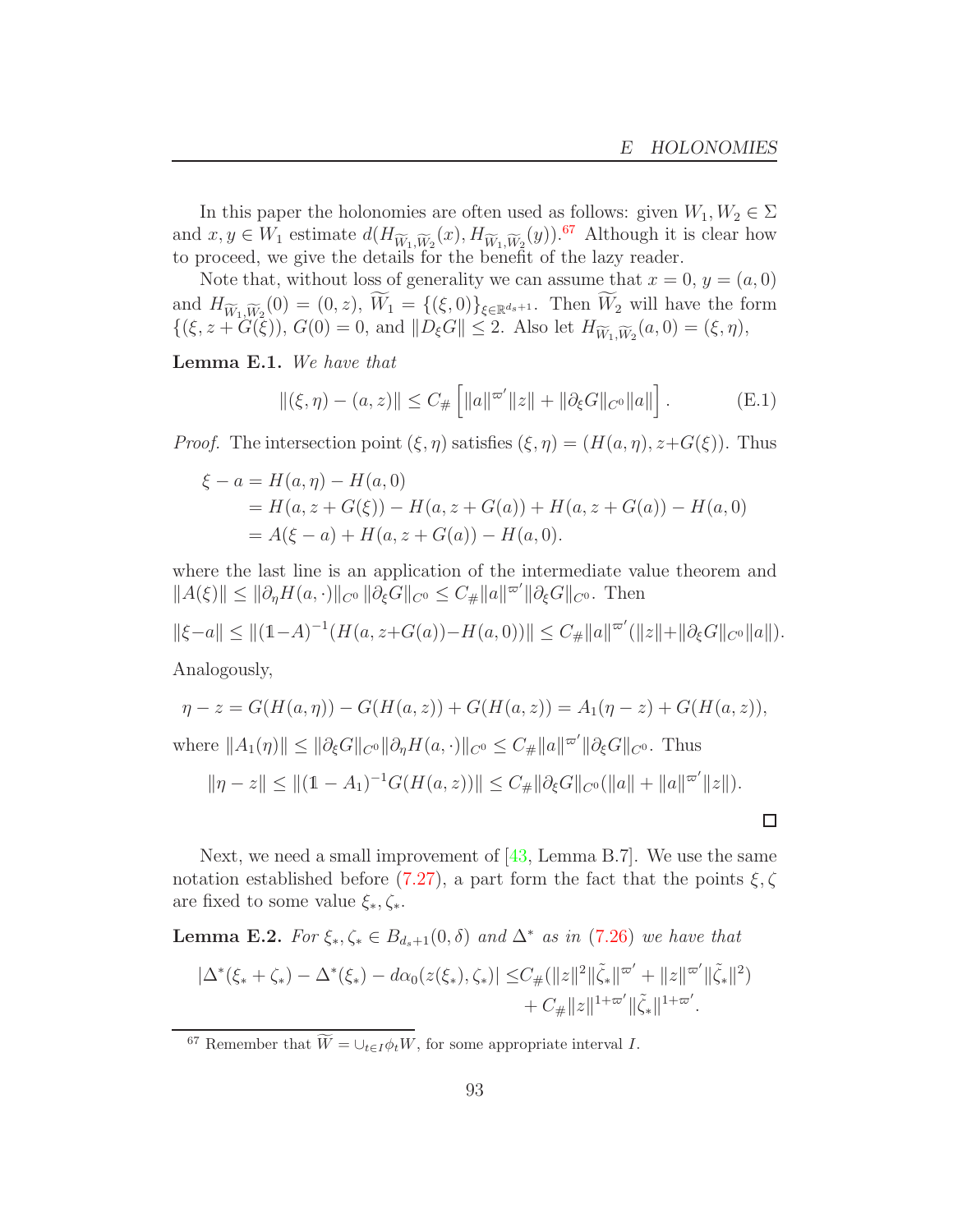*Proof.* We use the same coordinates defined before Lemma [E.1](#page-92-1) with  $W = W_1$ ,  $W' = W_2$ ; so that  $\xi_* = 0$ ,  $\zeta_* = (\tilde{\zeta}, 0)$ .<sup>[68](#page-93-2)</sup> Thus  $\widetilde{W}$  is a flat manifold and  $\widetilde{W}'$  is the graph of  $(\xi, G(\tilde{\xi}))$ , where  $\tilde{\xi} = (\xi_1, \dots, \xi_{d_s}), \xi_{d_s+1}$  being the flow direction. Also  $W = \{(\tilde{\xi}, 0)\}$  while W' is the graph of  $(\tilde{\xi}, G(\tilde{\xi}), L(\tilde{\xi}))$  with  $L(0) = 0$ ,  $G(0) = \bar{z} = z^u(\xi_*)$ . Let  $H(\xi, \eta) = (H_s(\xi, \eta), H_0(\xi, \eta)), H_s : \mathbb{R}^d \to \mathbb{R}^{(d_s)}, H_0:$  $\mathbb{R}^d \to \mathbb{R}$ , and  $\{(I_u(\zeta), I_s(\zeta), I_0(\zeta))\} = \{\mathbb{H}(\zeta, \eta)_{\eta \in \mathbb{R}^{du}}\} \cap \{(\xi, G(\xi))_{\xi \in \mathbb{R}^{ds+1}}\}.$ Then  $\Delta^*(\xi_* + \zeta_*) - \Delta^*(\xi_*) = I_0(\tilde{\zeta}) - L(I_s(\tilde{\zeta}))$ . Define  $\Xi : [0,1]^2 \to \mathbb{R}^d$  by

$$
\Xi(t,s) = (sH_s(\tilde{\zeta}, tI_u(\tilde{\zeta})), tG(sI_s(\tilde{\zeta})), s[H_0(\tilde{\zeta}, tI_u(\tilde{\zeta})) - tI_0(\tilde{\zeta})] + tL(sI_s(\tilde{\zeta})))
$$

and set  $\Xi([0,1]^2) \doteq \Sigma$ . From [\[43,](#page-96-0) equations (B.4), (B.5)] it follows that  $I_0(\tilde{\zeta}) - L(\tilde{I}_s(\tilde{\zeta}))$  equals the integral of the symplectic form over  $\Sigma$ , hence

$$
\Delta^*(\xi_* + \zeta_*) - \Delta^*(\xi_*) = \int_{\Sigma} d\alpha_0 = \int_{[0,1]^2} \Xi^* d\alpha_0 = \int_{[0,1]^2} d\alpha_0 (\partial_s \Xi, \partial_t \Xi) dt ds
$$
  
= 
$$
\int_{[0,1]^2} \langle H_s(\tilde{\zeta}, tI_u(\tilde{\zeta})), G(sI_s(\tilde{\zeta})) \rangle - ts \langle \partial_{\tilde{\zeta}} G(sI_s(\tilde{\zeta})I_s(\tilde{\zeta}), \partial_{\eta} H_s(\tilde{\zeta}, tI_u(\tilde{\zeta}))I_u(\tilde{\zeta}) \rangle
$$
  
= 
$$
\langle \tilde{\zeta}, \bar{z} \rangle + \mathcal{O} \left( \| \tilde{\zeta} \|^{(\overline{\omega}')} \| \bar{z} \| \| I_u \| + \| \tilde{\zeta} \| \| \bar{z} \|^{(\overline{\omega}')} \| I_s \| + \| \tilde{\zeta} \|^{(\overline{\omega}')} \| \bar{z} \|^{(\overline{\omega}')} \| I_u \| \| I_s \| \right).
$$

Since, by Lemma [E.1,](#page-92-1)  $||I_u - \bar{z}|| + ||I_s - \tilde{\zeta}|| \leq C_{\#} (||\bar{z}||^{\varpi'} ||\tilde{\zeta}|| + ||\bar{z}|| ||\tilde{\zeta}||^{\varpi'}),$  the Lemma follows.  $\Box$ 

## <span id="page-93-0"></span>References

- <span id="page-93-1"></span>[1] R. Abraham and J. E. Marsden. Foundations of Mechanics. Addison-Wesley, 1987.
- [2] T. Adachi and T. Sunada. Homology of closed geodesics in a negatively curved manifold. J. Diff. Geom, 26:81–99, 1987.
- [3] M. F. Atiyah and R. Bott. Notes on the Lefschetz fixed point formula for elliptic complexes, volume 2 of Bott's Collected Papers. Harvard University, 1964.
- [4] M. F. Atiyah and R. Bott. A Lefschetz fixed point formula for elliptic differential operators. Bull. Amer. Math. Soc., 72:245–250, 1966.
- [5] M. F. Atiyah and R. Bott. A Lefschetz fixed point formula for elliptic complexes, I. Annals of Math, 86:374–407, 1967.

<span id="page-93-2"></span><sup>&</sup>lt;sup>68</sup> This can be done without loss of generality since the general case follows by a trivial translation.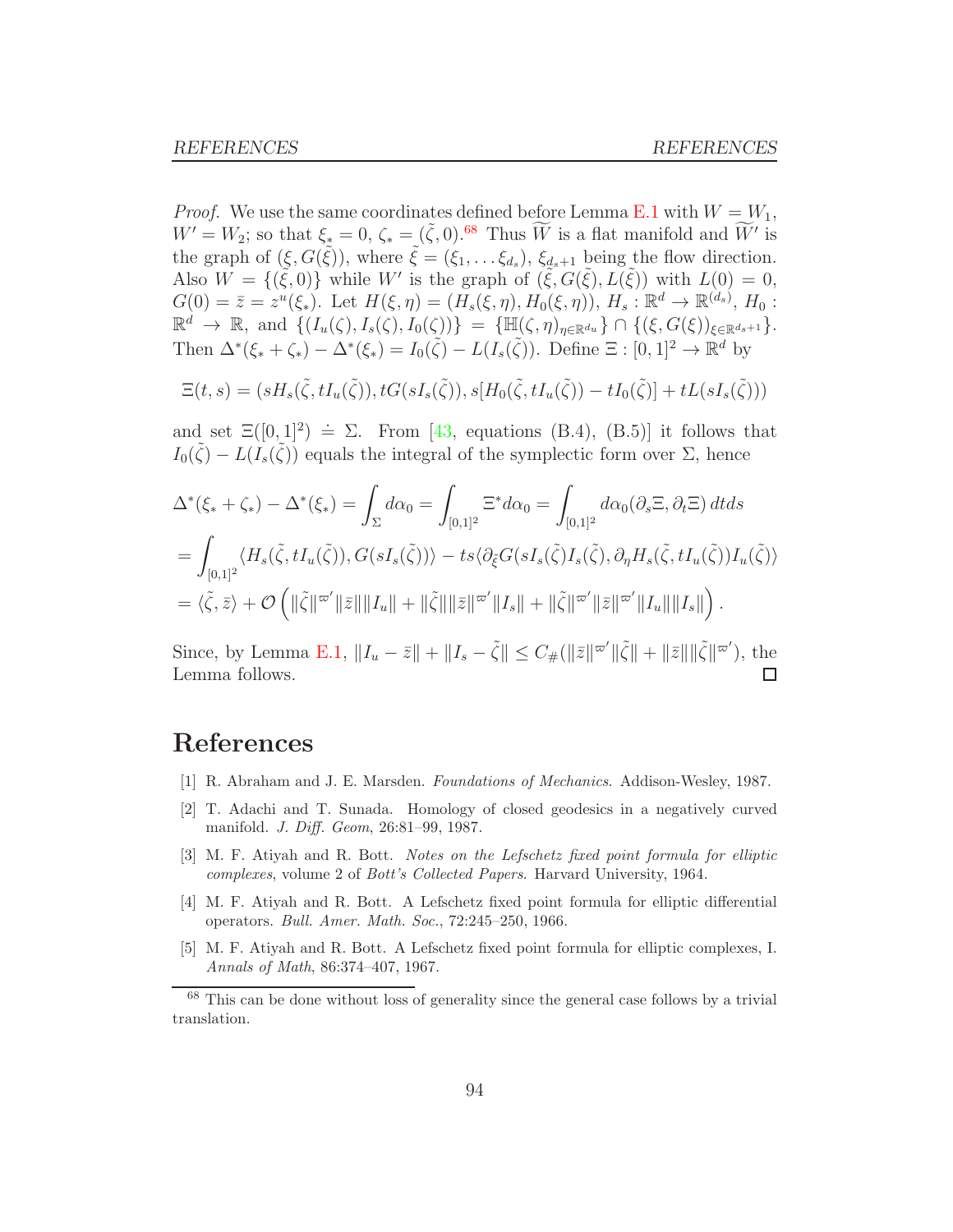- [6] M. Baillif. Kneading operators, sharp determinants, and weighted lefschetz zeta functions in higher dimensions. Duke Math. J., 124:145–175, 2004.
- [7] V. Baladi and M. Baillif. Kneading determinants and spectra of transfer operators in higher dimensions, the isotropic case. Erg. Th. & Dynam. Sys.,  $25(1437-1470)$ ,  $2005$ .
- <span id="page-94-0"></span>[8] V. Baladi and C. Liverani. Exponential decay of correlations for piecewise cone hyperbolic contact flows. To appear in Communication in Mathematical Physics, Preprint arXiv:1105.0567v1 [math.DS], 2011.
- [9] V. Baladi and M. Tsujii. Anisotropic hölder and sobolev spaces for hyperbolic diffeomorphisms. Ann. Inst. Fourier, Grenoble, 57:127–154, 2007.
- [10] V. Baladi and M. Tsujii. Dynamical determinants and spectrum for hyperbolic diffeomorphisms. In Geometric and probabilistic structures in dynamics, volume 469 of Contemp. Math., pages 29–68. Amer. Math. Soc., Providence, RI, 2008.
- [11] G. Birkhoff and S. MacLane. Algebra. Amer. Math. Soc., Providence, RI, 1999.
- [12] M. Blank, G. Keller, and C. Liverani. Ruelle-Perron-Frobenius spectrum for Anosov maps. Nonlinearity, 15(6):1905–1973, 2002.
- <span id="page-94-2"></span>[13] C. Bonatti, L. Díaz, and M. Viana. Dynamics beyond uniform hyperbolicity, volume 102 of Encyclopaedia of Mathematical Sciences. Springer-Verlag, Berlin, 2005. A global geometric and probabilistic perspective, Mathematical Physics, III.
- [14] R. Bowen. Periodic orbits for hyperbolic flows. Amer. J. Math., 94:1–30, 1972.
- [15] R. Bowen. Symbolic dynamics for hyperbolic flows. Amer. J. Math., 95:429–460, 1973.
- [16] O. Butterley and C. Liverani. Smooth Anosov flows: correlation spectra and stability. J. Mod. Dyn., 1, 2:301–322, 2007.
- [17] O. Butterley and C. Liverani. Smooth invariant cone fields: Errata corrige to "Smooth Anosov flows: correlation spectra and stability". ArXiv e-prints, arXiv:1210.3791, 2012.
- [18] P. Cvitanović, R. Artuso, R. Mainieri, G. Tanner, and G. Vattay. Chaos: Classical and Quantum. Niels Bohr Institute, Copenhagen, 2009.
- <span id="page-94-1"></span>[19] E. B. Davies. One-Parameter semigroups. Academic Press, London, 1980.
- [20] M. do Carmo. Riemannian Geometry. Addison-Wesley, New York, 1987.
- [21] D. Dolgopyat. On decay of correlations in Anosov flows. Annals of Math., 147:357– 390, 1998.
- [22] D. Dolgopyat and M. Pollicott. Addendum to: "periodic orbits and dynamical spectra". Ergod. Th. & Dynam. Sys., 18:293301, 1998.
- [23] W. Ellison and F. Ellison. Prime numbers. A Wiley-Interscience Publication. John Wiley & Sons Inc., New York, 1985.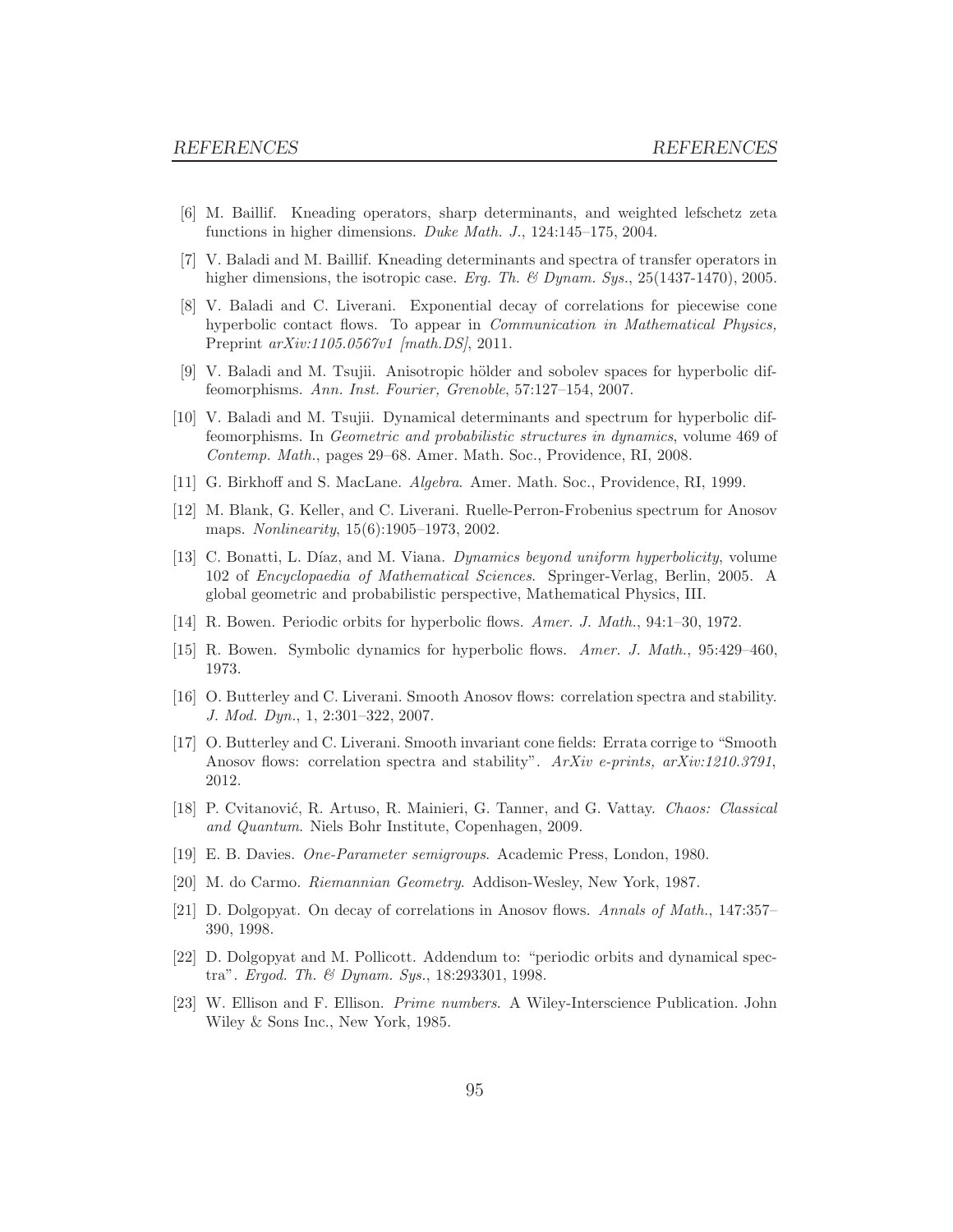- [24] F. Faure and J. Sjöstrand. Upper bound on the density of Ruelle resonances for Anosov flows. Comm. Math. Phys., 308:325–364, 2011.
- [25] F. Faure and M. Tsujii. Prequantum transfer operator for Anosov diffeomorphism (preliminary version).  $ArXiv$  e-prints,  $arXiv:1206.0282v1$ , 2012.
- <span id="page-95-3"></span>[26] H. Federer. Geometric measure theory. Die Grundlehren der mathematischen Wissenschaften, Band 153. Springer-Verlag, New York, 1969.
- [27] D. Fried. Meromorphic zeta functions for analytic flows. Comm. Math. Phys., 174:161–190, 1995.
- <span id="page-95-4"></span>[28] G. Gallavotti. Zeta functions and basic sets. Atti Accademia Nazionale dei Lincei, 61:309–317, 1976.
- [29] K. Gelfert. Lower bounds for the topological entropy. Discrete Contin. Dyn. Syst., 12:555–565, 2005.
- <span id="page-95-2"></span>[30] S. Gouëzel and C. Liverani. Banach spaces adapted to anosov systems. *Ergod. Th.* & Dynam. Sys., 26:189–217, 2006.
- <span id="page-95-5"></span>[31] S. Gouëzel and C. Liverani. Compact locally maximal hyperbolic sets for smooth maps: fine statistical properties. J. Diff. Geom., 79:433-477, 2008.
- <span id="page-95-6"></span>[32] B. Hasselblatt. Horospheric foliations and relative pinching. J. Diff. Geom., 39:57–63, 1994.
- [33] B. Hasselblatt. Regularity of the Anosov splitting and of horosperic foliations. Ergod. Th. & Dyn. Sys., 14:645–666, 1994.
- <span id="page-95-7"></span>[34] B. Hasselblatt. Regularity of the Anosov splitting. II. Ergod. Th. & Dynam. Sys., 17(1):169–172, 1997.
- [35] M. R. Hestenes. Extension of the range of a differentiable function. Duke Math. J., 8:183–192, 1941.
- <span id="page-95-1"></span>[36] J. Jost. Riemannian geometry and geometric analysis. Universitext. Springer-Verlag, Berlin, fifth edition, 2008.
- [37] T. Kato. Perturbation theory for linear operators. Classics in Mathematics. Springer-Verlag, Berlin, 1995. Reprint of the 1980 edition.
- [38] A. Katok. Infinitesimal Lyapunov functions, invariant cone families and stochastic properties of smooth dynamical systems. Ergod. Th. & Dynam. Sys.,  $14(4)$ :757–785, 1994. With the collaboration of Keith Burns.
- <span id="page-95-0"></span>[39] A. Katok and B. Hasselblatt. Introduction to the modern theory of dynamical systems, volume 54 of Encyclopedia of Mathematics and its Applications. Cambridge University Press, Cambridge, 1995.
- [40] A. Yu. Kitaev. Fredholm determinants for hyperbolic diffeomorphisms of finite smoothness. Nonlinearity, 12:141–179, 1999.
- [41] L. Lichtenstein. Eine elementare Bemerkung zur reellen Analysis. Math. Z., 30:794– 795, 1929.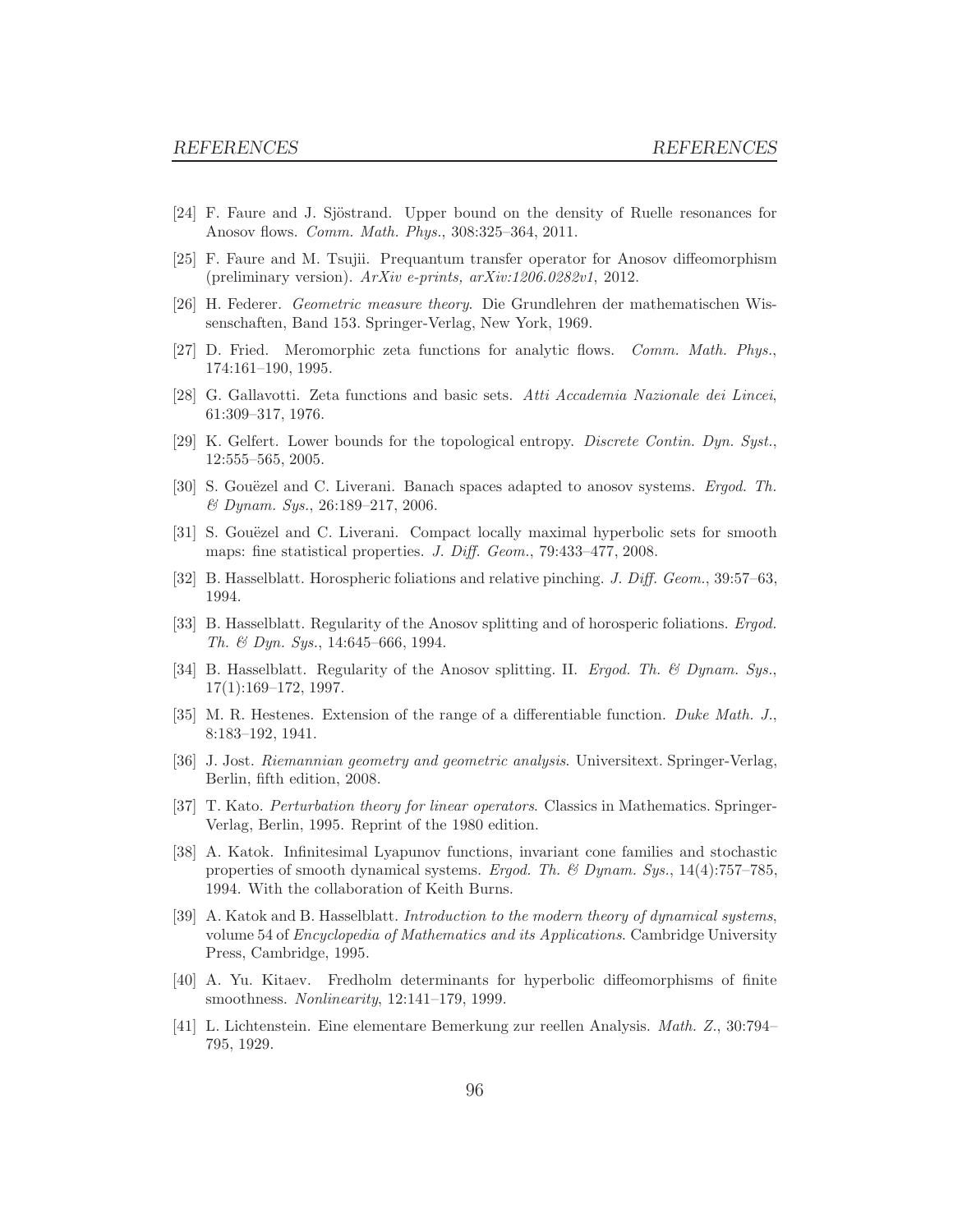- <span id="page-96-0"></span>[42] C. Liverani. Decay of correlation. Annals of Math., 142:239–301, 1995.
- <span id="page-96-1"></span>[43] C. Liverani. On contact Anosov flows. Annals of Math., 159:1275–1312, 2004.
- [44] C. Liverani. Fredholm determinants, Anosov maps and Ruelle resonances. Discrete Contin. Dyn. Syst., 13(5):1203–1215, 2005.
- <span id="page-96-3"></span>[45] C. Liverani and M. Tsujii. Zeta functions and dynamical systems. Nonlinearity, 19, 10:2467–2473, 2006.
- <span id="page-96-2"></span>[46] C. Liverani and M.P. Wojtkowski. Generalization of the Hilbert metric to the space of positive definite matrices. Pacific J. Math., 166:339–355, 1994.
- [47] C. Liverani and M.P. Wojtkowski. Ergodicity in Hamiltonian systems. In Dynamics reported, volume 4 of Dynam. Report. Expositions Dynam. Systems (N.S.), pages 130–202. Springer, Berlin, 1995.
- [48] G. A. Margulis. On some aspects of the theory of Anosov systems. Springer Monographs in Mathematics. Springer-Verlag, Berlin, 2004. With a survey by R. Sharp: Periodic orbits of hyperbolic flows, Translated from the Russian by V. V. Szulikowska.
- [49] J. Marklof. Selberg's trace formula: an introduction. In J. Bolte and F. Steiner, editors, Hyperbolic Geometry and Applications in Quantum Chaos and Cosmology, volume 397 of L.M.S. Lecture Notes, pages 83–119. Cambridge University Press, 2011.
- <span id="page-96-4"></span>[50] S. E. Newhouse. Entropy in smooth dynamical systems. Proceedings of the International Congress of Mathematicians, August 21-29, Tokyo 1990, 2, 1991.
- [51] R. D. Nussbaum. The radius of the essential spectrum. Duke Math. J., 37:473–478, 1970.
- [52] W. Parry and M. Pollicott. An analogue of the prime number theorem for closed orbits of shifts of finite type and their suspensions. Annals of Math., 118:573–591, 1983.
- [53] W. Parry and M. Pollicott. Zeta functions and the periodic orbit structure of hyperbolic dynamics. In *Astérisque*, volume 187-188. Société mathématique de France, 1990.
- [54] S. Yu. Pilyugin. Shadowing in Dynamical Systems, volume 1706 of Lecture Notes in Mathematics. Springer-Verlag, 1999.
- [55] M. Pollicott. A complex Ruelle-Perron-Frobenius theorem and two counterexamples. Ergodic Theory and Dynamical Systems, 4:135–146, 1984.
- [56] M. Pollicott. On the rate of mixing of Axiom A flows. Inventiones Mathematicae, 81:413–426, 1985.
- [57] M. Pollicott. Analytic extensions of the zeta functions for surfaces of variable negative curvature. J. Differential Geom., 29(3):699–706, 1989.
- [58] M. Pollicott. Stability of mixing rates for axiom a attractors. Nonlinearity, 16:567– 578, 2003.